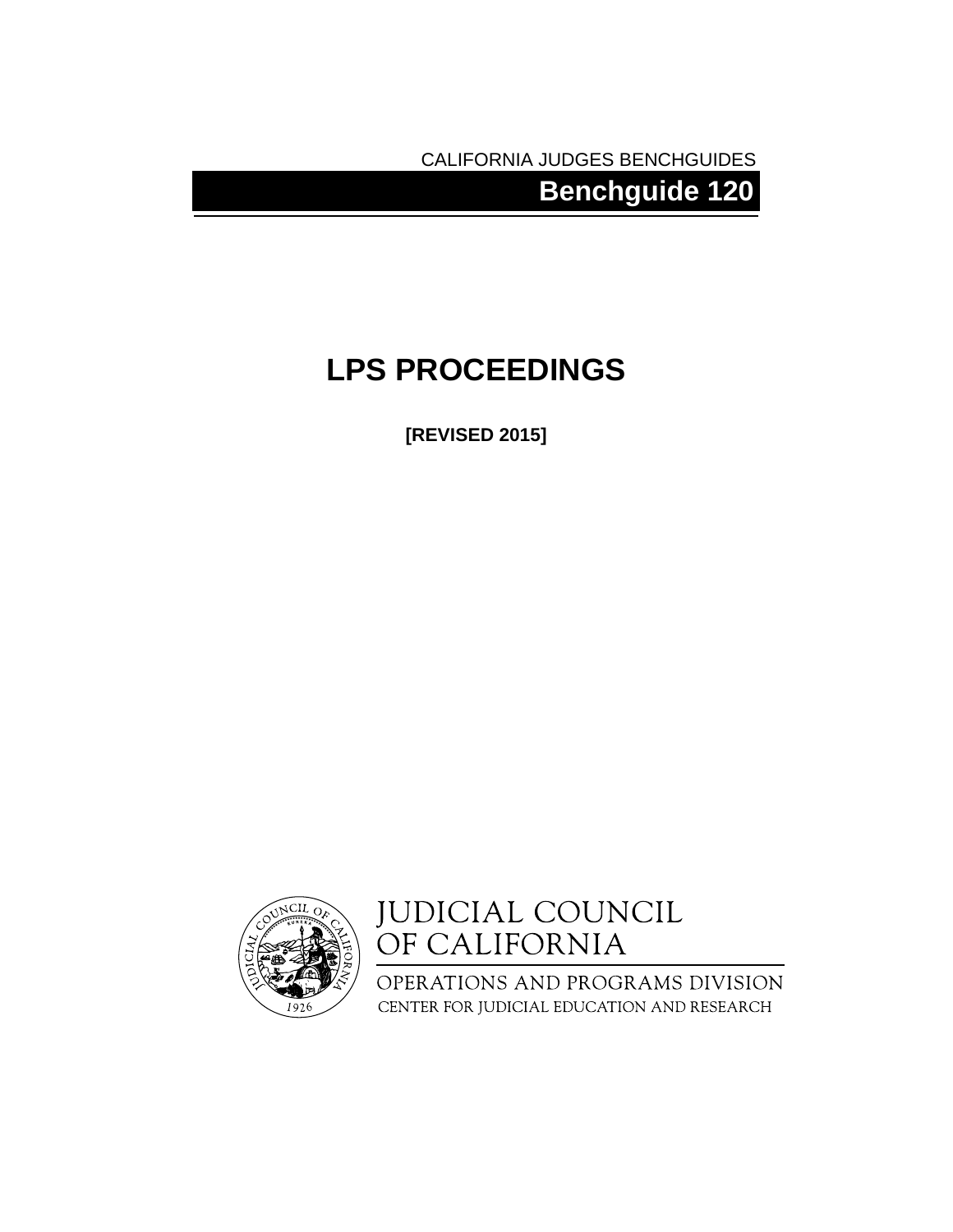#### **ABOUT CJER**

The Center for Judicial Education and Research (CJER) leads and supports continuing professional development for the California judicial branch. CJER's Governing Committee is an advisory committee to the Judicial Council, which sets policy and direction for judicial branch education. Created in 1973 as a joint enterprise of the Judicial Council of California and the California Judges Association, CJER addresses the unique roles of justices, judges, subordinate judicial officers, and court personnel in order to enhance decision-making skills, encourage uniformity in judicial procedures, and promote fairness, access, and equal justice for all Californians. CJER provides an up-to-date library of resources in a variety of formats, including judicial benchbooks, practice tools, online courses, videos, and satellite broadcasts, as well as a year-round series of orientation and continuing education programs offered statewide on a regional and local basis.

#### **CJER GOVERNING COMMITTEE**

Hon. Ronald B. Robie, Chair Court of Appeal, Sacramento Hon. Theodore M. Weathers, Vice Chair Superior Court of California, County of San Diego Hon. C. Todd Bottke Superior Court of California, County of Tehama Hon. Kimberly A. Gaab Superior Court of California, County of Fresno Hon. Janet Gaard Superior Court of California, County of Yolo Ms. Lisa M. Galdos Assistant Court Executive Officer Superior Court of California, County of Santa Clara Ms. Tammy L. Grimm Court Executive Officer Superior Court of California, County of Imperial Hon. Mary Thornton House Superior Court of California, County of Los Angeles Hon. Mark A. Juhas Superior Court of California, County of Los Angeles Hon. Darrell S. Mavis Superior Court of California, County of Los Angeles

#### Hon. Rebecca S. Riley Superior Court of California, County of Ventura Mr. Michael M. Roddy Court Executive Officer Superior Court of California, County of San Diego Hon. Arthur A. Wick Superior Court of California, County of Sonoma **Advisory Members** Hon. Patricia M. Lucas Superior Court of California, County of Santa Clara *Judicial College* Hon. Lisa B. Lench Superior Court of California, County of Los Angeles *California Judges Association* Mr. Martin Hoshino Administrative Director *Judicial Council of California* **CJER PROJECT STAFF**

#### Steven G. Warner Attorney, Judicial Education and Publications Amy Ashcroft Senior Editor

#### **BENCHGUIDE CONSULTANTS**

Hon. Carol S. Brosnahan Superior Court of California, County of Alameda Hon. Maria E. Stratton Superior Court of California, County of Los Angeles Hon. Mary E. Wiss Superior Court of California, County of San Francisco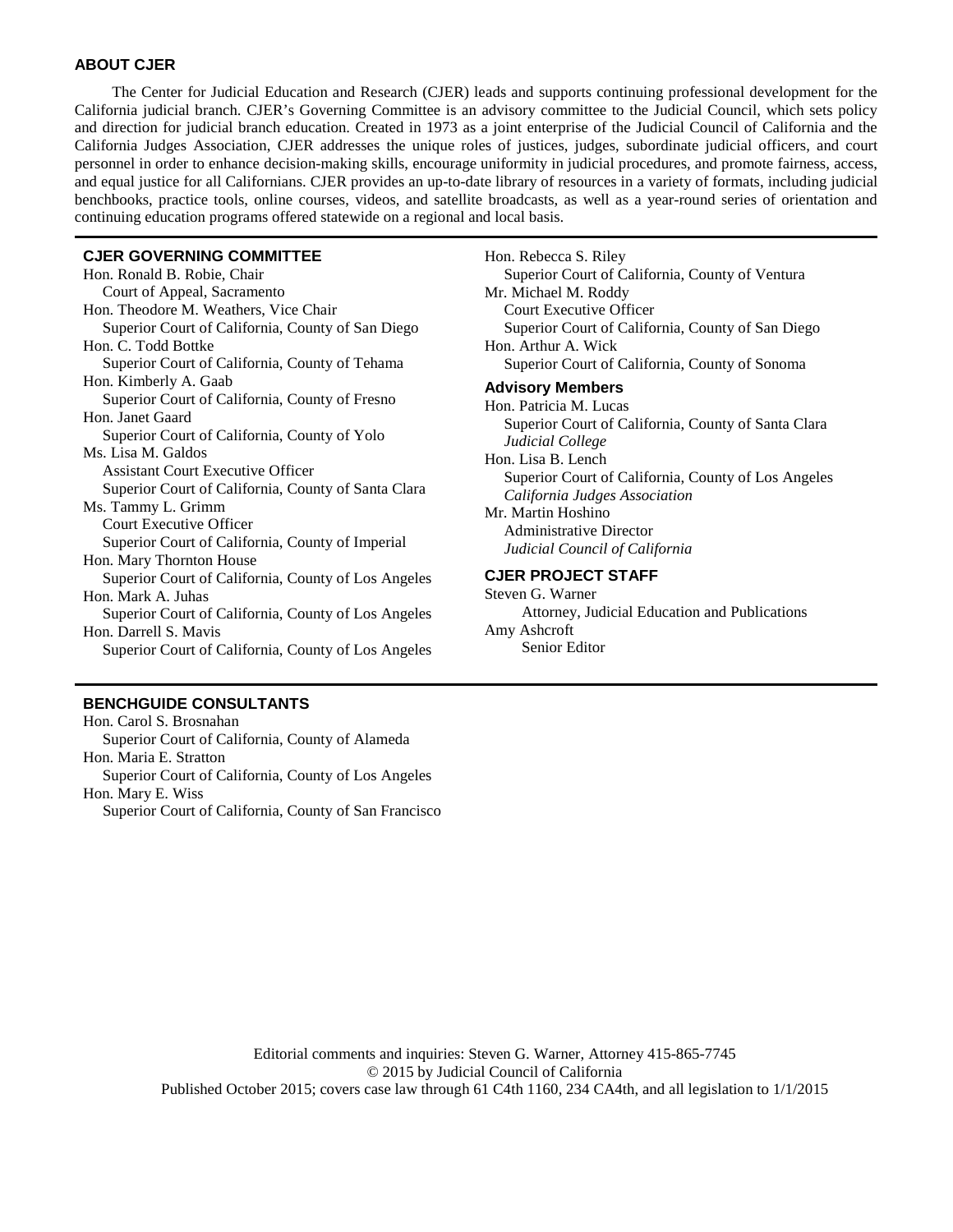### CALIFORNIA JUDGES BENCHGUIDES

## **LPS PROCEEDINGS**

#### **I. [[§120.1\]](#page-5-0) SCOPE OF BENCHGUIDE**

#### **II. CHECKLISTS**

- A. [[§120.2\]](#page-6-0) Checklist: Court-Ordered Evaluation for 72 Hours (Welf & I C §§5200–5213)
- B. [[§120.3\]](#page-6-1) Checklist: Court-Ordered Evaluation for Criminal Defendant Afflicted With Chronic Alcoholism or Drug Abuse (Welf & I C §§5225–5230)
- C. [[§120.4\]](#page-7-0) Checklist: Certification Review Hearing After 14- Day Hold Ordered (Welf & I C §5254)
- D. [[§120.5\]](#page-8-0) Checklist: Establishment of LPS Conservatorship (Welf & I C §5350)

#### **III. APPLICABLE LAW**

- A. LPS Act—In General
	- 1. [[§120.6\]](#page-9-0) Purposes
	- 2. [[§120.7\]](#page-11-0) Standards for Appointment of Counsel
	- 3. [[§120.8\]](#page-11-1) Exclusions From Act
	- 4. [[§120.9\]](#page-11-2) The LPS Assignment
- B. [[§120.10\]](#page-12-0) Procedural Overview
- C. [[§120.11\]](#page-13-0) Definitions
	- 1. Gravely Disabled
		- a.  $\left[\frac{8120.12}{\right]}$  General Definition
		- b. [[§120.13\]](#page-15-0) Murphy Conservatorship
		- c. [[§120.14\]](#page-15-1) Minors
	- 2. [[§120.15\]](#page-15-2) Evaluation
	- 3. [[§120.16\]](#page-16-0) Intensive Treatment
- D. [[§120.17\]](#page-16-1) 72-Hour Hold for Treatment and Evaluation (Welf & I C §§5150, 5200)
	- 1. [[§120.18\]](#page-16-2) 72-Hour Hold—No Court Intervention
		- a. [[§120.19\]](#page-16-3) Placing the Hold
		- b. [[§120.20\]](#page-17-0) Probable Cause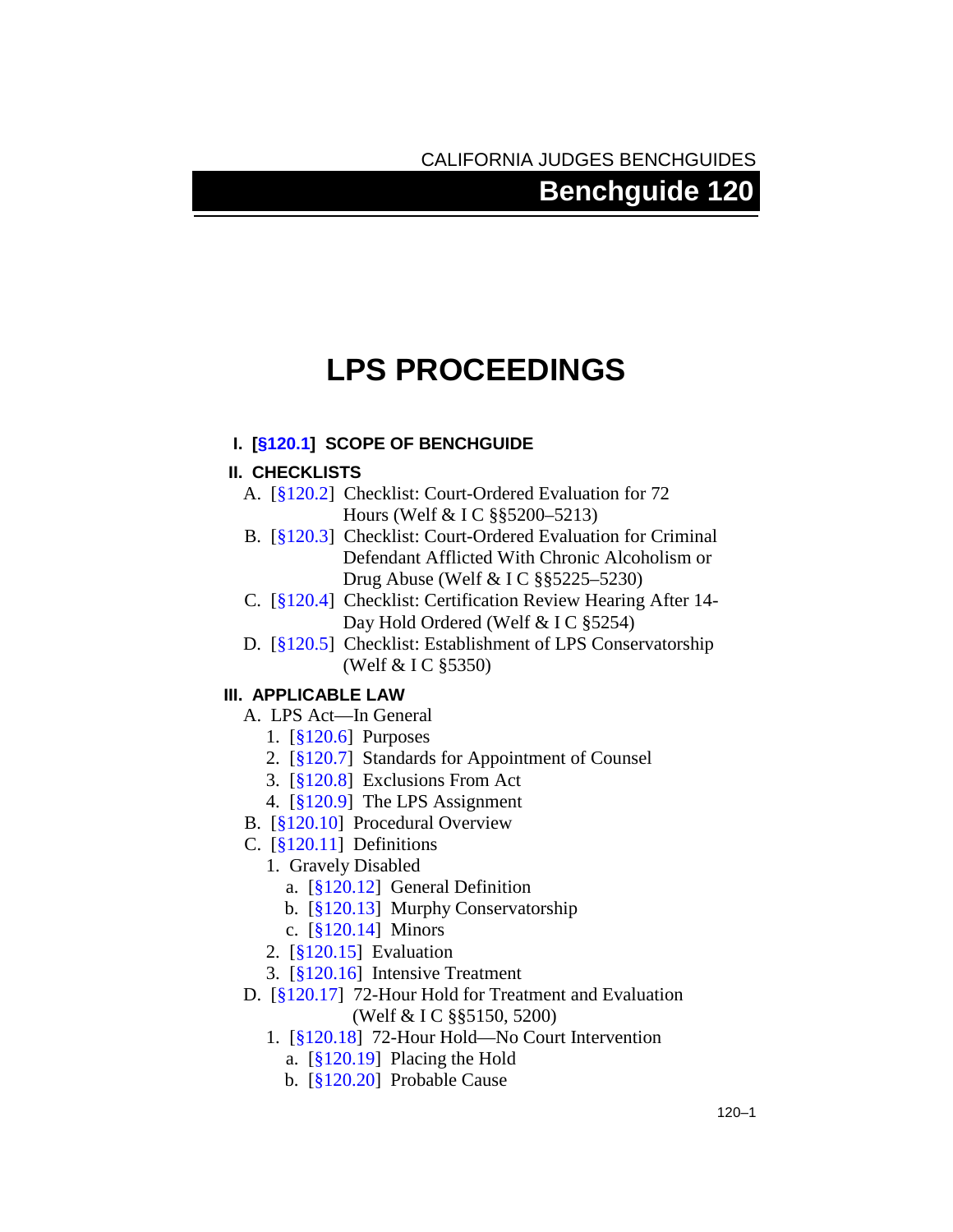- c. [[§120.21\]](#page-18-0) Assessment, Evaluation, and Treatment
- 2. [[§120.22\]](#page-18-1) 72-Hour Hold—Court-Ordered Evaluation
	- a. [[§120.23\]](#page-19-0) Order for Evaluation
	- b. [[§120.24\]](#page-19-1) Evaluation and Treatment
	- c. [[§120.25\]](#page-19-2) Confidentiality
- 3. [[§120.26\]](#page-21-0) Criminal Defendant Afflicted With Chronic Alcoholism or Drug Abuse (Welf & I C §§5225- 5230)
	- a. [[§120.27\]](#page-21-1) Requirements
	- b. [[§120.28\]](#page-21-2) Disposition
- E. 14-Day Hold for Intensive Treatment (Welf & I C §5250)
	- 1. [[§120.29\]](#page-22-0) In General
	- 2. [[§120.30\]](#page-22-1) Notice and Service of Certification
	- 3. [[§120.31\]](#page-23-0) Prehearing Rights of Certified Person; Notification of Family Members
	- 4. [[§120.32\]](#page-23-1) Conduct of Hearing
	- 5. [[§120.33\]](#page-24-0) Location of Hearing
	- 6. [[§120.34\]](#page-24-1) Evidence
	- 7. [[§120.35\]](#page-25-0) Hearing Rights of Certified Person
	- 8. [[§120.36\]](#page-25-1) Ruling After Hearing
	- 9. [[§120.37\]](#page-26-0) Disposition After 14-Day Hold
	- 10. [[§120.38\]](#page-27-0) Immunity for Action by Released Person
	- 11. [[§120.39\]](#page-27-1) Additional 14-Day Hold for Suicidal Persons (Welf & I C §5260)
	- 12. [[§120.40\]](#page-28-0) Additional 30-Day Period for Intensive Treatment
- F. Medications and Medical Procedures
	- 1. [[§120.41\]](#page-29-0) Antipsychotic Medication
		- a. [[§120.42\]](#page-30-0) Capacity (*Riese*) Hearing
		- b. [[§120.43\]](#page-31-0) Findings
		- c. [[§120.44\]](#page-32-0) Notification
		- d. [[§120.45\]](#page-32-1) Effect of Determination
		- e. [[§120.46\]](#page-33-0) Appeals
	- 2. [[§120.47\]](#page-33-1) Electroconvulsive Therapy (ECT)
	- 3. [[§120.48\]](#page-35-0) Other Types of Treatment
- G. 180-Day Postcertification Treatment for Person Determined To Be Danger to Others
	- 1. [[§120.49\]](#page-35-1) Requirements
	- 2. [[§120.50\]](#page-36-0) Findings
	- 3. [[§120.51\]](#page-37-0) Subsequent Petitions
	- 4. [[§120.52\]](#page-37-1) Outpatient Status
- H. Weapons and Detained Persons
	- 1. [[§120.53\]](#page-38-0) Confiscation of Weapons
	- 2. [[§120.54\]](#page-39-0) Five-Year Ownership Prohibition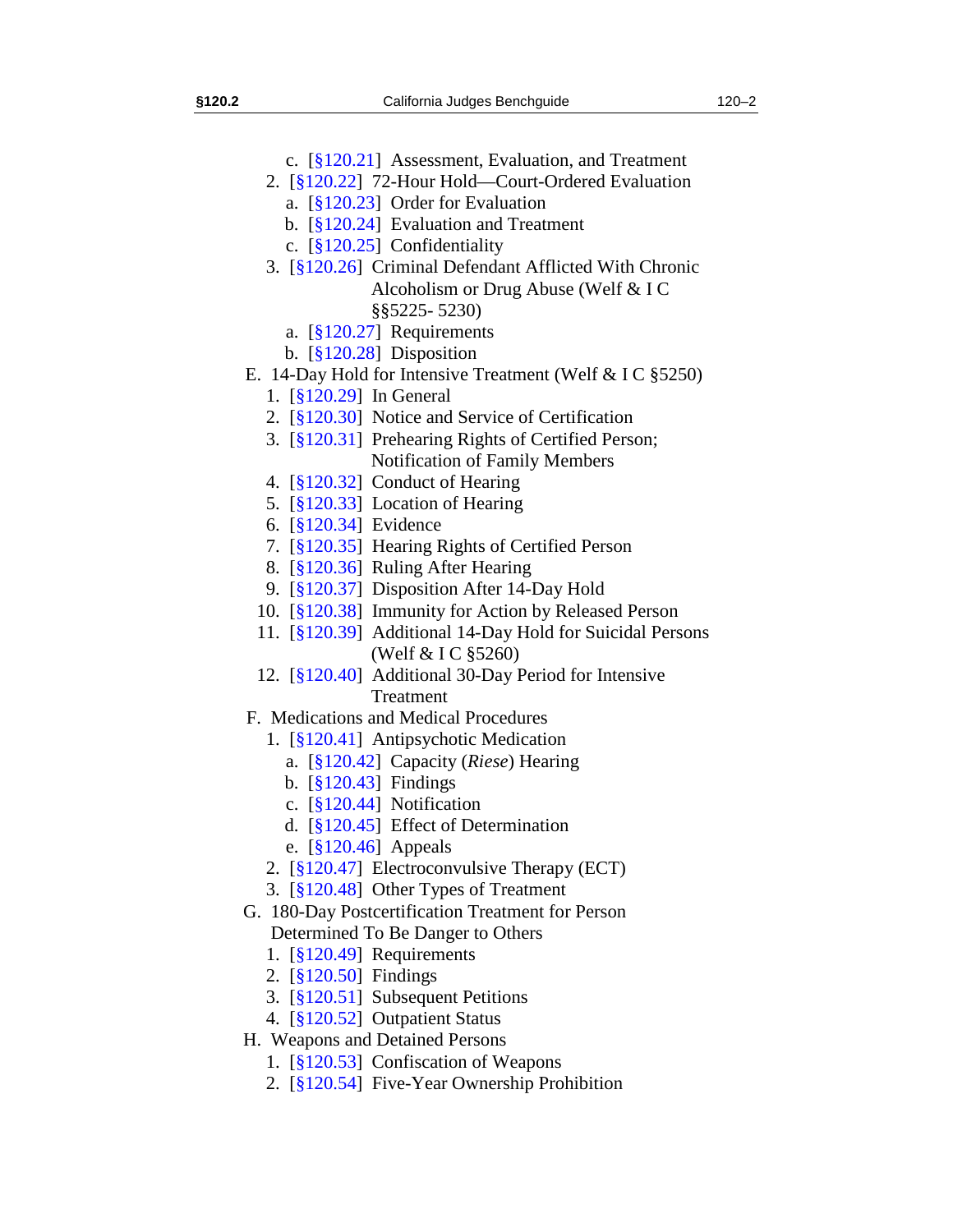- I. [[§120.55\]](#page-39-1) Liability for Exercise of Authority
- J. [[§120.56\]](#page-40-0) Conservatorship for Gravely Disabled Persons
	- 1. [[§120.57\]](#page-41-0) Grounds for Appointment of Conservator (Welf & I C §5350)
	- 2. [[§120.58\]](#page-41-1) Appointment of Conservator for Minor
	- 3. [[§120.59\]](#page-41-2) General Procedures; Comparison With Probate Code Conservatorships
	- 4. [[§120.60\]](#page-43-0) Initiation of Proceedings
	- 5. [[§120.61\]](#page-43-1) Applicability to Persons Found Incompetent Before Trial or After Conviction
	- 6. [[§120.62\]](#page-45-0) Service and Notice
	- 7. [[§120.63\]](#page-46-0) Temporary Conservatorship
		- a. [[§120.64\]](#page-47-0) Powers of Temporary Conservator
		- b. [[§120.65\]](#page-47-1) Review by Habeas Corpus
		- c. [[§120.66\]](#page-48-0) Additional Detention Period Pending Petition for Temporary Conservatorship
		- d. [[§120.67\]](#page-48-1) Expiration of Temporary Conservatorship
	- 8. [[§120.68\]](#page-48-2) Hearing/Trial
		- a.  $\left[\frac{8120.69}{\right]}$  Time and Place
		- b. [[§120.70\]](#page-50-1) Appointment of Counsel
		- c. [[§120.71\]](#page-51-0) Attendance at Hearing
	- 9. [[§120.72\]](#page-52-0) Evidence
		- a. [[§120.73\]](#page-53-0) Investigation Report Not Admissible at Trial
		- b. [[§120.74\]](#page-53-1) Bizarre Behavior and Mental Disorder Not Same as Grave Disability
		- c. [[§120.75\]](#page-53-2) Only Present Condition Relevant
		- d. [[§120.76\]](#page-54-0) Third Party Assistance Considered
- 10. [[§120.77\]](#page-54-1) Witnesses
- 11. Jury Issues
	- a. [[§120.78\]](#page-55-0) Selection
	- b. [[§120.79\]](#page-55-1) Instructions
	- c. [[§120.80\]](#page-56-0) Burden of Proof/Jury Verdict
- 12. [[§120.81\]](#page-56-1) Orders/Disposition
	- a. [[§120.82\]](#page-57-0) Appointment of Conservator
	- b. [[§120.83\]](#page-58-0) Placement of Conservatee
	- c. [[§120.84\]](#page-58-1) Imposition of Disabilities
	- d. [[§120.85\]](#page-58-2) Medical Treatment
	- e. [[§120.86\]](#page-59-0) Weapon Possession by Conservatee
- 13. [[§120.87\]](#page-60-0) Continuing Jurisdiction/Change of Placement
- 14. [[§120.88\]](#page-60-1) Appeal of Judgment
- 15. [[§120.89\]](#page-60-2) Termination of Conservatorship
- 16. [[§120.90\]](#page-61-0) Petition for Rehearing
- 17. [[§120.91\]](#page-62-0) Petition for Reappointment of Conservator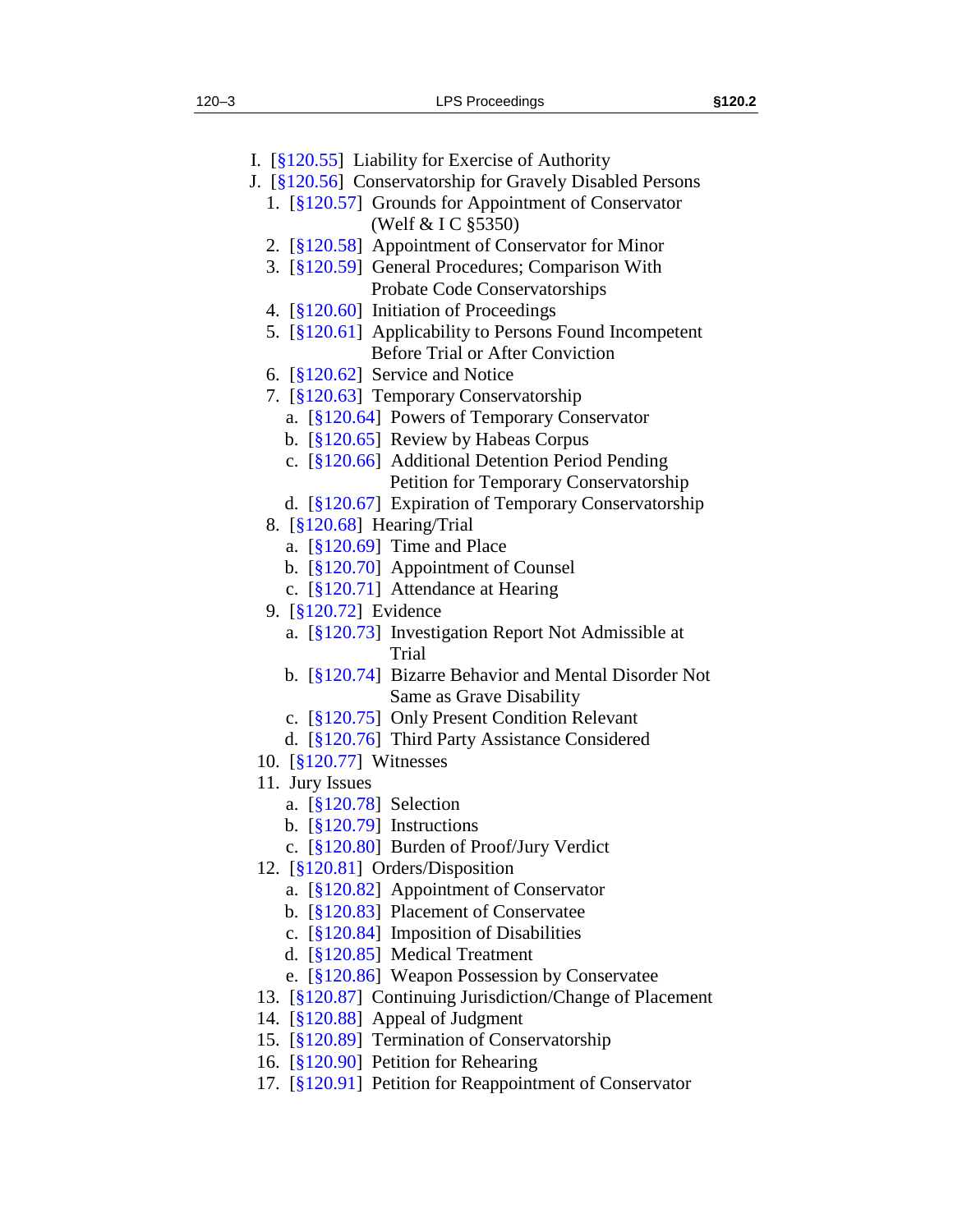- K. [[§120.92\]](#page-63-0) Writ of Habeas Corpus
	- 1. [[§120.93\]](#page-65-0) Initiating the Proceeding
	- 2. [[§120.94\]](#page-65-1) Hearing
	- 3. [[§120.95\]](#page-66-0) Disposition
	- 4. [[§120.96\]](#page-66-1) Use of Findings
- L. Assisted Outpatient Treatment
	- 1. [[§120.97\]](#page-66-2) When Available
	- 2. [[§120.98\]](#page-67-0) Petition
	- 3. [[§120.99\]](#page-68-0) Hearing
	- 4. [[§120.100\]](#page-68-1) Order
	- 5. [[§120.101\]](#page-69-0) Subsequent Proceedings
	- 6. [[§120.102\]](#page-70-0) Settlement Agreements
- M. [[§120.103\]](#page-70-1) Civil Commitment of Developmentally Disabled Persons

#### **IV. SAMPLE FORMS**

- A. [[§120.104\]](#page-72-0) Written Form: Order for Conservatorship— Court Trial
- B. [[§120.105\]](#page-74-0) Written Form: Writ of Habeas Corpus
- C. [[§120.106\]](#page-75-0) Written Form: Order Granting/Denying Rehearing
- D. [[§120.107\]](#page-75-1) Written Form: Notification of Impending Termination (Welf & I C §5362)
- E. [[§120.108\]](#page-75-2) Written Form: Order Terminating Conservatorship After Rehearing
- F. [[§120.109\]](#page-76-0) Written Form: Jury Instructions

#### **APPENDIX A: BURDENS OF PROOF AT MENTAL HEALTH HEARINGS**

#### **APPENDIX B: DUE PROCESS RIGHTS AT LPS ACT AND MENTAL HEALTH TRIALS**

#### **TABLE OF STATUTES**

<span id="page-5-0"></span>**TABLE OF CASES**

#### **I. [§120.1] SCOPE OF BENCHGUIDE**

This benchguide provides a procedural overview of court hearings under the Lanterman-Petris-Short Act (LPS Act) found in Welf & I C §§5000–5550. The LPS Act sets forth procedures for involuntary mental health evaluation and treatment. This benchguide includes procedural checklists for court hearings, a brief summary of the applicable law, sample forms, jury instructions, and two appended tables listing proof burdens and due process rights.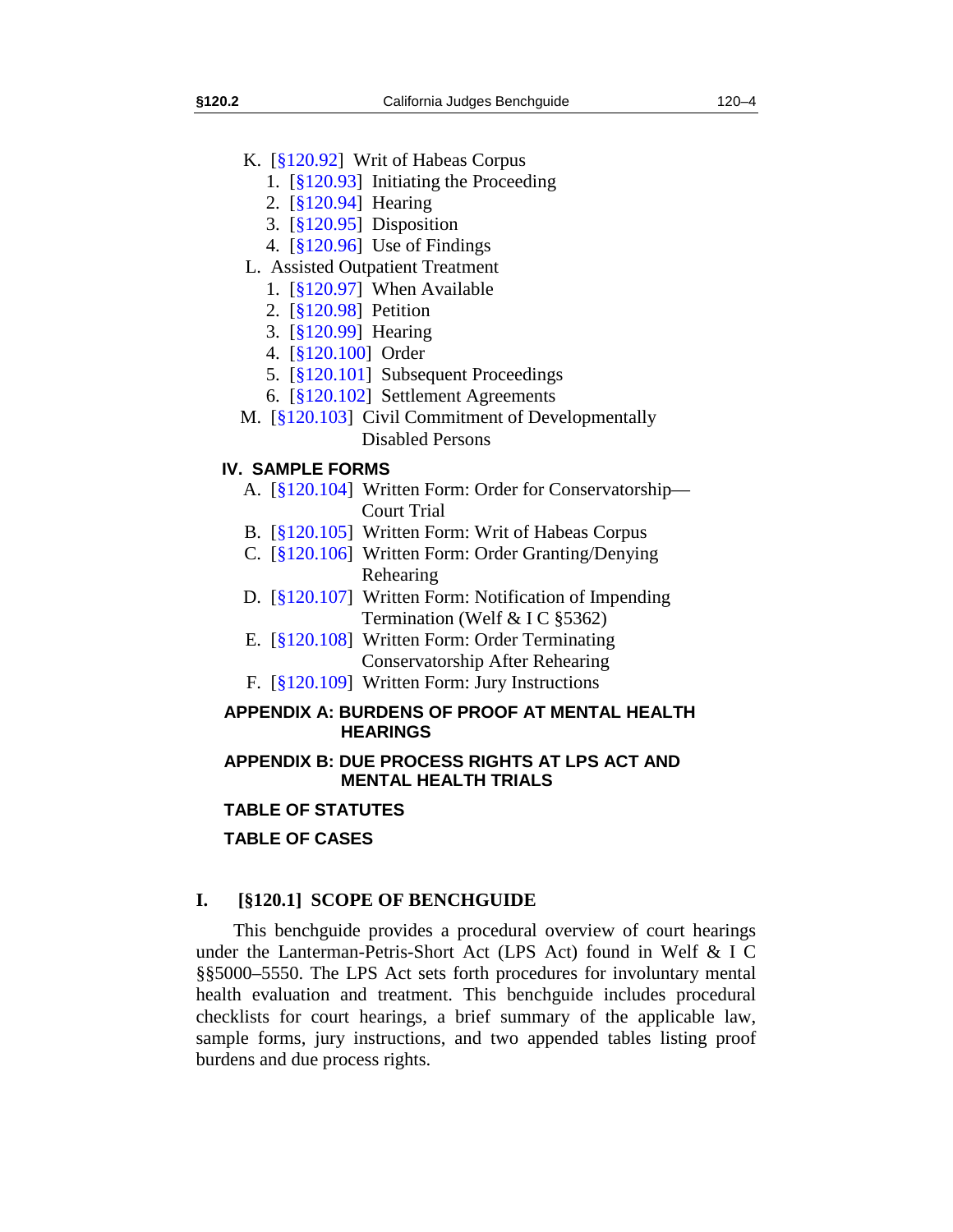#### **II. CHECKLISTS**

#### <span id="page-6-0"></span>**A. [§120.2] Checklist: Court-Ordered Evaluation for 72 Hours (Welf & I C §§5200–5213)**

(1) *Attorneys serving as temporary judges should obtain a stipulation from the parties under Cal Rules of Ct 2.831.*

(2) *Review the prepetition screening report prepared by the designated agency before the hearing.*

(3) *Review the petition to determine whether all the elements of Welf & I C §§5204 and 5205 are included.*

(4) *If the person who is the subject of the petition is present at the hearing, question the person and determine whether he or she is willing to accept voluntary treatment.*

(5) *If the person will not consent to voluntary treatment or is not present in court, make a finding as to whether there is probable cause to order a 72-hour evaluation.* Welf & I C §5206.

(6) *If no probable cause is found, dismiss the petition.*

(7) *If probable cause is found, direct the petitioner or clerk to prepare an order that complies with Welf & I C §5207*. The court should direct that the order be personally served on the person to be evaluated as soon as possible, and on the professional person in charge of the evaluation facility, by a peace officer, mental health counselor, or other person the court appoints. See Welf & I C §§5206, 5208.

#### <span id="page-6-1"></span>**B. [§120.3] Checklist: Court-Ordered Evaluation for Criminal Defendant Afflicted With Chronic Alcoholism or Drug Abuse (Welf & I C §§5225–5230)**

(1) *Attorneys serving as temporary judges should obtain a stipulation from the parties under Cal Rules of Ct 2.831.*

(2) *Advise the defendant of the right to continue immediately with the criminal proceeding, of the consequences of choosing an evaluation, and of the right to counsel at the proceedings where the choice is made.* Welf & I C §5226.

(3) *If ordering an evaluation, prepare an order in the form set forth in Welf & I C §5227 and direct that the order be personally served as soon as possible on the person to be evaluated and the professional person in charge of the evaluation facility.* See Welf & I C §5228; see [§120.27.](#page-21-1)

(4) *Dismiss or suspend criminal proceedings until the evaluation, and, if applicable, the subsequent involuntary detention are completed.*  Welf & I C §5226.1; see [§120.27.](#page-21-1)

(5) *If the defendant is recommended for conservatorship during evaluation or involuntary detention, and if the criminal charge has not*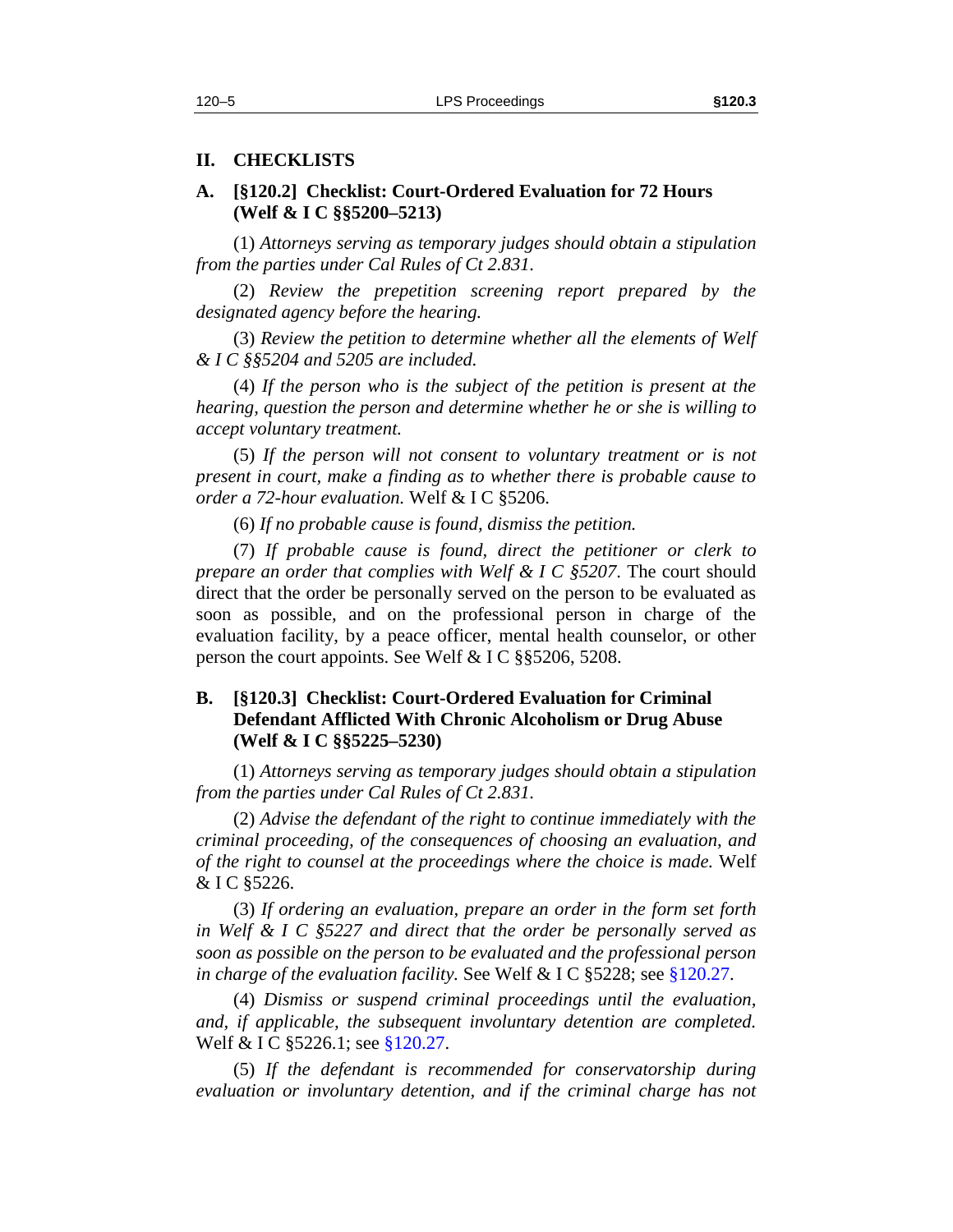*been dismissed, dispose of the criminal charge before initiation of conservatorship proceedings.* Welf & I C §5226.1; see [§120.28.](#page-21-2)

(6) *If appropriate, order the defendant detained in the evaluation or treatment facility until the day set to resume the criminal proceedings.* Welf & I C §5226.1.

#### <span id="page-7-0"></span>**C. [§120.4] Checklist: Certification Review Hearing After 14-Day Hold Ordered (Welf & I C §5254)**

The hearing must be conducted by a court-appointed commissioner, a referee, or a certification review hearing officer who is a state-qualified administrative law hearing officer, a physician and surgeon, a lawyer, or a certified law student. The hearing officer may also be a registered nurse, licensed psychologist, clinical social worker, professional clinical counselor, or marriage and family therapist, with a minimum of 5 years of mental health experience. See Welf & I C §5256.1 (listing other requirements).

(1) *Determine whether the person certified has filed a habeas corpus petition.* If so, the person is not entitled to a certification review hearing. Welf & I C §5256.

(2) *Review the notice of certification and determine whether it has been signed by the person in charge of the evaluation facility or his or her designee, and a physician, licensed psychologist, registered nurse, or licensed clinical social worker who participated in the evaluation.* Welf & I C §5251.

(3) *Determine whether the notice has been properly served on the person and sent to his or her attorney (often the public defender) or advocate or any other person designated by the certified person.* Welf & I C §5253; see [§120.30.](#page-22-1)

(4) *Determine whether the hearing is being held within 4 days of certification unless judicial review has been requested (see Welf & I C §§5275–5276), or the hearing has been postponed at the request of the person certified or his or her attorney or advocate.* See Welf & I C §§5254, 5256.

(5) *Ask the person certified whether he or she has met with an attorney or patient advocate and discussed the commitment process and any questions the person may have about the certification process and review hearing*. See Welf & I C §5255.

(6) *Determine whether the mental health facility has made reasonable efforts to notify family members or others designated by the certified person of the date and place of the hearing, or in the alternative, that the certified person has requested that this information not be provided to family members.* Welf & I C §5256.4(c).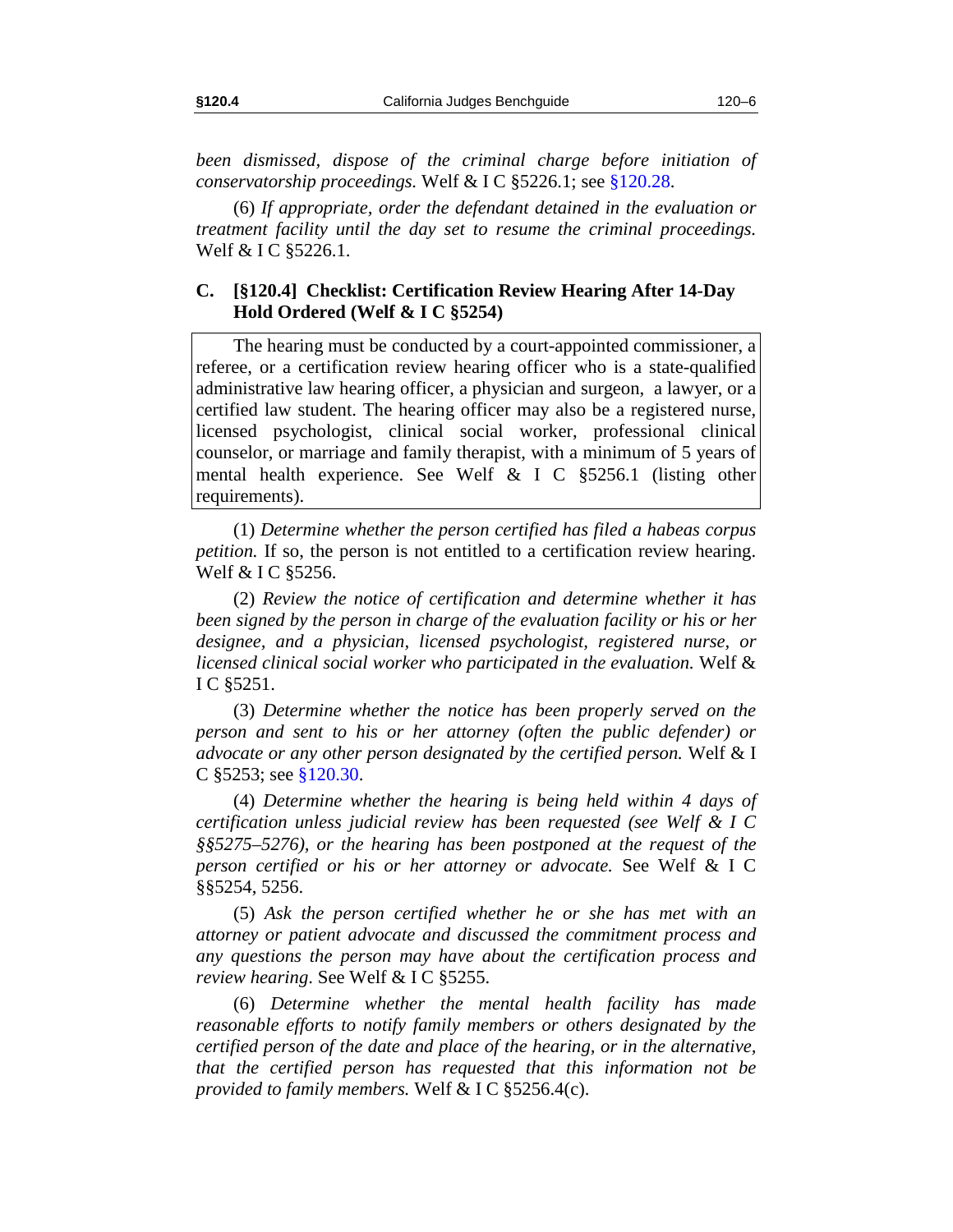(7) *Determine whether the certified person has recently taken any medication and, if so, the probable effects.* Welf & I C §5256.4(a)(5).

(8) *Consider evidence from the designee of the director of the medical facility and the district attorney or county counsel, if appropriate.*  Welf & I C §5256.2.

(9) *Consider evidence presented from the certified person, including any written statements from family, friends, or others who indicate a willingness and ability to assist with the certified person's basic personal needs for food, clothing, or shelter.* See Welf & I C §5250(d)(1)–(2). Resistance to involuntary commitment alone does not indicate evidence of a mental disorder, danger to self or others, or grave disability. Welf & I C §5256.4(e).

(10) *At the end of the hearing, determine whether there is probable cause to believe that the person is gravely disabled or a danger to self or others.* Welf & I C §5256.6. If no probable cause is found, the court must either order the person released from involuntary detention, or, if the person consents, allow the person to remain voluntarily at the facility. See Welf & I C §5256.5.

(11) *If probable cause is found, order the person detained for involuntary treatment.* Welf & I C §5256.6.

#### <span id="page-8-0"></span>**D. [§120.5] Checklist: Establishment of LPS Conservatorship (Welf & I C §5350)**

(1) *Before the hearing, appoint the public defender or other attorney for the proposed conservatee.* Welf & I C §5365 (appointment must be made within 5 days after the date of the petition).

(2) *Determine whether the proposed conservatee will consent to the conservatorship.* 

(3) *If the proposed conservatee does not consent, determine if he or she waives attendance at the trial or hearing.* See Prob C §1825.

(4) *Determine whether there has been a demand for a jury or a court trial.* If the demand for a jury or a court trial is made before the date of the hearing, the demand constitutes a waiver of the hearing. Welf & I C §5350(d).

(5) *Determine whether, on advice of counsel, the proposed conservatee (a) waives the presence of the physician or other professional who recommended conservatorship under Welf & I C* §*5352, (b) waives the presence of any treating physician, and (c) stipulates to admission of recommendation and reports into evidence.* Welf & I C §5365.1.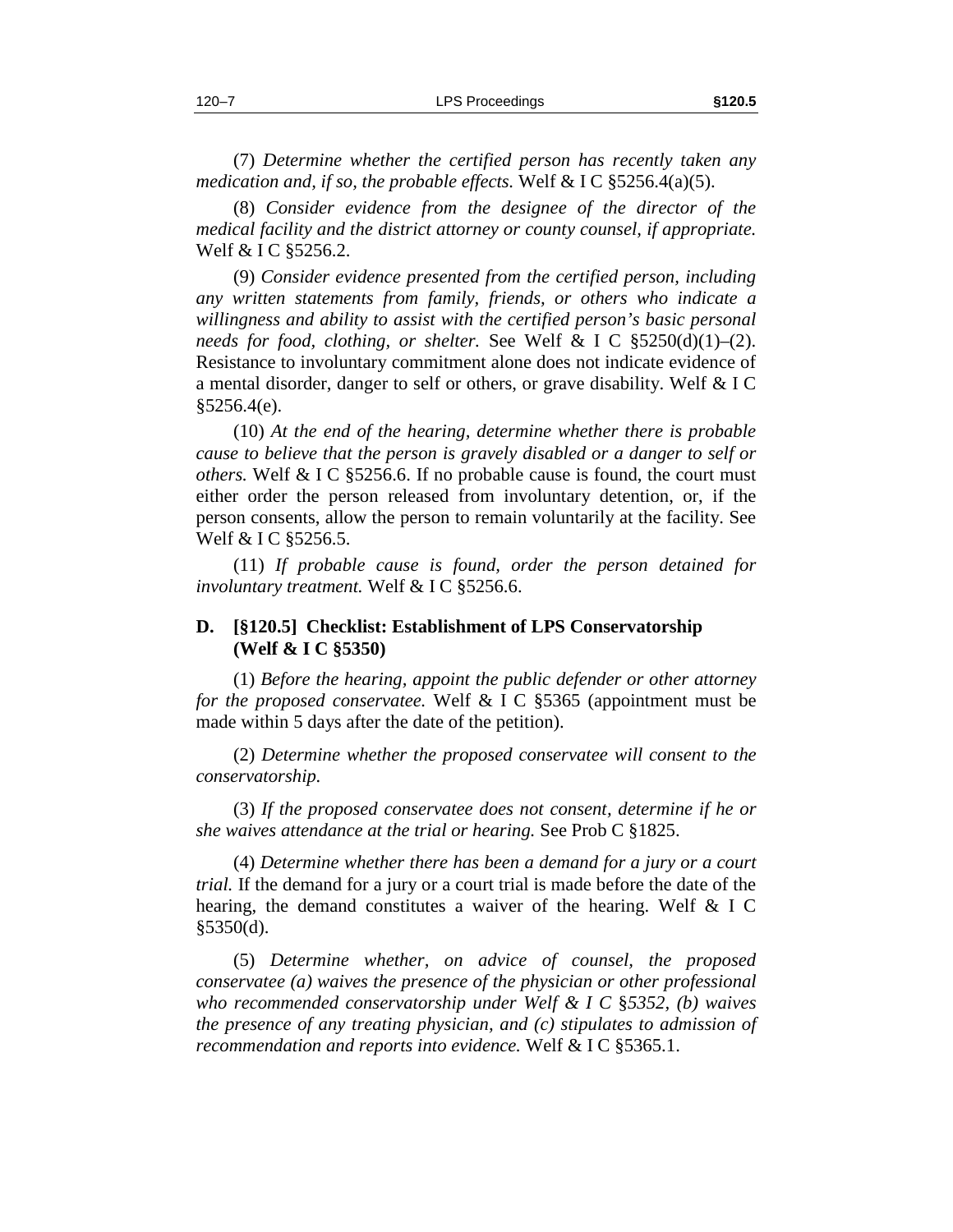(6) *If the proposed conservatee does not consent to the conservatorship, hear evidence on the issue of whether the proposed conservatee is gravely disabled.* Evidence may include

- The historical course of the mental disorder,
- Expert testimony based on hearsay, and
- Testimony or affidavits concerning third party assistance.

Evidence may not include speculation about future disability.

See §[§120.68–](#page-48-2)[120.76.](#page-54-0)

(7) *After a hearing, determine whether the proposed conservatee is gravely disabled by the "beyond a reasonable doubt" standard.* If grave disability is found, the judge must appoint a conservator; if not, the judge must dismiss the petition and order the person discharged from the facility if appropriate. *Conservatorship of Johnson* (1991) 235 CA3d 693, 696, 1 CR2d 46.

(8) *After a hearing, determine whether there has been a demand for a jury or a court trial.* The demand must be made within 5 days of the hearing. Welf & I C  $\S 5350(d)$ .

(9) *Schedule a jury or court trial, if demanded, to begin within 10 days.* Welf & I C §5350(d).

(10) *If there has been a jury trial and a unanimous finding of grave disability beyond a reasonable doubt (or if the court makes this finding after a court trial), appoint a conservator and designate the conservator's powers.* If there has not been such a finding, the judge must dismiss the petition and order the person discharged from the facility, if appropriate.

#### **III. APPLICABLE LAW**

#### **A. LPS Act—In General**

#### <span id="page-9-0"></span>**1. [§120.6] Purposes**

Generally, the legislative intent of the LPS Act (see Welf & I C §5001) is:

- To end the inappropriate, indefinite, and involuntary commitment of persons with mental health disorders, developmental disabilities, and chronic alcoholism, and to eliminate legal disabilities;
- To provide prompt evaluation and treatment of persons with mental health disorders or impaired by chronic alcoholism;
- To guarantee and protect public safety;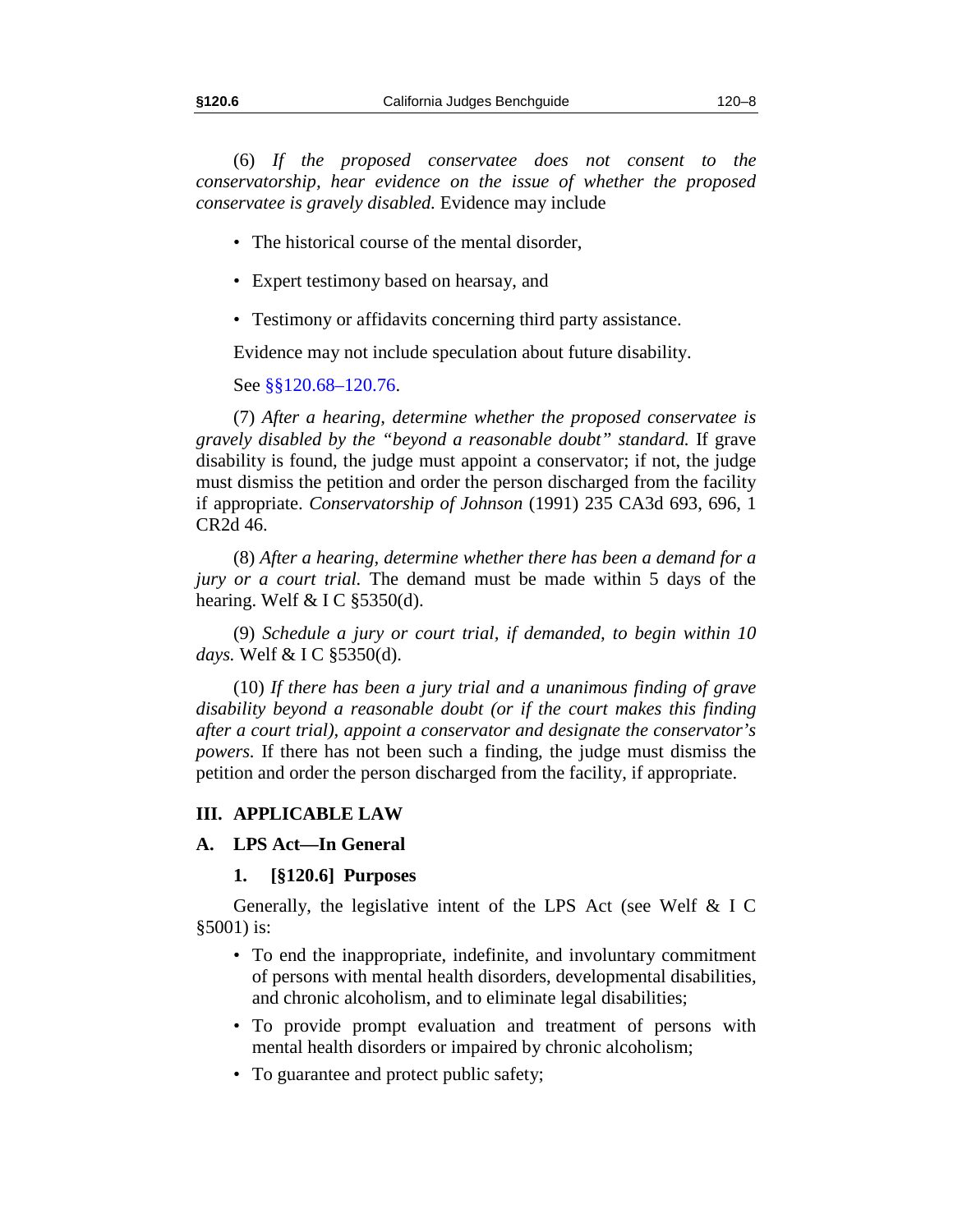- To safeguard individual rights through judicial review;
- To provide individualized treatment, supervision, and placement services by a conservatorship program for persons who are gravely disabled;
- To encourage the full use of all existing agencies, professional personnel, and public funds to accomplish these objectives and to prevent duplication of services and unnecessary expenditures;
- To protect persons with mental health disorders and developmental disabilities from criminal acts;
- To provide consistent standards for protection of the personal rights of persons receiving services; and
- To provide services in the least restrictive setting appropriate to the needs of each person.

The LPS Act is intended to ensure that prompt, short-term, community-based intensive treatment is provided, without stigma or loss of liberty, to individuals with mental disorders who are either dangerous or gravely disabled. *Ford v Norton* (2001) 89 CA4th 974, 977, 107 CR2d 776. Another purpose of the LPS Act is to protect an individual from the consequences of his or her illness by providing remedial treatment. *Conservatorship of Rodney M.* (1996) 50 CA4th 1266, 1271, 58 CR2d 513. See also Welf & I C §5350.1 (purpose of conservatorship is to provide individualized treatment, supervision, and placement). The LPS Act represents a balance between prompt intervention for the purpose of treating gravely disabled people and protection of their rights not to be deprived of freedom without due process. *Conservatorship of Kevin M*. (1996) 49 CA4th 79, 89, 56 CR2d 765. It has been described as "scrupulously protect[ing] the rights of involuntarily detained mentally disordered persons." *Edward W. v Lamkins* (2002) 99 CA4th 516, 526, 122 CR2d 1. The LPS Act expressly guarantees these persons a number of legal and civil rights, and provides that involuntarily detained patients retain all rights not specifically denied under the Act. Welf & I C §§5325, 5327; 99 CA4th at 526.

Legislative intent strongly promotes family involvement in LPS proceedings and procedures to remedy historical barriers to the LPS system for many families of persons with serious mental illness and to ensure that families are a part of the system response. Health  $\& S \, C$ §1374.51; Stats 2001, ch 506, §§1–2 (AB 1424).

The fact that a person has been taken into custody under the LPS Act may not be used in the determination of the person's eligibility for payment or reimbursement for mental health or other health care services for which he or she applied (or received) under the Medi-Cal program, any health care service plan licensed under the Knox-Keene Health Care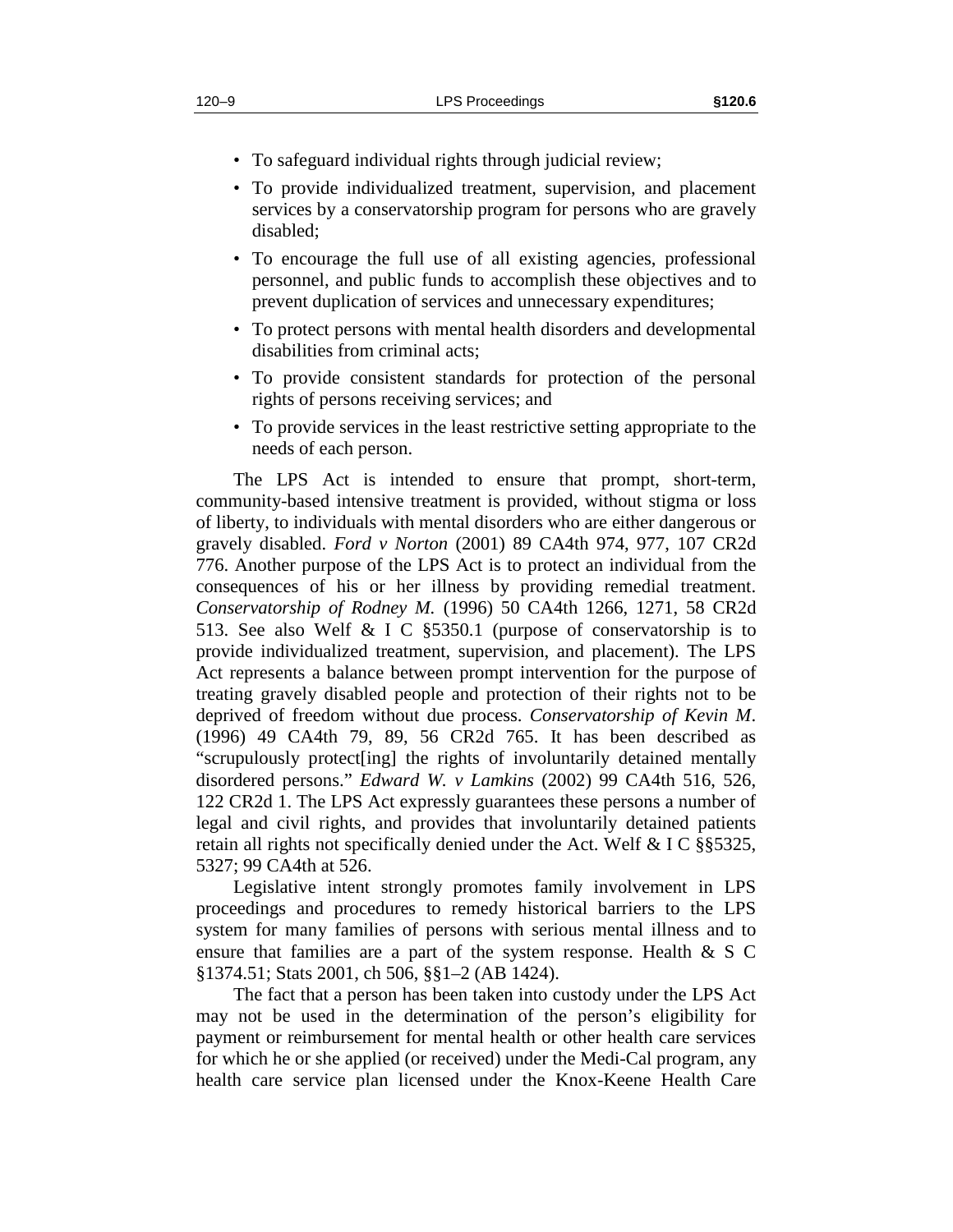Service Plan Act (Health & S C §§1340 et seq), or any insurer providing health coverage doing business in this state. Welf & I C §5012.

Because the procedures for establishing, administering, and terminating an LPS conservatorship are largely the same as those provided in the Guardianship-Conservatorship Law (Prob C §§1400–3925), some of the procedures discussed in this benchguide are found in the statutes and rules governing probate conservatorships. See Welf & I C §5350, discussion in [§120.59.](#page-41-2)

#### <span id="page-11-0"></span>**2. [§120.7] Standards for Appointment of Counsel**

California Rules of Ct 7.1101(b) sets out qualifications for private attorneys appointed in conservatorship cases, and Cal Rules of Ct 7.1101(c) sets out requirements for public defenders. Educational requirements for attorneys are set out in Cal Rules of Ct 7.1101(f).

#### <span id="page-11-1"></span>**3. [§120.8] Exclusions From Act**

Persons generally excluded from the LPS Act include mentally disordered sex offenders, persons with an intellectual disability, including those charged with a crime (see Pen C §§1001.20–1001.34), and mentally disordered criminal offenders, unless Pen C §4011.6 or other statutes specifically provide otherwise. See Welf & I C  $\S5002(d)$ . The primary difference in the powers between a Probate Code conservator and an LPS Act conservator is that the LPS conservator has the power to place a conservatee in a locked facility, and the Probate Code conservator does not. *People v Karriker* (2007) 149 CA4th 763, 780, 57 CR3d 412.

The initial 72-hour evaluation and treatment of minors is covered by the Children's Civil Commitment and Mental Health Treatment Act of 1988 (Welf & I C §§5585–5585.59). The LPS Act covers treatment and evaluation of minors after the initial 72-hour period. Welf & I C §§5585.20, 5585.53, 5585.55.

#### <span id="page-11-2"></span>**4. [§120.9] The LPS Assignment**

Many judges believe that the LPS assignment differs from other judicial assignments in that it is appropriate for the judicial officer to take a more active role in questioning, while maintaining impartiality and ensuring that the patient is not asked questions that might lead to selfincrimination. See discussion in [§120.77](#page-54-1) on the proposed conservatee as witness. Some judges see part of their role as providing as positive an experience as possible for the proposed conservatee and family during difficult circumstances and as treating the proposed conservatee with dignity and respect.

 JUDICIAL TIP: Judicial officers should not be paternalistic in speaking to or about the proposed conservatee. Always address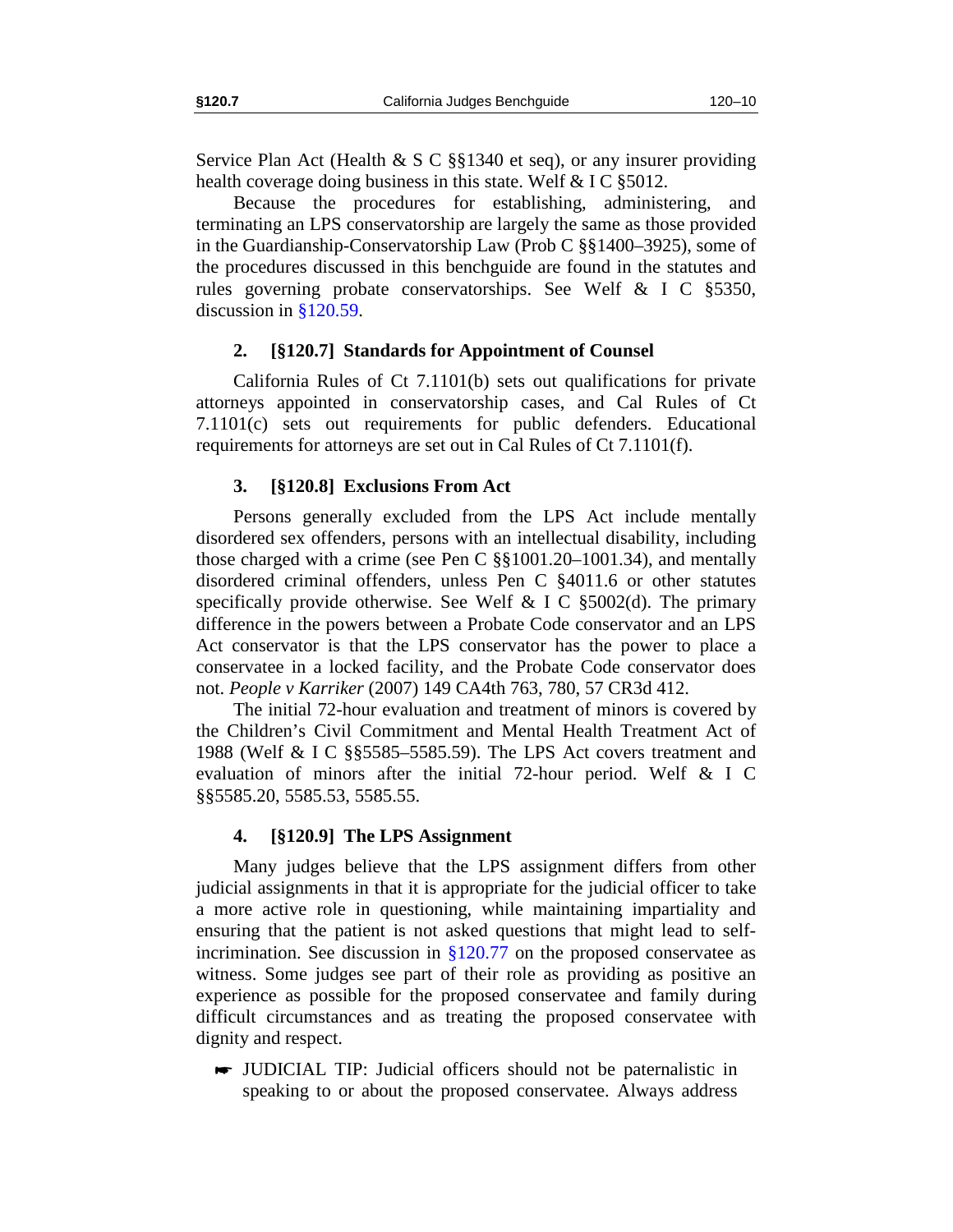the proposed conservatee as Mr. or Ms., and do not speak in the third person. Be patient if the proposed conservatee is abusive, confused, incoherent, or rambling.

Even though judges may assume an active role, the court may not permit ex parte communications from a party or an attorney unless there has been a stipulation to the contrary by all the parties. Cal Rules of Ct 7.10(b). Nevertheless, a judge may hear certain ex parte communications regarding performance of fiduciaries or information regarding a conservatee in a case that has not yet been concluded by final discharge. Cal Rules of Ct 7.10(c). See also discussion in [§120.25.](#page-19-2)

#### <span id="page-12-0"></span>**B. [§120.10] Procedural Overview**

Under the LPS Act, a person who is dangerous or gravely disabled because of a mental disorder may be detained for involuntary treatment. These detentions, however, are implemented incrementally in accordance with the legislative purpose of preventing inappropriate, indefinite commitments of mentally disordered persons. *Conservatorship of Ben C*. (2007) 40 C4th 529, 541, 53 CR3d 856. The LPS Act provides for varying periods of detention in designated mental health facilities, depending on the nature and duration of the person's illness; it provides for a carefully calibrated series of temporary detentions for evaluation and treatment and limits involuntary commitment to successive periods of increasingly longer duration. *People v Allen* (2007) 42 C4th 91, 106, 64 CR3d 124.

Some of the detention periods involve court action, while others do not. Typically a person enters the mental health system by being placed on a 72-hour hold under Welf & I C §5150(a) either directly or from the criminal justice system under Pen C §4011.6. This may be followed by a 14-day hold (see Welf & I C §5250), which may be extended for an additional 30-day period for intensive treatment (see Welf & I C §5270.15). After an initial 72-hour detention, the 14-day and 30-day commitments each require a probable cause certification hearing before a hearing officer. A subsequent 180-day commitment based on dangerousness is possible by superior court order. *People v Allen, supra,*  42 C4th at 106-107, quoting *Conservatorship of Ben C., supra.* A courtordered temporary conservatorship of 30 days is also possible (Welf & I C §5352.1), as well as a 1-year conservatorship initiated by a petition to the superior court (Welf & I C §§5350, 5361; Prob C §§1400 et seq). Once established, a conservatorship terminates automatically at the end of 1 year, unless a petition is filed to reestablish it at or before the end of the 1 year period. Welf & I C §§5361, 5362; *People v Allen, supra,* 42 C4th at 107. These involuntary placements may also be terminated before the expiration of the commitment period. Thus, the LPS Act assures a person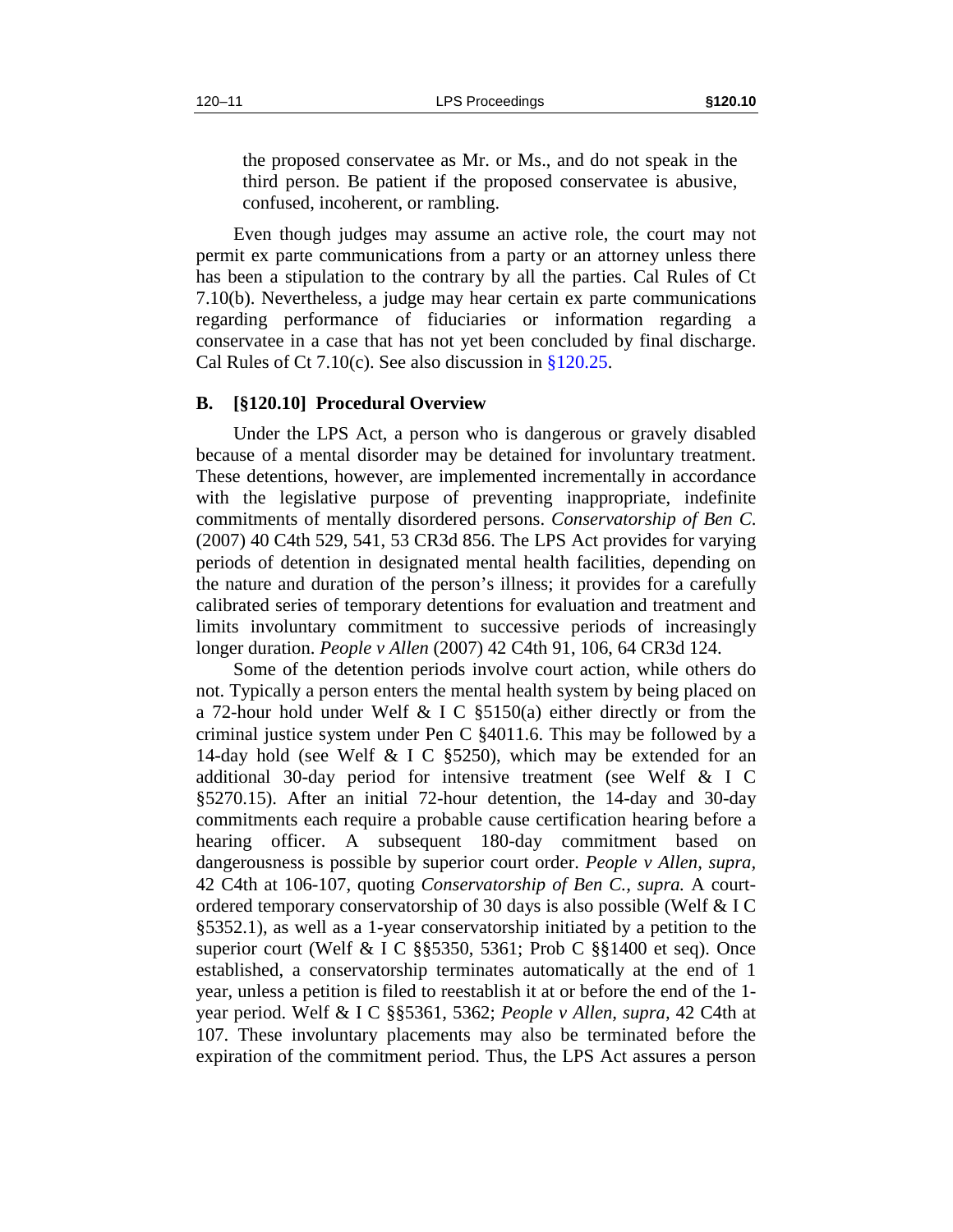who has been properly detained of an opportunity for early release. *Ford v Norton* (2001) 89 CA4th 974, 979, 107 CR2d 776.

This table compares involuntary holds under the LPS Act:

|         | \$5150                                                                                                                                            | §5250                                                                                                                                                      | §5260                                                                                                                  | §5270.15                                                                                                                                             |
|---------|---------------------------------------------------------------------------------------------------------------------------------------------------|------------------------------------------------------------------------------------------------------------------------------------------------------------|------------------------------------------------------------------------------------------------------------------------|------------------------------------------------------------------------------------------------------------------------------------------------------|
| Time    | Up to 72 hours.                                                                                                                                   | $+14$ additional<br>days of intensive<br>treatment.                                                                                                        | $+14$ additional<br>days if suicidal.                                                                                  | +30 additional<br>days if<br>authorized by<br>county. Welf<br>$&$ IC<br>§5270.12; see<br>\$120.40.                                                   |
| Party   | Person is<br>gravely<br>disabled, or a<br>danger to self or<br>others. Welf & I<br>$C$ §5150(a).                                                  | Person is gravely<br>disabled, or a<br>danger to self or<br>others. Welf & I<br>C $$5250(a)$ .                                                             | Person presents<br>an imminent<br>threat of taking<br>his or her own<br>life. Welf & IC<br>$§5260(a);$ see<br>§120.39. | Person is<br>gravely<br>disabled. Welf<br>$&$ IC<br>§5270.15(a).                                                                                     |
| Hearing | No court action;<br>hold based on<br>probable cause<br>of person taking<br>into custody or<br>treating. Welf &<br>I C $$5150(a);$<br>see §120.20. | Right to probable<br>cause certification<br>hearing. Welf & I<br>C §5254; see<br>§120.40.<br>Professional's<br>burden of proof.<br>Welf & I C<br>\$5256.2. | No probable<br>cause<br>certification<br>hearing.                                                                      | Right to<br>probable cause<br>certification<br>hearing. Welf<br>$&$ IC<br>§5270.15(b).<br>Professional's<br>burden of<br>proof. Welf &<br>IC §5256.2 |

#### <span id="page-13-0"></span>**C. [§120.11] Definitions**

Welfare and Institutions Code §5008 defines terms used in the LPS Act. Some of the more commonly used terms are defined below.

#### **1. Gravely Disabled**

#### <span id="page-13-1"></span>**a. [§120.12] General Definition**

"Gravely disabled" is a condition where a person is unable to provide for his or her basic personal needs for food, clothing, or shelter as a result of a mental health disorder or impairment by chronic alcoholism. Welf & I  $C \$ \$5008(h)(1)(A), (2). It is not part of the meaning of grave disability that the person is unwilling to accept treatment voluntarily. For a good discussion of what constitutes inability to provide for food, clothing, or shelter, see *In re Carol K.* (2010) 188 CA4th 123, 134–136, 115 CR3d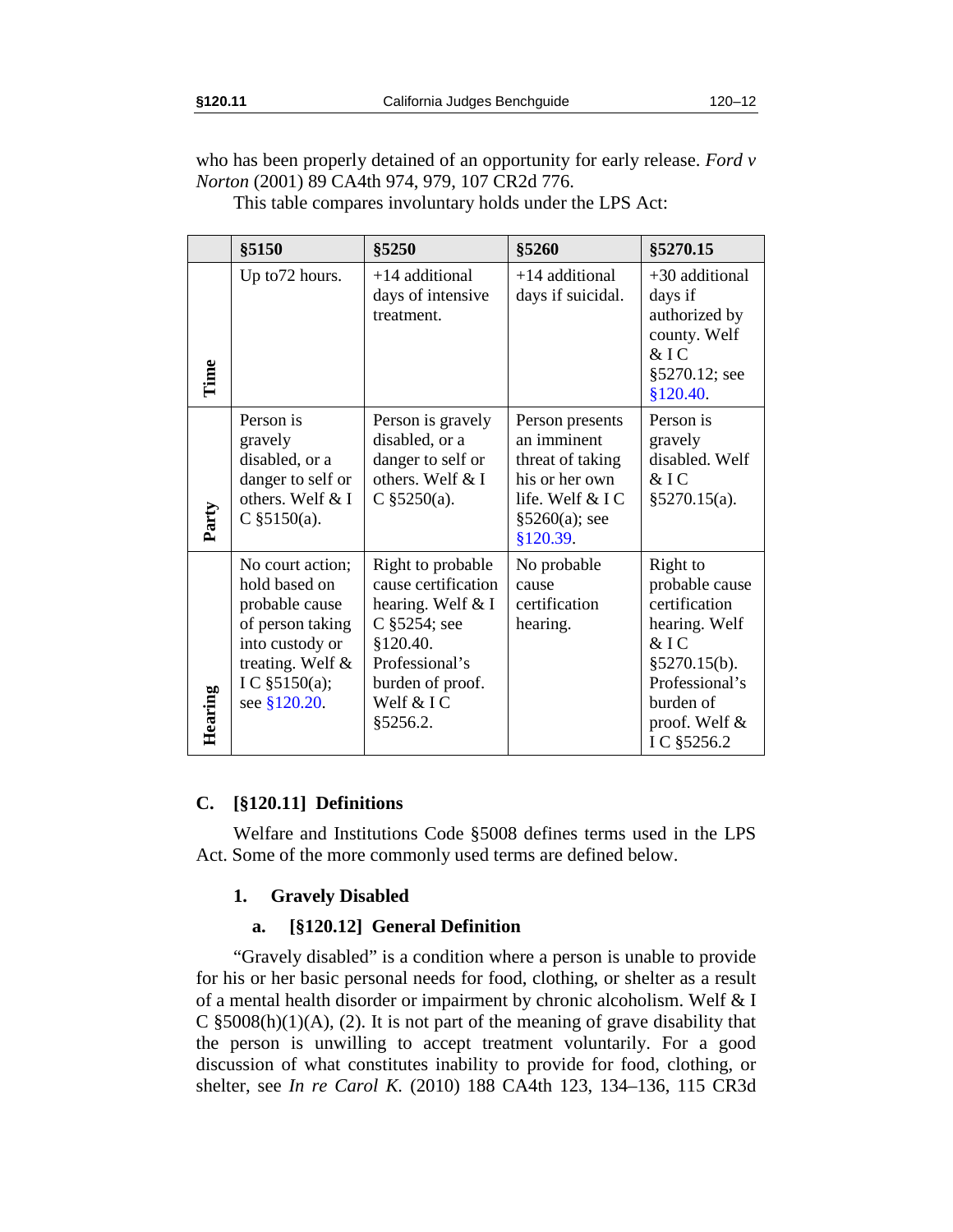343 (psychiatrist's testimony that proposed conservatee had lost community housing at least 10 times and refused to eat and drink, leading to hospitalizations, was substantial evidence she was unable to provide for her basic personal needs of shelter and food). Nondangerous, mentally ill persons can refuse treatment as long as they can provide for themselves. *Conservatorship of Walker* (1987) 196 CA3d 1082, 1093–1094, 242 CR 289.

 JUDICIAL TIP: It is important to adhere to the definition of "gravely disabled"; living on the streets or in a way that might be seen as dysfunctional is not synonymous with having a grave disability. Judicial officers need to resist the temptation to help a proposed conservatee who might benefit from treatment but whose condition does not meet the legal standard of "gravely disabled." See §[§120.97](#page-66-2)[–120.102](#page-70-0) for a discussion of assisted outpatient treatment services.

In a proceeding to reestablish an LPS conservatorship under Welf & I C §5361 (see [§120.91\)](#page-62-0), the judge's instruction to the jury that the individual could be considered gravely disabled if the jury found that he would not take medication for a mental disorder, and that without his medication he would be unable to provide for his basic needs of food, clothing, and shelter, did not improperly create an alternative basis not contained in Welf & I C  $\S5008(h)(1)(A)$  for a finding of grave disability. *Conservatorship of Guerrero* (1999) 69 CA4th 442, 445–446, 81 CR2d 541. If the evidence shows that the person is not currently gravely disabled, but may become so because of a failure to take medication, an LPS conservatorship cannot be established. 69 CA4th at 446. Likewise, a person cannot be found gravely disabled because he or she will not voluntarily accept treatment. 69 CA4th at 446. The proposed conservator must show that the proposed conservatee is currently gravely disabled, not that he or she may relapse and become gravely disabled in the future. 69 CA4th at 446. The instruction given in this case provided an appropriate framework for the jury to consider whether the conservatee was presently gravely disabled based on expert testimony that the conservatee did not believe he was ill, would not take his medication without supervision, could not provide for his basic needs without assistance, and that his condition would deteriorate without medication. 69 CA4th at 446–447.

A person is also "a danger to others or to himself or herself, or gravely disabled" under the LPS Act if he or she is a danger or gravely disabled as the result of using controlled substances. Any custody, evaluation, and treatment, or any procedures under the LPS Act must relate to and concern the problem of the person's use of controlled substances. Welf & I C §§5342, 5343.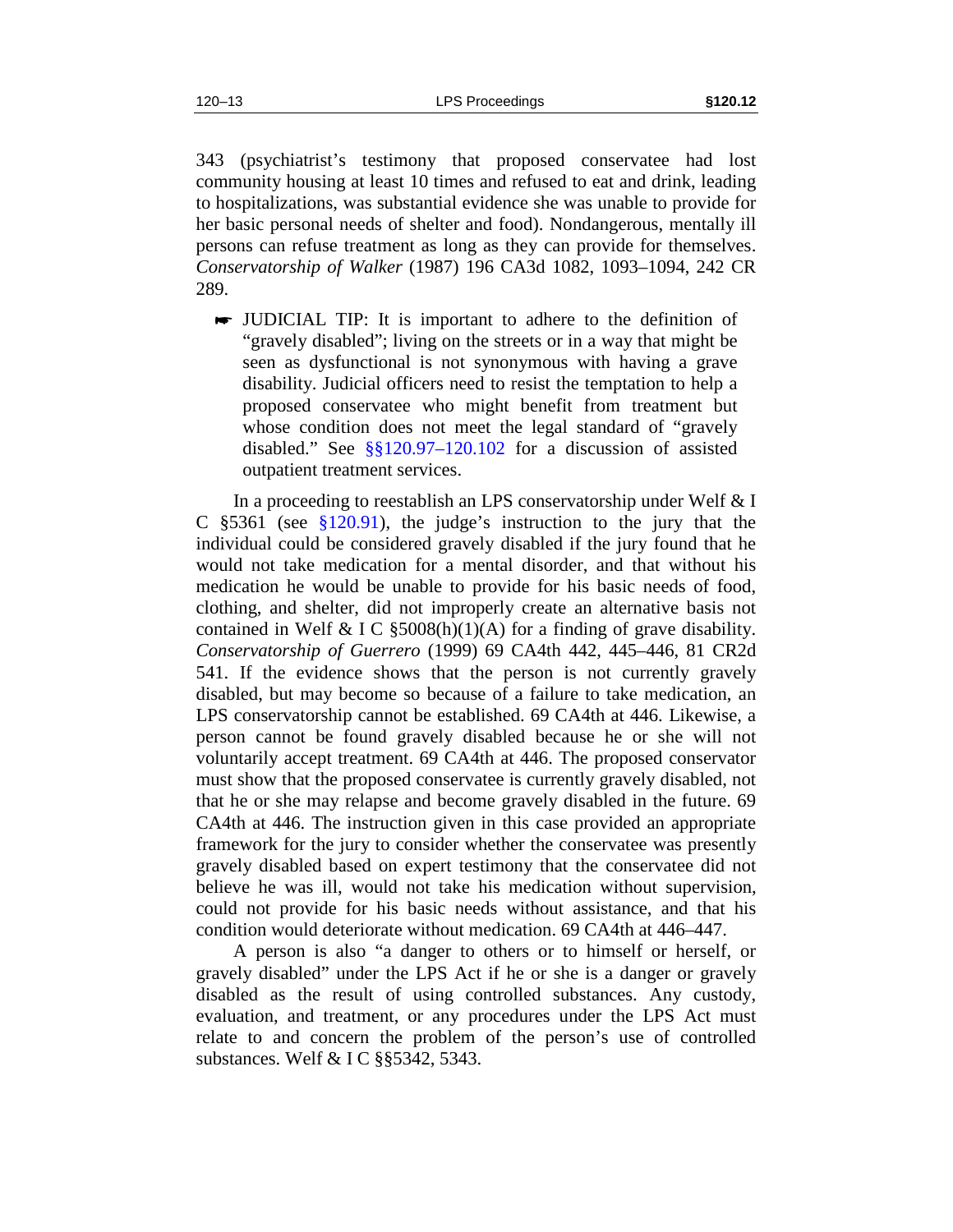JUDICIAL TIP: Use the California Civil Jury Instructions (CACI) series 4200 samples at [§120.109](#page-76-0) to help identify evidence required and issues in the "gravely disabled" determination whether there is a court or jury trial.

Intellectually disabled persons are not gravely disabled solely because of their intellectual disability (Welf & I C  $\S 5008(h)(3)$ ), although someone with a dual diagnosis of an intellectual disability and mental illness who has a primary diagnosis of mental illness may well be subject to the LPS Act. See [§120.103](#page-70-1) for a discussion of committing developmentally disabled persons under Welf & I C §§6500–6513.

#### <span id="page-15-0"></span>**b. [§120.13] Murphy Conservatorship**

Under Welf & I C  $\S5008(h)(1)(B)$ , a person is gravely disabled when he or she has been found mentally incompetent under Pen C §1370, has been charged with a felony involving death, great bodily harm, or a serious physical threat to another, the indictment or information has not been dismissed, and because of a mental health disorder, the person cannot understand the nature and purpose of the proceedings and rationally assist counsel with a defense. The person must also be "currently dangerous as the result of a mental disease, defect, or disorder." *Conservatorship of Hofferber* (1980) 28 C3d 161, 178, 167 CR 854. A conservatorship based on this definition of grave disability is known as a Murphy conservatorship. *County of Los Angeles v Superior Court* (2013) 222 CA4th 434, 442, 166 CR3d 151. See [§120.61](#page-43-1) for a discussion of the applicability of the LPS Act to persons charged with a crime, including alleged violations of probation, mandatory supervision, postrelease community supervision, and parole.

#### <span id="page-15-1"></span>**c.** [**§120.14**] **Minors**

For minors, "grave disability," for purposes of the initial 72-hour evaluation and treatment, is defined by Welf & I C §5585.25 as inability to use those elements of life that are essential to health, safety, and development, including food, clothing, and shelter, although provided by others. See Welf & I C §5585.20 (Children's Civil Commitment and Mental Health Treatment Act of 1988 procedures and definitions apply only to initial 72 hours of evaluation and treatment; evaluation and treatment of a minor thereafter must be pursuant to the LPS Act).

#### <span id="page-15-2"></span>**2. [§120.15] Evaluation**

Evaluation consists of multidisciplinary, professional analyses of a person's medical, psychological, educational, social, financial, and legal conditions that may appear to constitute a problem. Welf & I C  $\S5008(a)$ . Providers of evaluation services must be properly qualified professionals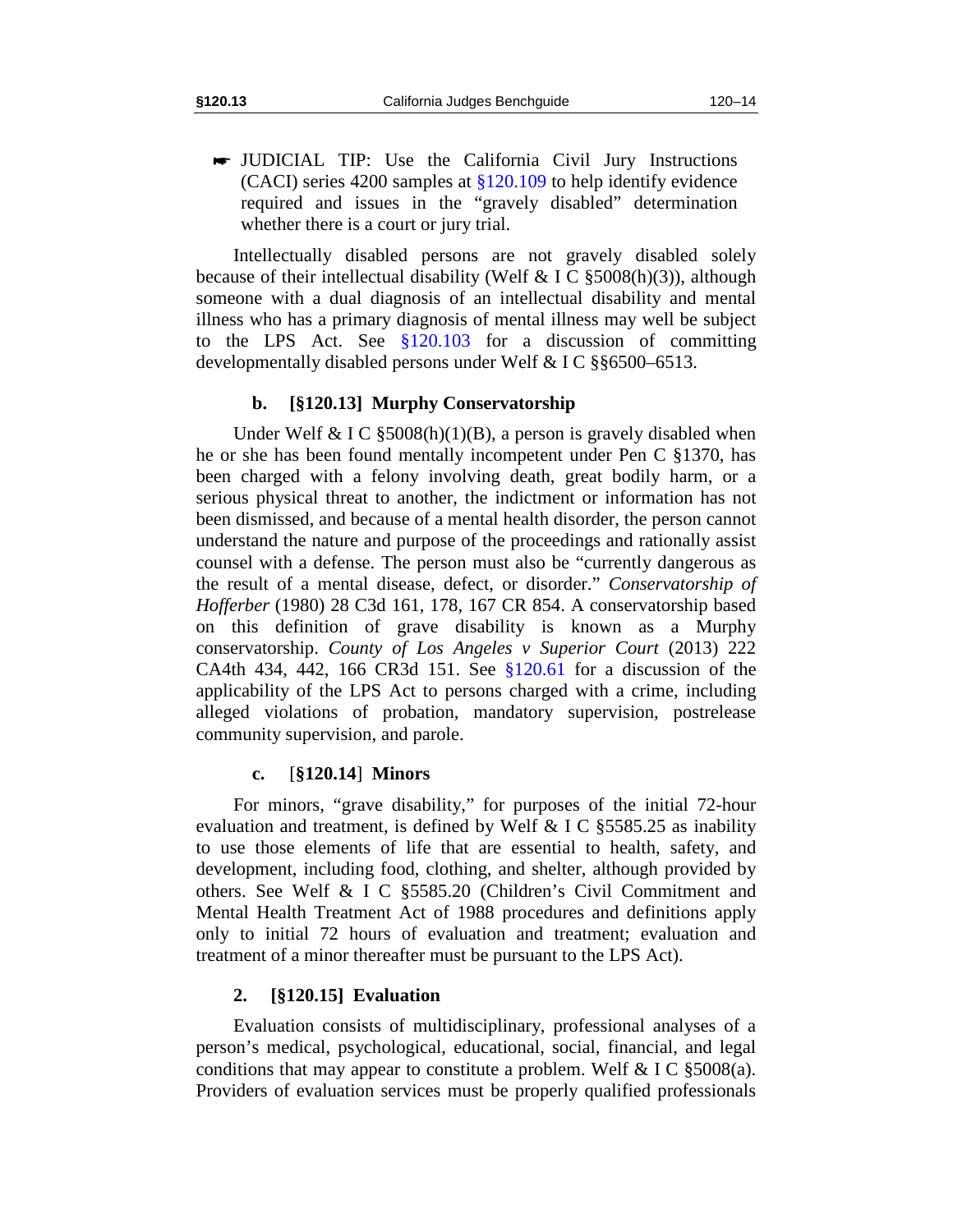and may be full-time employees of an agency providing face-to-face, including telehealth, evaluation services, or may be part-time or contractual employees. Welf & I C §5008(a).

"Court-ordered evaluation" means an evaluation ordered by a superior court under Welf & I C §§5200–5213 (mental disorder) or §§5225–5230 (chronic alcoholism or drug abuse). Welf & I C §5008(b).

#### <span id="page-16-0"></span>**3. [§120.16] Intensive Treatment**

Intensive treatment consists of hospital and other services as may be indicated by the person's condition; it must be provided by properly qualified professionals and carried out in qualified facilities. Welf & I C §5008(c).

#### <span id="page-16-1"></span>**D. [§120.17] 72-Hour Hold for Treatment and Evaluation (Welf & I C §§5150, 5200)**

The LPS Act provides two methods by which a person may be held for treatment and evaluation for 72 hours in a county facility when there is probable cause to believe that the person, as a result of a mental disorder, is gravely disabled or a danger to self or others. The first method is initiated by personal observation by a police officer, mental health professional, or judicial officer (see Pen C §4011.6) under Welf & I C §5150, and the second by court-ordered evaluation under Welf & I C §5200.

#### <span id="page-16-2"></span>**1. [§120.18] 72-Hour Hold—No Court Intervention**

Under Welf & I C §5150(a), a person may be held for assessment, crisis intervention, evaluation, and/or treatment for up to 72 hours in a county facility approved by the State Department of Health Care Services if there is probable cause to believe that the person, as a result of a mental health disorder, is gravely disabled or is a danger to self or others. See also Welf & I C §§5170, 5172 (similar procedure for those who are gravely disabled or a danger to self or others because of inebriation). There is no court involvement at this stage, although a person who is involuntarily detained retains the constitutional right to petition for a writ of habeas corpus. See US Const art I, §9; Cal Const art I, §11. See also Welf & I C §5275 (any person committed to state hospital has right to habeas corpus); Pen C §1473 (any person unlawfully restrained of his or her liberty may bring writ of habeas corpus to challenge restraint). For discussion of habeas corpus, see §[§120.92–](#page-63-0)[120.96.](#page-66-1)

#### <span id="page-16-3"></span>**a. [§120.19] Placing the Hold**

A peace officer or other specified individual may place a person in a county designated mental health facility for up to 72 hours for assessment,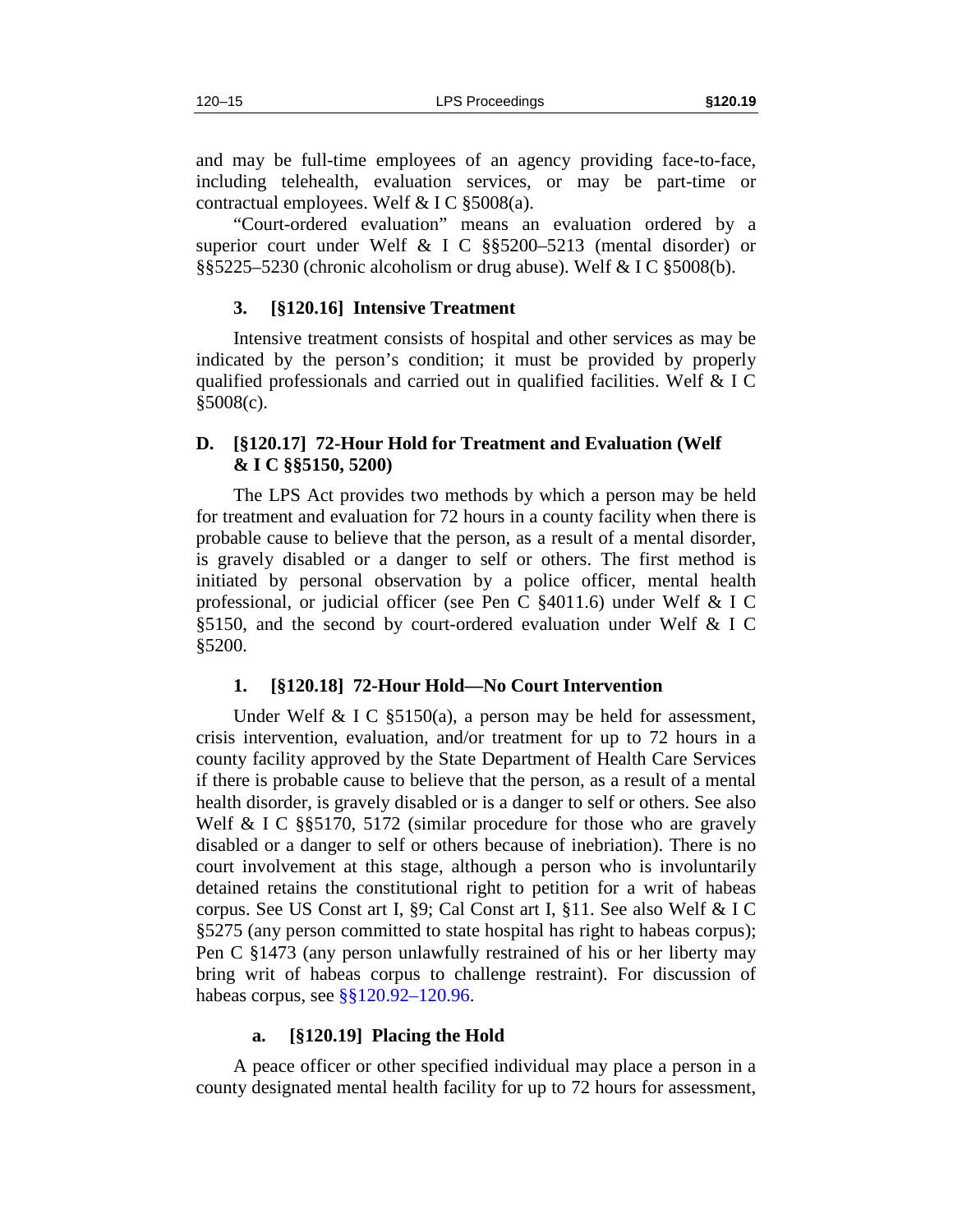evaluation, and crisis intervention, or evaluation and treatment, without any court action, when that person is considered to be a danger to self or others, or is gravely disabled because of a mental health disorder. Welf & I C §5150(a).

The professional in charge of the facility or other designated individual must assess the person to determine if he or she can be properly served without being detained. Welf & I C §5150(b). If the professional finds that the person can be properly served without detention, the person must be provided evaluation, crisis intervention, or other inpatient or outpatient services on a voluntary basis. Welf & I C §5150(b). All available alternative services, as determined by the county mental health director, must be offered. Welf & I C  $\S 5150(c)$ .

If the person cannot be properly served without being detained, the admitting facility must require a written application stating how the person's condition was called to the peace officer's attention and that the peace officer has probable cause that the person is a danger to self or others, or gravely disabled, because of a mental health disorder. Welf & I C  $\S 5150(d)$ . See  $\S 120.20$  for a discussion of probable cause.

When a person is taken into custody for evaluation, or within a reasonable time, reasonable precautions must be taken to preserve and safeguard any personal property not in the possession of a responsible relative, guardian, or conservator. Welf & I C  $\S5150(e)$ . The individual taking the person into custody must furnish to the court a report describing any such personal property. Welf  $&$  I C  $\S 5150(e)$ .

#### <span id="page-17-0"></span>**b. [§120.20] Probable Cause**

When determining if probable cause exists to take a person into custody under Welf & I C §5150, available relevant information about the historical course of the person's mental disorder must be considered if this information has a reasonable bearing in determining whether the person is a danger to self or others, or gravely disabled, as a result of the mental disorder. Welf & I C §5150.05(a). The information to be considered includes evidence presented by the individual who has provided or is providing mental health or related support services to the person to be detained, evidence presented by the person's family members, and evidence presented by the person or anyone he or she has designated. Welf & I C §5150.05(b). If probable cause is based on the statement of a person other than the person authorized to take the mentally disordered person into custody, a member of the attending staff, or a professional person, the person making the statement may be liable in a civil action for intentionally giving any statement he or she knows to be false. Welf  $\&$  I C §5150.05(c).

Probable cause for involuntary detention is satisfied if the authorized person knew of facts that would lead a person of ordinary care and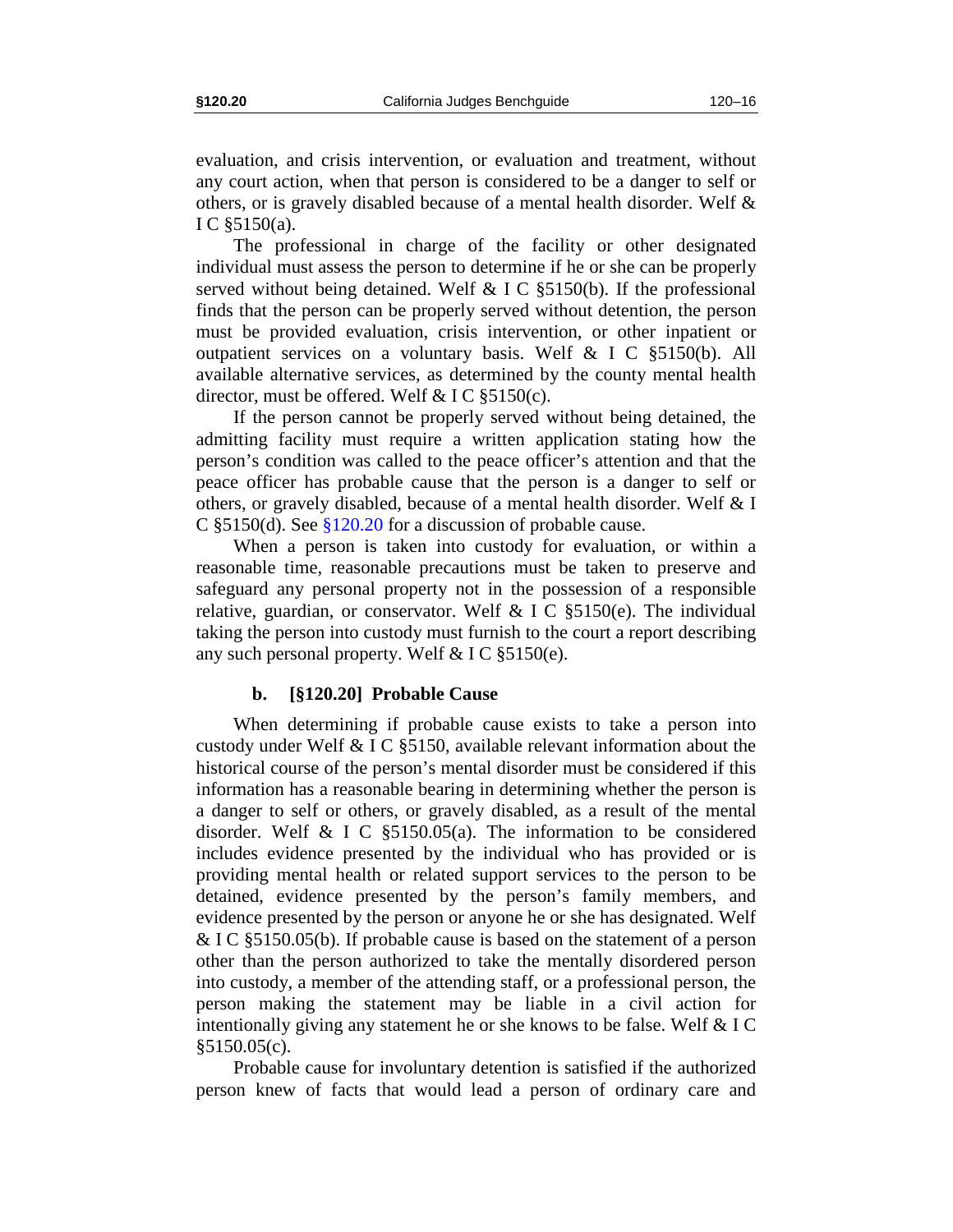prudence to believe or entertain a strong suspicion that the detained person is gravely disabled or is a danger to self or others because of a mental disorder. *Heater v Southwood Psychiatric Ctr.* (1996) 42 CA4th 1068, 1080, 49 CR2d 880, citing *People v Triplett* (1983) 144 CA3d 283, 288, 192 CR 537. The facts must be specific and articulable, and taken together with rational inferences, must support the authorized person's belief or suspicion. 42 CA4th at 1080.

#### <span id="page-18-0"></span>**c. [§120.21] Assessment, Evaluation, and Treatment**

Before admission to the county designated facility for the 72-hour period, the professional person in charge of the facility or his or her designee must assess the individual in person to determine the appropriateness of the involuntary detention. Welf  $\&$  I C §5151. "Assessment" means the determination of whether a person is to be evaluated and treated under Welf & I C §5150. Welf & I C §5150.4. Thereafter, the person may be detained for evaluation and treatment for a period not to exceed 72 hours, excluding Saturdays, Sundays, and holidays if the Department of Health Care Services certifies (as to each facility) that services cannot reasonably be provided on those days. Welf & I C §5151. For a discussion of administering medication and providing other medical treatment, see §[§120.41](#page-29-0)[–120.48.](#page-35-0)

#### <span id="page-18-1"></span>**2. [§120.22] 72-Hour Hold—Court-Ordered Evaluation**

Under Welf & I C §5200, any person may make an application to the responsible county agency or person (usually the public guardian or public conservator) and request an evaluation of a person thought to be gravely disabled. Welf & I C §5201. Anyone who knowingly makes a false application for a petition is guilty of a misdemeanor and may be held civilly liable for damages to the person against whom the petition is sought. Welf & I C §5203.

After the application is made, the responsible county entity (usually the court investigator) prepares a confidential prepetition screening report and determines whether there is probable cause to believe the allegations in the application. Welf & I C  $\S$ 5202. A reasonable investigation must be conducted and an attempt to interview the subject of the petition must be made to determine whether the person will voluntarily receive crisis intervention services or will allow an evaluation in the person's home or in an approved facility. Welf & I C  $\S$ 5202. The prepetition screening should also include an interview with the petitioner. See Welf & I C  $\S 5008(f)$ .

After investigation, if the agency determines that there is probable cause to believe that the person, as a result of a mental illness, is gravely disabled or a danger to self or others and that the person will not voluntarily consent to receive services, it must file the petition with the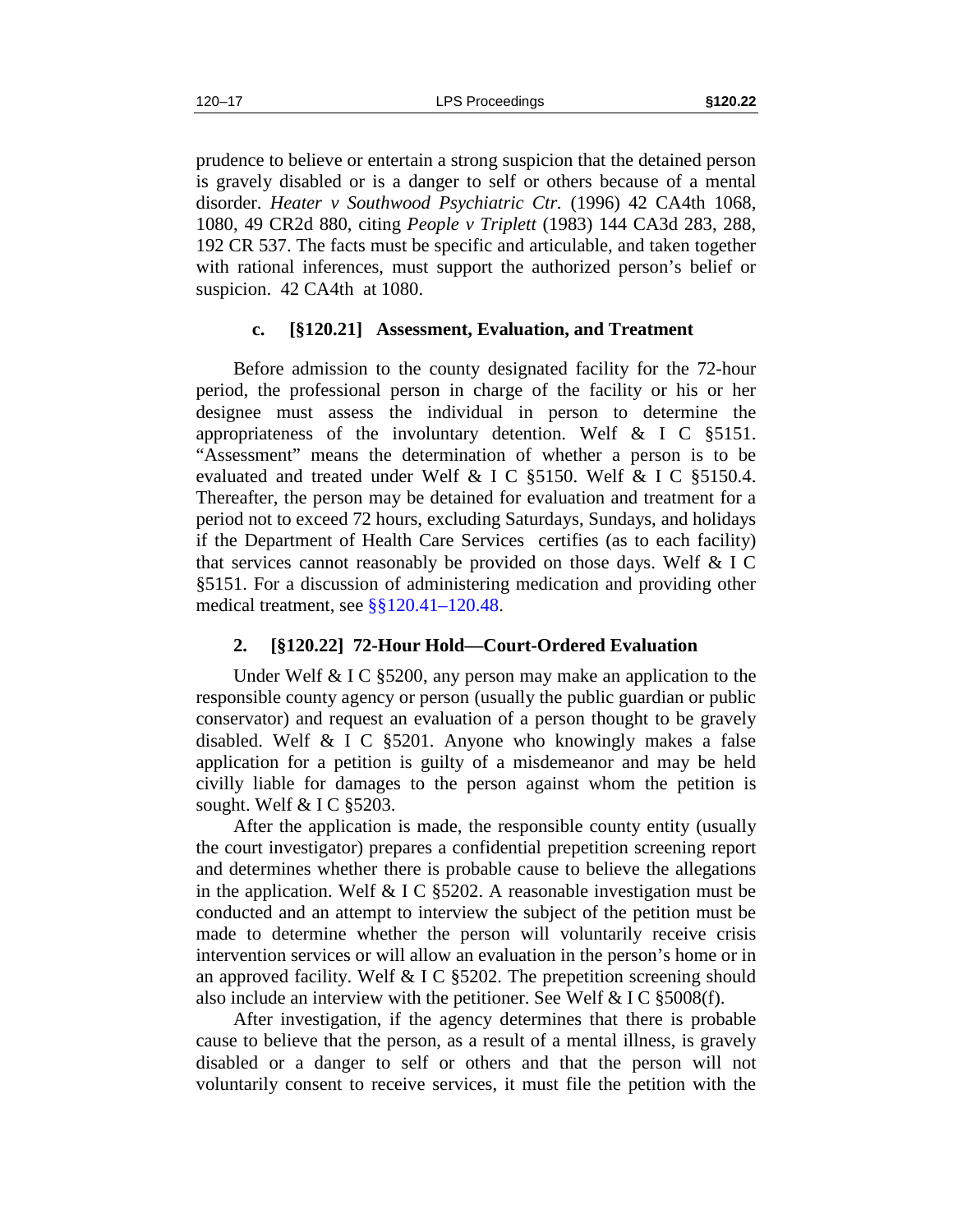court along with the prepetition report. Welf & I C §5202. The required contents of the petition are set forth in Welf & I C  $\S$ §5204 and 5205, and include the names of the petitioner and person alleged to have a mental disorder, the facts on which the allegations are based, and the names of those who are believed to be responsible for the care and support of the person who is the subject of the petition.

#### <span id="page-19-0"></span>**a. [§120.23] Order for Evaluation**

If it appears to the superior court judge's satisfaction that the subject of the petition is, because of a mental disorder, a danger to self or others, or gravely disabled, and the person has refused to be evaluated, the court must order an evaluation. Welf & I C §5206. An evaluation order must be in substantially the same form as set forth in Welf & I C  $\S 5207$ . The order must be personally served as soon as possible on both the person to be evaluated and the professional person in charge of the evaluation facility. Welf & I C §5208. Service of the evaluation order must be made by a peace officer, mental health counselor, or other person appointed by the court who must dress in plain clothes and travel in an unmarked vehicle whenever possible. Welf & I C §§5206, 5212. Failure to effect service may render a subsequent detention unlawful. *Culbertson v Santa Clara County* (1968) 261 CA2d 274, 275, 67 CR 752.

If the person to be evaluated does not appear at the time designated in the order, the party serving the order must have the person detained under the order. Welf & I C §5208.

#### <span id="page-19-1"></span>**b. [§120.24] Evaluation and Treatment**

The person must be evaluated as soon as possible, and cannot be detained longer than 72 hours, excluding Saturdays, Sundays, or holidays if treatment and evaluation services are not available on those days. Welf & I C §5213. If on evaluation the person is found to need treatment because of a mental disorder rendering that person a danger to self or others, he or she may be detained for treatment for 72 hours. Welf & I C §5213. See §[§120.41](#page-29-0)[–120.48](#page-35-0) (discussing administering medication and providing other medical treatment).

Depending on the results of the evaluation, the person must be released, referred for care and treatment on a voluntary basis, certified for intensive treatment (see  $\S$ [§120.29](#page-22-0)[–120.40\)](#page-28-0), or recommended for LPS conservatorship (see  $\S$ [§120.57–](#page-41-0)[120.91\)](#page-62-0). Welf & I C §5206.

#### <span id="page-19-2"></span>**c. [§120.25] Confidentiality**

All reports filed with the court are confidential, and any unauthorized disclosure may result in substantial civil penalties under Welf & I C §§5328, 5330. Confidential records, however, may be disclosed to the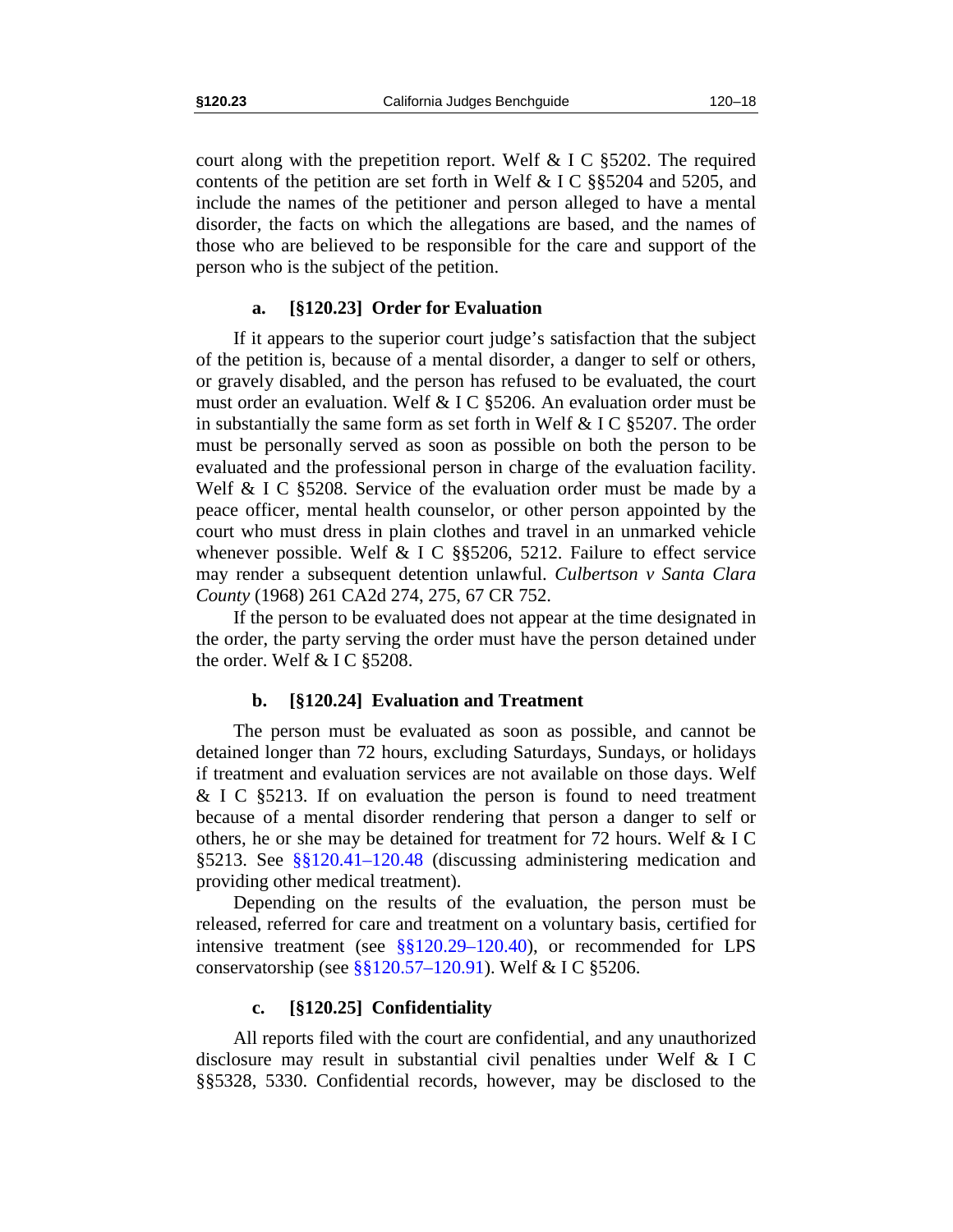court, as well as to the Youth Authority and Adult Correctional Agency, as necessary for the administration of justice. Welf & I C §§5328(f), 5328.02. A district attorney is also allowed access to an individual's treatment record information contained in an updated evaluation when that individual is charged under the Sexually Violent Predators Act (Welf & I C §§6600–6609.3). Welf & I C §5328.01; *Albertson v Superior Court* (2001) 25 C4th 796, 803–804, 107 CR2d 381.

A minor's confidential information and records may be disclosed to a county social worker, a probation officer, or any other person who is legally authorized to have custody or care of the minor, for the purpose of coordinating health care services and medical treatment. Welf & I C §5328.04; see CC §56.103.

Another important exception to the confidentiality of records applies when a patient, in the opinion of his or her psychotherapist, presents a serious danger of violence to a reasonably foreseeable victim. In such a case, confidential records or information may be released to the potential victim and to law enforcement and county child welfare agencies as the psychotherapist determines is needed for the victim's protection. Welf & I  $C$  §5328(r).

There is an absolute discovery privilege for patient records under Welf & I C §5328, subject only to statutory exceptions. *Gilbert v Superior Court* (1987) 193 CA3d 161, 169–170, 238 CR 220.

Any person may bring an action against an individual who has willfully and knowingly released confidential information or records concerning the person in violation of these provisions, for damages in the amount of \$10,000 or three times the amount of actual damages sustained, whichever is greater. Welf & I C  $\S$ 5330(a). Any person may bring an action against an individual who has negligently released such confidential information or records for the amount of actual damages sustained plus \$1000. Welf & I C §5330(b). The person may also seek an injunction against the release of confidential information or records in the same action in which the person seeks damages. Welf & I C  $\S 5330(c)$ . The plaintiff in such an action is also entitled to recover court costs and reasonable attorneys' fees as determined by the court. Welf & I C §5330(d).

After 30 years, the trial court clerk may destroy court records in an LPS case after notice of destruction and if there is no request and order for transfer of the records. Govt C  $\S 68152(c)(7)$ .

If the court considers an ex parte communication (see discussion in [§120.9\)](#page-11-2), it must fully disclose the communication it considered to all parties and counsel, as well as any response. Cal Rules of Ct  $7.10(c)(3)$ . The court may find good cause to dispense with this disclosure requirement if nondisclosure is necessary to protect the conservatee from harm; it must make written findings in support of the good cause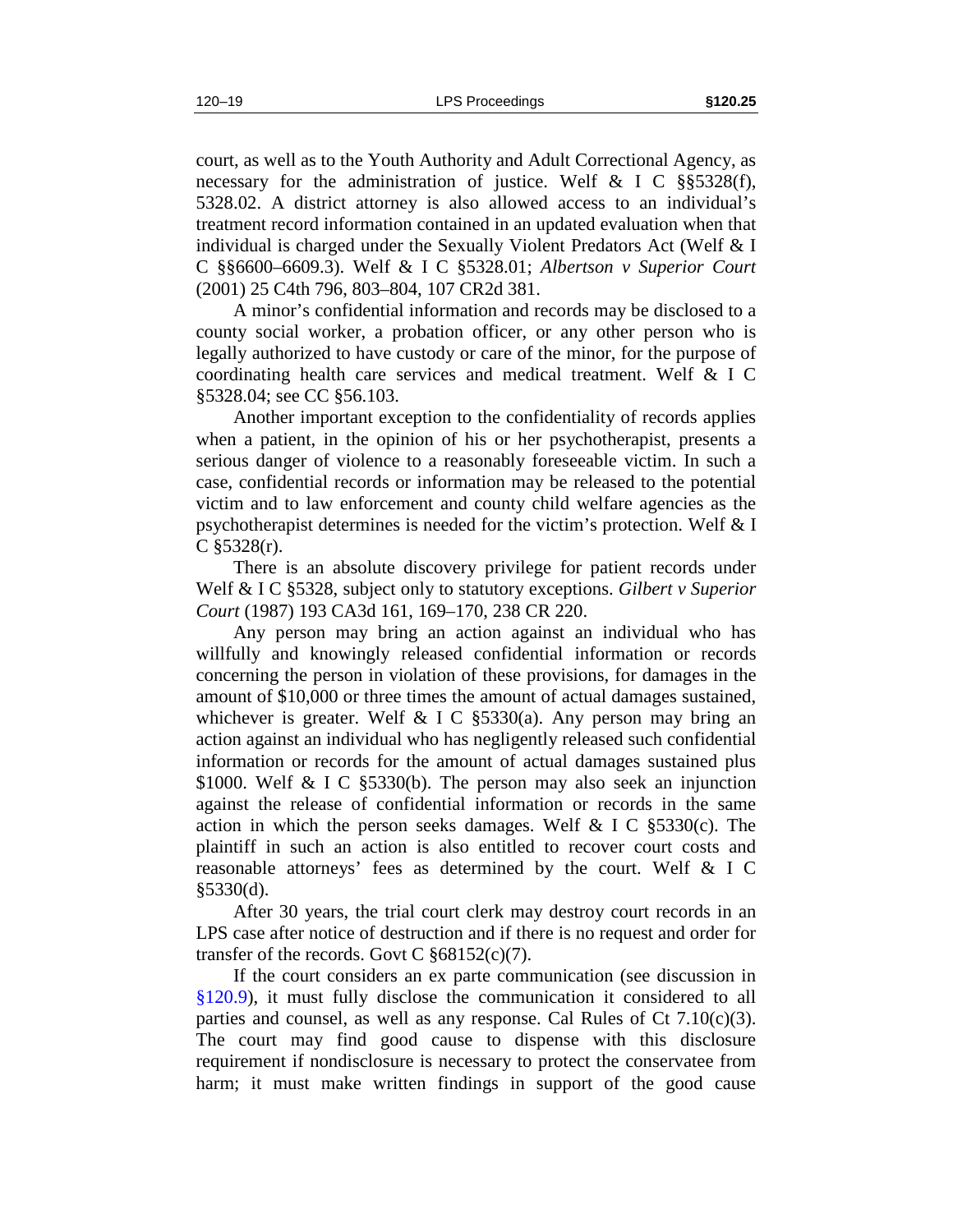determination. Cal Rules of Ct  $7.10(c)(3)$ . The court must then preserve its findings and the communication under seal, or otherwise secure their confidentiality. Cal Rules of Ct 7.10(c)(3).

#### <span id="page-21-0"></span>**3. [§120.26] Criminal Defendant Afflicted With Chronic Alcoholism or Drug Abuse (Welf & I C §§5225–5230)**

A judge may order a 72-hour evaluation for a criminal defendant if the defendant appears to be a danger to self or others, or gravely disabled, as a result of chronic alcoholism or because of the use of narcotics or restricted dangerous drugs, and evaluation services are available in the county. Welf  $&$  I C §5225.

#### <span id="page-21-1"></span>**a. [§120.27] Requirements**

The judge must advise the defendant of the right to continue immediately with the criminal proceeding or to choose the evaluation procedure. The judge must also fully apprise the defendant of the consequences of choosing an evaluation. Welf & I C §5226. In addition, the defendant has the right to counsel at the proceedings where the choice is made. Welf & I C §5226.

If an evaluation is ordered, the criminal proceedings pending in that court must be dismissed or suspended until the evaluation and any subsequent treatment are completed. Welf & I C §5226.1. At completion, the defendant is returned to court and the criminal proceedings are then resumed or dismissed. Welf & I C §5226.1. If, during evaluation or treatment, the defendant is recommended for conservatorship and the criminal charge has not been previously dismissed, the defendant must be returned to the court for disposition of the criminal charge before the conservatorship proceedings are initiated. Welf & I C §5226.1. The judge may order the defendant detained in the evaluation or treatment facility until the date set to resume the criminal proceedings. Welf  $& \leq C \$ \$5226.1

The order for evaluation must be in substantially the form as set forth in Welf & I C §5227. A copy of the order must be personally served soon as possible on the person to be evaluated and the professional person in charge of the evaluation and treatment facility named in the order. Welf & I C §5228.

#### <span id="page-21-2"></span>**b. [§120.28] Disposition**

Under Welf & I C §5230, the defendant may be detained for evaluation and treatment for no longer than 72 hours, and then:

• Released to the sheriff's custody or further detained by a court order under Welf & I C §5226.1;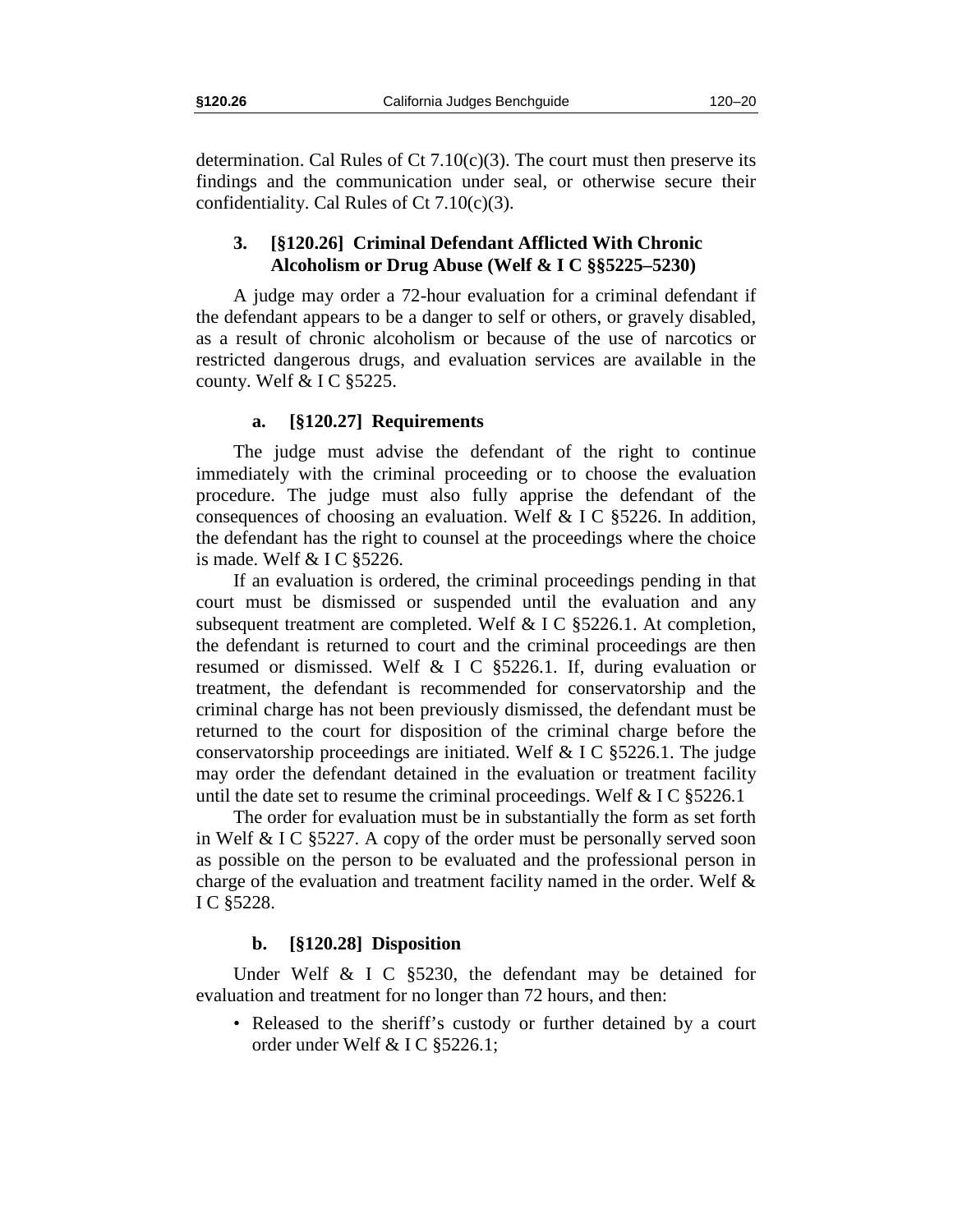- Referred for further care and treatment on a voluntary basis, subject to the disposition of the criminal action;
- Certified for 14-day intensive treatment;
- Recommended for conservatorship, subject to disposition of the criminal charge; or
- Released if the criminal charge has been dismissed.

#### **E. 14-Day Hold for Intensive Treatment (Welf & I C §5250)**

#### <span id="page-22-0"></span>**1. [§120.29] In General**

A person who has been detained for 72 hours under Welf & I C §5150, evaluated, and found to be dangerous to self or others, or gravely disabled, may be certified for an additional 14 days of intensive treatment in an approved facility if (1) he or she refuses or is unable to accept voluntary treatment, (2) the facility is capable of providing the required treatment, and (3) the facility agrees to accept the person. Welf  $& I \, C$ §5250. The person is entitled to a certification review hearing within 4 days of certification unless judicial review has been granted under Welf & I C §§5275 and 5276. Welf & I C §5256; see §[§120.18](#page-16-2)[–120.22.](#page-18-1) The purpose of the certification review hearing is to determine whether probable cause exists to detain the person for intensive treatment. Welf & I C §5254. Due process requires certification review hearings in every case; the possibility of habeas review alone is insufficient. *Doe v Gallinot* (1981) 657 F2d 1017, 1023–1024.

Suicidal patients may be certified for an additional 14 days of intensive treatment after the initial 14-day period, but must be released at the end of the 28 days unless they consent to voluntary treatment. Welf & I C §5260. The certified person must be advised of the right to judicial review by habeas corpus. Welf & I C §5262; see [§120.39.](#page-27-1) The 14-day hold may be extended for an additional 30 days for persons who remain gravely disabled in counties whose board of supervisors so authorize by resolution. See Welf & I C §§5270.10–5270.65; see [§120.40](#page-28-0)

#### <span id="page-22-1"></span>**2. [§120.30] Notice and Service of Certification**

A notice of certification must be signed by two people: (1) the professional person in charge of the evaluation facility or his or her designee, and (2) a physician, licensed psychologist, registered nurse, or licensed clinical social worker who participated in the evaluation. Welf & I C §5251. A form of certification is set forth in Welf & I C §5252.

The notice must be personally served on the person certified and sent to the person's attorney or advocate. Welf & I C §5253.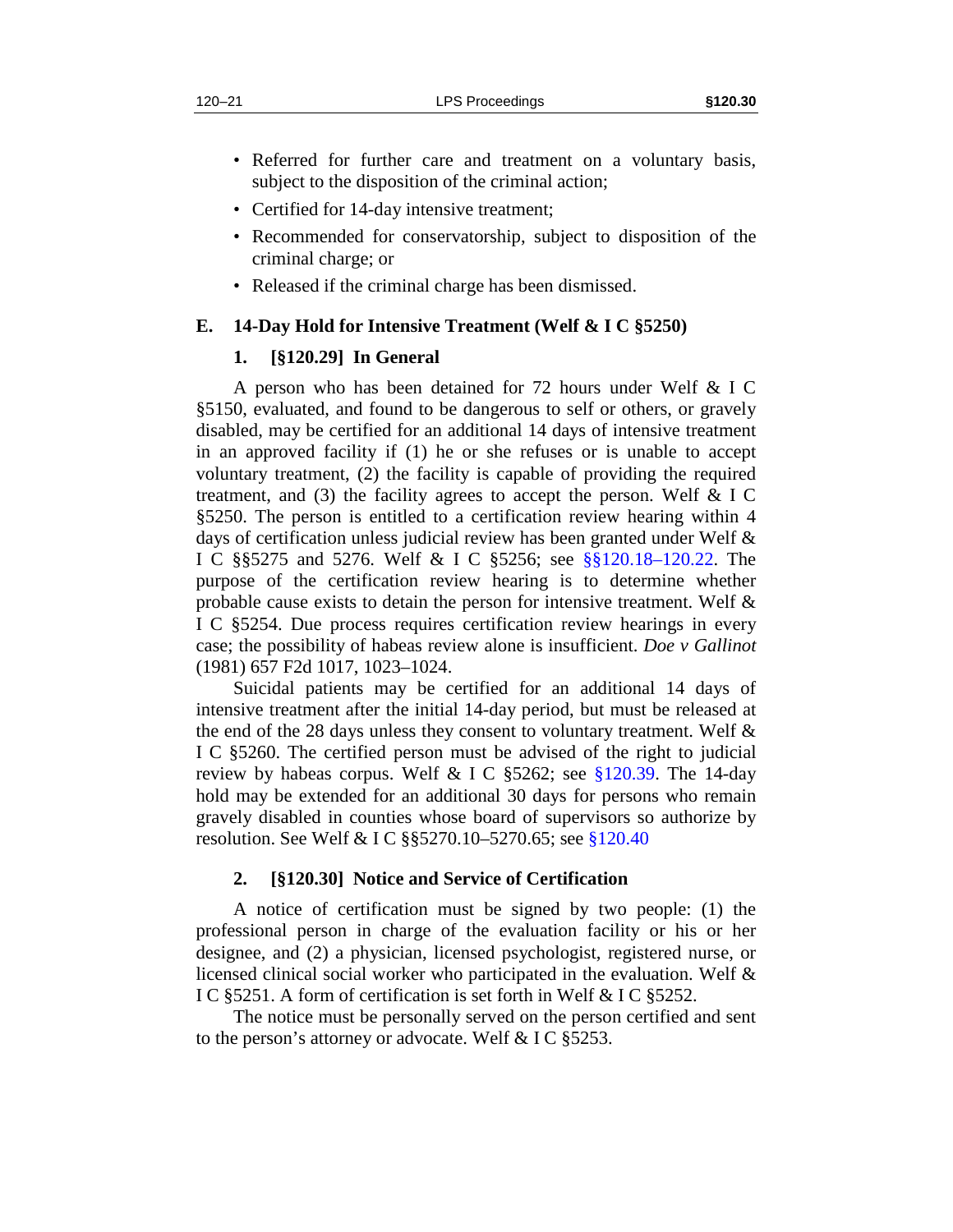#### <span id="page-23-0"></span>**3. [§120.31] Prehearing Rights of Certified Person; Notification of Family Members**

The person serving the notice must inform the person certified that he or she is entitled to a certification review hearing to be held within 4 days of the date on which the person is certified, unless judicial review is sought. Welf & I C §5254. The person serving the notice must also inform the certified person of the right to counsel at the certification review hearing, including court-appointed counsel under Welf & I C §5276, and of the right to judicial review by habeas corpus. Welf & I C §5254.1.

Any person who is held for treatment for more than 72 hours has a right to counsel, a qualified interpreter, and a hearing before a judge. If the person is unable to pay for a lawyer, one must be provided free of charge. See Welf & I C §5150(h)(1); *Phillips v Seely* (1974) 43 CA3d 104, 113, 117 CR 863 (legal services at public expense must be afforded in mental health proceedings if restraint of liberty is possible).

As soon as practicable after certification, an attorney or patient advocate must meet with the person certified to discuss the commitment process and to assist the person in preparing for the certification review hearing, or to answer questions or otherwise assist the person as appropriate. Welf & I C  $\S$ 5255. The hearing may be postponed at the request of the person certified or his or her attorney or advocate for a period of 48 hours or, in counties with populations of 100,000 or less, until the next regularly scheduled hearing date. Welf  $&$  I C  $\S$ 5256.

The mental health facility must make reasonable efforts to notify family members or any other person designated by the patient of the time and place of the hearing, unless the patient requests that the information not be provided. Welf & I C  $\S$ 5256.4(c). The facility must also advise the patient of the right *not* to have this information provided to family members. Welf & I C  $\S$ 5256.4(c).

#### <span id="page-23-1"></span>**4. [§120.32] Conduct of Hearing**

Under Welf & I C §5256.1, the hearing must be conducted by either a court-appointed commissioner or a referee, or a certification review hearing officer who is either

- A state-qualified administrative law hearing officer,
- A physician and surgeon,
- A lawyer,
- A certified law student, or
- A registered nurse, licensed psychologist, clinical social worker, professional clinical counselor, or marriage and family therapist with a minimum of 5 years of experience in mental health.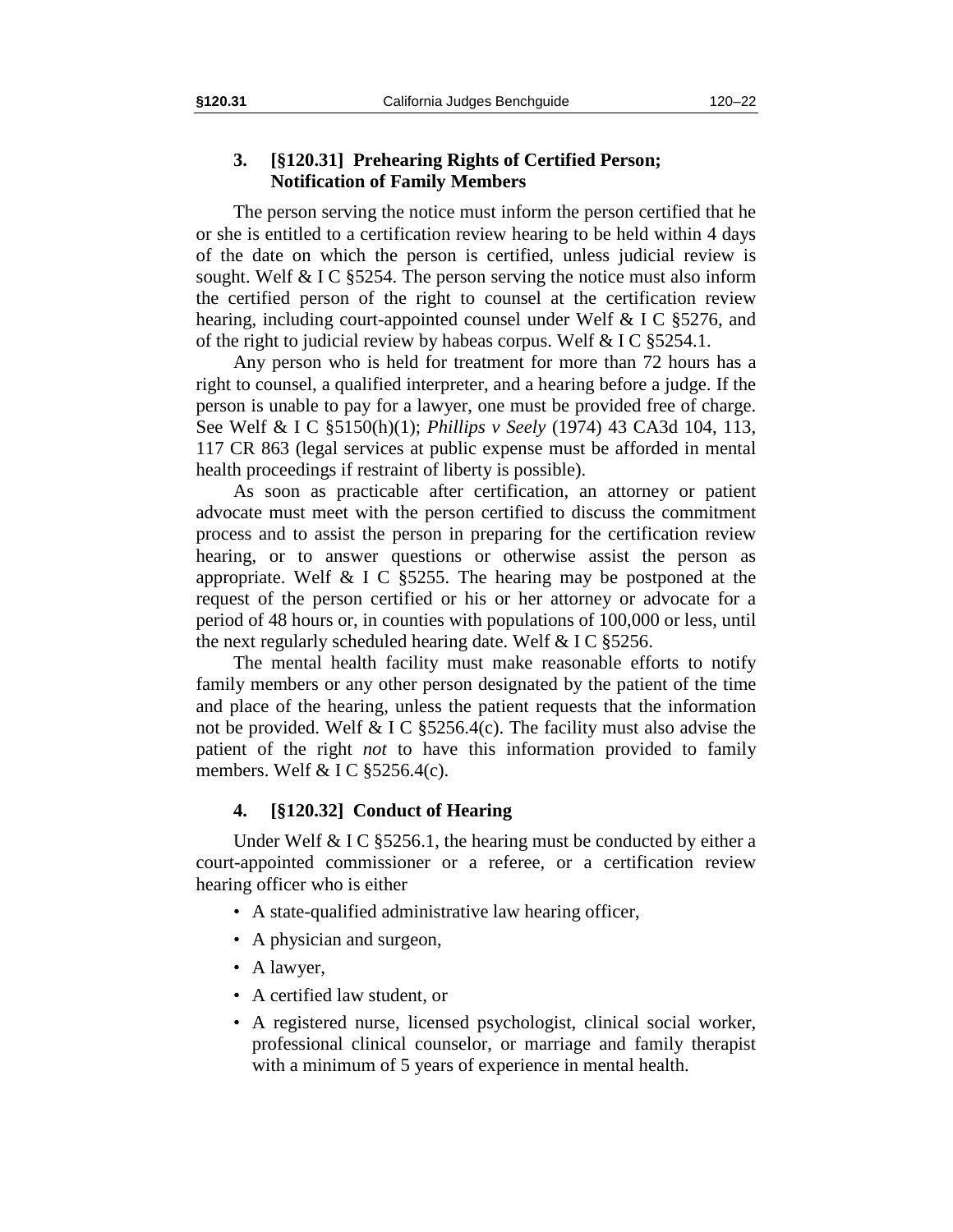Other qualifications for hearing officers are set forth in Welf & I C §5256.1.

The hearing must be conducted in an informal and impartial manner. Welf & I C §5256.4(b). Evidence in support of the certification decision must be presented by a person designated by the director of the facility. In addition, either the district attorney or the county counsel may present evidence. Welf & I C §5256.2. All relevant evidence on the question of whether the person certified is a danger to self or others, or gravely disabled due to mental disorder or alcoholism, must be admitted and considered by the hearing officer. Welf & I C  $\S 5256.4(d)$ . The person conducting the hearing is not bound by judicial rules of procedure and evidence. Welf & I C §5256.4(b).

- **UDICIAL TIPS:** 
	- The judicial officer who holds this and other hearings under the LPS Act should not hesitate to ask questions, if appropriate, and to be more active than bench officers usually permit themselves to be.
	- In an appropriate case, a judge may wish to encourage a conservatee to continue with the treatment plan by noting the progress the conservatee has made from the time of the previous hearing.

The person conducting the hearing must be advised of any medication recently taken by the person certified and its probable effects. Welf & I C  $\S 5256.4(a)(5)$ . For a discussion of the right to refuse medication, see §[§120.41](#page-29-0)[–120.46.](#page-33-0)

#### <span id="page-24-0"></span>**5. [§120.33] Location of Hearing**

The hearing must be held in a location compatible with and least disruptive of the treatment being provided to the person certified. Welf & I C §5256.1. If the hearing is conducted by a certification review officer, it must be held at an appropriate place at the facility in which the person certified is receiving treatment. See Welf & I C §5256.1.

#### <span id="page-24-1"></span>**6. [§120.34] Evidence**

Evidence in support of certification must be presented at the hearing by the designee of the director of the medical facility and by the district attorney or county counsel if either so desires. Welf & I C §5256.2.

A person is not gravely disabled if he or she can survive safely without involuntary detention with the help of responsible family, friends, or others who have indicated in writing their willingness and ability to help provide for the person's basic personal needs for food, clothing, and shelter. Welf & I C  $\S5250(d)(1)-(2)$ . The purpose of requiring that the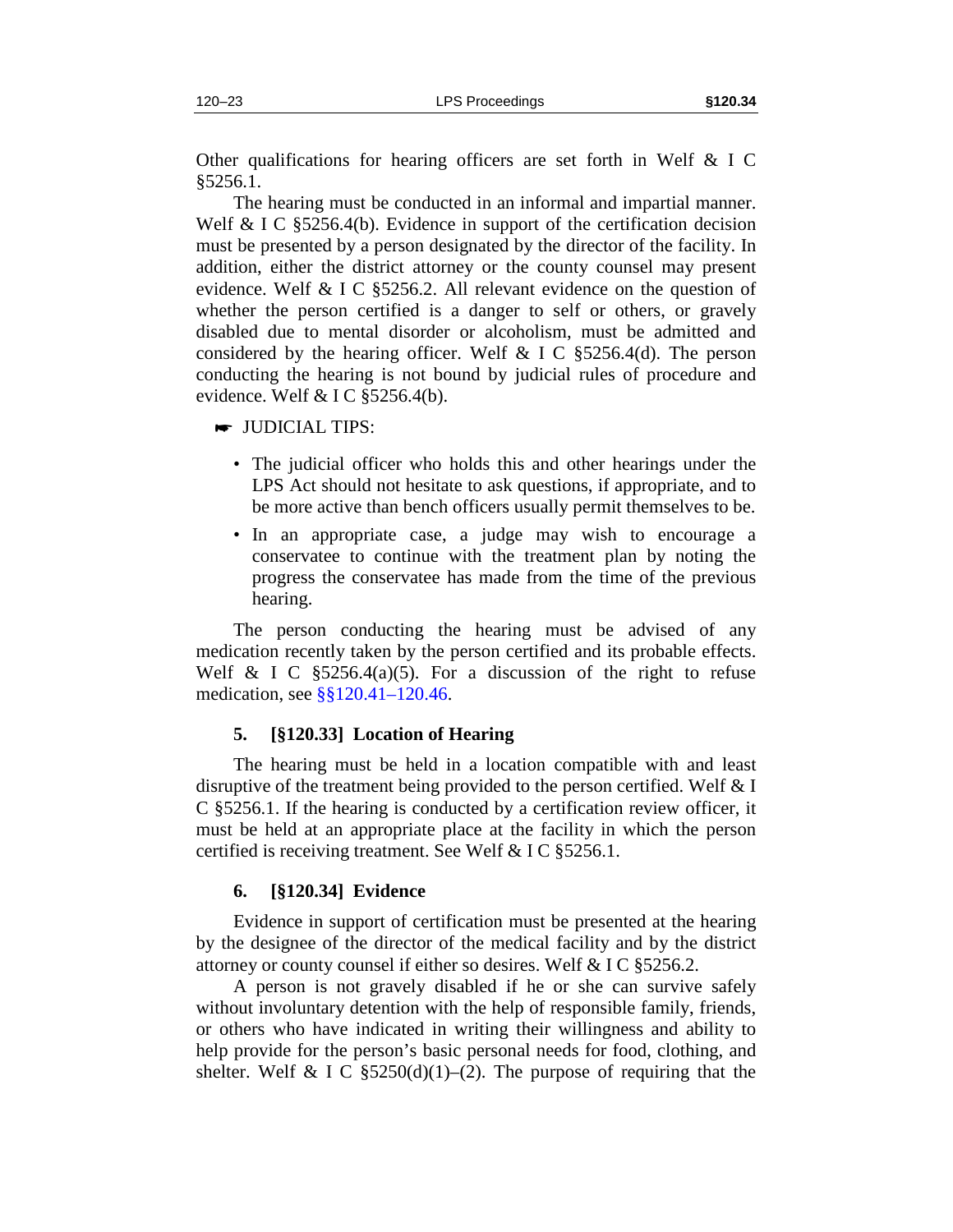information be submitted in writing is to avoid the need for family, friends, and others to state publicly that no one is willing or able to assist the mentally disordered person in providing for the person's basic needs. Welf & I C §5250(d)(3). See §[§120.12–](#page-13-1)[120.14](#page-15-1) and §[§120.74–](#page-53-1)[120.76](#page-54-0) for definitions relevant to finding grave disability.

Resistance to involuntary commitment, by itself, does not indicate evidence of a mental disorder, danger to self or others, or grave disability. Welf & I C §5256.4(e).

#### <span id="page-25-0"></span>**7. [§120.35] Hearing Rights of Certified Person**

At the hearing, the person certified has (Welf & I C  $\S 5256.4(a)(1)$ – (4))

- The right to the assistance of an attorney or other advocate,
- The right to present evidence on his or her behalf and also to question persons presenting evidence in support of certification, and
- The right to reasonably request attendance of facility employees at the hearing who have knowledge of or who have participated in the certification decision.

#### <span id="page-25-1"></span>**8. [§120.36] Ruling After Hearing**

If the hearing officer determines that there is no probable cause to believe that, as a result of a mental disorder or chronic alcoholism, the person certified is gravely disabled or a danger to self or others, that person must be released from involuntary detention, although he or she may remain at the facility on a voluntary basis. Welf & I C  $\S 5256.5$ . If the person had been a prisoner referred under Pen C §4011.6, he or she may be re-imprisoned. See Pen C §4011.6. If there is a finding of no probable cause, the person may also be given appropriate referral information by the facility regarding mental health services. Welf & I C §5256.5.

If a determination is made that there is probable cause to detain the person certified, the person may be detained for involuntary treatment under Welf & I C  $\S$ §5250 and 5270.15 (certification for additional treatment). See Welf & I C  $\S 5256.6$ .

At the conclusion of the hearing, the person certified must be given oral notice of the decision, with written notification given to the attorney or advocate for the person certified, as well as to the director of the facility. Welf & I C §5256.7. Written notice must include a statement of evidence relied on and reasons for the decision. Welf & I C §5256.7. A copy of the decision and certification made under Welf  $\&$  I C §5250 or §5270.15 must be submitted to the superior court. Welf & I C §5256.7.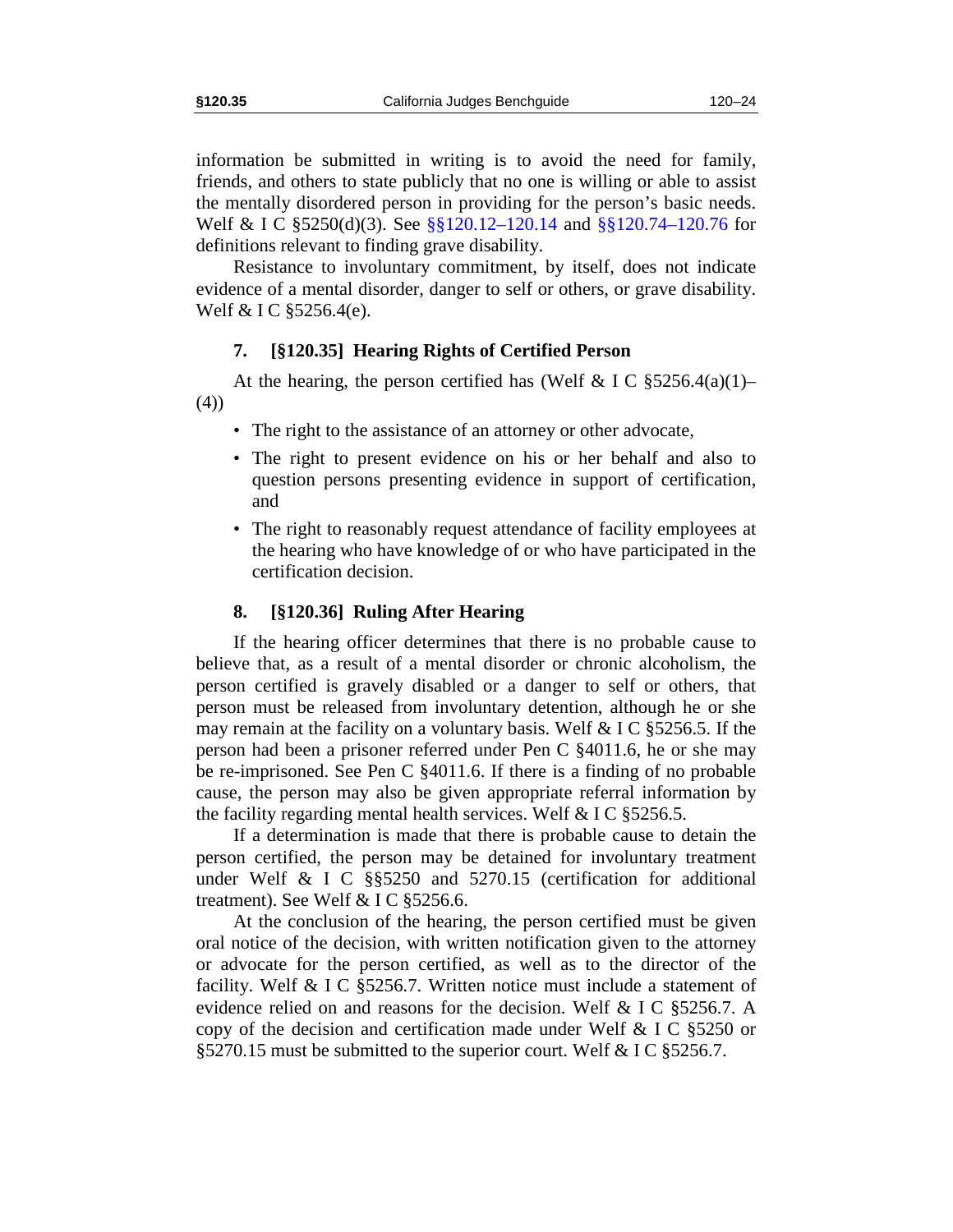#### <span id="page-26-0"></span>**9. [§120.37] Disposition After 14-Day Hold**

Under Welf & I C §5257(b), the person certified must be released at the end of the 14-day period of intensive treatment unless the patient

- Agrees to accept further treatment on a voluntary basis,
- Is certified for an additional 14 days of intensive treatment under Welf & I C §§5260 et seq (danger to self) (see [§120.39\)](#page-27-1),
- Is certified for an additional 30-day period of intensive treatment under Welf & I C §§5270.10 et seq (see [§120.40\)](#page-28-0),
- Is subject to a conservatorship petition filed under Welf & I C §5350 or a temporary conservatorship under §5352.1 (see §[§120.57–](#page-41-0)[120.87\)](#page-60-0), or
- Is the subject of a Petition for Postcertification of an Imminently Dangerous Person for up to 180 days filed under Welf & I C §§5300 et seq (danger to others) (see §[§120.49–](#page-35-1)[120.51\)](#page-37-0).

If, during the 14-day treatment period, the psychiatrist directly responsible for the person's treatment believes, based on personal observations, that the person is no longer either a danger to self or others, or is no longer gravely disabled, the person must be released. Welf & I C  $§5257(a).$ 

If both a psychiatrist and a psychologist have personally evaluated or examined a person undergoing intensive treatment, and there is a collaborative treatment relationship between the psychiatrist and the psychologist, either the psychiatrist or psychologist may authorize the release of the person, but only after they have consulted with one another. In the event of a clinical or professional disagreement regarding early release of a person undergoing intensive treatment, the person may not be released unless the facility's medical director overrules the decision of the psychiatrist or psychologist opposing the release. Both the psychiatrist and psychologist must enter their findings, concerns, or objections into the person's medical record. Welf & I C §5257(a).

If any other professional person who is authorized to release the person believes the person should be released during the 14-day treatment period, and the psychiatrist directly responsible for the person's treatment objects, the matter must be referred to the medical director of the facility for a final decision. If the medical director is not a psychiatrist, he or she must appoint a designee who is a psychiatrist. Welf & I C §5257(a). The person is not prohibited from remaining at the facility on a voluntary basis, and the facility may provide the person with appropriate referral information about mental health services. Welf  $& IC \$ §5257(a).

After involuntary detention has begun, the total period of detention, including any voluntary treatment, must not exceed the maximum period during which the person could have been involuntarily detained. Welf & I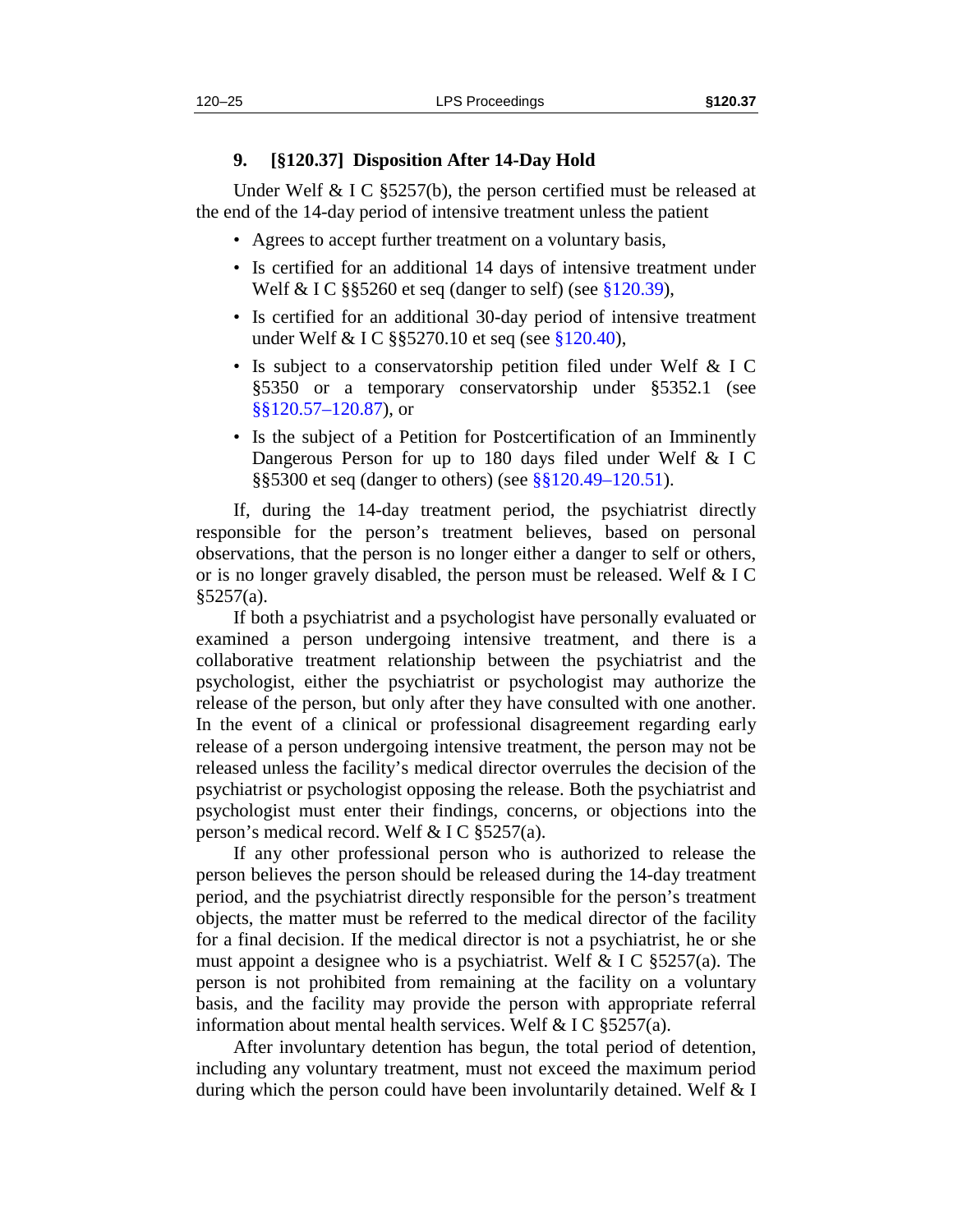C §5258. In any event, the involuntary detention period for gravely disabled persons held under Welf & I C §§5150, 5250, and 5170 must not exceed 47 days unless a continuance is granted. Welf & I C §5352.3.

If the person had entered the mental health system through the criminal justice system under Pen C §4011.6, release may mean reimprisonment. See Pen C §4011.6.

#### <span id="page-27-0"></span>**10. [§120.38] Immunity for Action by Released Person**

If the provisions of Welf & I C §5257 have been met concerning the person's release, then the professional person in charge of the facility providing intensive treatment, his or her designee, the professional person designated by the county, the medical director of the facility or his or her designee, and the psychiatrist directly responsible for the person's treatment, or the psychologist must not be held civilly or criminally liable for any action by a person released before or at the end of the 14-day treatment period. Welf & I C  $\S$ 5259.3(a)–(b). In addition, the attorney or advocate representing the person, the court-appointed commissioner or referee, the certification review hearing officer conducting the certification review hearing, and the peace officer responsible for detention of the person are not criminally or civilly liable for actions by a person released at or before the end of the 14-day period. Welf & I C §5259.3(c).

The immunity granted under Welf & I C §5259.3 to the professional who authorizes the person's release assumes that the professional "is acting in good faith." *Bragg v Valdez* (2003) 111 CA4th 421, 433, 3 CR3d 804. If it is proved that the treating professional based a release decision on the person's lack of insurance, rather than on the person being no longer dangerous, then the treating professional loses immunity under Welf & I C §5259.3.111 CA4th at 433.

#### <span id="page-27-1"></span>**11. [§120.39] Additional 14-Day Hold for Suicidal Persons (Welf & I C §5260)**

At the end of the initial 14-day hold, if the detained person continues to present an imminent threat of suicide because of mental disorder or chronic alcoholism, a second 14-day period of intensive treatment is authorized under Welf & I C §5260. This second notice for certification must be signed by the professional person in charge of the facility. Welf  $\&$ I C §5261. Copies of this second notice must be given to the person certified, his or her attorney, the district attorney, the public defender (if applicable), and to the facility providing the treatment. Welf & I C  $\S 5263$ . The notice must include advice of the detained person's legal right to judicial review. Welf & I C §5262. At the end of this second 14-day period, the person must be released unless he or she consents to voluntary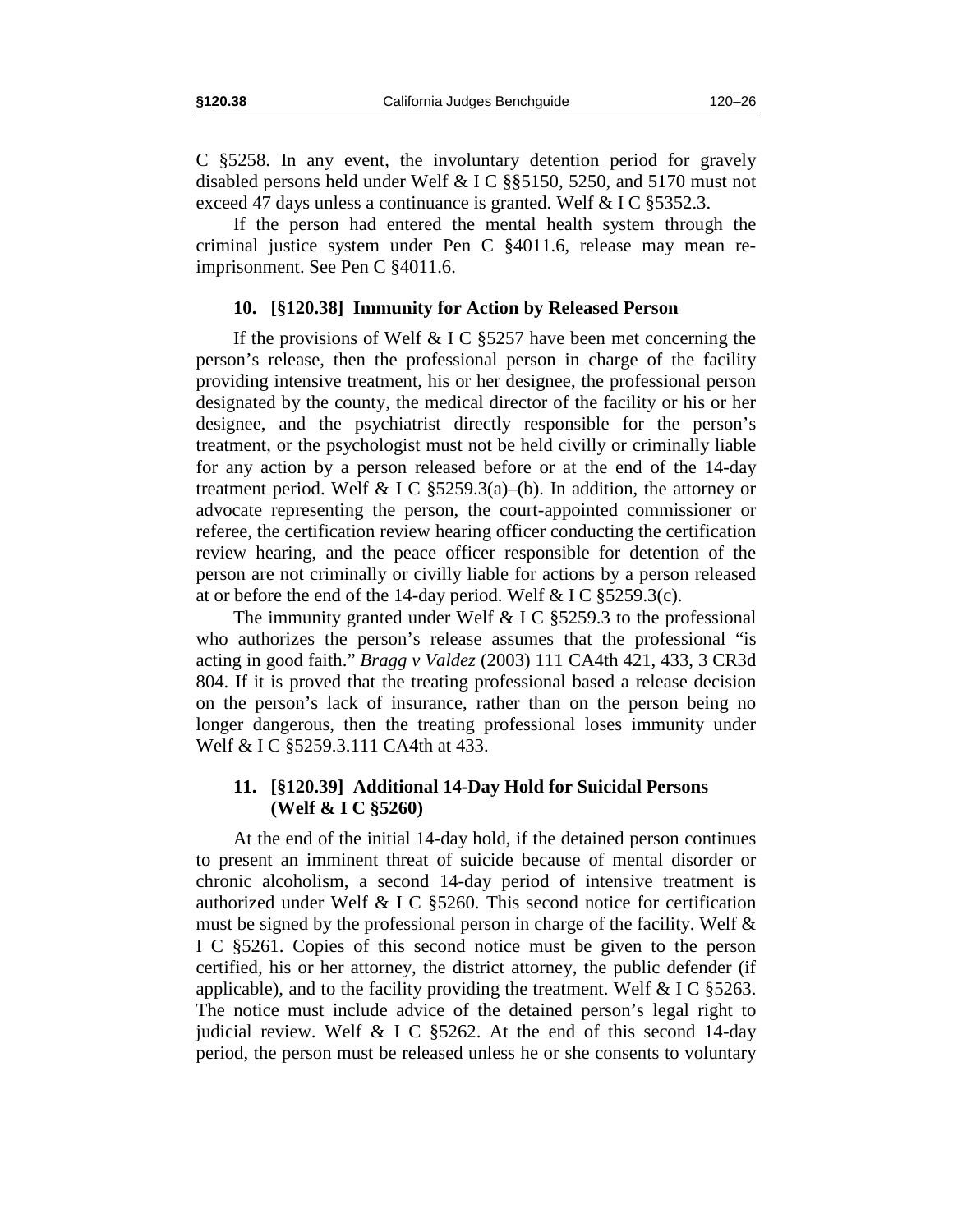treatment or is recommended for conservatorship under Welf & I C §§5350–5371 because of grave disability. See Welf & I C §5264(b).

Further intensive treatment of a person who has been certified to be gravely disabled may be ordered only under the following conditions (Welf & I C §5260):

- The professional facility staff has determined that the person poses an imminent threat of suicide;
- The person has not accepted the voluntary treatment of which he or she has been advised;
- The facility, which can provide treatment, is designated as such by the county and is willing to admit the person; and
- The person has threatened suicide during the period of intensive treatment due to a mental disorder or chronic alcoholism or is detained for evaluation and treatment because of a threat of or attempt at suicide.
- JUDICIAL TIP: Judges should be careful of cases in which conservatorship is recommended after the end of the second 14 day hold if grave disability had not been a basis of the prior certifications.

#### <span id="page-28-0"></span>**12. [§120.40] Additional 30-Day Period for Intensive Treatment**

In some counties in which the board of supervisors has authorized further treatment, a person may be detained for intensive treatment for an additional 30 days if the professional treating staff determines that the person is still gravely disabled and will not accept voluntary treatment. Welf & I C  $\S$ \$5270.12, 5270.15. A person detained for this additional period must be given a certification review hearing in accordance with Welf & I C §5256 unless judicial review by writ of habeas corpus has been sought under Welf & I C §5275. Welf & I C §5270.15.

 JUDICIAL TIP: When a gravely disabled person forgoes a certification hearing and files a writ of habeas corpus, the writ is known colloquially as a bypass writ.

The purpose of this additional intensive treatment is to reduce the number of gravely disabled persons for whom conservatorship petitions are filed, and who are placed under temporary conservatorship simply to obtain an additional period of treatment when the petitioner does not believe that a conservator is actually needed and does not intend to proceed further on the conservatorship petition. Welf & I C §5270.10.

If it is contemplated that a gravely disabled person may need to be detained beyond the 14-day period, the professional person in charge of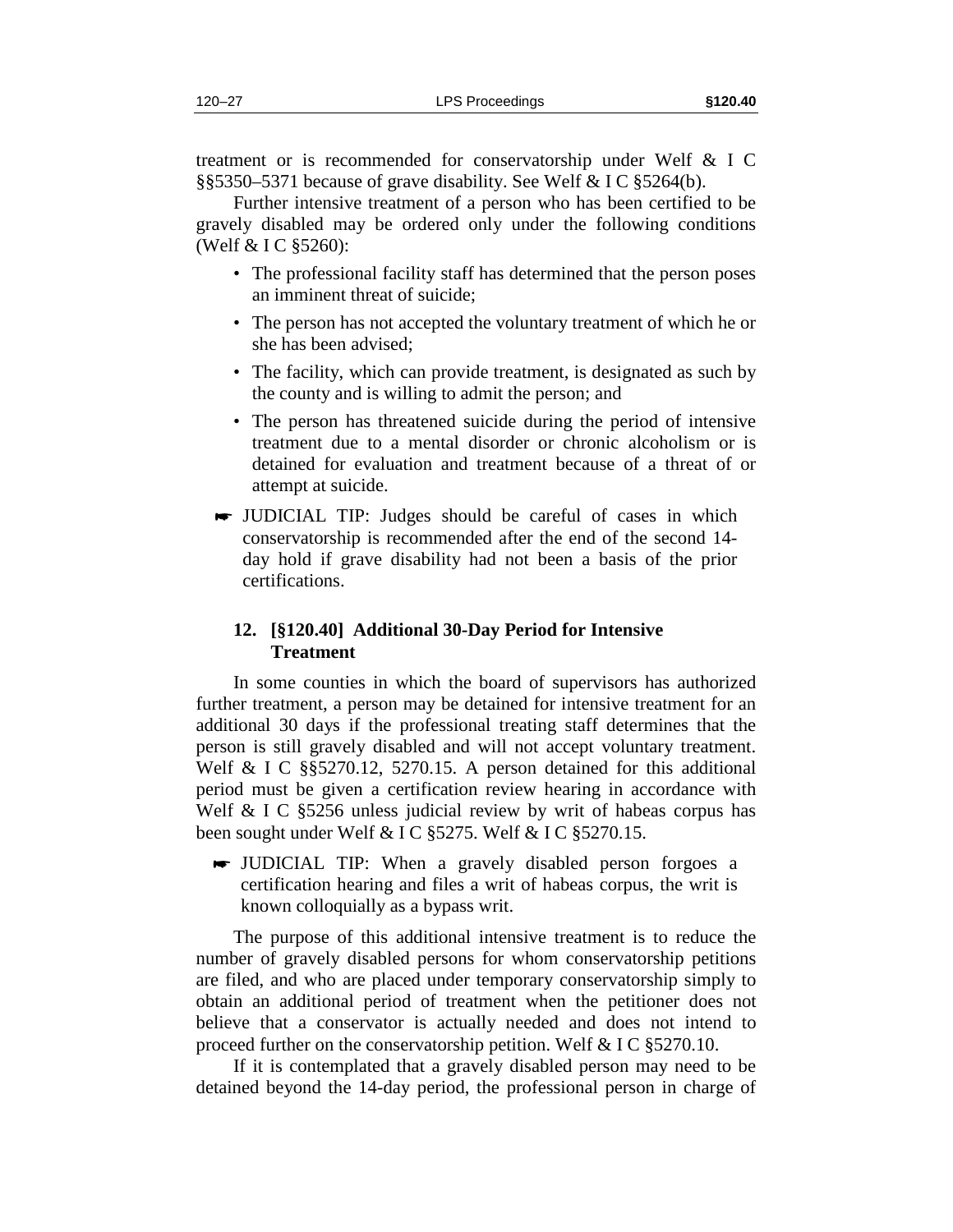the treating facility must cause an evaluation to be made, based on the patient's current condition and past history, as to whether it appears that the person is likely to qualify for appointment of a conservator even after a period of up to 30 days of additional treatment. Welf & I C  $\S 5270.55(a)$ . This evaluation must be made before proceeding with an additional 30-day certification. Welf & I C  $\S$ 5270.55(a). If the appointment of a conservator appears likely, the conservatorship referral must be made during the 14 day period of intensive treatment. Welf & I C  $\S$ 5270.55(a). If it appears that with up to 30 days of additional treatment the appointment of a conservator will not be necessary, the person may be certified for the additional 30-day period. Welf & I C §5270.55(b).

If a conservatorship referral has not been made during the 14-day period and, during the 30-day period, it appears that the person is likely to require the appointment of a conservator, a conservatorship referral must be made to allow sufficient time for a conservatorship investigation and other related procedures. Welf & I C §5270.55(c). If a temporary conservatorship is obtained, it must run concurrently with the 30-day certification period, as a gravely disabled person may not be held involuntarily for more than 47 days. Welf & I C §5270.55(c). The conservatorship hearing must be held by the end of that period. Welf & I C §5270.55(c).

#### **F. Medications and Medical Procedures**

#### <span id="page-29-0"></span>**1. [§120.41] Antipsychotic Medication**

Persons detained for evaluation and treatment who are receiving medication for their mental illness must be given written and oral information about the probable effects and side effects of the medication as soon as possible after detention. Welf & I C  $\S5152(c)$ . The following information must be given orally to the patient (Welf & I C  $\S 5152(c)$ ):

- The nature of the mental illness or behavior that is the reason for the medication being given or recommended;
- The likelihood of improving or not improving without the medication;
- Reasonable alternative treatments available; and
- The name, type, frequency, amount, and method of dispensing the medication, and the likely duration of taking the medication.

A detained person has the right to refuse treatment with antipsychotic medication, which is any medication customarily prescribed for the treatment of symptoms of psychoses and other severe mental and emotional disorders (Welf & I C §5008(*l*)). Welf & I C §5325.2. See also Welf & I C §§5150, 5250, 5260, 5270.15. Thus, antipsychotic medications may not be administered in nonemergency situations without the patient's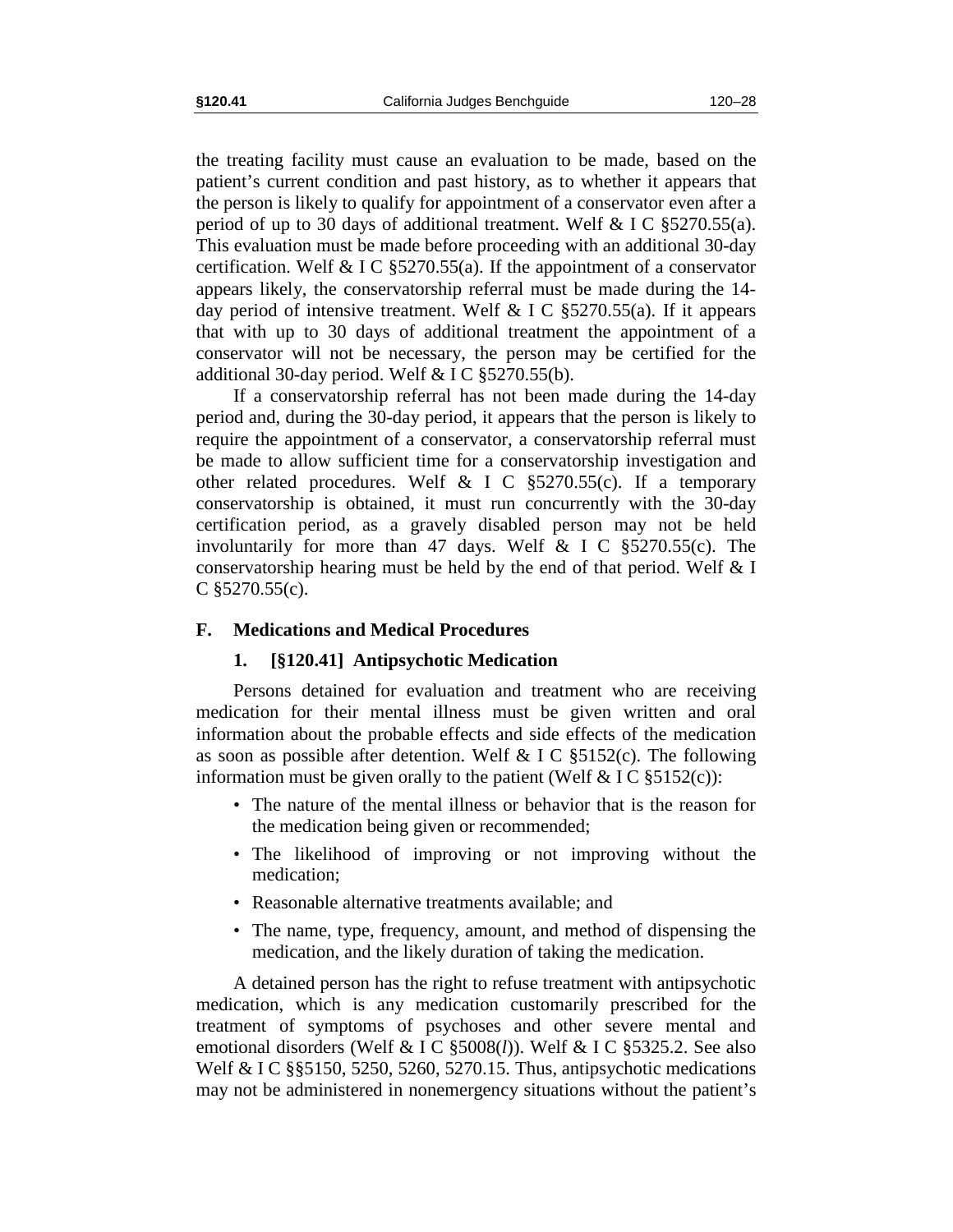consent unless there has been a judicial determination of incapacity. Welf & I C §5332(b); *Riese v St. Mary's Hosp. & Med. Ctr.* (1987) 209 CA3d 1303, 1320, 271 CR 199. See also Welf & I C §5331 (no presumption of incapacity solely because of voluntary or involuntary treatment for mental disorder or alcoholism).

In an emergency situation (treatment necessary to preserve life or prevent serious harm when it is impracticable to obtain consent (Welf & I C §5008(m)), a detained person may be treated with antipsychotic drugs over his or her objection before a capacity hearing is held. Welf & I C §5332(e). See [§120.45.](#page-32-1) Emergency treatment must be limited to medication required to treat the emergency condition and only in the manner least restrictive to the patient's personal liberty. Welf & I C §5332(e); see *Heater v Southwood Psychiatric Ctr.* (1996) 42 CA4th 1068, 1081, 49 CR2d 880 (administration of tranquilizer to person on 72 hour hold was authorized as practical measure to protect patient when he was struggling and highly agitated, and there was no evidence that medication was antipsychotic drug). For intervention to take place, it is not necessary that harm has occurred or become unavoidable. Welf & I C  $§5332(e).$ 

The agency or facility providing the treatment must obtain the patient's medication history, if possible. Welf & I C §5332(d).

The requirement that there be a judicial determination of incapacity under the LPS statutory scheme before the involuntary administration of psychotropic medication extends to prisoners. *Keyhea v Rushen* (1986) 178 CA3d 526, 542, 223 CR 726. See *In re Greenshields* (2014) 227 CA4th 1284, 1290, 174 CR3d 482 (violates equal protection to give defendant found not guilty by reason of insanity antipsychotic medication in a nonemergency situation without separate determination that he or she "is incompetent to refuse treatment" or has "recently committed a dangerous act"). The LPS Act's requirement of a judicial determination of incapacity also applies to prisoners determined to be mentally disordered offenders under the Mentally Disordered Offender Act (MDO Act), Pen C §§2960 et seq. *In re Qawi* (2004) 32 C4th 1, 24–25, 7 CR3d 780.

#### <span id="page-30-0"></span>**a. [§120.42] Capacity (***Riese***) Hearing**

If a patient refuses antipsychotic medication and the medical staff has determined that treatment alternatives to involuntary medication are unlikely to meet his or her needs, the medication may be administered only after a hearing and determination that the person is incapable of refusing treatment. Welf & I C  $\S$ 5332(b). This hearing, which is called a capacity or *Riese* hearing, is triggered by a petition filed in superior court by the director of the treatment center or his or her designee. Welf & I C §5333(c).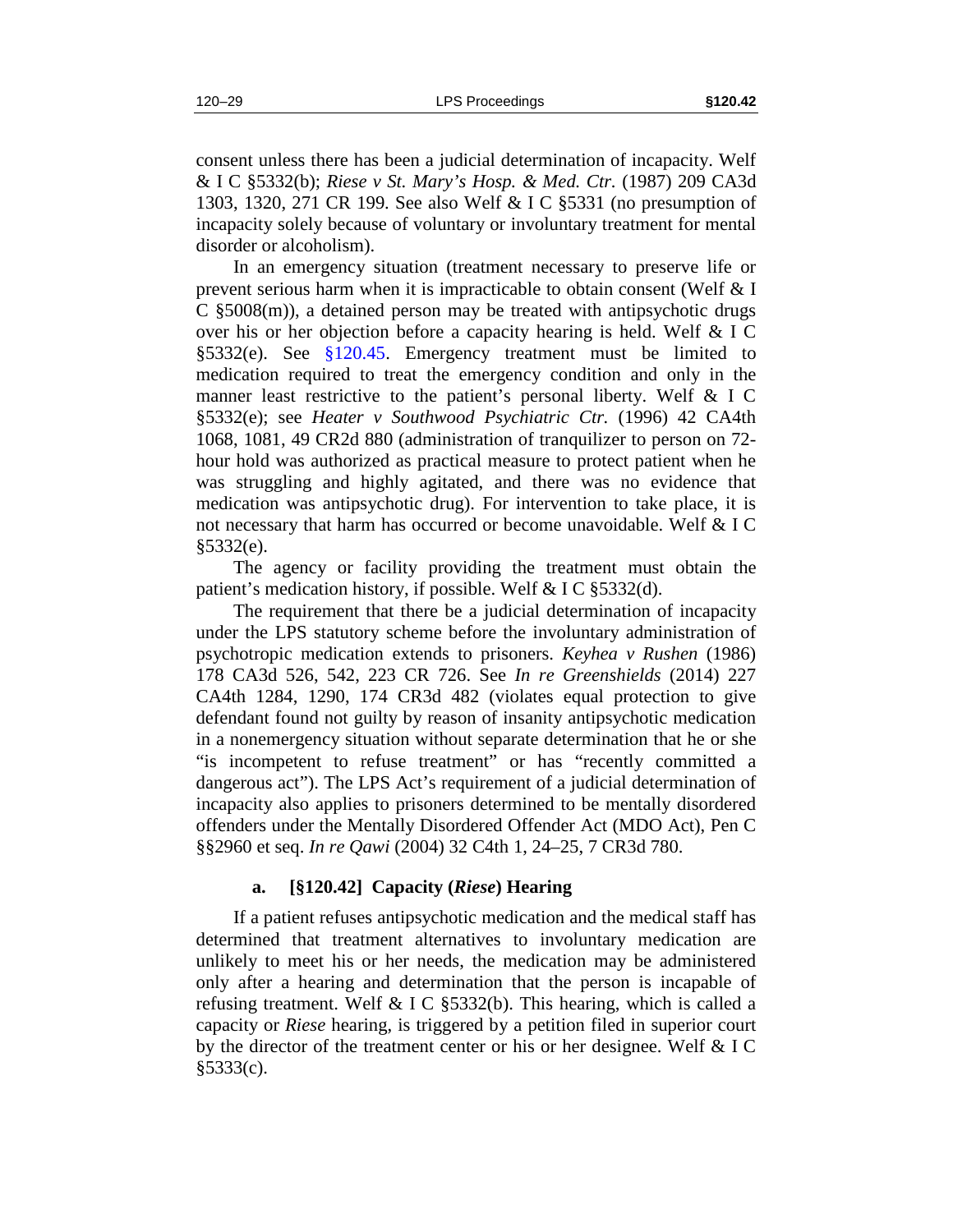Once the petition has been filed, the hearing must be held within 24 hours of that filing whenever possible. Welf & I C  $\S 5334(a)$ . Although a hearing may be postponed for hardship or because a party needs additional time to prepare, it may not be postponed beyond 72 hours from the filing of the petition. Welf & I C  $\S$ 5334(a). A patient has a right to be present at the capacity hearing. See *People v Fisher* (2009) 172 CA4 1006, 1013– 1014, 91 CR3d 609 (conducting hearing on motion to involuntarily administer psychotropic medication without mentally disordered offender present violated due process right to fair hearing where there was neither personal waiver of right to be present nor inability to attend hearing). The hearing must be held at the treatment facility and must be conducted by a superior court judge or a court-appointed commissioner, referee, or hearing officer. Welf & I C  $\S$ 5334(b)–(c) (judicial or hearing officer must be appointed from list of attorneys). There is no right to a jury trial on the issue of administering involuntary antipsychotic medication. *People v Fisher*, *supra*, 172 CA4th at 1015.

- UDICIAL TIPS:
	- At the hearing, it may be appropriate for the judge to question the doctor concerning the effect of medications and whether there are alternative drugs available.
	- Judicial officers should learn as much as they can about the different types of medications and their side effects. Although judges should not try to second guess doctors, they should at least be aware of alternatives. In addition, judges should be aware that what seem like symptoms of a mental disorder (shuffling gait, slurred speech, tremors, spasms, and falling asleep) might instead be the side effect of a medication.

#### <span id="page-31-0"></span>**b. [§120.43] Findings**

The court must determine the patient's capacity to consent, focusing on whether the patient

- Is aware of his or her situation;
- Is able to understand the risks, benefits, and alternatives to the proposed treatment; and
- Is able to understand and knowingly and intelligently evaluate the information that is required to be given when informed consent is sought and to otherwise use rational thought processes to participate in the treatment decision.

*Riese v St. Mary's Hosp. & Med. Ctr.* (1987) 209 CA3d 1303, 1322– 1323, 271 CR 199. See also Welf & I C §5326.5 (definition of informed consent).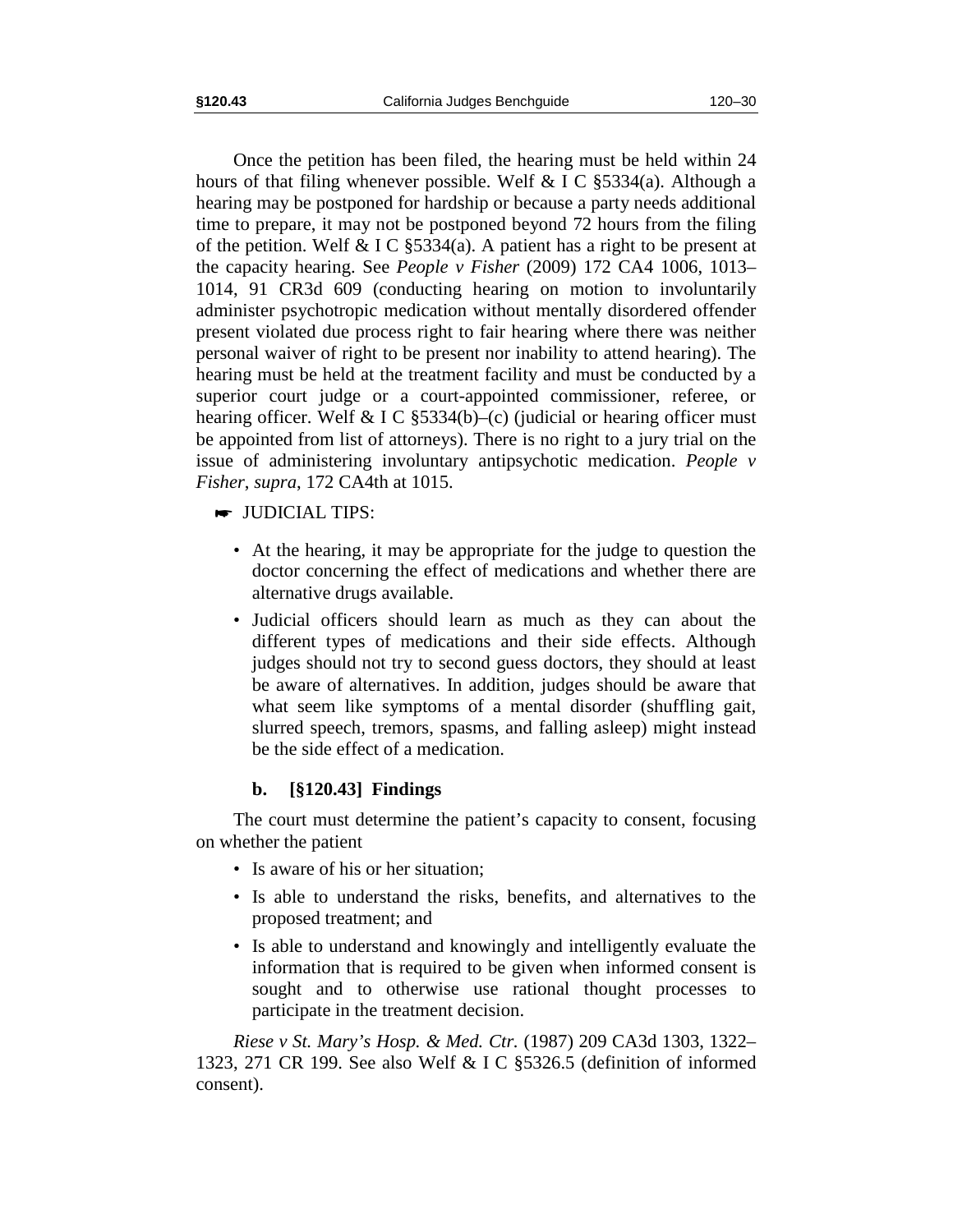The court must make a finding of incapacity by clear and convincing evidence. 209 CA3d at 1322. In making its decision, the court must *not*  decide medical questions, such as whether the proposed treatment is necessary or the least drastic alternative. 209 CA3d at 1322.

#### <span id="page-32-0"></span>**c. [§120.44] Notification**

The patient must be given verbal notification of the results of the capacity hearing at the conclusion of the hearing. Welf & I C  $\S 5334(d)$ . This must be followed by written notice to both the patient and the patient's advocate or attorney and the director of the mental health facility. Welf & I C §5334(d). A copy of the determination must be submitted to the superior court. Welf & I C  $\S 5334(d)$ .

#### <span id="page-32-1"></span>**d. [§120.45] Effect of Determination**

If the court finds that the patient has the capacity to give informed consent to antipsychotic drugs, the patient may refuse consent to the drugs. *Riese v St. Mary's Hosp. & Med. Ctr.* (1987) 209 CA3d 1303, 1323, 271 CR 199. If the court finds that the patient is incapable of giving informed consent, one of two things may happen under *Riese v St. Mary's Hosp. & Med. Ctr., supra*:

- When the confinement will be for fewer than 14 days under Welf & I C §5150 or §5250, the patient may be required to take the medication with or without consent.
- When confinement will be for *more* than 14 days, the patient is required to take the medication only after a guardian, responsible relative, or conservator gives consent.

Any determination of incapacity to refuse treatment remains in effect only until the earliest of the following events occurs:

- The detention period under Welf & I C §§5150 and/or 5250 comes to an end,
- Capacity has been restored according to standards developed under Welf & I C §5332(c), or
- Capacity has been restored according to court determination. Welf & I C §5336.
- UDICIAL TIPS:
	- If there is a new holding period, a new capacity hearing must be held.
	- If incapacity is found, and the petition requests it, judges should consider including orders for testing blood levels of medication in their orders to monitor the effects of medication and to rule out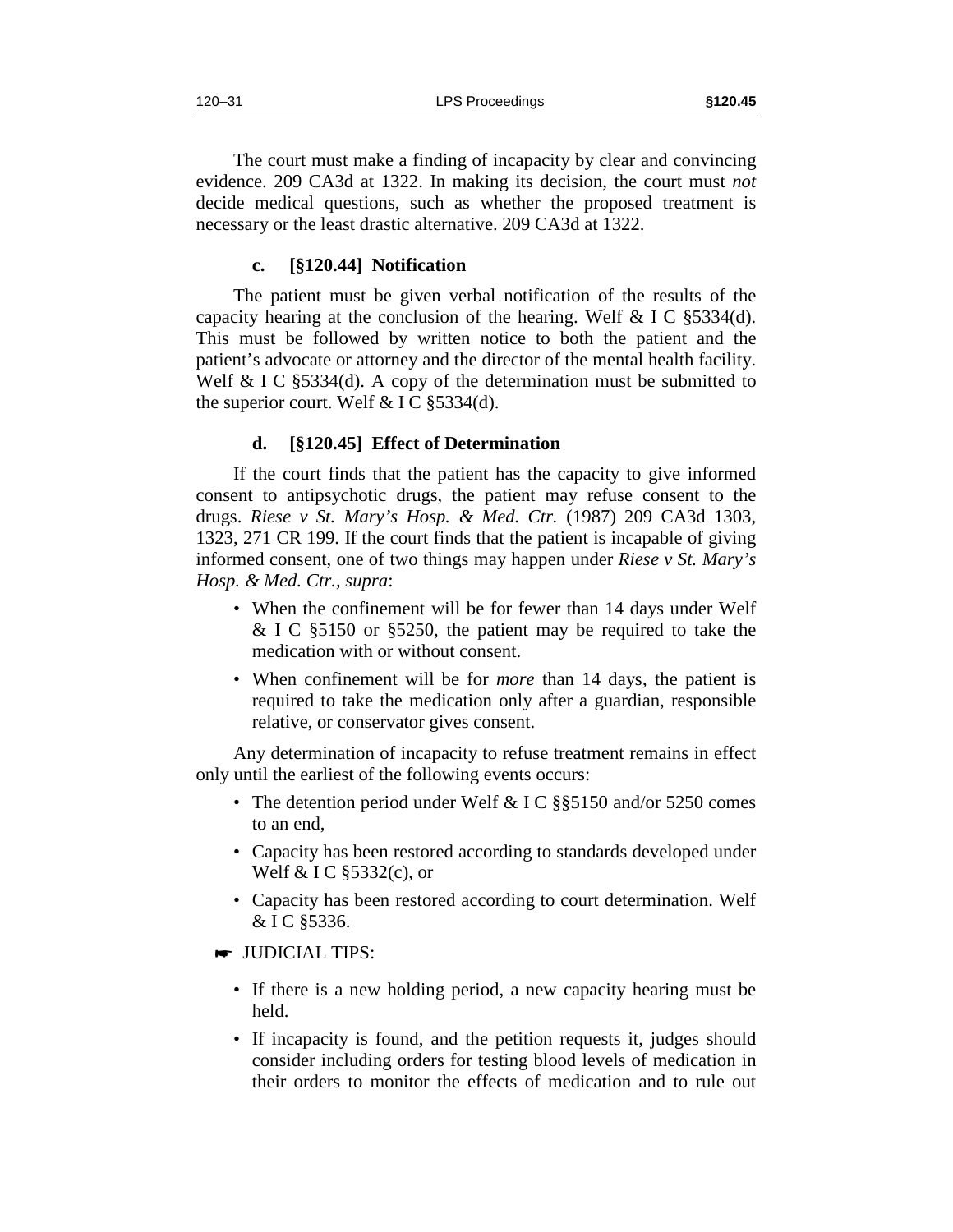pregnancy or other conditions for which medication might be contraindicated.

#### <span id="page-33-0"></span>**e. [§120.46] Appeals**

The patient may appeal the determination of capacity to the superior court or the court of appeal (Welf & I C  $\S 5334(e)(1)$ ), or he or she may file a writ of habeas corpus (Welf & I C  $\S 5334(e)(4)$ ). The person who filed the original petition (usually the treating psychiatrist) may request the county counsel or district attorney to appeal the determination to the superior court or the court of appeal on behalf of the state. Welf  $\&$  I C  $\S 5334(e)(2)$ . Appeals to the superior court (often to a judicial officer when the original hearing was heard by a hearing officer) are subject to de novo review. Welf & I C §5334(f).

#### <span id="page-33-1"></span>**2. [§120.47] Electroconvulsive Therapy (ECT)**

Several conditions must be met before convulsive treatment may be administered to an involuntary patient under an LPS Act conservatorship. The patient's attending or treating doctor must adequately document in the patient's treatment record "the reasons for the procedure, that all reasonable treatment modalities have been carefully considered, and that the treatment is definitely indicated and is the least drastic alternative available for this patient at this time." Welf & I C  $\S$ 5326.7(a). The attending and treating doctor(s) must sign this statement in the patient's treatment record. Welf & I C  $\S 5326.7(a)$ . A committee of two doctors, one appointed by the facility and the other by the local mental health director, and both of whom must be board-certified or board-eligible psychiatrists or neurologists, must unanimously agree with the treating doctor. Welf & I C §5326.7(b). At least one of the doctors on the committee must have personally examined the patient, and both must sign documentation in the treatment record indicating agreement with the recommendation for convulsive treatment. Welf & I C §5326.7(b). "[A] responsible relative of the person's choosing and the person's guardian or conservator, if there is one," must be given the oral explanation required to constitute voluntary informed consent under Welf & I C  $\S 5326.2$ . Welf & I C  $\S 5326.7(c)$ . This requirement need not be complied with if the patient does not want to inform a relative or the chosen relative is unavailable. Welf  $\&$  I C §5326.7(c). The patient must also give written informed consent "for a specified maximum number of treatments over a specified maximum period of time not to exceed 30 days"; such consent is revocable orally or in writing at any time, effective immediately. Welf & I C  $\S 5326.7(d)$ . Additional treatments, for no longer than 30 days, require renewed written informed consent. Welf & I C  $\S 5326.7(d)$ . The patient's attorney, or a court-appointed public defender if the patient does not have an attorney,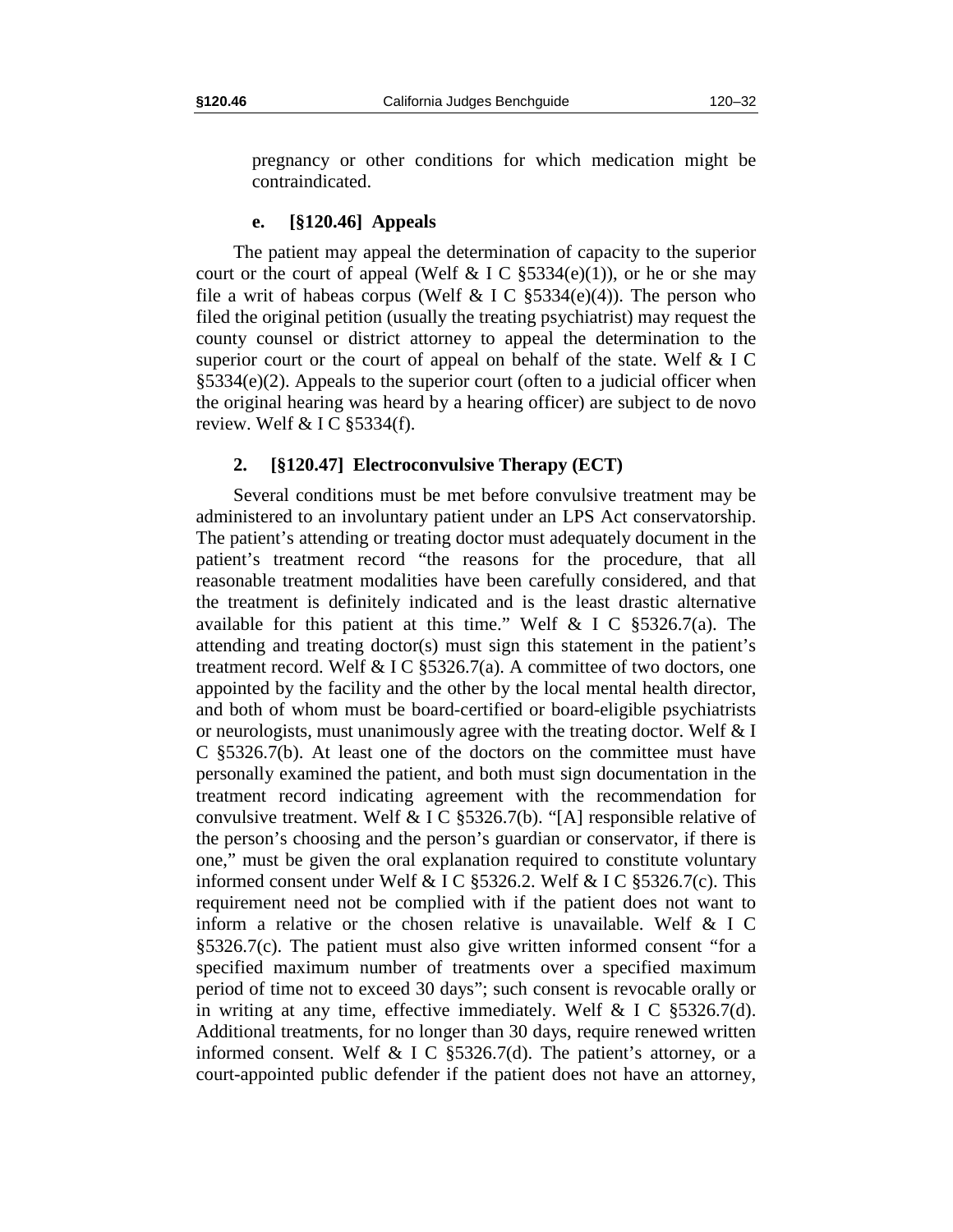must agree that the patient has capacity or incapacity to give written informed consent, and that the patient who has capacity has given written informed consent. Welf & I C §5326.7(e).

 JUDICIAL TIP: Some judges determine whether a patient's doctors have met the technical requirements necessary to treat the patient with ECT as part of adjudicating the petition. Others believe it is the duty of administrative regulatory agencies to monitor compliance with the requirements.

If a patient's doctor or attorney believes that the patient does not have the capacity to give written informed consent to necessary shock treatments, that person must file a petition in superior court for an evidentiary hearing on the patient's capacity to give written informed consent. Welf & I C  $\S$ 5326.7(f). The hearing must be held within 3 judicial days after the petition is filed. Welf & I C  $\S 5326.7(f)$ . The court must provide appropriate notice to the patient, who must be present at the hearing and must be represented by counsel. Welf & I C §5326.7(f). See *Conservatorship of Pamela J.* (2005) 133 CA4th 807, 823–826, 35 CR3d 228 (trial court reversibly erred in determining conservatee's capacity to give informed consent to electroconvulsive treatment in her absence after refusing her counsel's requests to grant continuance to obtain her presence or to conduct hearing at location where she was detained).

 JUDICIAL TIP: A patient's presence at the ECT hearing cannot be waived. The court should be prepared to conduct the hearing at the treating medical facility if the patient cannot come to the courthouse.

If the patient's attorney is the one who filed the petition or is one whom the court otherwise determines to have a conflict of interest with the patient, that attorney must not represent the patient at the hearing. See Welf & I C §5326.7(f).

At the hearing, the court must determine whether the patient is able to understand and to knowingly and intelligently act on information related to the electroconvulsive therapy. Welf & I C §5326.5(c). The determination that the patient does not have the required capacity must be made by clear and convincing evidence. *Lillian F. v Superior Court*  (1984) 160 CA3d 314, 324, 206 CR 603.

In making this determination, the court should focus primarily on the same three factors assessed in *Riese* capacity hearings: (1) whether the patient is aware of his or her situation; (2) whether the patient is able to understand the benefits and risks of, as well as alternatives to, the proposed intervention; and (3) whether the patient is able to understand and to knowingly and intelligently evaluate the information required to be given patients whose informed consent is sought and to otherwise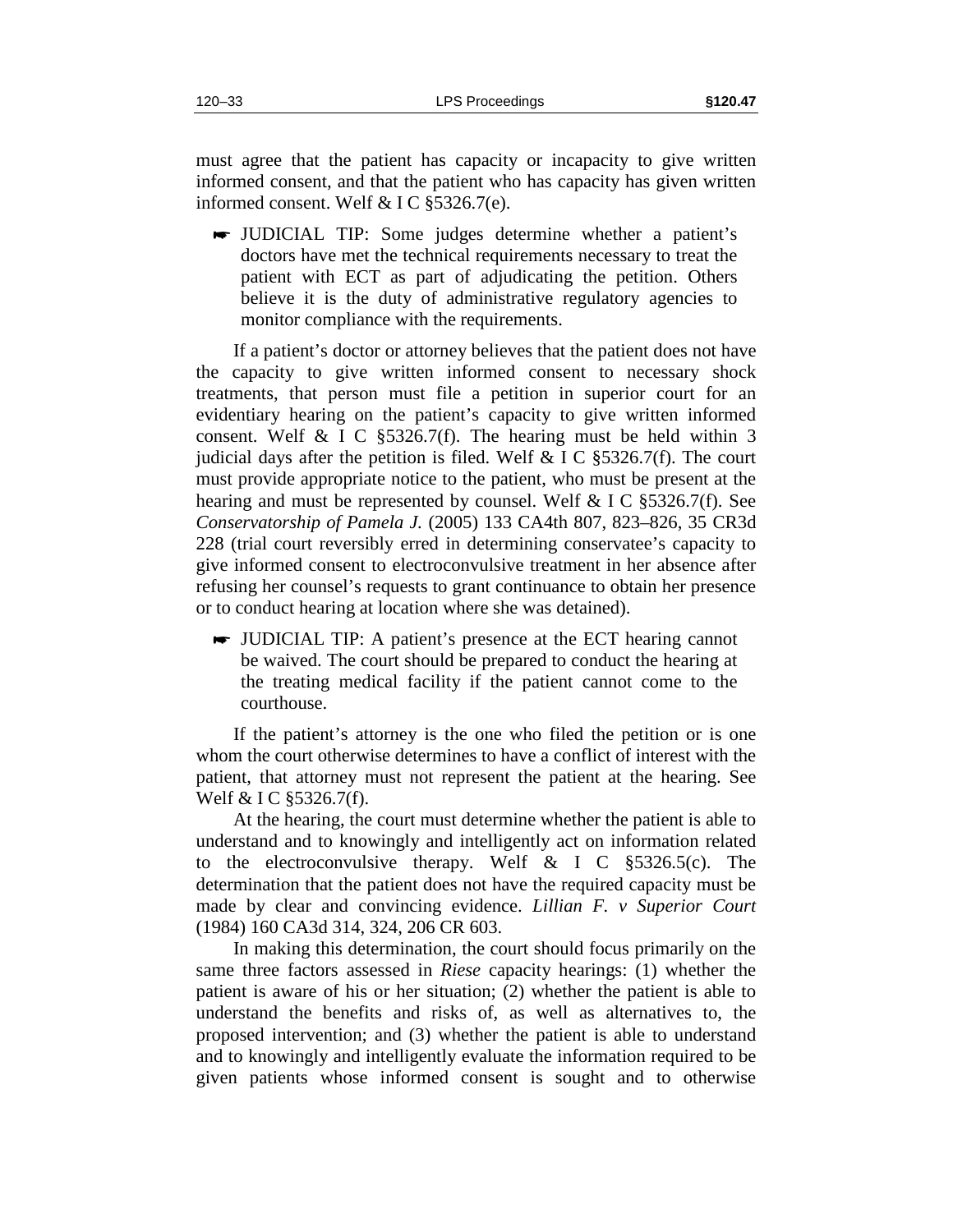participate in the treatment decision through rational thought processes. *Conservatorship of Pamela J., supra*, 133 CA4th at 824, citing *Riese v St. Mary's Hosp. & Med. Ctr.* (1987) 209 CA3d 1303, 1322–1323, 271 CR 199; see [§120.46.](#page-33-0) In addition, the court must consider medical evidence regarding the patient's condition and prognosis as it relates to capacity to consent in making this determination; the court must not consider whether electroconvulsive therapy is definitely needed or is the least drastic alternative available. *Conservatorship of Waltz* (1986) 180 CA3d 722, 728, 227 CR 436.

If the court determines that the patient does not have the capacity to provide informed written consent, electroconvulsive therapy may be performed after obtaining consent from a conservator, guardian, or responsible relative. Welf & I C  $\S 5326.7(g)$ .

 JUDICIAL TIP: Some judges recommend that an order authorizing ECT impose limits on the number of treatments, as the patient's "consent shall be for a specified maximum number of treatments over a specified maximum period of time not to exceed 30 days." Welf & I C §5326.7(d); see also 9 Cal Code Regs §849(a) (ECT considered excessive if a patient receives more than 15 treatments in 30 days or more than 30 within a year). It is also recommended that the conservator be present at the capacity hearing so that he or she will have heard all the information provided by doctors and the conservatee and his or her attorney or advocate concerning the risks and benefits of this kind of therapy.

<span id="page-35-0"></span>See Welf & I C §5326.8 for conditions to perform ECT on minors.

#### **3. [§120.48] Other Types of Treatment**

Psychosurgery may be performed only with the patient's written consent and after other stringent safeguards have been met. See Welf & I C §5326.6. A conservator who does not have express authority to require medical treatment unrelated to the mental disorder may seek a court order for that treatment under Welf & I C  $\S$ 5358.2. If the conservatee contests the request for the order, the court must hold a hearing on the request. Welf & I C §5358.2.

#### **G. 180-Day Postcertification Treatment for Person Determined To Be Danger to Others**

#### <span id="page-35-1"></span>**1. [§120.49] Requirements**

A person presenting a demonstrated danger of inflicting substantial physical harm on others as a result of a mental disorder or defect may be confined for up to 180 days of additional treatment after expiration of the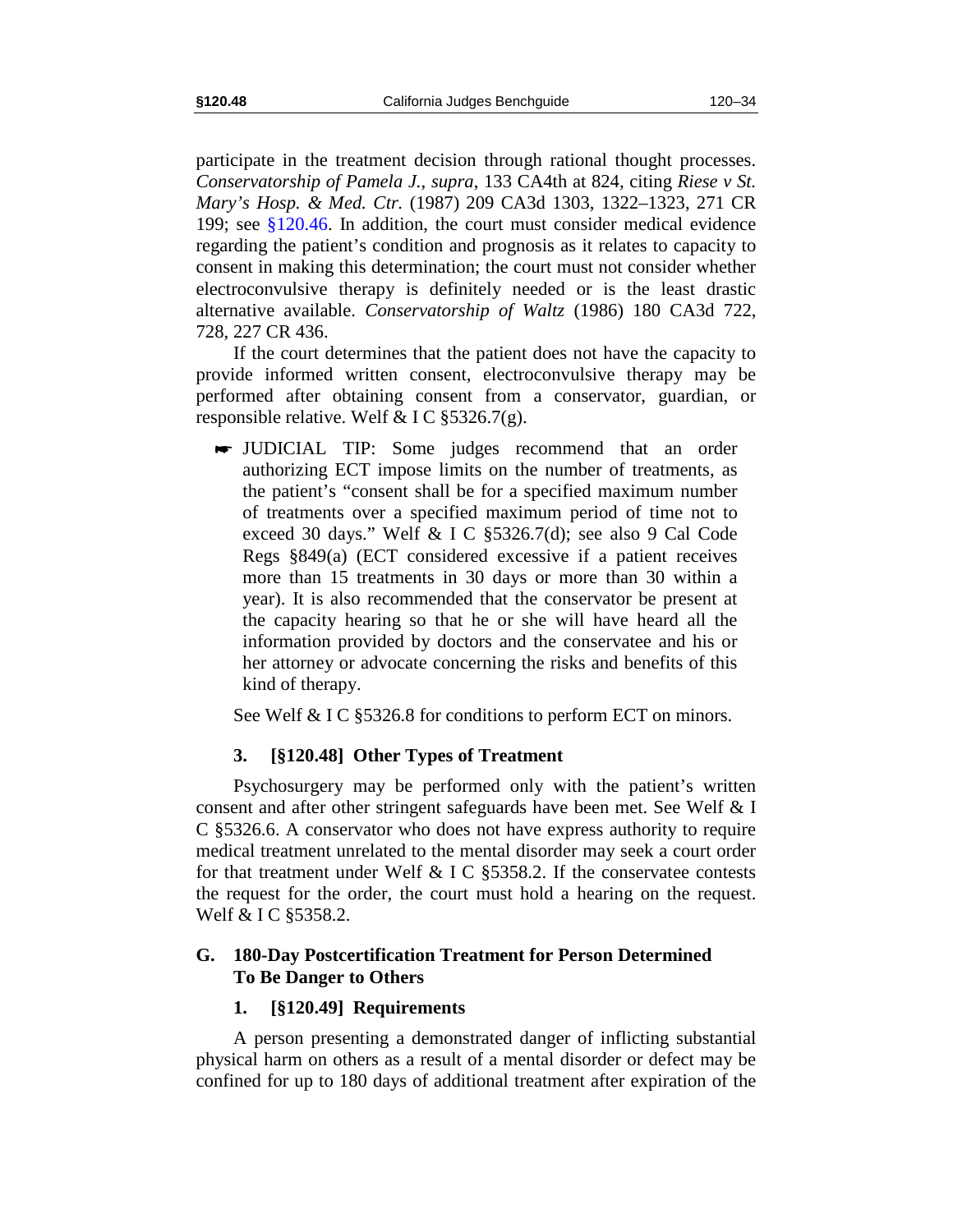14-day period of intensive treatment. Welf & I C §5300. A petition for postcertification treatment must be filed in the superior court of the county in which the facility providing treatment is located. Welf & I C  $\S 5301(a)$ . See *Conservatorship of Ben C*. (2007) 40 C4th 529, 541, 53 CR3d 856 (a 180-day commitment requires superior court order). The format of the petition is mandated by Welf & I C  $\S 5301(c)$ . This petition must summarize the facts that support the contention that the person falls within the standard set forth in Welf & I C  $\S$ 5300. Welf & I C 5301(a). It must be supported by affidavits describing in detail the behavior that indicates that the person falls within the standard set forth in Welf & I C  $\S 5300$ . Welf & I C §5301(a). The petition and supporting affidavits must be served on the person on the same day they are filed. Welf  $& IC \$ \$5301(b).

The hearing must begin within 4 judicial days after the petition is filed or, if a jury trial is demanded, within 10 judicial days. Welf  $&$  I C §5303. Continuances may be for a maximum of 10 additional days. Welf & I C §5303. The person is entitled to be represented by counsel who must explain his or her rights to the person in relation to the proceeding. Welf  $\&$ I C §5302. The person also has the right to a jury trial and a unanimous jury verdict. Welf & I C §§5302–5303. But the person generally has no Fifth Amendment right to refuse to testify. *Conservatorship of Bones* (1987) 189 CA3d 1010, 1017, 234 CR 724.

## **2. [§120.50] Findings**

Under Welf & I C  $\S5304(a)$ , the court must find that the patient presents a demonstrated danger of inflicting substantial physical harm because of a mental disorder and must also find that the patient has:

- Attempted, inflicted, or threatened substantial physical harm after having been taken into custody (Welf & I C  $\S 5304(a)(1)$ );
- Attempted or inflicted physical harm, resulting in his or her being taken into custody (Welf & I C  $\S$ 5304(a)(2)); or
- Seriously threatened substantial physical harm up to 7 days before being taken into custody, that threat having at least in part resulted in being taken into custody (Welf & I C  $\S 5304(a)(3)$ ).
- JUDICIAL TIP: Many judges think the best practice is to make the finding of dangerousness to others under Welf & I C  $\S 5300$ by proof beyond a reasonable doubt because the person will be subject to confinement. See generally *Conservatorship of Roulet* (1979) 23 C3d 219, 235, 152 CR 424 (in establishing LPS conservatorship, finding of grave disability must be by proof beyond reasonable doubt).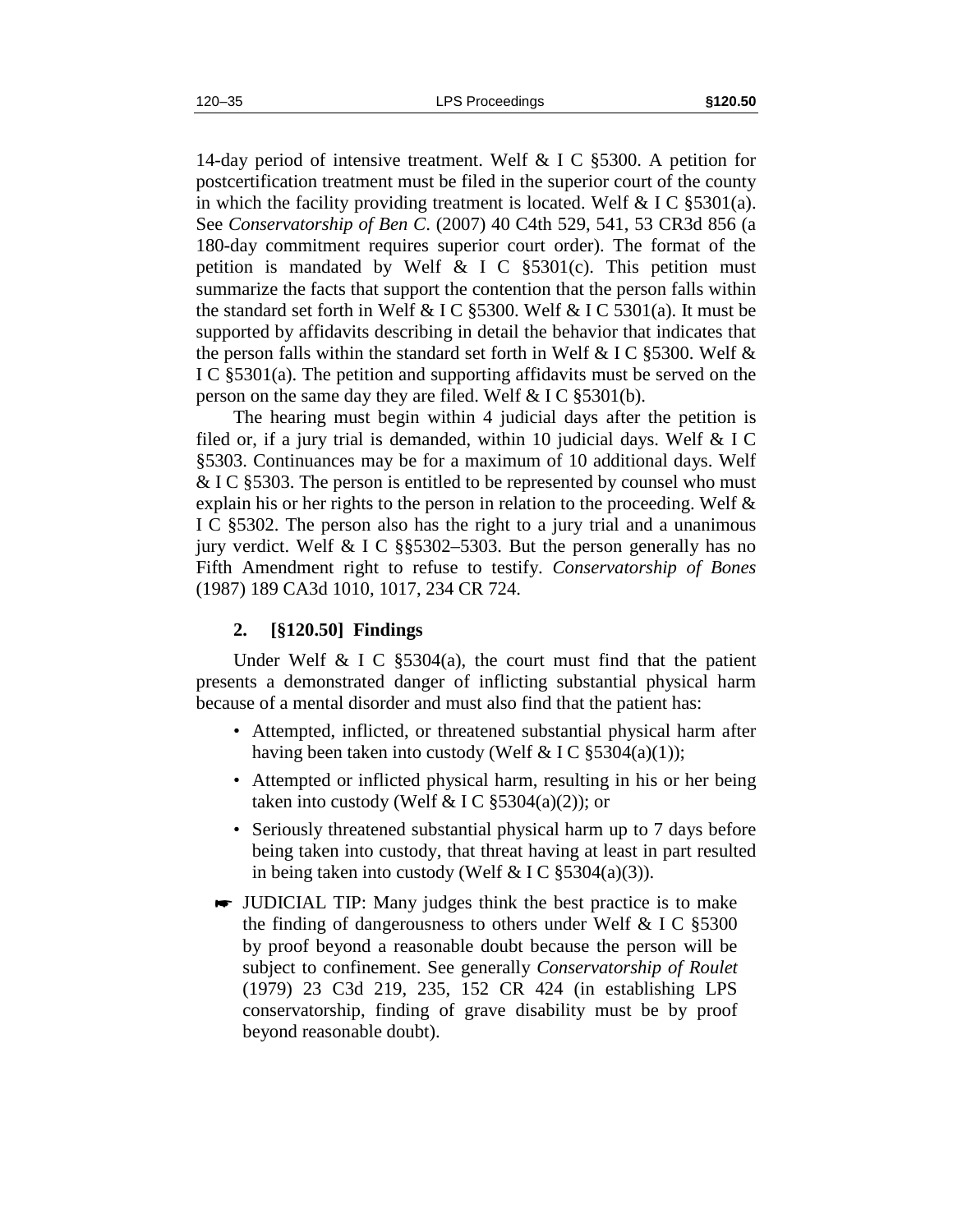## **3. [§120.51] Subsequent Petitions**

The individual can be held for one 180-day period only, unless the district attorney or county counsel files a new petition for postcertification treatment on the grounds that the hospitalized person attempted, inflicted, or made a substantial threat of physical harm to another during the 180 day period. Welf  $&$  I C  $$5304(b)$ .

Failure to file a timely petition for an extension beyond the 14-day period under Welf & I C §5300 will result in the release of the committed person, not dismissal of the petition; there is no bar to filing a late petition as long as the person has a right to release. *People v Superior Court (Finch)* (1988) 200 CA3d 1546, 1551, 248 CR 23. The time is computed by the method provided in CCP §12, excluding the first day and including the last day, unless it is a holiday. 200 CA3d at 1551.

### **4. [§120.52] Outpatient Status**

The person may be placed on outpatient status if the professional person in charge of the licensed health facility finds that he or she will no longer be a danger to the health and safety of others while on outpatient status, and will benefit from being an outpatient. Welf & I C  $\S 5305(a)(1)$ . The county mental health director must agree the person will benefit, and identify an appropriate supervision and treatment program. Welf & I C  $\S 5305(a)(2)$ . The public officer, person's attorney, court, and county mental health director must receive notice, and the outpatient treatment plan becomes effective within 5 judicial days unless a noticed party requests a court hearing. Welf & I C §5305(b). If a hearing is requested, it must be held within 5 judicial days of the notice, and release on outpatient status will not take effect until approved by the court after a hearing. Welf  $&$  I C §5305(b).

When a person is placed on outpatient status at least 3 months, the outpatient treatment supervisor must submit at 90-day intervals to the court and specified parties, a report setting forth the person's status and progress. Welf  $&$  I C §5305(d).

At any time the county mental health director may file a written request to revoke outpatient status based on the opinion of the outpatient treatment supervisor that the person requires extended inpatient treatment or refuses to accept further outpatient treatment. Welf  $\&$  I C §5306.5(a). The court must hold a hearing on the request within 15 judicial days, and either approve or disapprove the request. Welf  $&$  I C  $\S 5306.5(b)$ .

If at any time the designated public officer believes the person is a danger to the health and safety of others as an outpatient, the officer may petition the court for a hearing to determine if the person must be continued on outpatient status. Welf & I C  $\S$ 5307. The court must calendar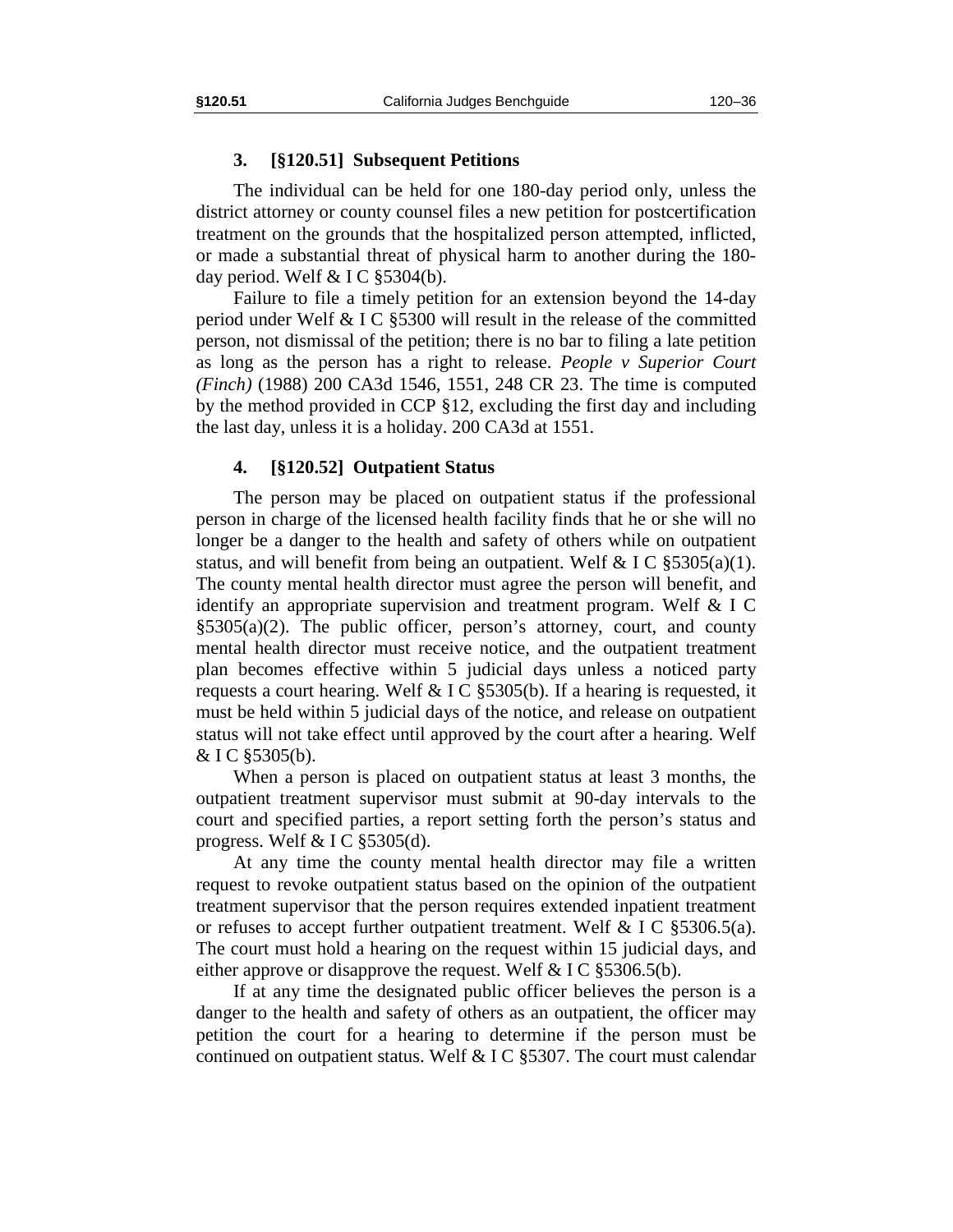the case for further proceedings within 15 judicial days and notice specified parties. Welf & I C §5307.

## **H. Weapons and Detained Persons**

### <span id="page-38-0"></span>**1. [§120.53] Confiscation of Weapons**

When a person is detained or apprehended for examination of his or her mental condition, admitted to a facility for inpatient treatment and a doctor thinks he or she is a danger to self or others as specified under Welf & I C §§5150, 5250, or 5300, or adjudicated by a court of any state to be a danger to others because of a mental disorder, any law enforcement agency or peace officer must confiscate and retain custody of any firearm or other deadly weapon possessed by or under the control of the person. Welf & I C  $\S 8102(a)$ . The confiscating agency or officer must issue a receipt describing the weapon(s) and notifying the person of the procedure for the return, sale, transfer, or destruction of the weapon(s). Welf  $&$  I C §8102(b)(1). Upon the person's release, the confiscated weapon(s) must be returned unless the law enforcement agency, within 30 days, files a petition for a court hearing to determine if returning the weapon(s) is likely to endanger the person or others, and notices the person of the right to a hearing. Welf & I C §8102(c), (d). See *City of San Diego v Boggess* (2013) 216 CA4th 1494, 1503–1506, 157 CR3d 644; *Rupf v Yan* (2000) 85 CA4th 411, 420–428, 102 CR2d 157; and *People v One Ruger .22-Caliber Pistol* (2000) 84 CA4th 310, 313–314, 100 CR2d 780 (upholding constitutionality of this procedure).

At this hearing, the court may allow the psychiatrist who examined the person during confinement to testify on the issue of whether the person is a danger to self or others. *People v One Ruger .22-Caliber Pistol*, *supra*, 84 CA4th at 314–315 (Evid C §1024 affords exception to patientpsychotherapist privilege when psychotherapist has reasonable cause to believe that patient is dangerous to self or others, and that disclosure of otherwise privileged communication is necessary to prevent threatened danger). The court may also admit testimony of the detaining officer regarding his or her observations of the person or consider the officer's report. See *Rupf v Yan*, *supra*, 85 CA4th at 428–432 (assuming, without deciding, that hearing is subject to rules of evidence applicable in civil cases and not to more relaxed evidentiary rules used in administrative proceedings). The court may consider whether the circumstances leading to the 72-hour hold might occur again, and whether possession or control of the confiscated weapon(s) in this event would pose a risk of danger to the detained person or others. 85 CA4th at 424.

The law enforcement agency that possesses the weapons that were confiscated from the owner due to mental illness must initiate the proceeding for forfeiture of the weapons and bears the burden of proof.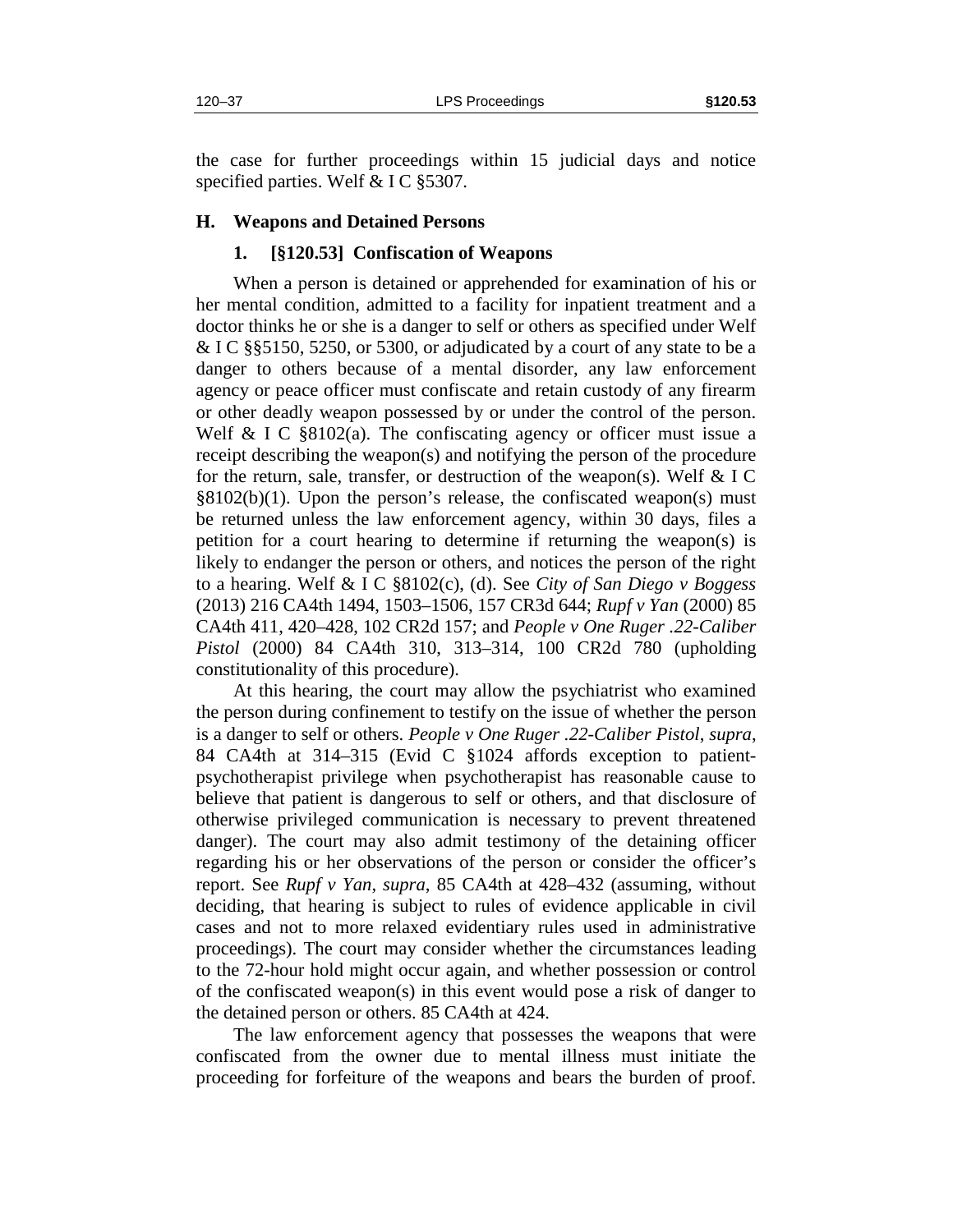*People v Keil* (2008) 161 CA4th 34, 38, 73 CR3d 600. See *City of San Diego v Boggess*, *supra*, 216 CA4th at 1503 n5 [\(Welf & I C §8102](https://web2.westlaw.com/find/default.wl?mt=7&db=1000228&docname=CAWIS8102&rp=%2ffind%2fdefault.wl&findtype=L&ordoc=2030716242&tc=-1&vr=2.0&fn=_top&sv=Split&tf=-1&pbc=F80D0520&rs=WLW15.07) requires preponderance standard of proof that return of firearms likely to result in endangering owner or others).

### <span id="page-39-0"></span>**2. [§120.54] Five-Year Ownership Prohibition**

A person who has been taken into custody under Welf & I C §5150, or certified for intensive treatment under Welf & I C §§5250, 5260, or 5270.15, shall not own, possess, control, receive, or purchase, or attempt to own, possess, control, receive, or purchase any firearm for 5 years. Welf & I C  $\S 8103(f)(1)$ , (g)(1). If the person previously taken into custody under Welf & I C §5150 requests a hearing for an order permitting firearm ownership, the government must show by a preponderance of the evidence that the person would not be likely to use the weapon in a safe and lawful manner. Welf & I C §8103(f)(5), (f)(6); *People v Jason K.* (2010) 188 CA4th 1545, 1558–1559, 116 CR3d 443 (requiring clear and convincing evidence would increase possibility of injury or death if government failed to meet rigorous proof burden). Similarly, if a person previously certified for intensive treatment files a petition for a court order allowing firearm ownership, and "[i]f the court finds by a preponderance of the evidence that the person would be likely to use firearms in a safe and lawful manner," then the person is not subject to the 5-year prohibition. Welf  $\&$  I C  $\S 8103(f)(4)$ . See  $\S 120.86$  (discussing weapon possession while under conservatorship and notice court must give).

# **I. [§120.55] Liability for Exercise of Authority**

Persons and entities, such as hospitals and clinics, authorized to detain a mentally disordered person for a 72-hour period, certify a person for intensive treatment, or file a petition for post-certification treatment may not be held criminally or civilly liable for exercising this authority in accordance with the law. Welf & I C §5278; *Cruze v National Psychiatric Servs., Inc.* (2003) 105 CA4th 48, 56–58, 129 CR2d 65 (applying immunity to institutions and agencies with which health care professionals are associated, affiliated, or employed). If the provisions of Welf & I C §5152 have been met, the professional person in charge of the facility providing the 72-hour treatment and evaluation, the medical director of the facility (or their designees), the psychiatrist who is directly responsible for the person's treatment, or the psychologist may not be held civilly or criminally liable for any action by the person after an early release. Welf & I C §5154(a); *Coburn v Sievert* (2005) 133 CA4th 1483, 1504–1505, 35 CR3d 596 (psychiatrist who released patient early from involuntary commitment was immune from liability for patient's actions after release in absence of evidence that psychiatrist had an inappropriate reason for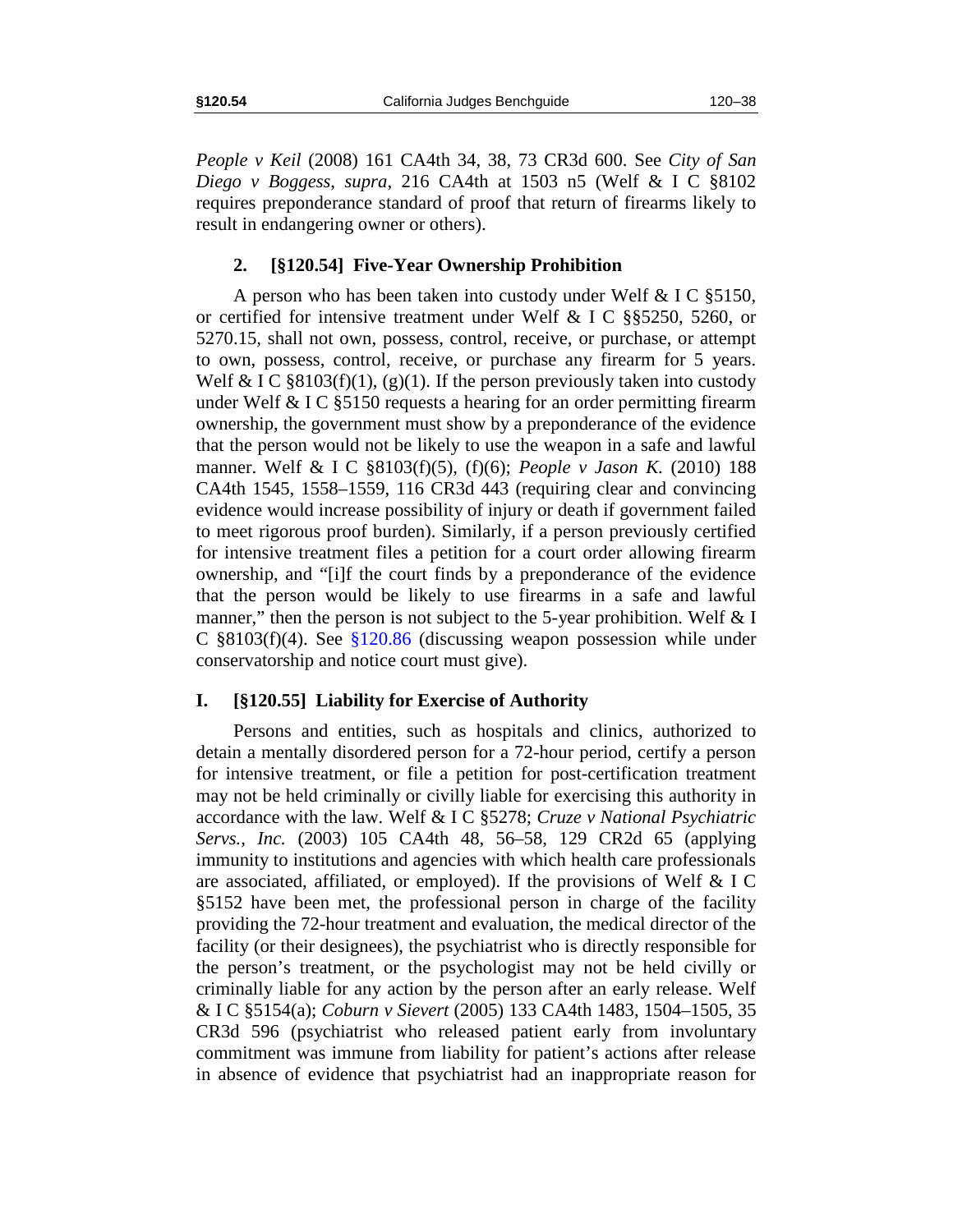granting early release or any reason other than an honest, though perhaps negligent, belief that patient no longer needed evaluation or treatment). Similarly, such persons and entities may not be held civilly or criminally liable for actions committed by a person who has been released at the end of the initial 72-hour commitment. Welf & I C  $\S 5154(b)$ . See  $\S 120.38$ .

In enacting the immunity provided by Welf  $\&$  I C §5278, the Legislature did not intend to exonerate health care providers from all liability. *Jacobs v Grossmont Hosp.* (2003) 108 CA4th 69, 79, 133 CR2d 9. The scope of immunity under Welf & I C §5278 extends to claims based on facts that are inherent in an involuntary detention under Welf & I C §5150. If there is probable cause for the detention, the statute provides immunity for the decision to detain as well as for the detention and its inherent attributes. *Bias v Moynihan* (9th Cir 2007) 508 F3d 1212, 1220; *Jacobs v Grossmont Hosp., supra,* 108 CA4th at 78. This immunity, however, does not extend to negligent acts, intentional torts, or criminal wrongs committed during the course of a detention, evaluation, or treatment. 108 CA4th at 78–79; see *Gonzalez v Paradise Valley Hosp.* (2003) 111 CA4th 735, 737, 742, 3 CR3d 903 (clarifying that immunity of Welf & I C §5278 does not extend to any negligent acts; inclusion of word "other" in *Jacobs* was unintended). Thus, for example, a hospital is not immune from a patient's professional negligence claim or premises liability claim arising from a patient's slip and fall during an otherwise valid 72-hour hold. See *Jacobs v Grossmont Hosp., supra,* 108 CA4th at 72–73, 80.

### **J. [§120.56] Conservatorship for Gravely Disabled Persons**

Conservatorship is an additional means by which a patient may be involuntarily committed for psychiatric treatment. *Edward W. v Lamkins*  (2002) 99 CA4th 516, 526, 122 CR2d 1. At any time during the short-term periods of confinement for treatment and evaluation, if a person is considered to be gravely disabled because of a mental disorder or chronic alcoholism, the mental health professional in charge of the facility may file a petition to establish a conservatorship of the person that may extend for 1 year. See Welf & I C §§5352, 5361. After the conservatorship is established, the person may be held for treatment on the authorization of the court-appointed conservator. Welf & I C  $\S 5358$ . The conservatee may petition for rehearing of his or her status; however, once a petition for rehearing is filed, 6 months must elapse before another petition may be filed. Welf & I C §5364. A petition to reestablish a conservatorship may be filed by the conservator at or before the 1-year termination date. Welf & I C §5362.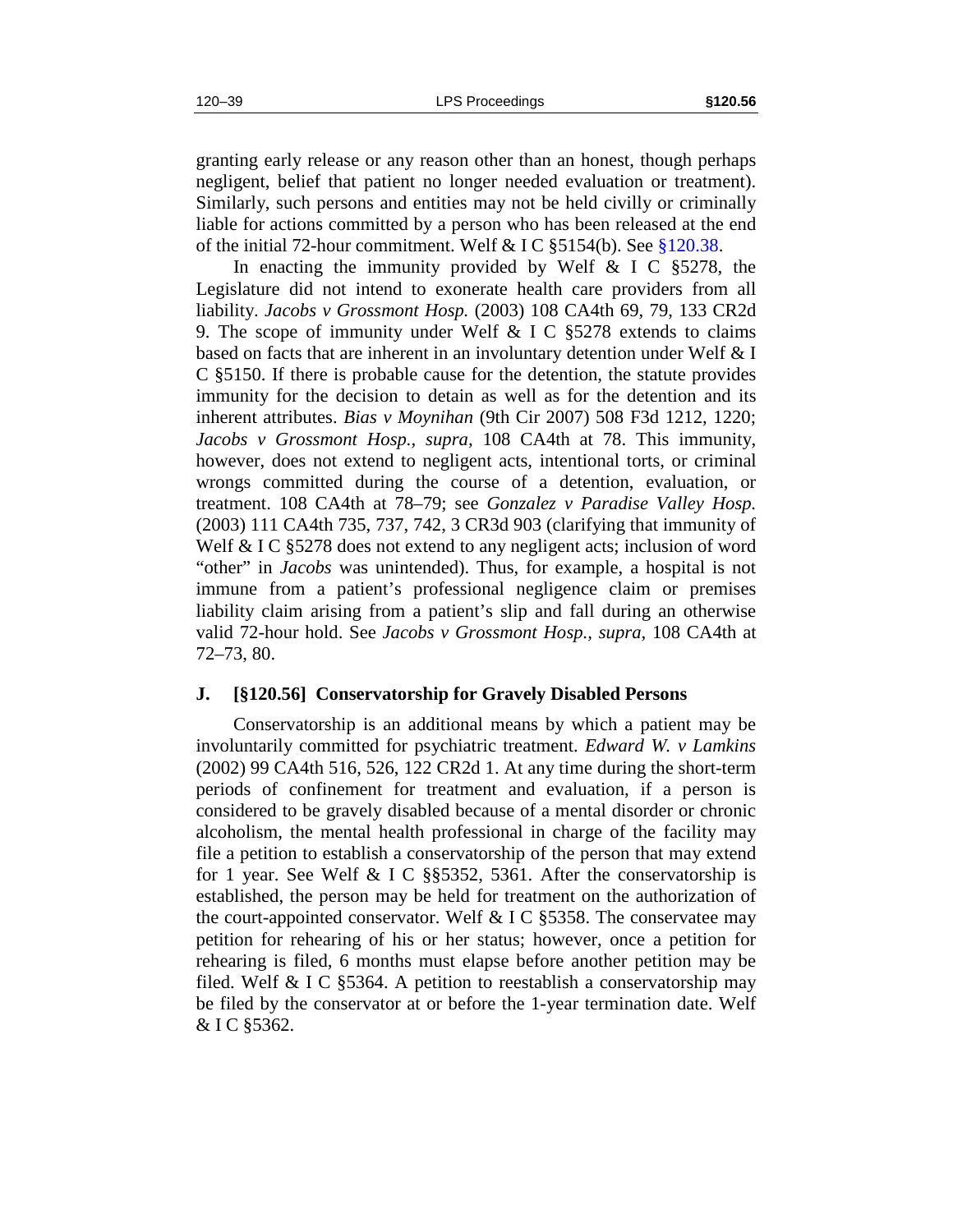# **1. [§120.57] Grounds for Appointment of Conservator (Welf & I C §5350)**

A conservator of the person, the estate, or both may be appointed for anyone who is gravely disabled as a result of mental disorder or impairment by chronic alcoholism and who is unwilling to accept or incapable of accepting voluntary treatment. Welf & I C §5350. Grave disability must be found beyond a reasonable doubt. See *Conservatorship of Roulet* (1979) 23 C3d 219, 235, 152 CR 424; [§120.77.](#page-54-0)

# **2. [§120.58] Appointment of Conservator for Minor**

A minor who is gravely disabled may also be subject to conservatorship proceedings. Welf & I C  $\S$ 5350(a). If the minor is a ward of the court under Welf & I C  $\S602$ , the juvenile court may retain jurisdiction over that minor during the pendency of the LPS proceedings; however, if the minor is detained in a mental health facility as a result of the LPS proceedings and the person in charge of the facility determines that continuing the delinquency process would be harmful, the juvenile court should temporarily suspend its jurisdiction. *In re Patrick H.* (1997) 54 CA4th 1346, 1359, 63 CR2d 455. In some counties, the same process applies to dependent minors.

# **3. [§120.59] General Procedures; Comparison With Probate Code Conservatorships**

Because a conservatorship under the grave disability provisions of the LPS Act threatens a massive curtailment of the conservatee's liberty and personal autonomy, strict compliance with the statutory procedures designed to protect the conservatee is required. *Edward W. v Lamkins*  (2002) 99 CA4th 516, 531, 533–534, 122 CR2d 1. Under Welf & I C §5350, the procedure for establishing, administering, and terminating an LPS conservatorship is the same as that provided in the Guardianship-Conservatorship Law, Prob C §§1400–3925. *In re Conservatorship of Martha P.* (2004) 117 CA4th 857, 867–868, 12 CR3d 142. One difference is that LPS conservatorship proceedings can be initiated only on recommendation of the professional person in charge of the treatment facility, and the officer providing conservatorship investigation is the only party who may petition to establish the conservatorship. Welf  $\&$  I C §5352. Other differences are shown in the following table:

| <b>LPS Act Conservatorship</b>      | <b>Probate Code</b>            |
|-------------------------------------|--------------------------------|
|                                     | Conservatorship                |
| Mental disorder required. Welf & IC | No mental disorder required.   |
| §5350.                              | See Prob C $$1801(a)$ (must be |
|                                     | unable to provide for personal |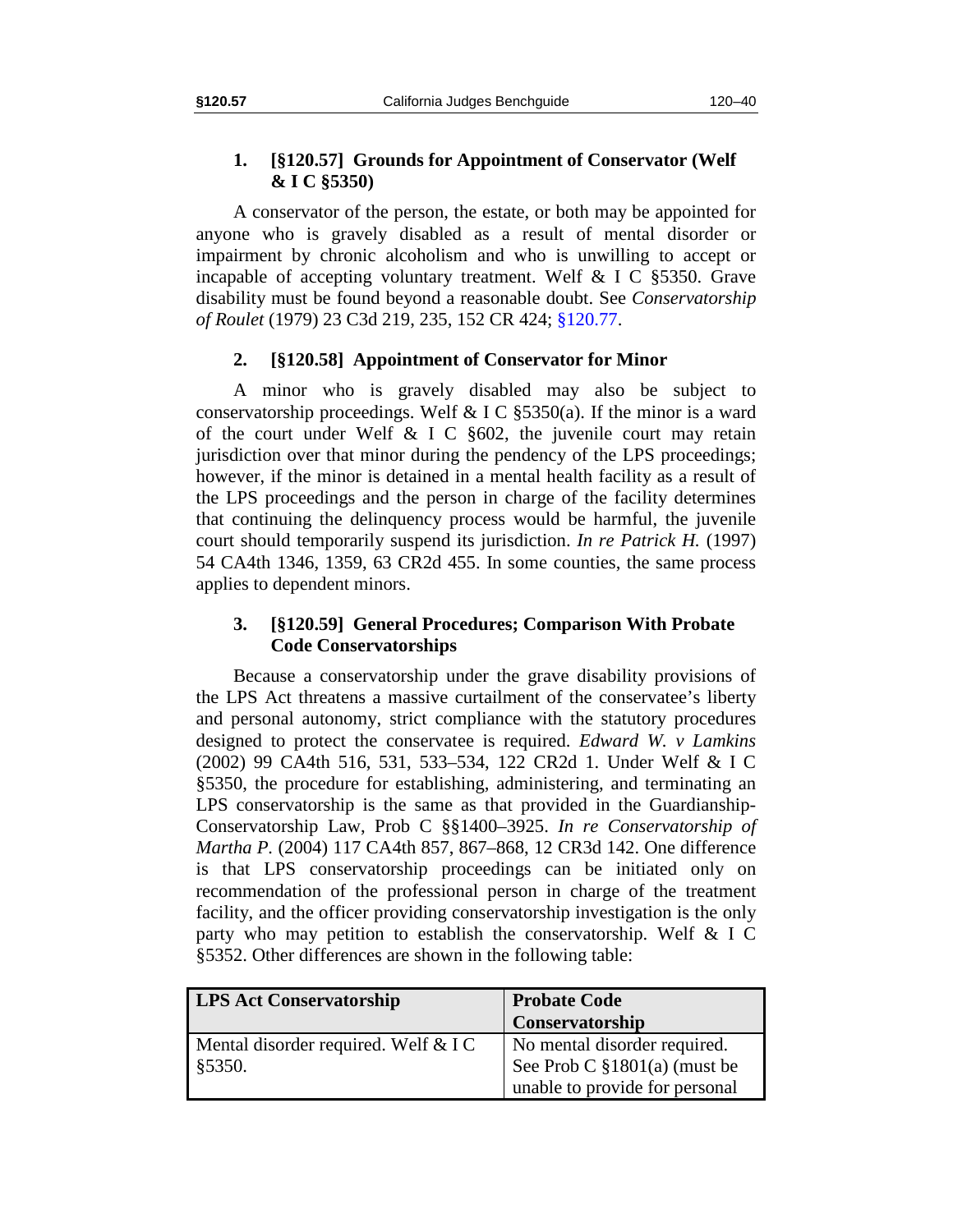| <b>LPS Act Conservatorship</b>                                                         | <b>Probate Code</b>                       |
|----------------------------------------------------------------------------------------|-------------------------------------------|
|                                                                                        | Conservatorship                           |
|                                                                                        | needs or manage financial                 |
|                                                                                        | resources).                               |
| Purpose is to treat disorder. See                                                      | Purposes are to protect                   |
| generally Welf & IC §5358.                                                             | conservatee's rights, provide for         |
|                                                                                        | assessment, meet health and               |
|                                                                                        | psychosocial needs, etc. Prob C           |
|                                                                                        | \$1800.                                   |
| Conservator may place conservatee in                                                   | There is no similar option. But           |
| locked mental health facility. See Welf                                                | see Prob C §2356.5 (probate               |
| & I C $\S$ 5358(a), (c).                                                               | conservator may place person              |
|                                                                                        | with dementia in locked facility          |
|                                                                                        | after obtaining court order).             |
| 1-year duration. Welf & IC §5361.                                                      | Indefinite duration. See Prob C           |
|                                                                                        | §1860.                                    |
| Minors may be conservated. Welf $& 1$                                                  | Minors may not be                         |
| C $$5350(a)$ .                                                                         | conservatees. Prob C §1800.3              |
|                                                                                        | (exception for married or                 |
|                                                                                        | formerly married minors).                 |
| Burden of proof of grave disability:                                                   | Burden of proof: Clear and                |
| Beyond reasonable doubt.                                                               | convincing evidence. Prob C               |
| Conservatorship of Roulet (1979) 23                                                    | §1801(e).                                 |
| C3d 219, 235, 152 CR 424.                                                              |                                           |
| Appointment of conservator may not be                                                  | Appointment of conservator is             |
| subject to list of priorities in Prob C                                                | subject to list of priorities in          |
| §1812 if investigator recommends                                                       | Prob C $§1812(b)$ ( <i>i.e.</i> , spouse, |
| otherwise to the court. Welf & IC                                                      | domestic partner, adult child,            |
| $§5350(b)(1)$ . In appointing LPS                                                      | parent, etc.).                            |
| conservator, court must consider                                                       |                                           |
| protection of public as well as                                                        |                                           |
| treatment of conservatee. Welf & IC                                                    |                                           |
| §5350(b)(2).                                                                           |                                           |
| No LPS conservatorship of estate when                                                  | Probate conservatorship of                |
| there is probate conservator-ship of                                                   | estate is permitted even when             |
| estate. Welf & I C $\S$ 5350(c). If probate                                            | there is LPS conservatorship of           |
| conservatorship of person already                                                      | person. See Welf & IC                     |
| exists, LPS conservatorship runs                                                       | §5350(c).                                 |
| concurrently and is superior. Welf $& I$                                               |                                           |
| $C \$ \$5350 $(c)$ . Notice of LPS proceedings<br>must be given to probate guardian or |                                           |
| conservator. Welf & I C §5350(g).                                                      |                                           |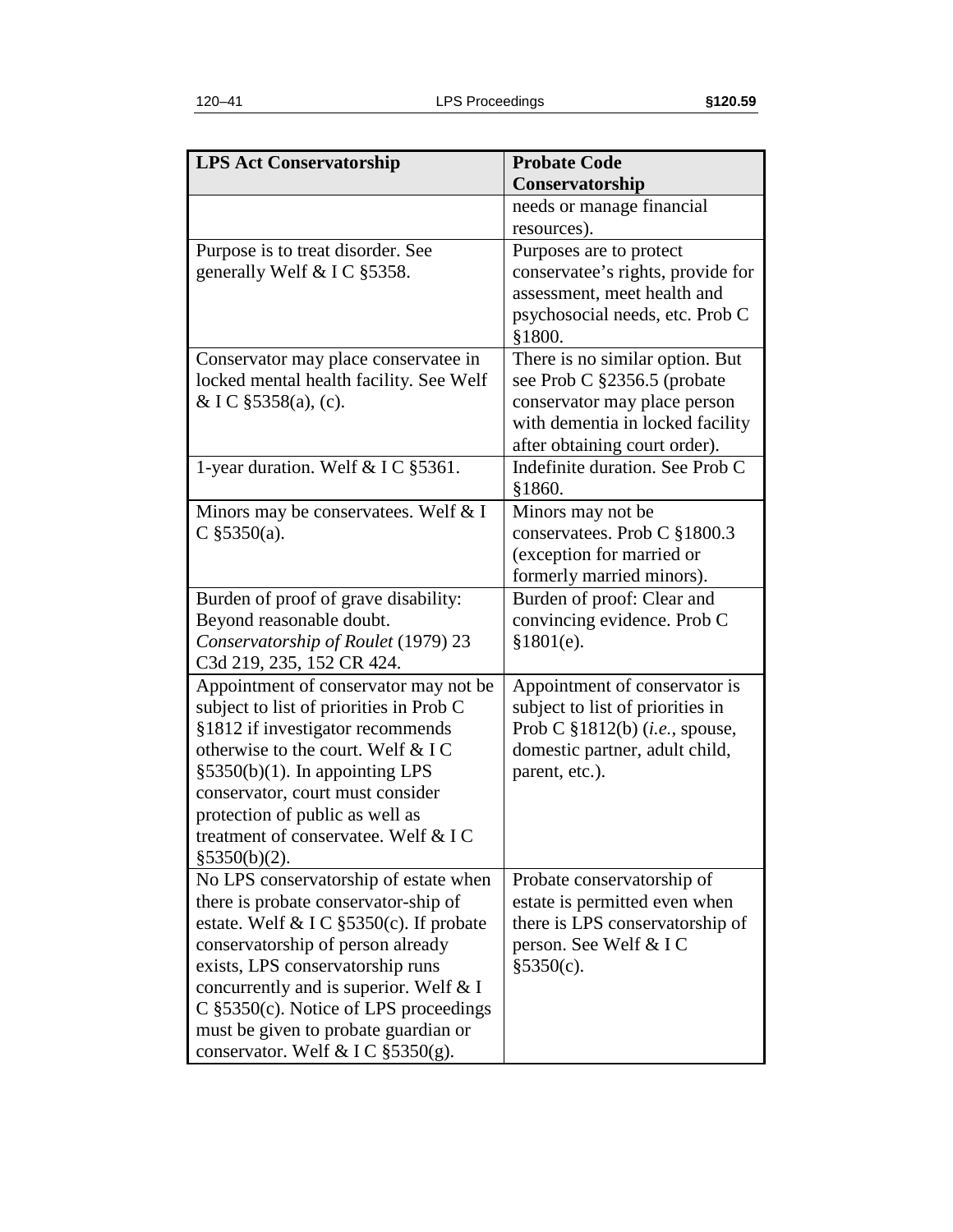LPS conservatorship proceedings for an involuntary detainee are initiated when the person in charge of the facility providing evaluation or treatment recommends conservatorship to the officer providing conservatorship investigation in the county in which the detainee resided before admission. Welf & I C §5352. In the case of a person not involuntarily detained, the professional person in charge of any agency providing evaluation or treatment services may recommend conservatorship under Welf & I C §5352 when the professional person or designee has

- Examined and evaluated the person and determined that the person is gravely disabled; and
- Determined that future examination on an inpatient basis is not necessary for a determination that the person is gravely disabled.

If the investigator concurs with the recommendation, he or she must petition the superior court in the county of residence of the patient to establish conservatorship. Welf & I C §5352.

 JUDICIAL TIP: Many county investigators will not recommend a conservatorship unless the person has been detained for evaluation and treatment pursuant to an LPS Act hold.

The county investigator is the only person authorized to initiate LPS conservatorship proceedings. *Kaplan v Superior Court* (1989) 216 CA3d 1354, 1360–1361, 265 CR 408 (improper for spouse of proposed conservatee to file petition after public guardian refused to do so). If a court refers a criminal defendant for initiation of conservatorship under Pen C §1370, the public conservator, in the role of conservatorship investigator, is required to investigate the matter and retains full discretion as to whether to file a petition for conservatorship. *People v Karriker* (2007) 149 CA4th 763, 777-778, 57 CR3d 412. But a public guardian abuses that discretion by refusing to seek an LPS conservatorship when the statutory requirements are met. See *County of Los Angeles v Superior Court* (2013) 222 CA4th 434, 447–451, 453–454, 166 CR3d 151 (public guardian incorrectly found dementia not a mental disorder within the meaning of Welf & I C  $\S 5008(h)(1)(B)$ .

# **5. [§120.61] Applicability to Persons Found Incompetent Before Trial or After Conviction**

Persons who are serving supervision terms after criminal convictions may be subject to the LPS Act, including

- Parolees;
- Persons on post release community supervision;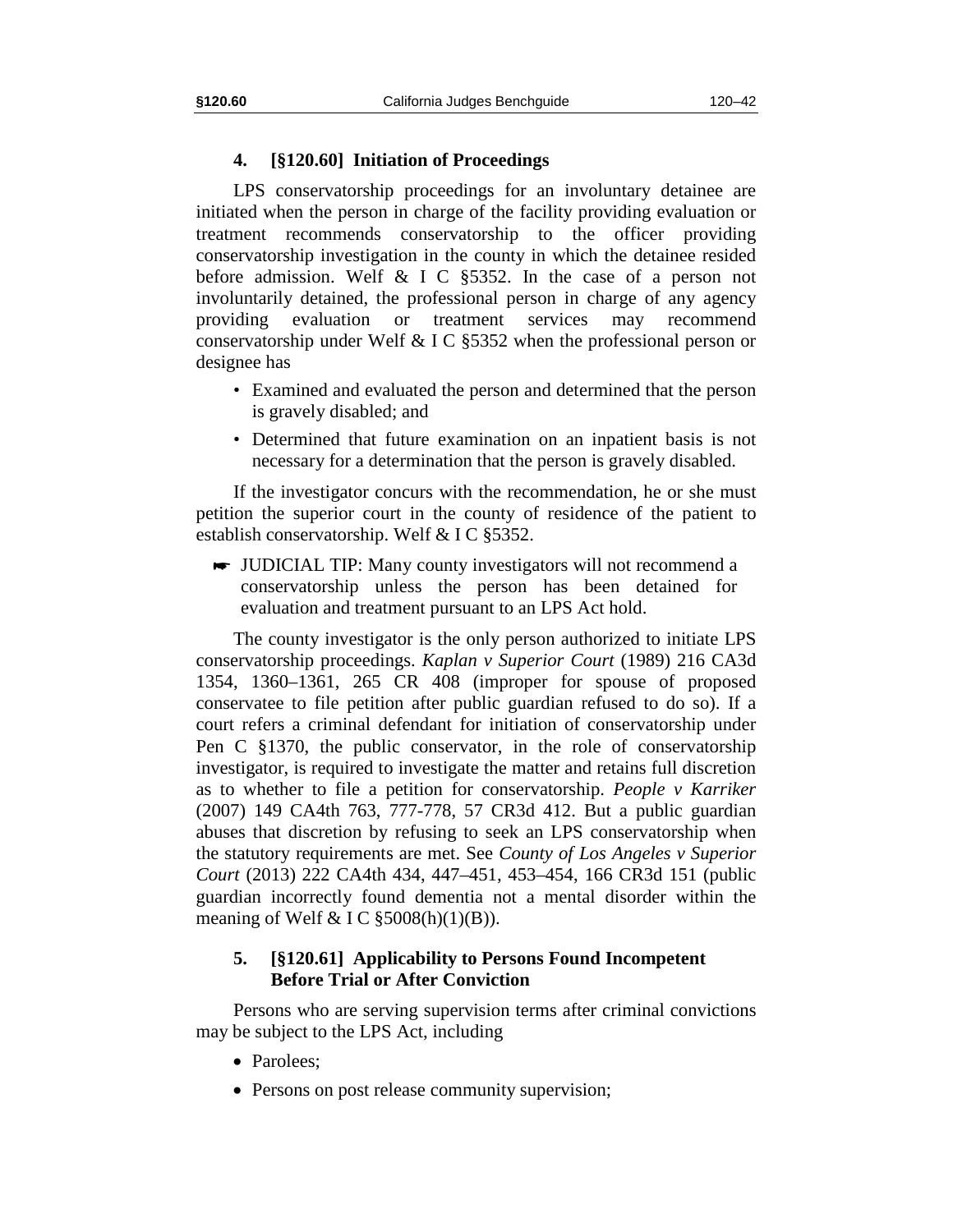- Persons on felony or misdemeanor probation; and
- Persons on mandatory supervision.

A mentally incompetent person cannot be tried or punished, or have his or her probation, mandatory supervision, postrelease community supervision, or parole revoked. Pen C  $\S1367(a)$ . A defendant is mentally incompetent if, because of a mental disorder or developmental disability, he or she cannot understand the nature of the criminal proceedings or rationally assist counsel with a defense. Pen C §1367(a).

The procedures in Pen C §1370 apply to a person who is charged with a felony or allegedly violated felony probation or mandatory supervision, and who is incompetent because of a mental disorder. Pen C §1367(b). If after competency restoration treatment a defendant who has not regained competency appears to the court to be gravely disabled, the court must order the commitment county's conservatorship investigator to initiate LPS Act conservatorship proceedings. Pen C §1370(c)(2). Likewise, a person against whom felony charges are dismissed before the person recovers competence is subject to applicable LPS Act provisions. Pen C  $$1370(a)(6)(A)$ , (e).

The procedures in Pen C §1370.01 apply when a person is charged with a misdemeanor or misdemeanors only, or a violation of informal or formal probation for a misdemeanor, and there is reason to believe the defendant is mentally disordered, and may as a result be incompetent to stand trial. Pen C §1367(b). If the defendant cannot be restored to competence and appears to be gravely disabled, the court must order the commitment county's conservatorship investigator to initiate LPS Act conservatorship proceedings. Pen C  $\S 1370.01(c)(2)$ . A court may dismiss any pending misdemeanor charges against a mentally incompetent person. Pen C §1370.2. If misdemeanor charges are dismissed before the person recovers competence, he or she is subject to applicable LPS Act provisions. Pen C §1370.01(a)(5), (e).

A court may refer a parolee or person under postrelease community supervision found incompetent during the revocation process to the public conservator for establishment of an LPS Act conservatorship if there are no reasonable alternatives to meet the person's mental health needs. If a defendant is found incompetent during a postrelease community supervision or parole revocation hearing, the court must dismiss the pending revocation matter and return the defendant to supervision, and may, using the least restrictive option to meet the defendant's mental health needs, "[r]efer the matter to the public guardian of the county of commitment to initiate conservatorship proceedings" under the LPS Act. Pen C §1370.02(b)(3). See Pen C §1370.02(b)(1)–(b)(2) for the court's non-LPS Act options.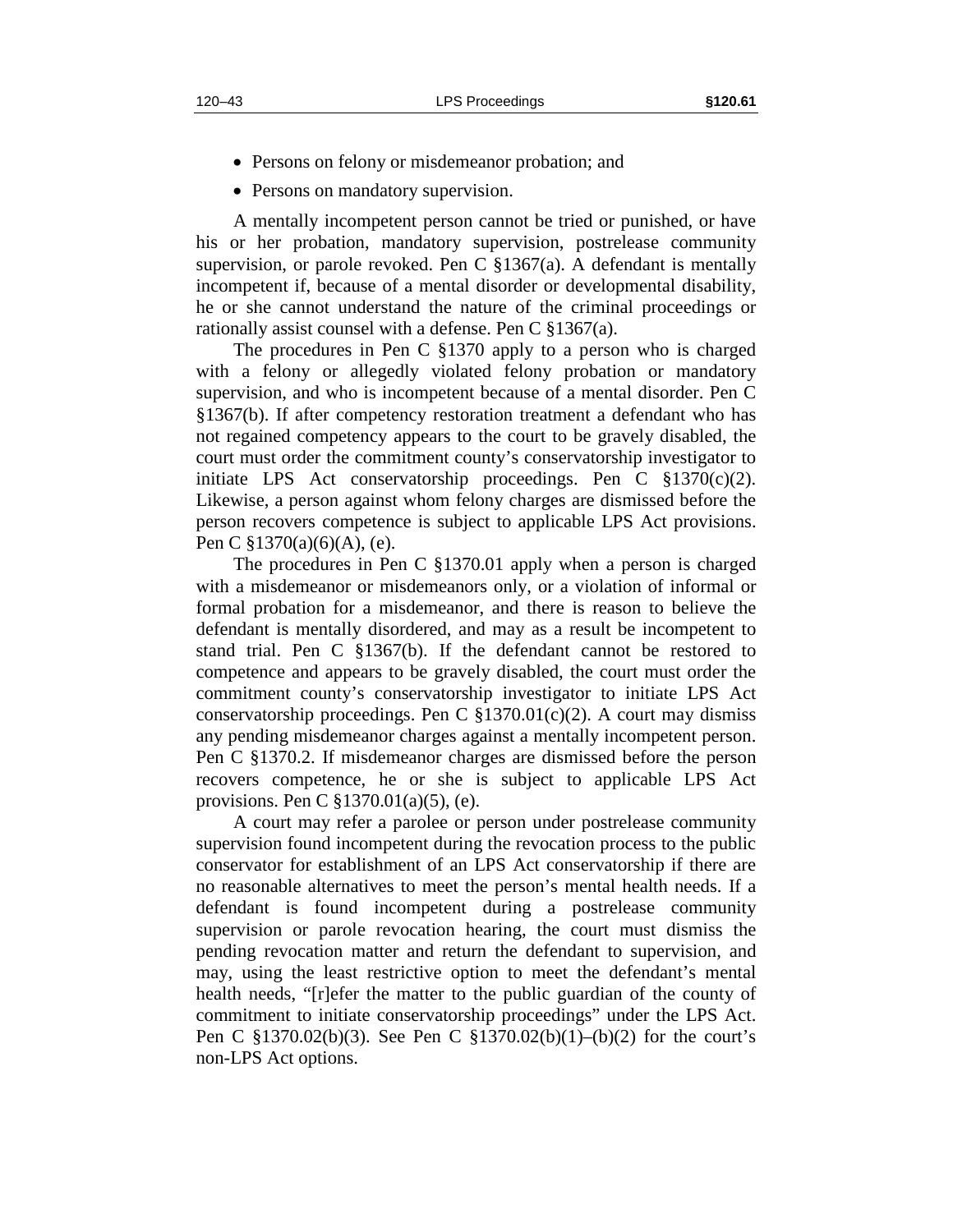The court must order specified parolees found to be mentally incompetent to undergo competency restoration treatment. Pen C  $§1370.02(c)(1)$ . If the parolee is not restored to competency and the court dismisses the revocation, the court may, using the least restrictive option to meet the parolee's mental health needs, refer the matter to the public guardian to initiate conservatorship proceedings under the LPS Act. Pen C §1370.02(c)(1), (c)(2)(C). See Pen C §1370.02(c)(2)(A)–(c)(2)(B) for a discussion of the court's non-LPS Act options.

In both cases the court must order the matter to the public guardian "only if there are no other reasonable alternatives to the establishment of a conservatorship to meet the mental health needs" of the defendant or parolee, and "[t]he public guardian must investigate all available alternatives to conservatorship." Pen C  $$1370.02(b)(3)$ , (c)(2)(C).

## **6. [§120.62] Service and Notice**

The LPS Act does not expressly describe the requirements for notice to a proposed conservatee, but does provide that, with specified exceptions, the procedure for establishing a conservatorship under the Act is the same as that provided in Prob C §§1400–3925. Welf & I C §5350; *Edward W. v Lamkins* (2002) 99 CA4th 516, 526, 122 CR2d 1. The Probate Code requires that a proposed conservatee be served with notice of the petition at least 15 days before the hearing on the petition. Prob C §§1822–1824.

The conservatorship investigation report must be mailed directly to the proposed conservatee and his or her attorney. *Conservatorship of Ivey*  (1986) 186 CA3d 1559, 1566, 231 CR 376. But the failure to serve the conservatorship investigation report along with the petition and citation does not deprive the court of jurisdiction. *Conservatorship of Isaac O.*  (1987) 190 CA3d 50, 54, 235 CR 133.

If there is no prior relationship between the proposed conservator and conservatee, and the proposed conservator is not nominated by a family member, friend, or other person with a relationship to the proposed conservatee, notice must be mailed to the public guardian of the county in which the petition is filed. Prob C  $\S 1822(f)$ .

Notice must also generally be mailed to the spouse or domestic partner, and to family members. See Prob C §1822(b). Family members, however, need not be notified if the proposed conservatee requests no notification and the proposed conservator is not a family member. Otherwise the county mental health program must make reasonable attempts to notify family members and others designated by the proposed conservatee. Welf & I C §5350.2.

A proposed conservatee is entitled to notice of any application for a temporary conservatorship in accordance with Prob C  $\S 2250(e)(2)$ . *Edward W. v Lamkins, supra,* 99 CA4th at 541–545 (notice may be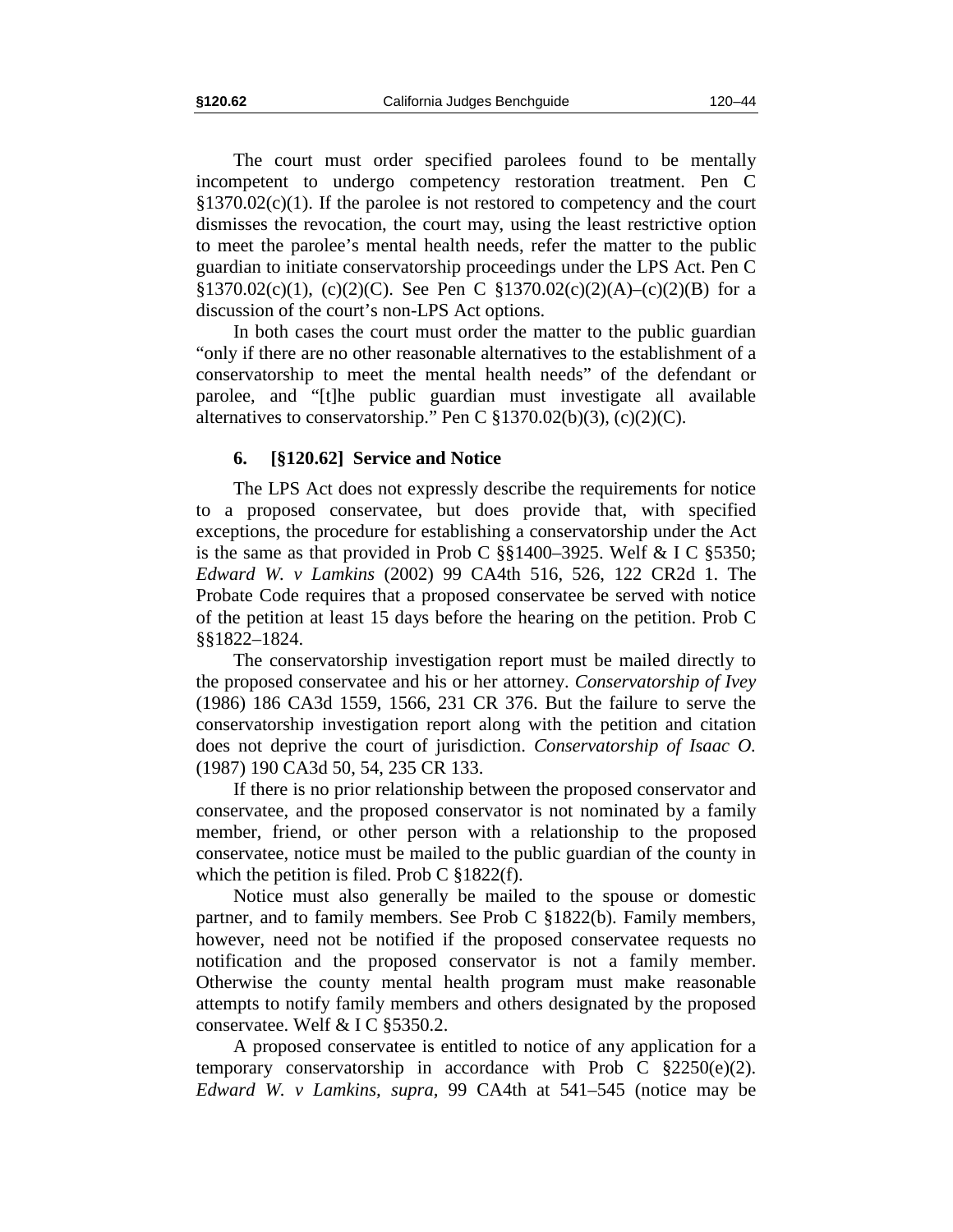dispensed with only on showing of good cause, *i.e.,* individualized showing of exigent circumstances).

An affidavit of service is sufficient to prove personal service. *Conservatorship of Forsythe* (1987) 192 CA3d 1406, 1410–1411, 238 CR 77.

## **7. [§120.63] Temporary Conservatorship**

When temporary conservatorship is indicated, the fact must be alternatively pleaded in the petition. Welf & I C §5352. On or after the filing of a petition for appointment of a conservator, any person entitled to petition for appointment of the conservator may file a petition for appointment of a temporary conservator of the person or estate or both. Prob C §2250.2.

If the court is satisfied that the temporary conservatorship is needed based on the comprehensive report of the officer conducting the investigation or the affidavit of the professional person who recommended the conservatorship, it may appoint a temporary conservator for up to 30 days. Welf & I C  $\S 5352.1(a)$ . Either the officer conducting the investigation or another person designated by the county must act as the temporary conservator. Welf & I C §5352.

 JUDICIAL TIP: Because 30 days may elapse between the date the petition for conservatorship is filed and the date a conservator is appointed (see Welf & I C  $\S$ 5365), appointment of a temporary conservator is sometimes used to exercise the authority to detain the patient beyond the statutory period for intensive treatment. If the proposed conservatee's condition improves sufficiently that he or she may be released, the temporary conservatorship may be terminated before the petition is heard.

If the proposed conservatee demands a trial on the issue of whether he or she is gravely disabled, the court may extend the temporary conservatorship until the date of disposition of the issue by trial, provided that the extension does not exceed a period of 6 months. Welf & I C  $§ 5352.1(c)$ .

When a temporary conservatorship is sought, the proposed conservatee must be given at least 5 days' notice of the proposed appointment, unless the court, for good cause, orders otherwise. Prob C §2250.2(c). Good cause for purposes of waiving the 5-day notice requires an individualized showing of exigent circumstances in a particular case. A blanket statement of reasons offered as a matter of routine policy does not constitute good cause. *Edward W. v Lamkins* (2002) 99 CA4th 516, 529, 541–545, 122 CR2d 1.

Thus, a public guardian's practice of requesting a waiver of this notice in all applications for temporary conservatorships was held to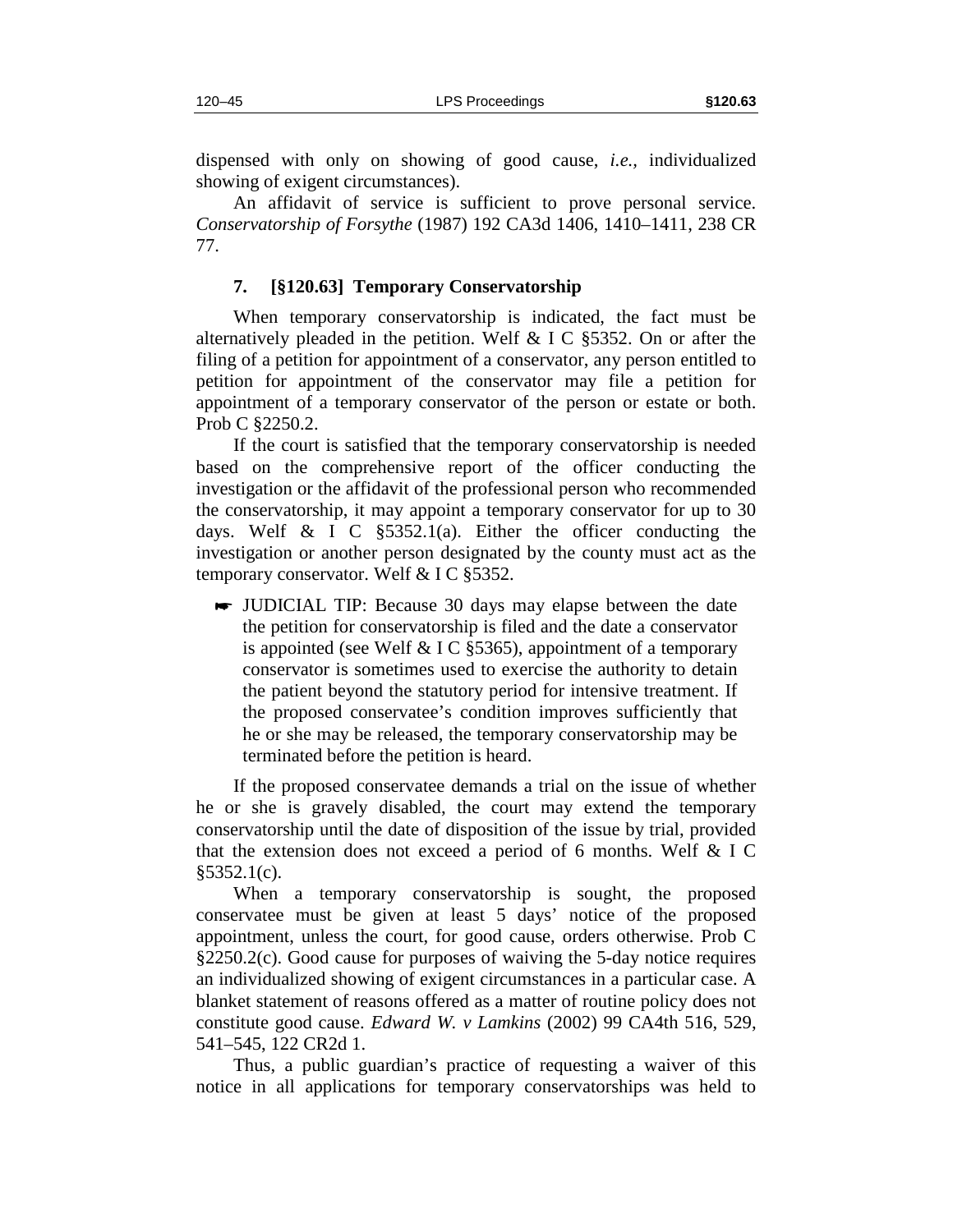violate potential conservatees' right to notice and right to due process. 99 CA4th at 529, 543–545. The appointment of a temporary conservator affects a conservatee's personal autonomy and dignity interests in being informed of and making medical decisions. 99 CA4th at 530, 533–535, 538–539. There is also a substantial risk of erroneous ex parte decision making in the mental health context. When a temporary conservatorship is established without notice to the proposed conservatee, the court will often be acting on incomplete information, because the proposed conservatee is given no opportunity to present his or her side of the story. 99 CA4th at 535–536. Finally, the costs associated with providing notice in most cases

### **a. [§120.64] Powers of Temporary Conservator**

The powers of the temporary conservator are those delineated in the court order of appointment, but in no event are they to be broader than those granted a permanent conservator. Welf & I C §5353. Generally, under Welf & I C §5353, a temporary conservator must:

- Provide arrangements for food, shelter, and care pending the determination of conservatorship; and
- Give preference to arrangements permitting the person to return home or stay with family or friends; or
- Require the person to be detained in a facility providing intensive treatment or other state-licensed facility.

The court must order the temporary conservator to take reasonable measures to preserve the status quo with respect to the conservatee's place of residence. Welf & I C §5353. The temporary conservator may not sell or relinquish any real or personal property interest on the part of the conservatee unless the court finds (by a preponderance of the evidence) that failure to do so would cause irreparable harm to the conservatee. Welf & I C §5353 (*e.g.,* property is vacant and cannot reasonably be rented, and it is impossible or impractical to obtain fire or liability insurance).

### **b. [§120.65] Review by Habeas Corpus**

A conservatee held in a treatment facility under the authority of a temporary conservatorship may seek review by habeas corpus, under the procedures set forth in Welf & I C §§5275–5278. Welf & I C §5353. The county or government agency has the burden of proving by a preponderance of the evidence the legality of a detention without any presumption of regularity; the standard of proof ensures that society's interests in public safety and in the concept of parens patriae are protected*. In re Lois M.* (1989) 214 CA3d 1036, 1041, 263 CR 100. For discussion of habeas corpus, see  $\S$ [§120.92–](#page-63-0)[120.96.](#page-66-0)

are minimal. 99 CA4th at 544.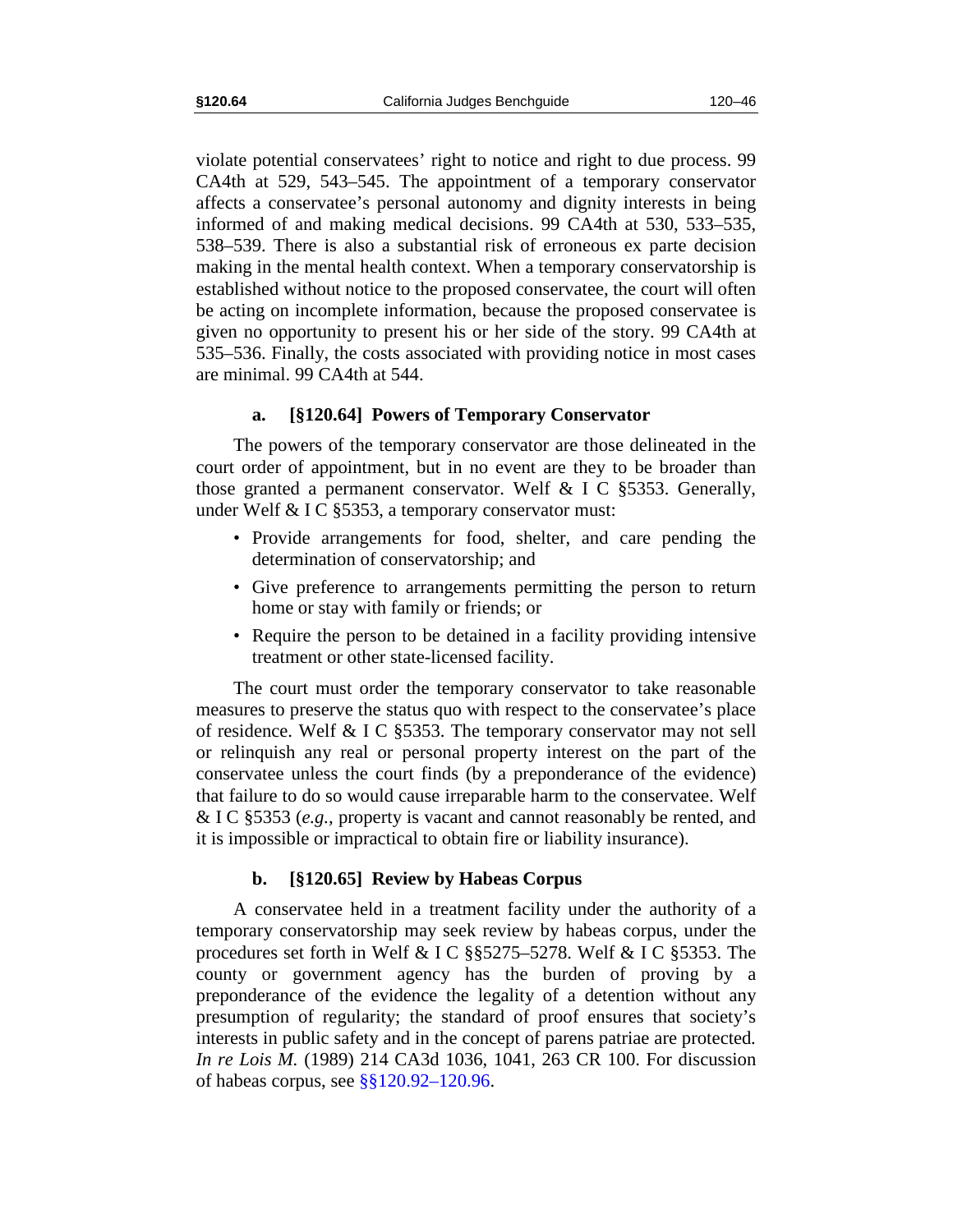# **c. [§120.66] Additional Detention Period Pending Petition for Temporary Conservatorship**

The proposed conservatee may be detained in a treatment facility for not more than 3 days beyond the designated period for intensive treatment (see §[§120.29](#page-22-0)[–120.40](#page-28-0) for discussion of detention for intensive treatment) if the additional time is necessary for filing a petition for and establishing a temporary conservatorship. Welf & I C §5352.3. Unless there has been a continuance, there is a 47-day limit for involuntary detention under Welf & I C §§5150, 5250, and 5170. Welf & I C §5352.3.

## **d. [§120.67] Expiration of Temporary Conservatorship**

The temporary conservatorship automatically expires in 30 days, unless the court conducts a hearing on whether the person is gravely disabled within the meaning of Welf & I C §5008(h) before the 30-day period expires. Welf & I C §5352.1(b). But if the person demands a court or jury trial on the petition for conservatorship, the temporary conservatorship may be extended until the court disposes of the issue, but in no event may the extension exceed 6 months. Welf  $& 1C \$ §5352.1.

## **8. [§120.68] Hearing/Trial**

The proposed conservatee has a right to a hearing on the issue of grave disability. See Welf & I C §5365 (hearing must be held on all petitions within 30 days). In addition, he or she may demand either a court or jury trial on the issue of grave disability instead of or after a hearing. Welf & I C §5350(d); *Conservatorship of Manton* (1985) 39 C3d 645, 651–652, 217 CR 253. There is no right to both a court trial and a jury trial on the issue of grave disability. *In re Conservatorship of Joseph W.* (2011) 199 CA4th 953, 967–969, 131 CR3d 896 (proposed conservatee waived right to jury trial by appearing with counsel at and fully participating in court trial held because court misinterpreted hearing request). In LPS Act matters, entitlement to a jury trial may not be conditioned on payment of jury fees because "it is reasonable to require the public to fund such proceedings when public interests are advanced." *Conservatorship of John D.* (2014) 224 CA4th 410, 422, 168 CR3d 739.

 JUDICIAL TIP: Some judges suggest stating the purpose of every LPS Act appearance on the record at the beginning of the proceeding. For example, "this matter is on calendar today for a court trial on the conservatorship petition, and a *Riese* hearing." This makes a clear record for later review by the court, the parties, or an appellate court.

The court is required to conduct an on-the-record voir dire of the proposed conservatee regarding the nature of the proceeding and the effect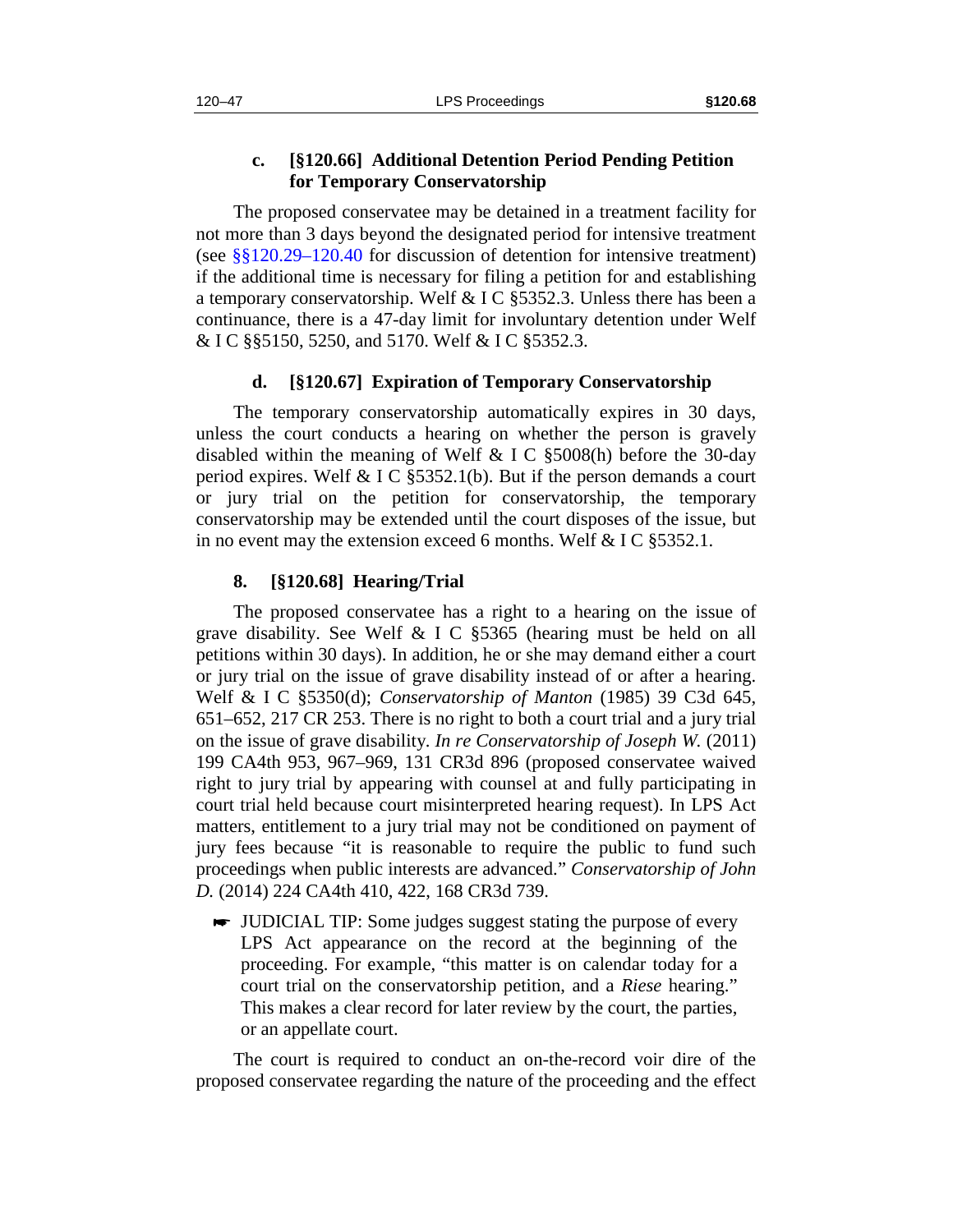of the proceeding on a conservatee's basic rights. Prob C §1828; *Conservatorship of Christopher A*. (2006) 139 CA4th 604, 611, 43 CR3d 427. A court may not accept a stipulated judgment on issues such as the proper placement of the conservatee, the disabilities to impose, and the duties and powers of the conservator without first consulting the conservatee and obtaining on the record the conservatee's express consent. *Conservatorship of Christopher A., supra.*

The proposed LPS conservatee must be notified of the right to a jury trial. *Conservatorship of Benvenuto* (1986) 180 CA3d 1030, 1038, 226 CR 33. The demand for a trial must be made within 5 days following the hearing on the petition, and if made before the date the petition is heard, the demand constitutes a waiver of the hearing. Welf & I C  $\S 5350(d)$ . The deadline for requesting a jury trial is mandatory and the court may not adopt procedures that attempt to preserve the right to trial beyond those deadlines. *Conservatorship of Kevin M*. (1996) 49 CA4th 79, 93, 56 CR2d 765.

Once the demand for a court or jury trial has been made, the trial must begin within 10 days unless the proposed conservatee requests a continuance; in that case, the court must continue the trial date for not more than 15 days. Welf & I C  $\S 5350(d)$ . The same procedures apply in subsequent proceedings to reestablish conservatorship. Welf & I C §5350(d); see [§120.91.](#page-62-0) A trial delayed because of circumstances beyond anyone's control will not divest the court of jurisdiction. *Conservatorship of James M*. (1994) 30 CA4th 293, 299, 35 CR2d 567 (Welf & I C §5350(d) is directory not mandatory).

Waiver of a jury trial may be made by counsel or by the proposed conservatee; this waiver may be made orally in open court and then must be entered in the minutes or docket. *Conservatorship of Isaac O.* (1987) 190 CA3d 50, 56, 235 CR 133. Counsel validly waives a jury trial by telling the court the proposed conservatee does not want to attend the hearing and does not oppose the conservatorship. *In re Conservatorship of Person of John L.* (2010) 48 C4th 131, 154, 105 CR3d 424. A court may not presume that a person found gravely disabled or treated for a mental disorder is incompetent to waive his or her trial rights. 48 C4th at 154. But see *People v Blackburn* (2015) 61 C4th 1113, 191 CR3d 458 (court must personally advise mentally disordered offender of right to jury trial before extending commitment and may hold bench trial only if defendant personally waives jury trial; counsel may waive jury trial only if substantial evidence shows lack of capacity to make knowing and voluntary waiver); and *People v Tran* (2015) 61 C4th 1160, 191 CR3d 251 (same holding for extending involuntary commitment of defendant who originally plead not guilty by reason of insanity).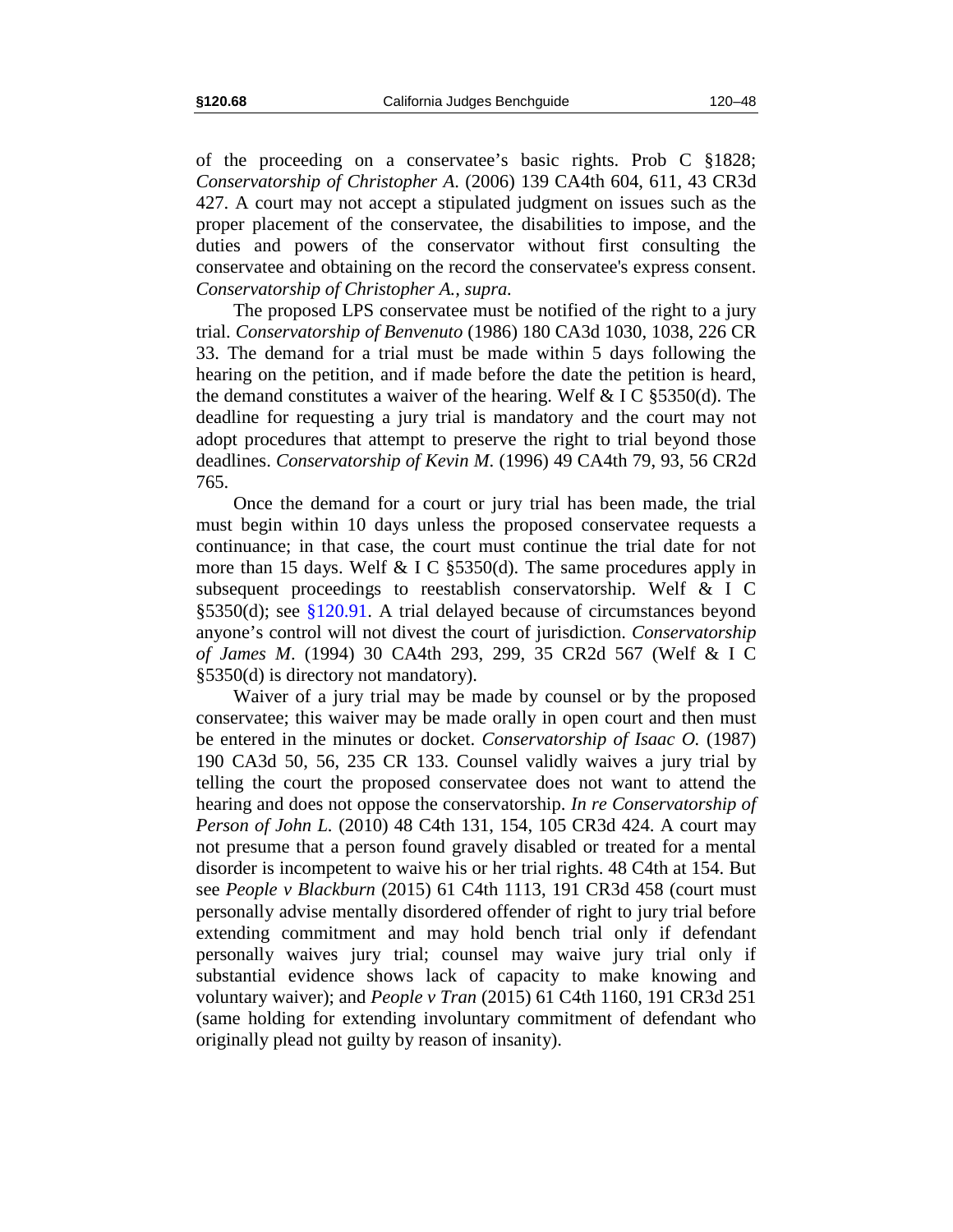JUDICIAL TIP: The hearing or trial needs to have as much formality and dignity as possible even if it is held in a room in a local mental health facility, as is often the case. The room should have all the trappings of a courtroom, such as a flag, and the judge should wear a robe.

# **a. [§120.69] Time and Place**

A hearing must be held on a petition to establish a conservatorship within 30 days after the date of the petition. Welf & I C §5365. The hearing may be held whenever and wherever the parties agree. Welf & I C §5118. In practice, hearings are often held at state- or county-designated mental health facilities, with the public excluded. There is no First Amendment right of public access to LPS Act proceedings, including trials and other hearings. *Sorenson v Superior Court* (2013) 219 CA4th 409, 436, 443, 451, 161 CR3d 794 (all LPS Act proceedings are presumptively nonpublic under Welf & I C §5118, and court erred by giving media access to trial transcripts). Any party may, however, demand that the hearing be held in the same location as civil actions, and that it be public and held in a place suitable for public attendance. Welf & I C §5118. The party must affirmatively demand a public LPS Act proceeding; that a courtroom was open to the public and after the trial a judge lifted the admonition against jurors discussing the case does not indicate the parties effectively demanded a public trial. *Sorenson v Superior Court*, *supra*, 219 CA4th at 448–450.

# **b. [§120.70] Appointment of Counsel**

The court is required to appoint the public defender or other attorney for the proposed conservatee within 5 days after the date of the petition. Welf & I C §5365. The court must also give notice to the proposed conservatee that it may, after the hearing, require the conservatee to pay his or her attorney fees after determining ability to pay. *Conservatorship of Rand* (1996) 49 CA4th 835, 839–840, 57 CR2d 119; see Pen C §987.8(f). In determining ability to pay, the court must consider the factors listed in Pen C §987.8(g)(2). 49 CA4th at 841.

This right to counsel is a statutory right to effective assistance of counsel, and not a Sixth Amendment constitutional right to counsel, because LPS proceedings are civil in nature, not criminal. *Conservatorship of Estate of David L*. (2008) 164 CA4th 701, 710, 79 CR3d 530. Because a prospective conservatee has this statutory right to effective assistance of counsel, he or she must be provided a *Marsden* hearing upon request for substitute counsel. 164 CA4th at 711.

A proposed conservatee does not have a constitutional or a statutory right to represent himself or herself at civil commitment proceedings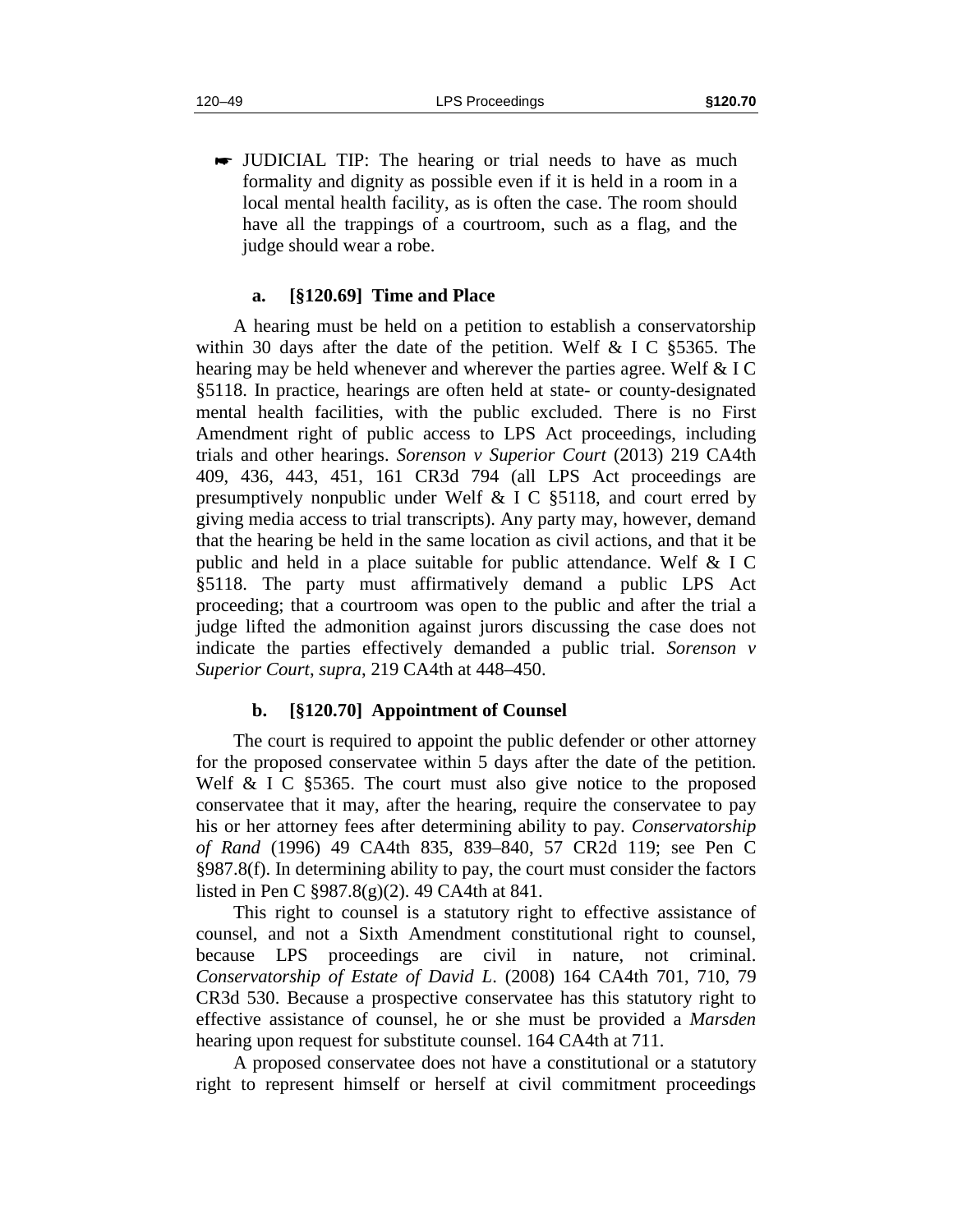under the LPS Act. *Conservatorship of Joel E.* (2005) 132 CA4th 429, 440–441, 33 CR3d 704. The judge does have discretion to permit a prospective conservatee to represent himself or herself in civil commitment hearings. *Conservatorship of Joel E., supra,* 132 CA4th at 441. However, the complexity of the case and the proposed conservatee's condition may properly limit the exercise of such discretion. See *Conservatorship of Joel E., supra* (judge properly refused to allow proposed conservatee to represent himself when investigation report stated that he had "paranoid ideations," the judge noted that he lacked coherence at times in court, and the judge expressed concern that jury would "translate that into the notion that he's gravely disabled").

 JUDICIAL TIP: When appointing counsel, some judges include an order granting counsel the right to review medical records of the proposed conservatee. Without such an order, counsel might not have access to the records if, as is often the case, the conservatee is distrustful and therefore unwilling to sign any document providing for access.

In an appeal of a conservatorship, the conservatee is also entitled to appointed counsel. *Conservatorship of Ben C*. (2007) 40 C4th 529, 542, 53 CR3d 856. See Appendix B for a comparison of due process rights at LPS Act and mental health trials.

### **c. [§120.71] Attendance at Hearing**

The proposed conservatee must attend the hearing, unless he or she (see Prob C §1825):

- Is out of state when served and is not the petitioner;
- Is medically unable to attend; or
- Is unwilling to attend, does not contest the conservatorship, and does not object to the proposed conservator or prefer that another person act as conservator.

Waiver of appearance by the attorney and proposed conservatee acts as a concession that facts will not be contested and that the conservatee does not oppose conservatorship*. Conservatorship of Pollock* (1989) 208 CA3d 1406, 1413, 257 CR 14. See *In re Conservatorship of Person of John L.* (2010) 48 C4th 131, 154, 105 CR3d 424 (hearing appearance waived based on counsel's statements that proposed conservatee does not want to attend hearing and does not oppose conservatorship).

If the proposed conservatee attends the hearing, he or she may not be shackled unless the court follows the procedures set out in *People v Duran*  (1976) 16 C3d 282, 288–291, 127 CR2d 618 (person must be unrestrained when appearing before jury unless there is a manifest need; when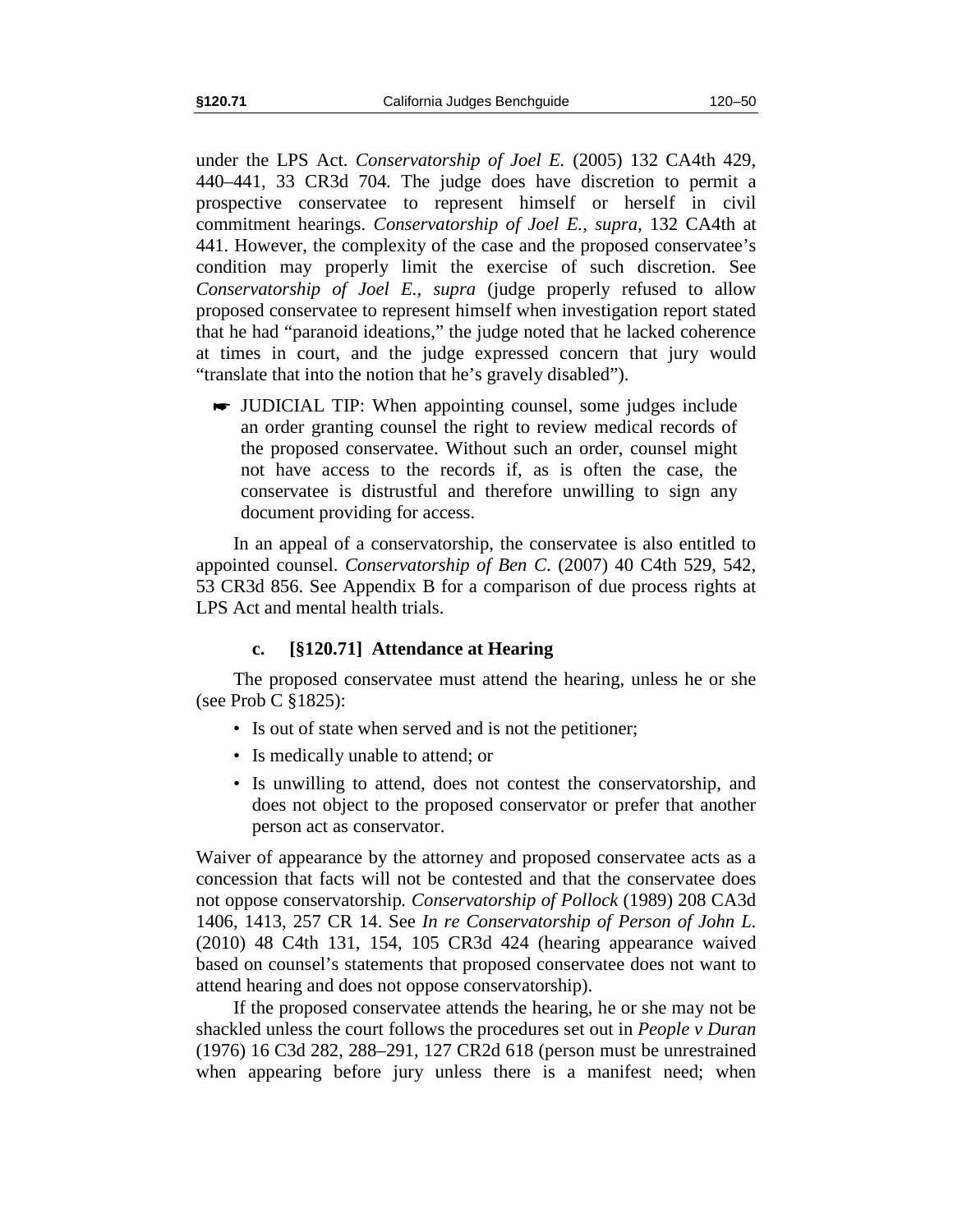restraints are used, they must be as unobtrusive as possible). *Conservatorship of Warrack* (1992) 11 CA4th 641, 647, 14 CR2d 99. These procedures also apply to the use of an electronic stun belt, even if it is not visible to the jury. *People v Lomax* (2010) 49 C4th 530, 559, 112 CR3d 96. In addition, when a potential conservatee appears in visible restraints, he or she is entitled to a cautionary instruction that the restraints are not evidence of the person's disability and the jury should not speculate on the reasons for the restraints. *Conservatorship of Warrack*, *supra*, 11 CA4th at 648. However, a court has no sua sponte duty to revisit the issue of restraints. *People v Montes* (2014) 58 C4th 809, 843, 169 CR3d 279.

#### <span id="page-52-0"></span>**9. [§120.72] Evidence**

The historical course of the proposed conservatee's mental disorder must be considered if it has a direct bearing on the determination of whether the person is gravely disabled. Welf & I C  $\S 5008.2(a)$ . The historical course includes evidence presented by those who have provided mental health or related support services to the patient, the patient's medical and psychiatric records presented to the court, or evidence presented voluntarily by family members, the patient, or any other person designated by the patient. Welf & I C  $\S 5008.2(a)$ . The court may exclude evidence deemed irrelevant because of remoteness of time or dissimilarity of circumstances. Welf & I C  $\S5008.2(a)$ . These provisions do not limit the application of Welf & I C  $\S$ 5328 (confidentiality of information and records; see  $\S 120.25$ ) or the patient's right to respond to evidence presented to the court. Welf  $&$  I C §5008.2(b).

The party seeking imposition of the conservatorship must prove the proposed conservatee's grave disability beyond a reasonable doubt, and the verdict must be issued by a unanimous jury. *Conservatorship of Ben C*. (2007) 40 C4th 529, 541, 53 CR3d 856. See Appendix A for a comparison of proof burdens at mental health hearings.

A finding that the proposed conservatee is unable or unwilling to accept treatment is not required to establish an LPS conservatorship. *Conservatorship of Symington* (1989) 209 CA3d 1464, 1469, 257 CR 850.

Expert testimony on the relationship between the mental disorder and the proposed conservatee's inability to care for himself or herself may be based on hearsay. *Conservatorship of Torres* (1986) 180 CA3d 1159, 1162, 226 CR 142. The trier of fact is not bound by expert testimony regarding an alleged conservatee's abilities as long as the trier of fact does not act arbitrarily. *Conservatorship of Amanda B*. (2007) 149 CA4th 342, 350, 56 CR3d 901.

The exclusionary rule for Fourth Amendment violations is not applicable in a trial of a proposed conservatee's grave disability under the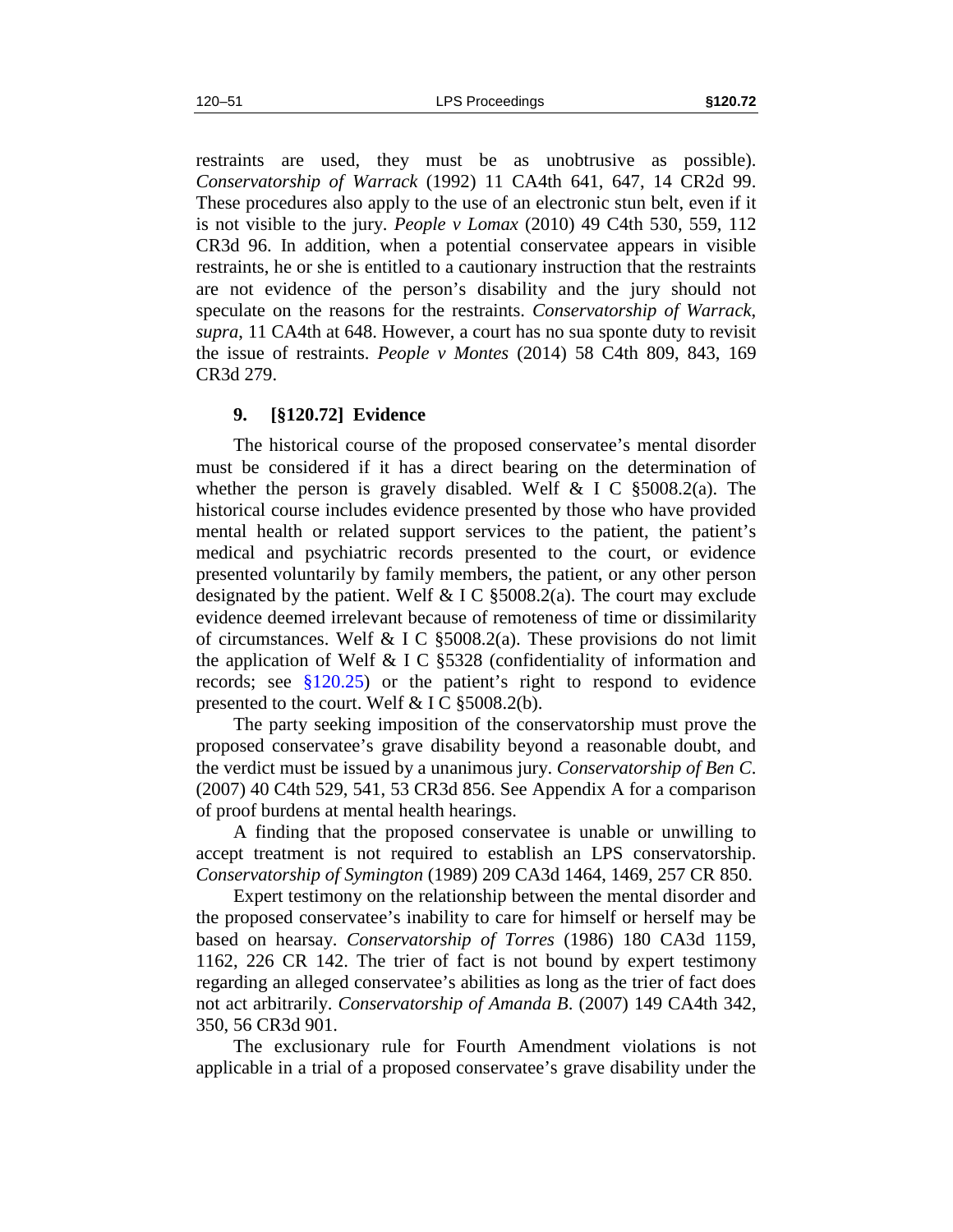LPS Act. *Conservatorship of Susan T.* (1994) 8 C4th 1005, 1008, 36 CR2d 40.

#### **a. [§120.73] Investigation Report Not Admissible at Trial**

Although the conservatorship investigation report is required to be filed with the court before a hearing to appoint a conservator (see Welf  $\&$  I C §5354(a)), it is not admissible at a contested jury trial on the issue of grave disability to the extent it contains inadmissible hearsay. *Conservatorship of Manton* (1985) 39 C3d 645, 652, 217 CR 253.

 JUDICIAL TIP: Judges will often read these reports as background. They are not a substitute for evidence, however, and findings may not be based solely on allegations contained in them. On the other hand, some judges choose not to read the report if there is a hearing or trial in which live testimony is presented on the issues covered in the report.

# **b. [§120.74] Bizarre Behavior and Mental Disorder Not Same as Grave Disability**

When a proposed conservatee is not incapacitated, does not show signs of poor health or neglect, and is able to carry out transactions necessary for survival, he or she cannot be found to be gravely disabled despite bizarre behavior and refusal to seek shelter. *Conservatorship of Smith* (1986) 187 CA3d 903, 909–910, 232 CR 277 (bizarre or eccentric behavior only warrants conservatorship when behavior renders individual helpless in providing for food, clothing, or shelter).

## **c. [§120.75] Only Present Condition Relevant**

In considering whether a person is "gravely disabled," the court is limited to a review of the person's present condition and cannot consider the likelihood of future deterioration. *Conservatorship of Murphy* (1982) 134 CA3d 15, 19, 184 CR 363. For example, medical testimony to the effect that the conservatee is likely to stop taking his or her medicine if released and, therefore, will become gravely disabled in the future does not justify a finding of present grave disability under the LPS Act*. Conservatorship of Benvenuto* (1986) 180 CA3d 1030, 1034, 226 CR 33. But if the conservatee lacks insight into his or her mental illness, does not believe there is a need for medication, and would not take the medication on a voluntary basis, the person may indeed be considered to be gravely disabled. *Conservatorship of Walker* (1989) 206 CA3d 1572, 1577, 254 CR 552. But consider the jury instruction at  $§120.109$ .

A jury may be instructed to consider evidence of a proposed conservatee's past failure to take medication and lack of insight into his or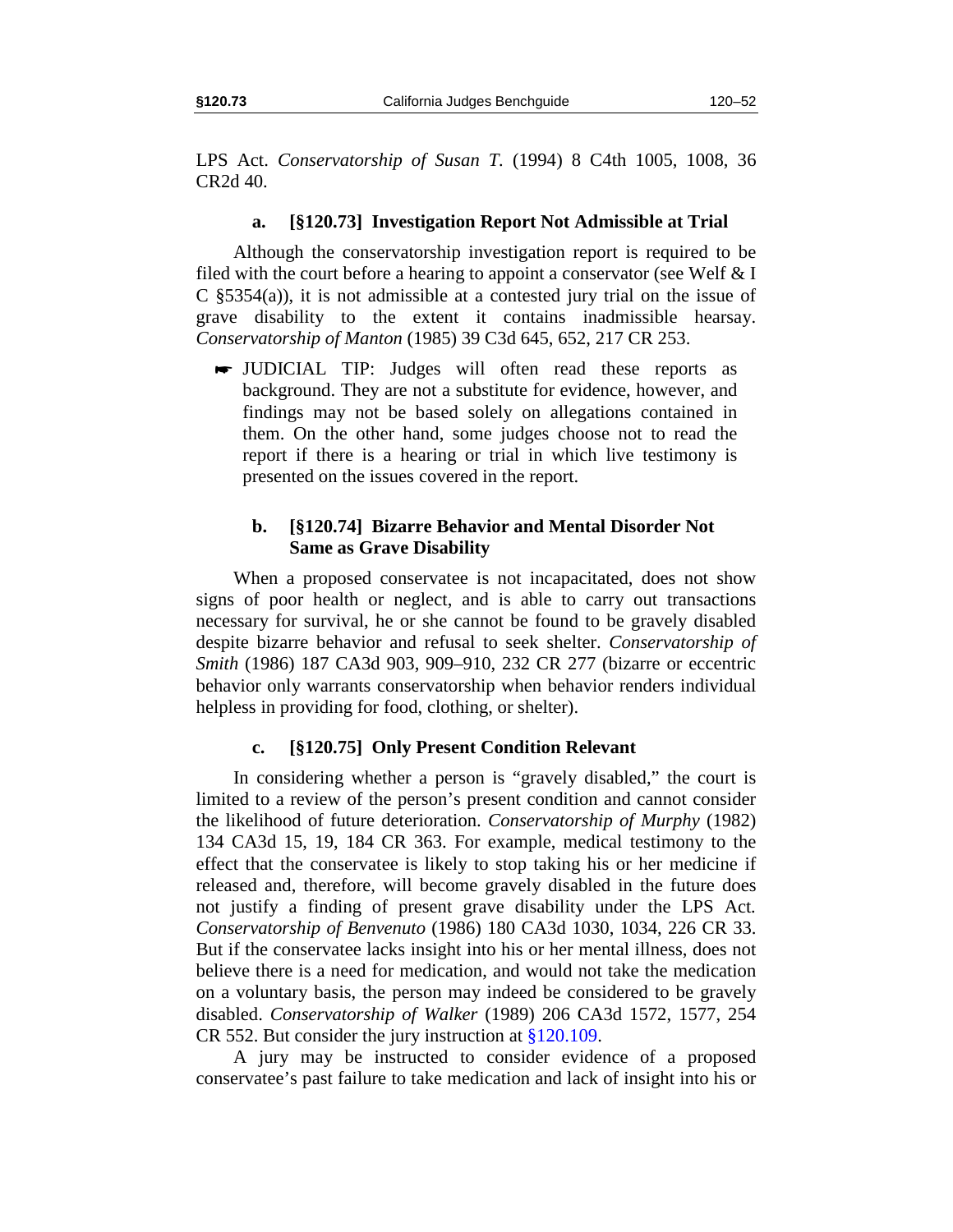her mental condition to reach a finding of present grave disability. *Conservatorship of Guerrero* (1999) 69 CA4th 442, 443, 81 CR2d 541. This instruction does not expand the statutory definition of gravely disabled, but follows *Walker*. 69 CA4th at 446.

# <span id="page-54-1"></span>**d. [§120.76] Third Party Assistance Considered**

A person is not gravely disabled for purposes of an LPS conservatorship if that person can survive safely without involuntary detention with the help of responsible family, friends, or others who are both willing and able to help provide for the person's basic personal needs for food, clothing, or shelter. Welf & I C §5350(e)(1); *Conservatorship of Early* (1983) 35 C3d 244, 254, 197 CR 539; *Conservatorship of Neal* (1987) 190 CA3d 685, 689, 235 CR 577.

 JUDICIAL TIP: Some judges recommend evaluating such offers to help carefully to make sure the offeree is neither being pressured by the person needing care, nor being unrealistic about that person's condition.

Unless they specifically indicate in writing their willingness and ability to help, family, friends, or others are not considered willing or able to provide this help. Welf & I C  $\S 5350(e)(2)$ . The purpose of this provision is to avoid the need for, and the harmful effects of, requiring family, friends, and others to state publicly, and requiring the court to find, that no one is willing or able to help provide for the person's basic needs. Welf & I C  $$5350(e)(3)$ . The person who is willing and able to help the proposed conservatee may testify in court instead of putting the offer in writing. *Conservatorship of Johnson* (1991) 235 CA3d 693, 699 n5, 1 CR2d 46.

Neither the provider of a board and care home (*Conservatorship of Law* (1988) 202 CA3d 1336, 1341, 249 CR 415) nor the Department of Corrections and Rehabilitation (*Conservatorship of Jones* (1989) 208 CA3d 292, 256 CR 415) qualifies as a third party providing assistance to a proposed conservatee. Moreover, even when a close relative or other person is willing to provide a home and ensure that the potential conservatee will receive treatment, a finding of grave disability may be proper if the prospective caregiver would be unable to provide the kind of structured care needed. *Conservatorship of Johnson, supra,* 235 CA3d at 698.

# <span id="page-54-0"></span>**10. [§120.77] Witnesses**

A proposed conservatee does not have a Fifth Amendment right to refuse to testify. *Conservatorship of Baber* (1984) 153 CA3d 542, 550, 200 CR 262. The *Baber* court held that there is a need for the trier of fact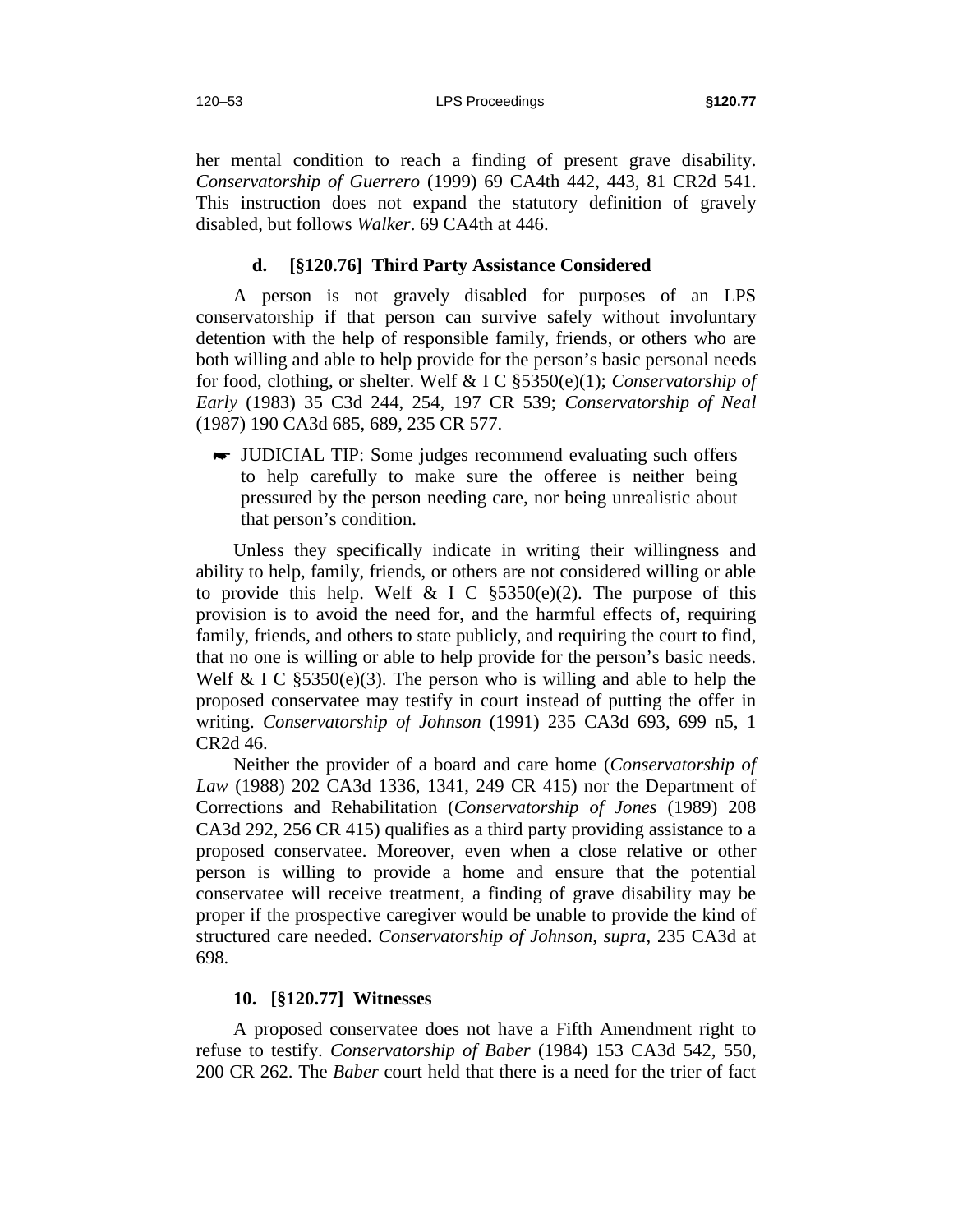to assess the proposed conservatee's relevant physical and mental characteristics, because of the significant public interest concerns and liberty interests at stake. A proposed conservatee, however, may not be compelled to answer questions that might incriminate him or her in a criminal matter. 153 CA3d at 550.

The presence of the physician or other professional who recommended conservatorship may be waived by the proposed conservatee on the advice of counsel. Welf & I C §5365.1. In those cases, recommendations and records may be received in evidence by stipulation. Welf & I C §§5276.1, 5303.1. Failure to use the waiver procedure in Welf & I C §5365.1, however, does not create an affirmative right at trial to the presence of a treating physician. *Conservatorship of Scharles* (1990) 220 CA3d 247, 254, 269 CR 398. The court in *Scharles* also noted that, even in the absence of the treating physician's testimony, grave disability must be established beyond a reasonable doubt, and a proposed conservatee may subpoena the treating physician to controvert testimony at trial that supports grave disability. 220 CA3d at 255*.*

#### **11. Jury Issues**

### **a. [§120.78] Selection**

Proposed conservatees are entitled to the six peremptory challenges available to any civil litigant (see CCP  $\S 231(c)$ ) rather than to the ten provided to criminal defendants. *Conservatorship of Gordon* (1989) 209 CA3d 364, 368–371, 257 CR 365.

### **b. [§120.79] Instructions**

The court is required to instruct that the proposed conservatee must be found to be both gravely disabled and unwilling or unable to accept treatment. *Conservatorship of Baber* (1984) 153 CA3d 542, 552, 200 CR 262. But it is error to instruct that the proposed conservatee must be able to survive independently with or without help *and* that he or she must be willing to accept treatment voluntarily. *Conservatorship of Walker* (1987) 196 CA3d 1082, 1093, 242 CR 289. It is also error to instruct that the jury may find no grave disability only if the proposed conservatee can provide for his or her own needs without assistance. *Conservatorship of Early* (1983) 35 C3d 244, 254–255, 197 CR 539. The court has no sua sponte obligation to instruct the jurors that they must find present, rather than future, grave disability. *Conservatorship of Law* (1988) 202 CA3d 1336, 1342, 249 CR 415. Also, because conservatorship proceedings are civil in nature, the court has no sua sponte duty to instruct on general principles of relevant law, as would be the case in a criminal trial. *Conservatorship and Estate of George H*. (2008) 169 CA4th 157, 162, 86 CR3d 666.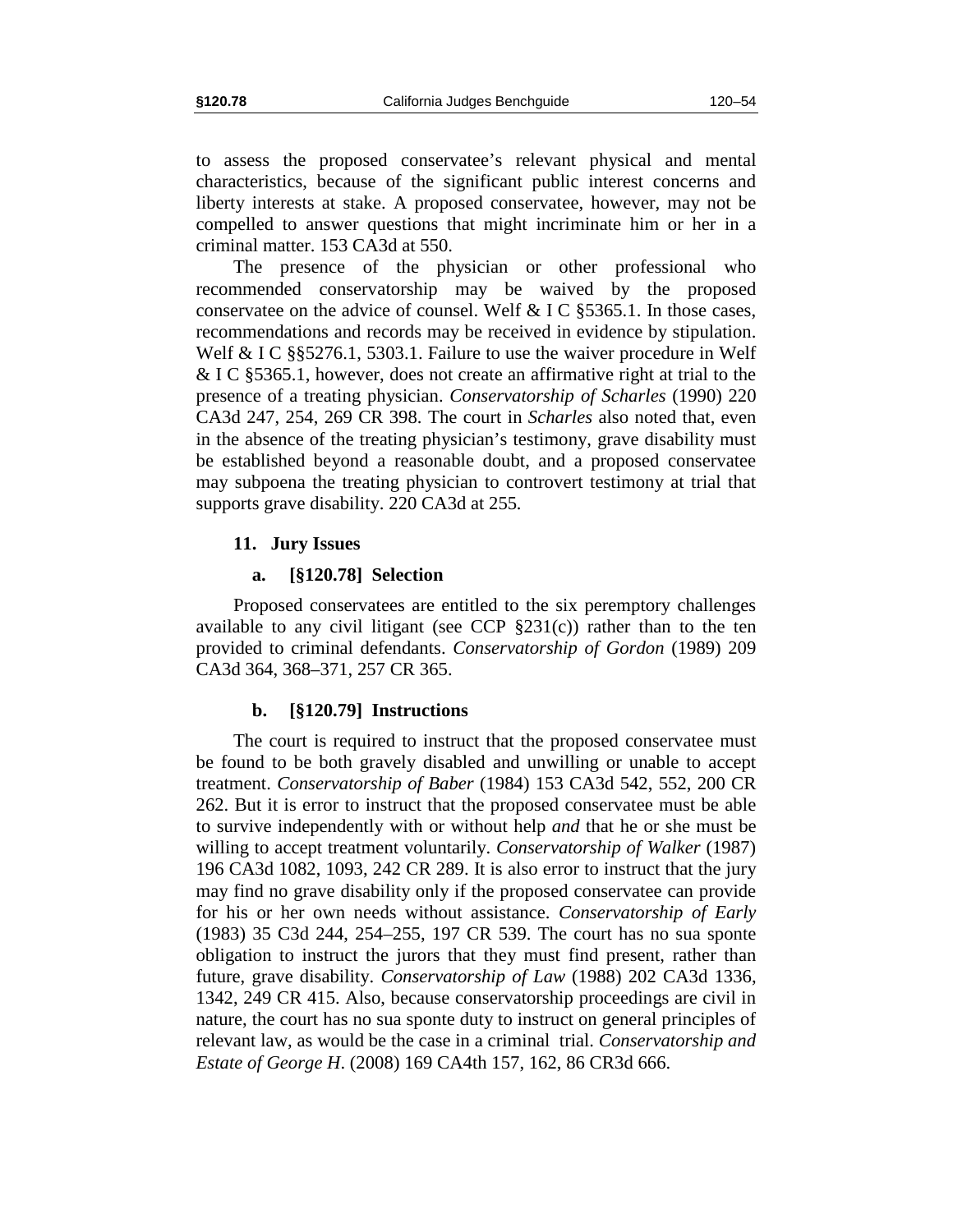Despite the fact that some safeguards given to criminal defendants have been applied in conservatorship hearings, a conservatorship hearing is civil in nature; therefore, there is no duty to give criminal jury instructions in conservatorship proceedings. *Conservatorship of McKeown*  (1994) 25 CA4th 502, 506, 30 CR2d 542. The *McKeown* court held that while BAJI 2.40 regarding expert witness testimony is generally correct in a conservatorship case, the statement that uncontradicted expert testimony is "conclusive and binding" on jurors should not be used in this context. 25 CA4th at 508. BAJI 2.40 was modified to respond to concerns raised by *McKeown.* However, CACI jury instructions should now be used instead of the older BAJI jury instructions. CACI 219 is related to BAJI 2.40.

See [§120.109](#page-76-0) for sample CACI jury instructions.

#### **c. [§120.80] Burden of Proof/Jury Verdict**

Proof of grave disability beyond a reasonable doubt and a unanimous jury verdict are required before a conservatorship may be established. See *Conservatorship of Roulet* (1979) 23 C3d 219, 235, 152 CR 424; *Conservatorship of Margaret L.* (2001) 89 CA4th 675, 679, 107 CR2d 542, overruled on other grounds in 40 C4th at 541. In fact, jury unanimity is required on all issues relevant to establishing the conservatorship (*Conservatorship of Davis* (1981) 124 CA3d 313, 329, 177 CR 369).

 JUDICIAL TIP: The jury decides only the issue of whether the proposed conservatee is gravely disabled. Issues of placement, appointment of the conservator, and disabilities to be imposed under Welf & I C §5357 are for the judge to decide. See generally Welf & I C §5354 (referring only to the court as deciding issues of placement and appointment); see §[§120.81–](#page-56-0)[120.86.](#page-59-0)

Jury unanimity is not required for a finding that a proposed conservatee is not gravely disabled. *Conservatorship of Rodney M.* (1996) 50 CA4th 1266, 1268, 58 CR2d 513 (finding may be made by a threequarters majority). See §[§120.72](#page-52-0)[–120.76](#page-54-1) for evidentiary considerations relevant to making findings of grave disability.

Jury unanimity is also not required to terminate a conservatorship—a vote of nine of twelve jurors is sufficient. *Conservatorship of Margaret L., supra,* 89 CA4th at 679 n4, overruled on other grounds in 40 C4th at 541. See Appendix B for a comparison of due process rights at LPS Act and mental health trials.

# <span id="page-56-0"></span>**12. [§120.81] Orders/Disposition**

If grave disability is not found, the person must be released. But if the finder of fact concludes that the person is gravely disabled, the court may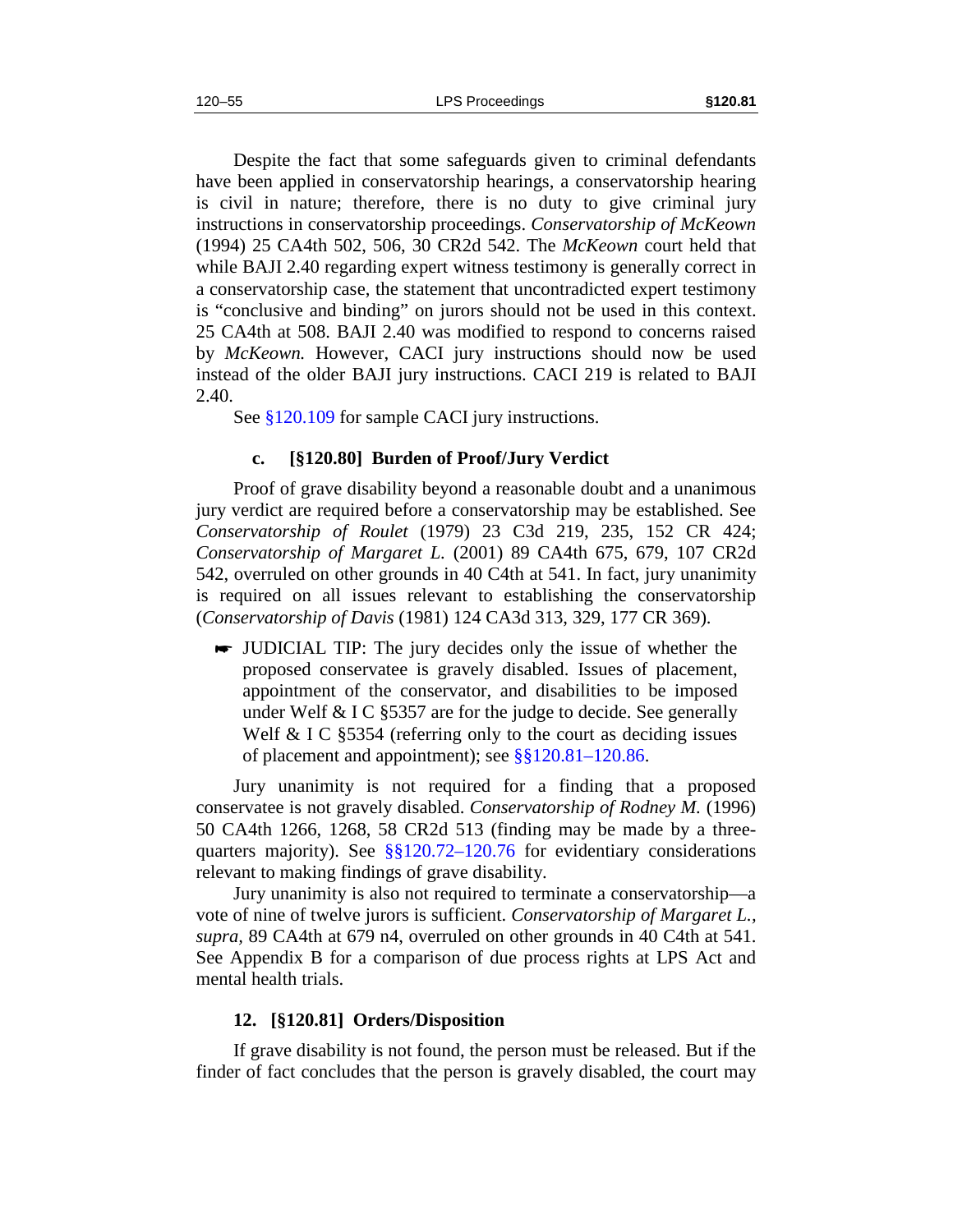appoint a conservator and designate the amount of the bond, if any; if a conservator is appointed, the court must separately determine the duties and powers of the conservator, the disabilities imposed on the conservatee, and the appropriate level of placement. See Welf & I C §5355 (no bond for conservatorship of person other than official bond required of public guardian), Welf & I C §5357 (general powers of conservator and disabilities of conservatee), Welf & I C  $\S$ 5358 (placement of conservatee); see also *Conservatorship and Estate of George H*. (2008) 169 CA4th 157, 165, 86 CR3d 666 (noting that the court must make separate determinations because under Welf & I C §5005, a conservatee does not forfeit any legal right or suffer legal disability merely by virtue of being gravely disabled). A conservatee has a right to a court hearing to make these separate determinations. *Conservatorship of Christopher A*. (2006) 139 CA4th 604, 612, 43 CR3d 427. A court may not accept a stipulated judgment that waives a conservatee's right to a court hearing on these issues without instructing the conservatee on the consequences of the stipulation and obtaining the express consent of the conservatee. 139 CA4th at 613. Generally, a conservator must accommodate the desires of the conservatee, except when doing so would violate the conservator's fiduciary duties to the conservatee or impose an unreasonable expense on the conservatorship estate. Prob C §2113. Within 10 days of the establishment of a conservatorship, unless the court has found that treatment is not appropriate, the staff of the mental health facility, together with the conservatee and the family, must establish a treatment plan with the goal of eliminating the behavioral manifestations of grave disability. Welf & I C §5352.6.

### **a. [§120.82] Appointment of Conservator**

The court may not appoint the public guardian as conservator over objection without determining whether there are family members who might be willing to serve. *Conservatorship of Walker* (1987) 196 CA3d 1082, 1101, 242 CR 289. The appointment of a conservator is subject to the list of priorities set forth in Prob C §1812(b), unless the conservatorship investigator recommends otherwise. Welf & I C §5350(b)(1). Under Prob C §1812(b), preference is to be given in the following order: (1) to the spouse or domestic partner; (2) to an adult child; (3) to a parent; (4) to a brother or sister; and (5) to any other eligible person or entity. The court must appoint the public guardian as conservator if the court finds that no other person or entity is willing and able to serve as conservator. Welf & I C §5356.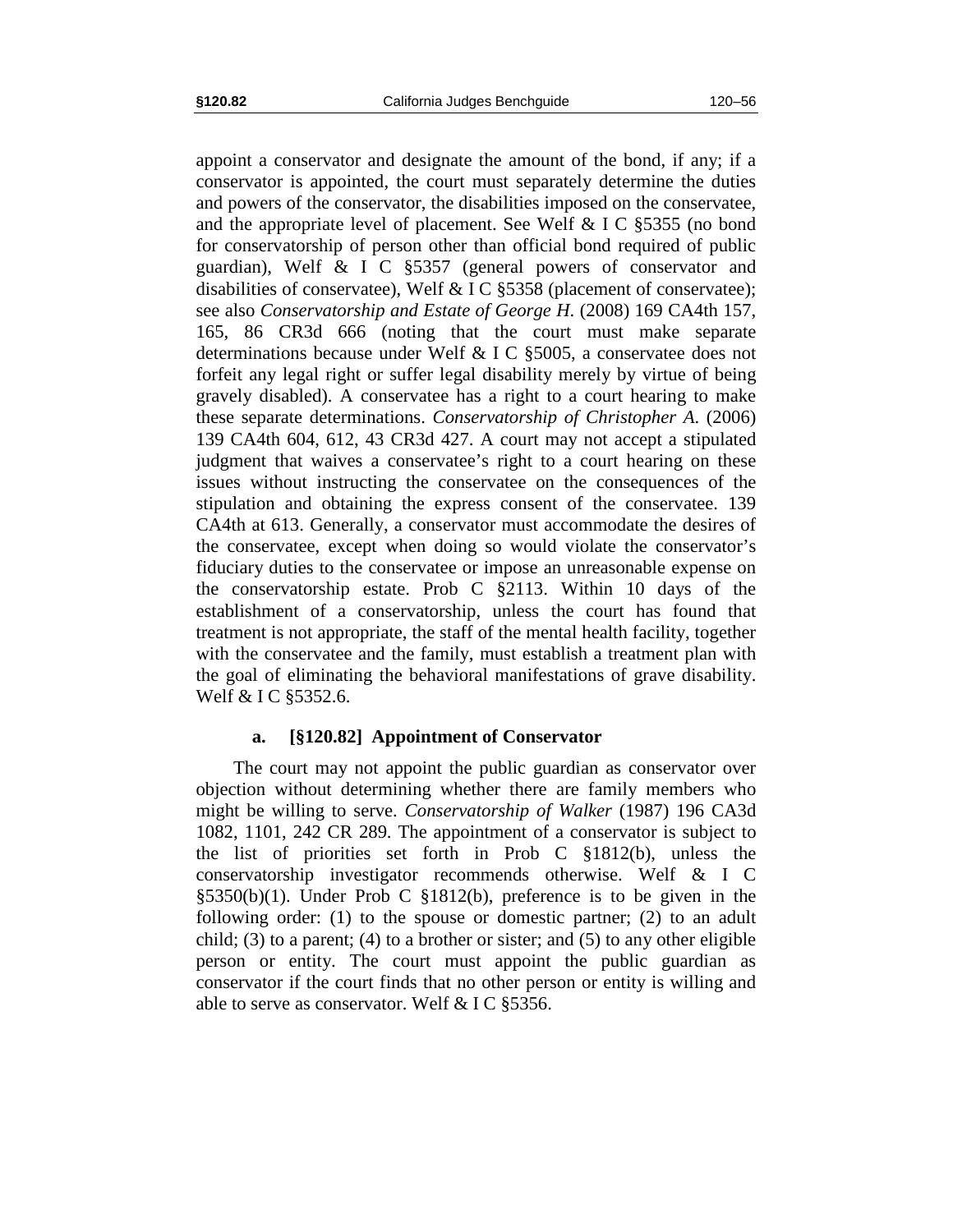# **b. [§120.83] Placement of Conservatee**

Placement must be in a facility that is the least restrictive alternative, taking into account the conservatee's inability to provide for his or her own food, clothing, or shelter because of a mental health disorder. Welf & I C  $\S$ §5358(a)(1)(A), 5358(c)(1), 5008(h)(1)(A). For a conservatee who is gravely disabled by virtue of being found incompetent under Pen C §1370(a), the placement must achieve the dual goals of treatment and public protection. Welf & I C  $\S$ §5358(a)(1)(B), 5008(h)(1)(B); see Welf & I C §5358(c)(2) (court must determine most appropriate placement).

**UDICIAL TIP:** Judicial officers should learn as much as they can about the facilities in which conservatees might be placed. On beginning the LPS assignment, some judges will visit a number of the placements, including locked facilities, halfway houses, and board and care homes. This familiarity will help in deciding on the least restrictive alternative.

### **c. [§120.84] Imposition of Disabilities**

All conservators of the estate have specified general powers, and the court may designate additional powers. See Welf & I C §5357. Disabilities may also be imposed on a conservatee, prohibiting him or her from possessing a driver license, entering into contracts, voting, consenting to medical treatment, and possessing a firearm. Welf & I C  $\S 5357(a)$ –(f). The party seeking to impose special disabilities on a conservatee has "the burden of producing evidence to support the special disabilities." *Conservatorship of Walker* (1989) 206 CA3d 1572, 1578, 254 CR 552; see Appendix A. The fact of grave disability alone does not justify imposition of special disabilities on the conservatee under Welf & I C §5357. *Conservatorship of Walker*, *supra*. At any time, the conservatee may petition the court for a hearing to contest the rights denied to the conservatee or the powers granted to the conservator. Welf & I C §5358.3. See [§120.104](#page-72-0) for a sample order for conservatorship.

### **d. [§120.85] Medical Treatment**

The order may also give the conservator the right to require the conservatee to receive treatment related specifically to remedying or preventing the recurrence of the conservatee's grave disability, or to require the conservatee to receive routine medical treatment unrelated to remedying or preventing the recurrence of the conservatee's grave disability. Welf & I C §5358(b). Before a conservatee is denied the right to refuse or consent to routine, nonemergency medical treatment related to his or her grave disability under Welf & I C §5357(d), there must be a judicial determination of decisional incapacity. *K.G. v Meredith* (2012)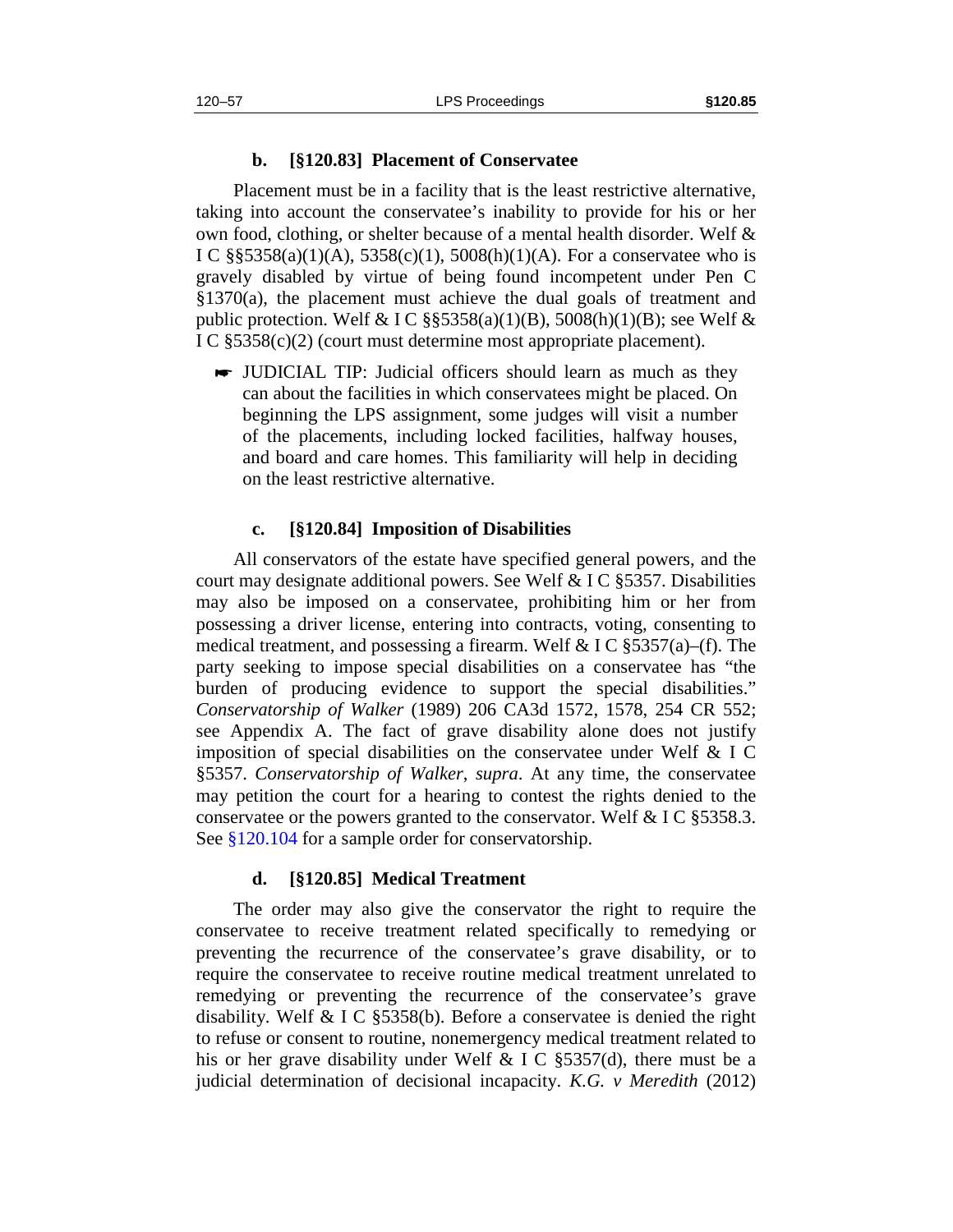conservatees ex parte without adequate notice and the opportunity to be

heard. 204 CA4th at 181, 185.

Except in emergency cases in which the conservatee faces loss of life or serious bodily injury, no surgery or invasive medical treatment may be performed on the conservatee without his or her prior consent or a court order specifically authorizing the surgery. Welf & I C  $\S$ \$5358(b), 5358.2. When a court authorizes a conservator to consent to nonroutine, nonemergency medical treatment, it must find based on admissible evidence that the conservatee lacks the capacity to consent and the treatment is medically necessary. *Scott S. v Superior Court* (2012) 204 CA4th 326, 331, 341–342, 138 CR3d 730 (public guardian's request to consent to toe amputation on conservatee's behalf could not be granted based only on doctor's inadmissible hearsay declaration).

#### <span id="page-59-0"></span>**e. [§120.86] Weapon Possession by Conservatee**

A person who has been placed under LPS Act conservatorship because he or she is gravely disabled as a result of a mental disorder or impairment by chronic alcoholism cannot purchase or receive, attempt to purchase or receive, or possess any firearm or other deadly weapon while under conservatorship, if the court ordering the conservatorship finds that such possession would present a danger to the safety of the conservatee or others. Welf & I C  $\S 8103(e)(1)$ . The court must notify the conservatee if it prohibits firearm or other deadly weapon possession upon placing him or her under conservatorship. Welf & I C §8103(e)(1).

If the court places a person under conservatorship and issues an order prohibiting weapon possession, it must notify the Department of Justice "as soon as possible, but not later than 1 court day after placing the person under conservatorship." Welf & I C §8103(e)(2). Notice must include the dates of conservatorship imposition and scheduled termination. Welf & I C  $\S 8103(e)(2)$ . If the conservatorship is terminated before the noticed date, or the court later finds that weapon possession by the conservatee no longer presents a danger, the court must notify the Department of Justice "as soon as possible, but not later than 1 court day after terminating the conservatorship." Welf & I C §8103(e)(2). See §[§120.53–](#page-38-0)[120.54](#page-39-0) (discussing confiscating detained person's weapons and 5-year ownership prohibition after release).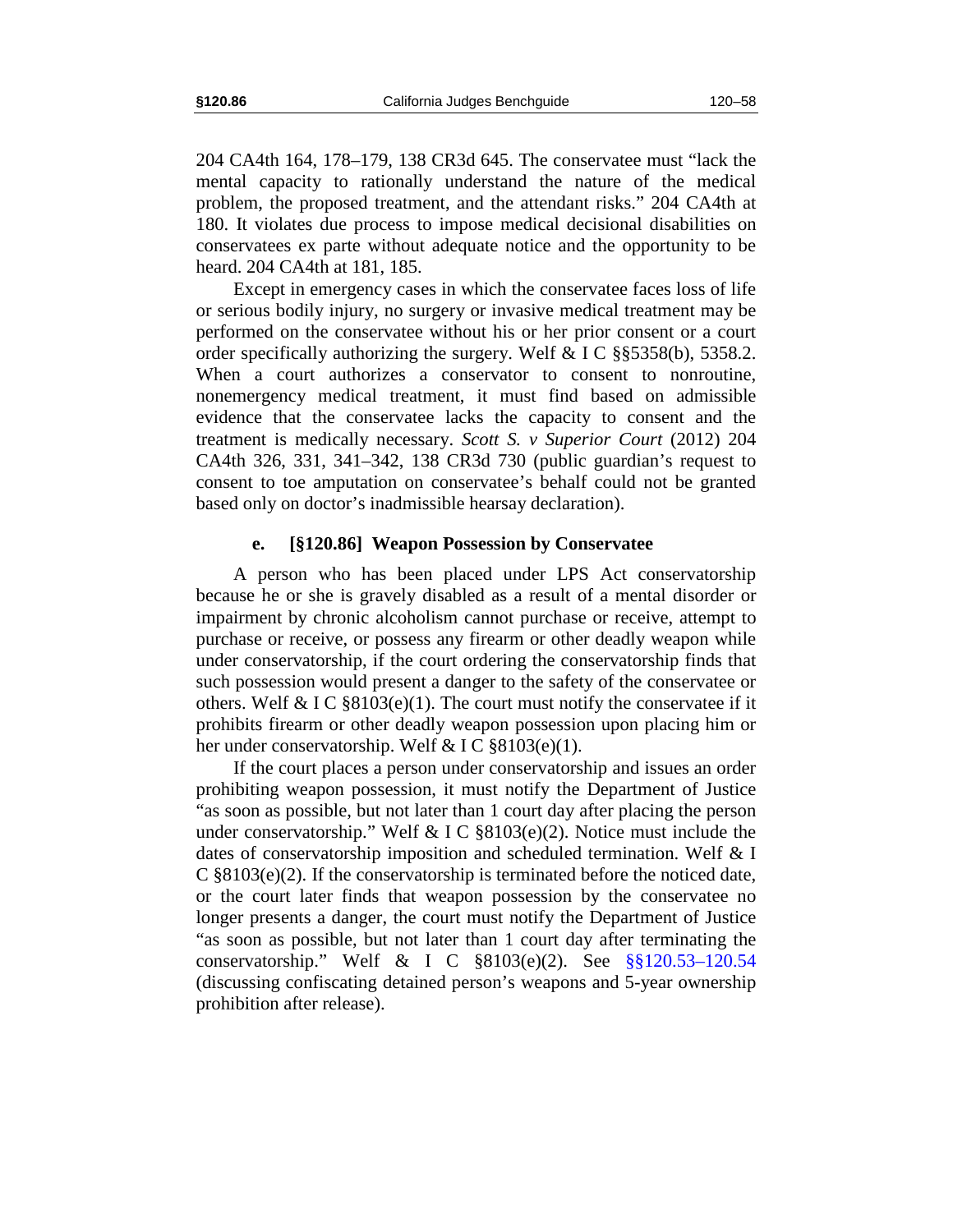## **13. [§120.87] Continuing Jurisdiction/Change of Placement**

The court has continuing jurisdiction over the conservatorship for a 1-year period; if proceedings are commenced within that period for reestablishment of the conservatorship, the court continues to retain jurisdiction even though a jury trial for reestablishment did not begin until after the end of the 1-year period. *Conservatorship of McKeown* (1994) 25 CA4th 502, 505, 30 CR2d 542. Generally, a temporary interruption in the chain of conservatorship will not extinguish jurisdiction. *In re Gandolfo*  (1984) 36 C3d 889, 896 n5, 206 CR 149.

A conservator must notify the court of all changes of placement if the conservatee is gravely disabled under Welf & I C  $$5008(h)(1)(B)$ (conservatee found incompetent under Pen C §1370). Welf & I C §5358(d)(2). For all other conservatees, however, notification is required only if the placement is more restrictive. Welf & IC  $\S 5358(d)(1)$ .

 JUDICIAL TIP: A placement under a Murphy conservatorship should not be changed without special notice to the public agency that filed the initial petition. This notice will ensure that a private conservator does not move a dangerous conservatee out of a locked facility without notice to those who may oppose the move because of public safety.

The court may not approve a less restrictive placement for a gravely disabled conservatee if it is shown by a preponderance of the evidence that the placement poses a risk to public safety or the safety of the conservatee or anyone else. Welf & I C  $\S 5358(d)(3)$ .

### **14. [§120.88] Appeal of Judgment**

The conservatorship must continue pending appeal unless execution of the judgment is stayed by the appellate court. Welf  $&$  I C §5352.4.

On appeal, a conservatee is entitled to counsel, including appointed counsel, if necessary. *Conservatorship of Ben C*. (2007) 40 C4th 529, 542, 53 CR3d 856. The court of appeal is required to evaluate an attorney's qualifications for appointment and adhere to other requirements to ensure active advocacy on appeal. *Conservatorship of Ben C*., *supra*; Cal Rules of Ct 8.300.

If appellate counsel finds no arguable issues, he or she should inform the court and file a brief setting out applicable facts and law; such a brief will provide an adequate basis for the court to dismiss the appeal on its own motion. *Conservatorship of Ben C*., *supra*.

#### **15. [§120.89] Termination of Conservatorship**

A conservatorship automatically terminates a year from the appointment of the conservator, not including the period of service of a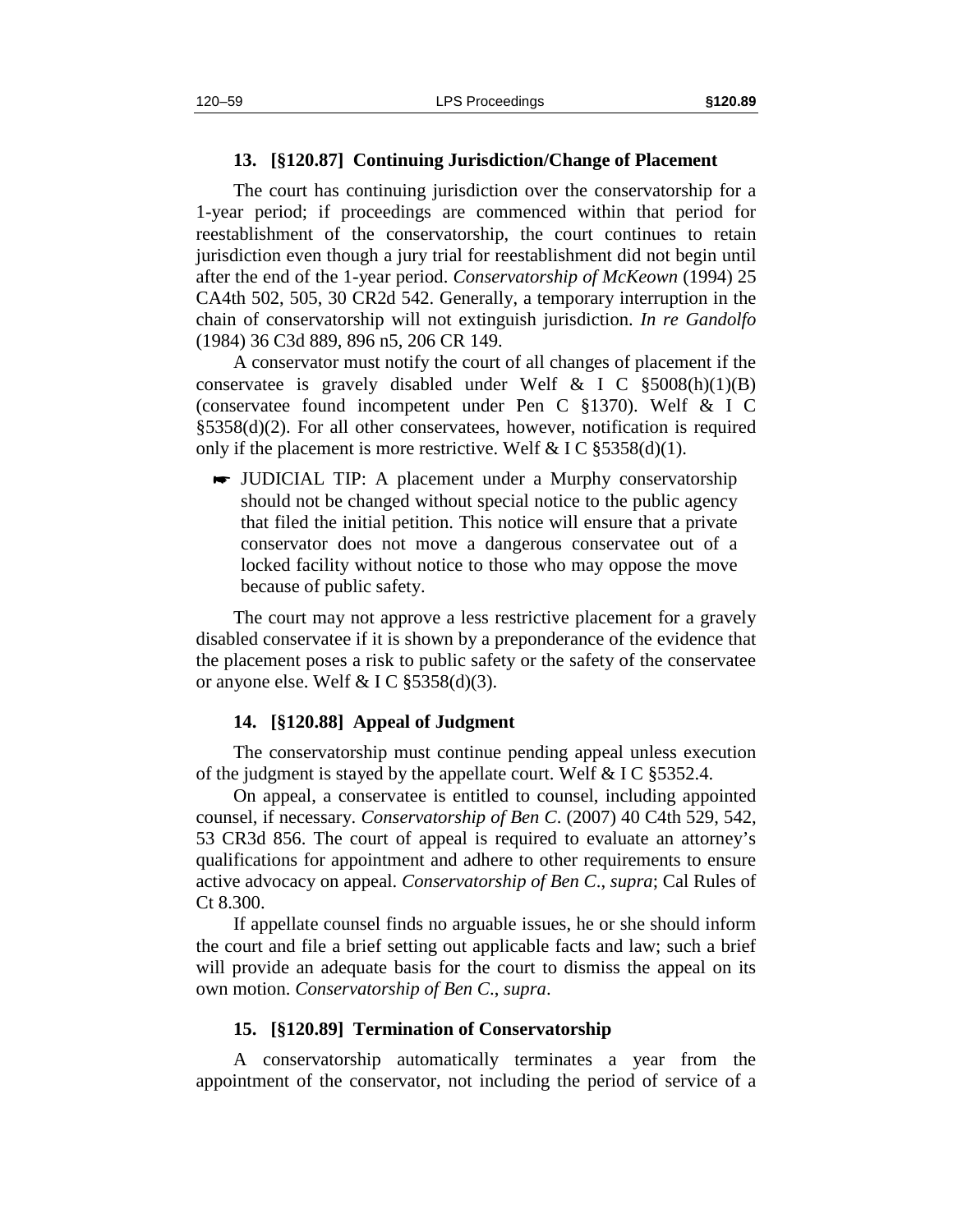temporary conservator. Welf & I C §5361. Sixty days before the date of termination, the clerk of the superior court must notify each conservator and his or her conservatee, as well as the person in charge of the facility, of the date that the conservatorship will expire. Welf & I C  $\S 5362(a)$ (containing notice form). If there is no petition for reestablishment of the conservatorship, the court must issue a decree terminating the conservatorship. Welf & I C  $\S$ 5362(b). The decree must contain the language specified in Welf & I C §5368 (to the effect that the person who has been a conservatee must not be presumed to be incompetent) and sent by first-class mail to the conservator and conservatee. Welf & I C §5362(b). See [§120.108](#page-75-0) for a sample form for an order terminating conservatorship.

The court may also terminate an LPS conservatorship if the goals of the treatment plan have been reached and the conservatee is no longer gravely disabled. Welf & I C §5352.6.

## **16. [§120.90] Petition for Rehearing**

Once the conservatee files a petition for rehearing, he or she must wait 6 months before filing another. Welf  $\&$  I C §5364. But courts interpreting Welf & I C §5364 have reached different conclusions about whether the conservatee may file an initial rehearing petition at any time, or must wait 6 months from the conservatorship hearing or trial. See *Conservatorship of Amanda B*. (2009) 173 CA4th 1380, 1385–1386, 93 CR3d 817 (Welf & I C §5364 permits conservatee to file initial rehearing petition at any time despite 6-month wait to file second request, making it possible to file up to two rehearing petitions during 1-year conservatorship); but see *Henreid v Superior Court* (1976) 59 CA4th 552, 555, 130 CR3d 892 (conservatee must wait 6 months to file initial rehearing petition, and then wait another 6 months to file second petition). The court must appoint counsel for the conservatee within 5 days of the petition's filing, and hold a hearing within 30 days of filing. Welf & I C §5365. But the conservatee is not entitled to a jury trial on a petition for rehearing. *Baber v Superior Court* (1980) 113 CA3d 955, 965, 170 CR 353. The conservatee has the burden of proving by a preponderance of the evidence that he or she is no longer gravely disabled. 113 CA3d at 966. The public guardian need not prove that the conservatee's situation has not changed. *Conservatorship of Everette M.* (1990) 219 CA3d 1567, 1573, 269 CR 182. See Appendix A for a comparison of proof burdens at mental health hearings.

If a conservatee seeks an independent forensic psychiatric examination for a rehearing, the court must not deny this request without first determining if the conservatee is indigent and whether the examination is needed for evidentiary purposes. *Conservatorship of Scharles* (1991) 233 CA3d 1334, 1342–1343, 285 CR 325 (conservatee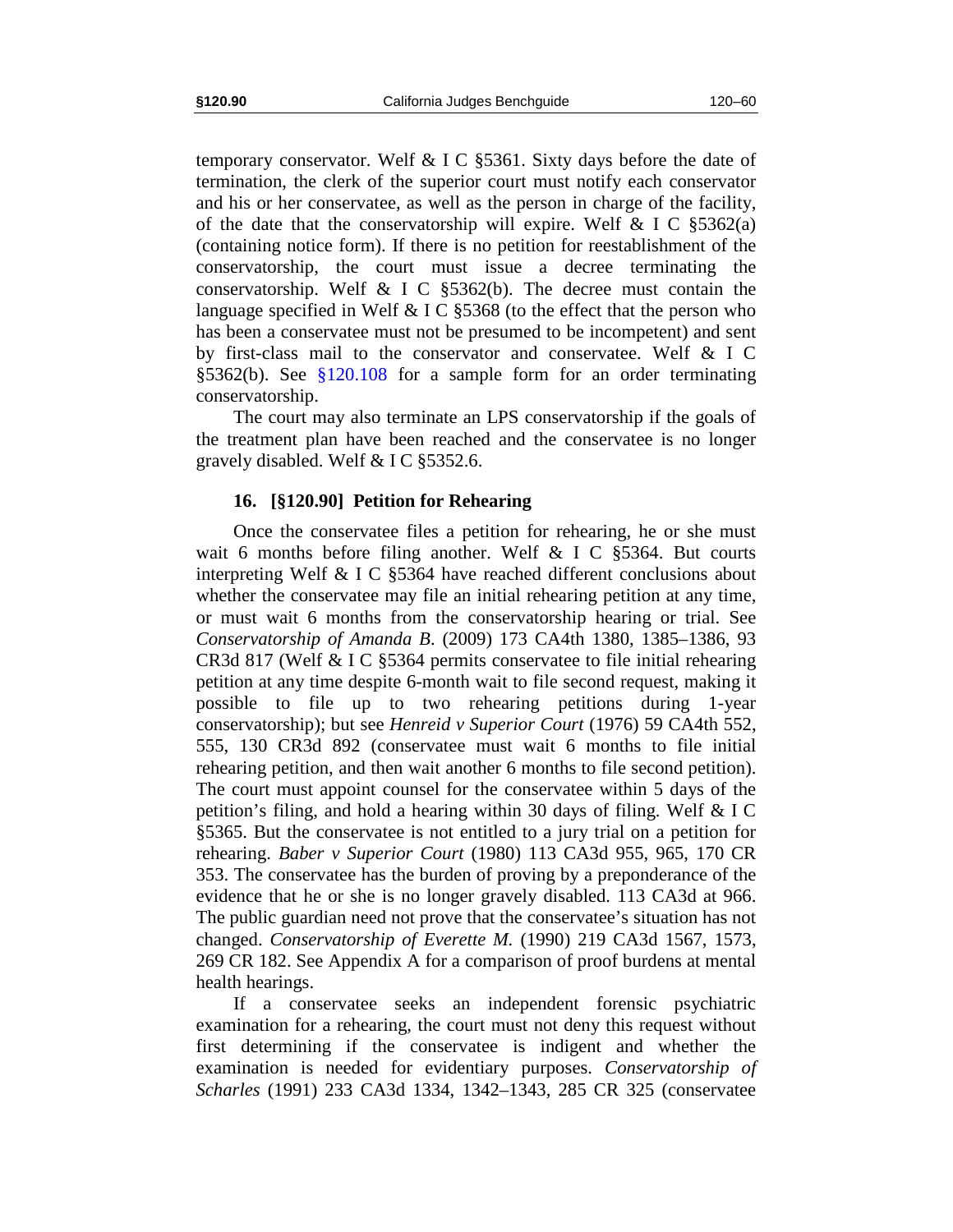had private pro bono attorney, rather than public defender). See [§120.106](#page-75-1) for a sample form for an order granting or denying a rehearing.

## <span id="page-62-0"></span>**17. [§120.91] Petition for Reappointment of Conservator**

A reapplication for conservatorship may be filed by the conservator before the 1-year termination date. Welf & I C  $\S 5362$ . The petition must include the opinion of two physicians or qualified licensed psychologists stating that the conservate is still gravely disabled. Welf  $& I \, C \, \S 5361;$ *Conservatorship of Guerrero* (1999) 69 CA4th 442, 446, 81 CR2d 541. The conservator may petition the court for appointment of these experts. Welf & I C §5361. Although the medical professionals need not have personally examined the patient (see *Conservatorship of Torres* (1986) 180 CA3d 1159, 1162, 226 CR 142 (expert testimony may be based on hearsay)), whether they have done so will affect the weight the opinions should be given at the hearing. *Conservatorship of Delay* (1988) 199 CA3d 1031, 1036, 245 CR 216. The court should consider issuing an order requiring an unwilling conservatee to submit to a mental examination. See *Conservatorship of G.H.* (2014) 227 CA4th 1435, 1441– 1442, 174 CR3d 536 (reappointing conservator without holding evidentiary hearing as terminating sanction against conservatee who repeatedly refused to be examined was improper when court never ordered conservatee to submit to examination).

 JUDICIAL TIP: Judges often accord greater weight to the treating psychiatrist than to a mental health professional who has only cursorily examined the patient. But it is not uncommon for a treating psychiatrist to decline to testify if doing so requires taking a position adverse to the patient. The psychiatrist may not want to jeopardize his or her treatment alliance with the patient.

Personal service of documents for reestablishment of a conservatorship is not required; service by mail is sufficient. *Conservatorship of Wyatt* (1987) 195 CA3d 391, 396, 240 CR 632.

If requested, there must be a court hearing or a jury trial on the issue of whether the conservatee is still gravely disabled and in need of conservatorship. Welf & I C §§5350(d), 5362(a); *Conservatorship of Guerrero, supra,* 69 CA4th at 446. Subject to this request for a hearing or jury trial, the judge may accept or reject the conservator's petition on his or her own motion. Welf & I C §5362(b).

To grant a petition for reappointment, there must be a current showing of grave disability that must be proved beyond a reasonable doubt. See Welf & I C §5361; 69 CA4th at 446; *Conservatorship of Johnson* (1991) 235 CA3d 693, 696, 1 CR2d 46. It is not enough for the court to determine there is a likelihood that a conservatee will return to alcoholism, for example (see *Conservatorship of Murphy* (1982) 134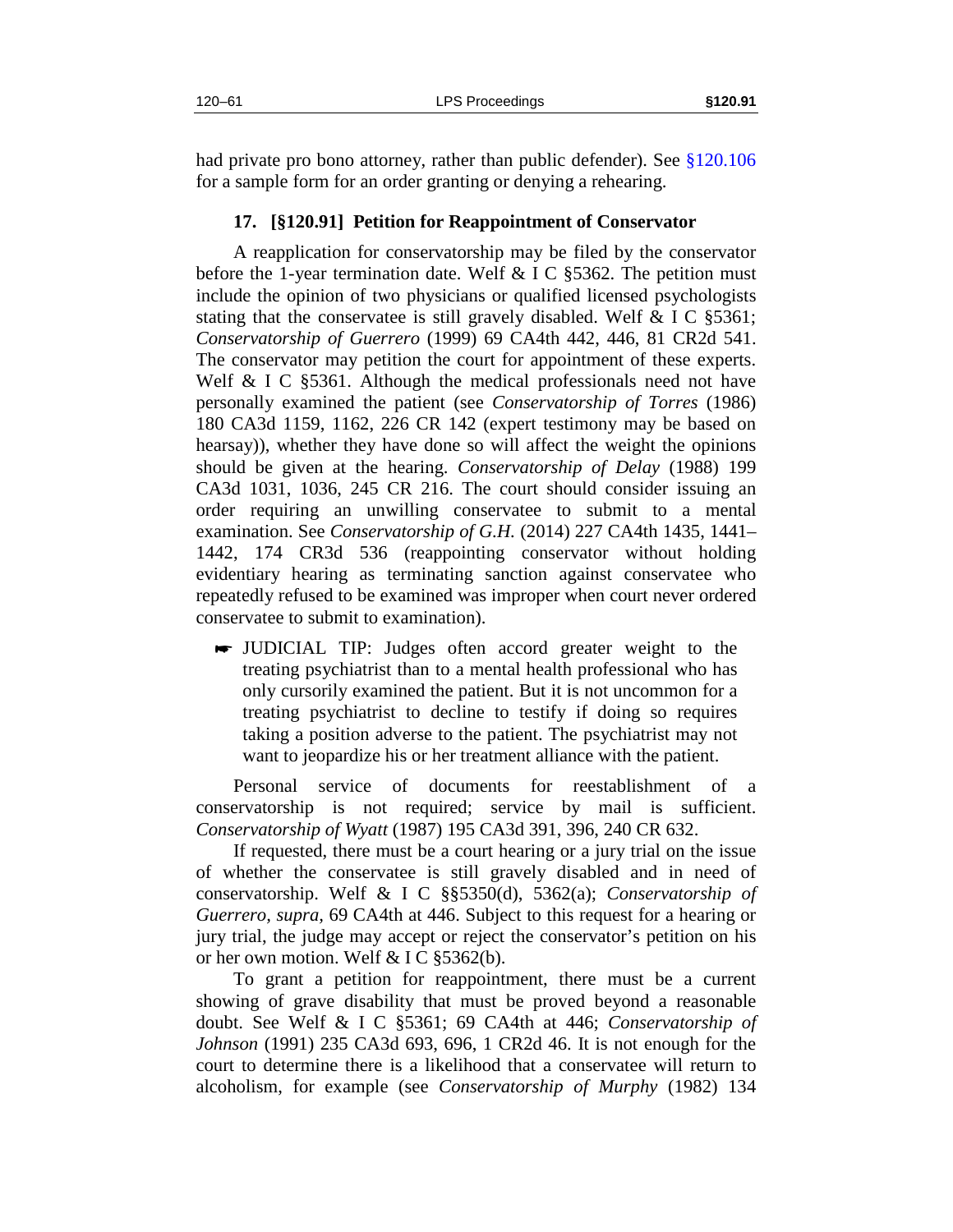CA3d 15, 18–19, 184 CR 363), or that the evidence shows the propensity of the conservatee to avoid taking necessary medication (see *Conservatorship of Benvenuto* (1986) 180 CA3d 1030, 1034, 226 CR 33). But propensity for not taking medication may be considered in determining whether the conservatee continues to be gravely disabled. See [§120.12;](#page-13-0) see also [§120.109.](#page-76-0)

A conservatee who waives his or her presence and the presence of counsel at the hearing essentially admits that he or she does not oppose reestablishment of the conservatorship. A brief and pro forma hearing is not necessary; an ex parte review is sufficient. See *Conservatorship of Pollock* (1989) 208 CA3d 1406, 1413, 257 CR 14. Even when there is no formal hearing or jury trial, when the petition for reappointment incorporates information regarding the conservatee's rights and the consequences of reappointment of the conservator, due process is satisfied. *Conservatorship of Moore* (1986) 185 CA3d 718, 727–728, 229 CR 875.

A public conservator, as the plaintiff for purposes of an LPS Act proceeding, has discretion to voluntarily dismiss a petition to reestablish a conservatorship under CCP §581(b)(1) before the other party seeks affirmative relief. *In re Conservatorship of Martha P.* (2004) 117 CA4th 857, 869–870, 12 CR3d 142. To curtail the plaintiff's privilege of dismissing an action or special proceeding voluntarily, the defendant must clearly and specifically request affirmative relief before the voluntary dismissal is tendered as required under CCP §581(i). *In re Conservatorship of Martha P., supra*. A petition for hearing filed by the conservatee's "common law husband" that merely requested reestablishment of the conservatorship with a different conservator did not present an allegation of new matter attacking reestablishment of the conservatorship and therefore did not qualify as a specific request for affirmative relief precluding dismissal of the petition under CCP §581(i). 117 CA4th at 870.

### <span id="page-63-0"></span>**K. [§120.92] Writ of Habeas Corpus**

A petition for habeas corpus may be filed to gain release of the proposed conservatee from a medical facility pending resolution of the petition for conservatorship. See Welf & I C  $\S$ 5275. It is also used to enforce rights under Welf & I C  $\S$ §5325 and 5325.1, including the right to

- Wear his or her own clothes, and keep and use personal possessions, including money for small purchases;
- Have access to individual storage space for private use;
- See visitors daily and have access to a telephone;
- Mail and receive unopened correspondence;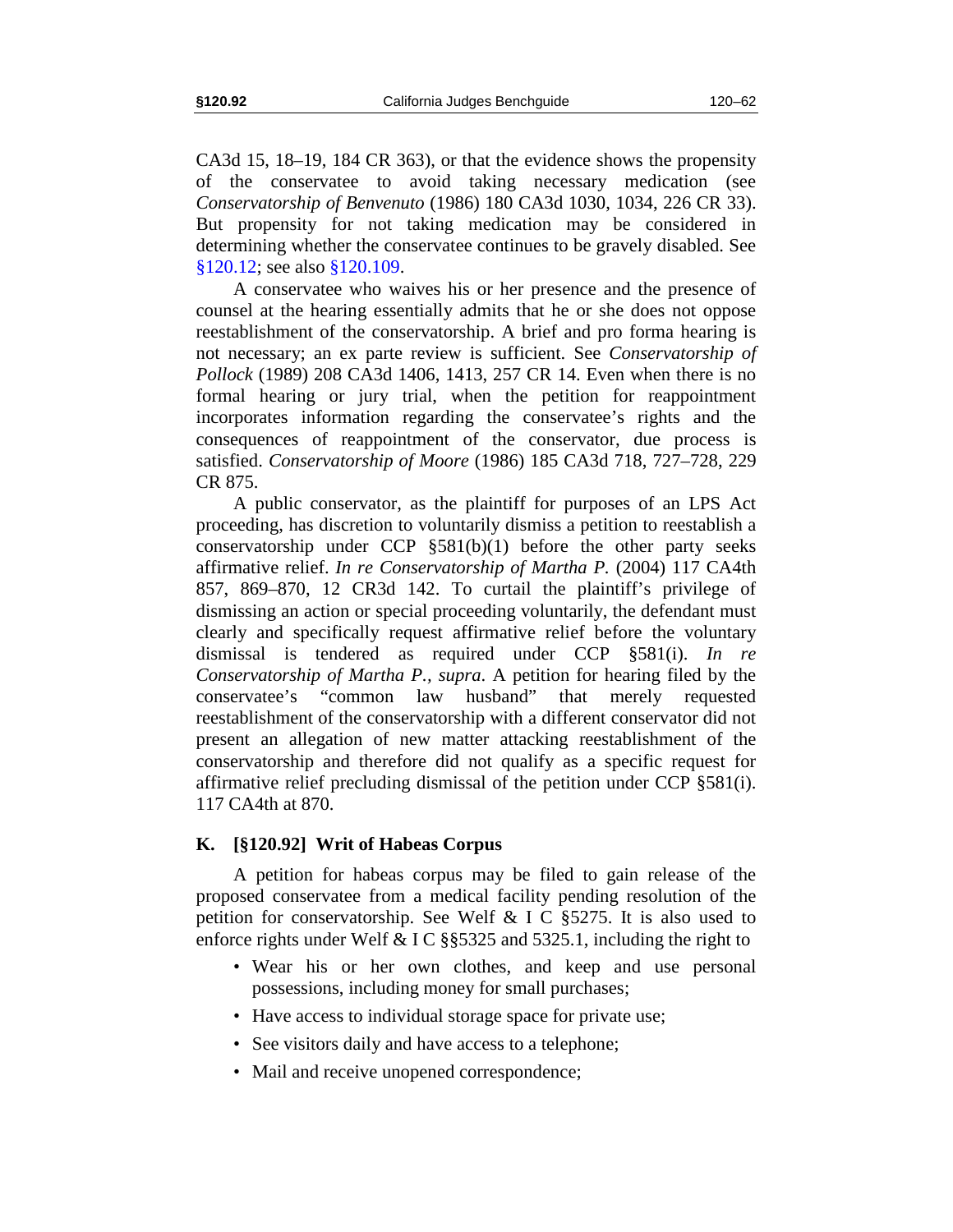- - Exercise religious freedom and practice;
	- Participate in social interaction, physical exercise, and appropriate programs of publicly supported education;
	- Receive the services of a patient advocate;
	- Receive treatment in ways that are least restrictive of liberty;
	- Receive treatment that is aimed toward promoting independent functioning; and
	- Be treated with dignity, humanity, and privacy.

Habeas relief is available to a person

- Certified for 14 days of intensive treatment under Welf & I C §5250.
- Certified for an additional 14 days as suicidal under Welf & I C §5260.
- Certified for an additional 30 days of intensive treatment under Welf & I C §5270.10.
- Detained under a temporary conservatorship under Welf & I C §5352.1.

Welf & I C §§5275, 5353. See [§120.16](#page-16-0) for a definition of intensive treatment.

 JUDICIAL TIP: While no authority explicitly authorizes a person detained for an initial 72-hour hold to file a habeas corpus petition, the ability to file a writ is likely constitutionally required. See US Const art I, §9; Cal Const art I, §11. There probably will not be time for a court hearing during the 72-hour hold. A similar timing issue can arise if, for example, a person certified for 14 days of intensive treatment files a habeas corpus petition near the end of the treatment period. If, by the time the habeas hearing is held, the person has been certified for 30 additional days of intensive treatment or has been temporarily conserved, it is a good practice for the court to state that it treats the hearing as challenging the current hold.

Habeas relief is not ordinarily available to challenge status as a conservatee, placement, or the conservator's powers; the hearings built into the LPS Act will generally be adequate for resolving these questions. *In re Gandolfo* (1984) 36 C3d 889, 899 n5, 206 CR 149. Habeas relief, however, might be appropriate if the conservatee is illegally deprived of liberty, or the statutory review mechanisms are not working properly. 36 C3d at 898.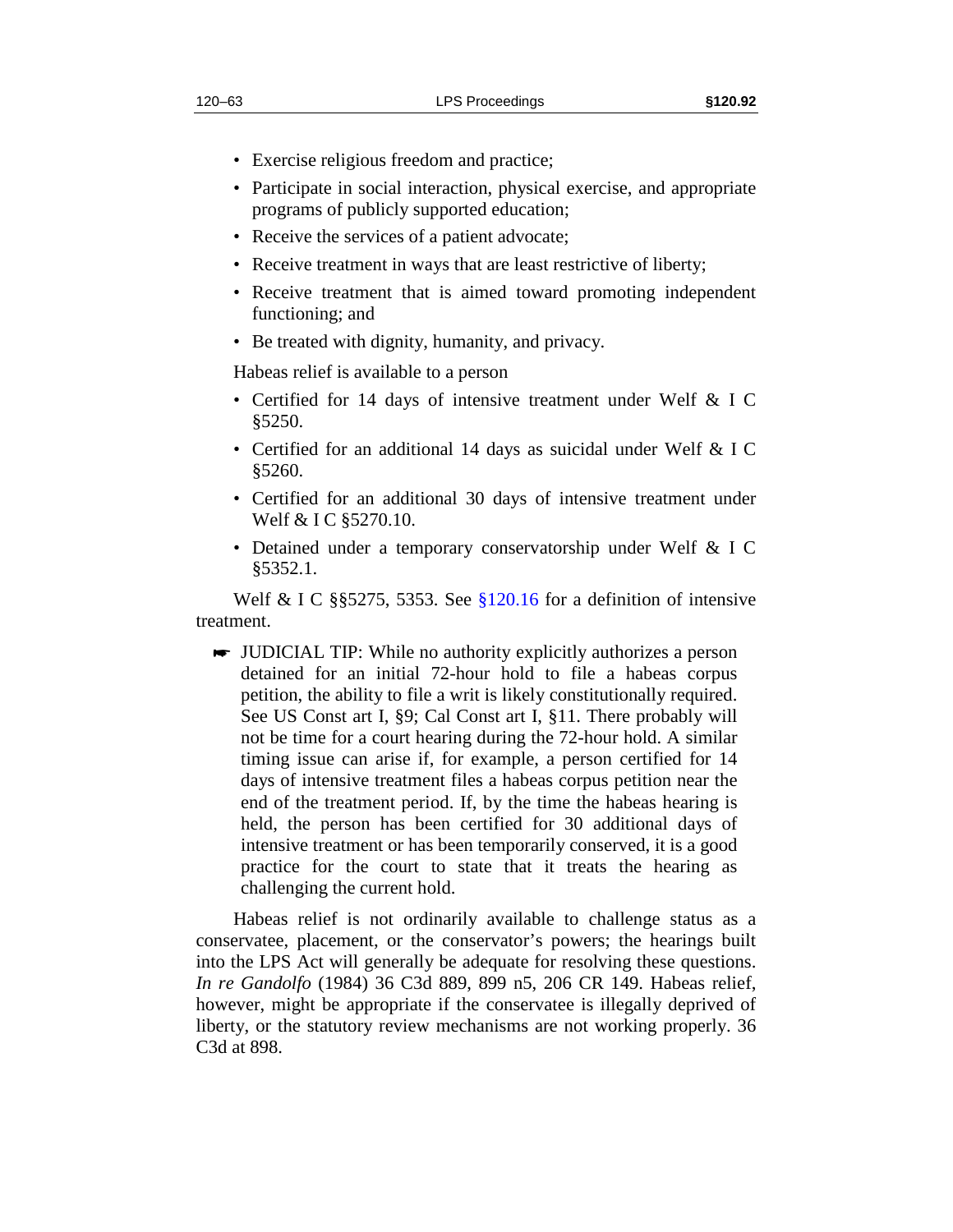# **1. [§120.93] Initiating the Proceeding**

The procedure to be followed is for the patient or patient's representative to make a request for release to a staff member of the facility in which the patient is detained. Welf & I C  $\S$ 5275. Under Welf & I C §§5275 and 5276, the staff member must promptly:

- Present this writing to the patient, or to the person who is making the request on behalf of the patient, for signature, or for a mark instead of a signature;
- Inform the patient of the right to counsel;
- Inform the patient that family members or other designated persons will be notified of the time and place of any court hearings, unless the patient requests that they not be notified;
- Deliver the signed writing to the professional person in charge of the facility or to that person's designee; and
- Notify the superior court of the county in which the facility is located as soon as possible.

Judicial Council form MC-265, Petition for Writ of Habeas Corpus— LPS Act, is available for use by detained persons.

# **2. [§120.94] Hearing**

Unless the court orders the patient released, the court must hold an evidentiary hearing within 2 judicial days after the petition is filed. Welf & I C §5276. Larger courts hold writ calendars every day while others hold hearings more sporadically.

The treatment facility has the burden of proving the legality of the detention by a preponderance of the evidence, without the benefit of any presumption of regularity*. In re Azzarella* (1989) 207 CA3d 1240, 1246– 1247, 1250, 254 CR 922. The facility must demonstrate the existence of grave disability or danger to self or others, the fact that the person has refused voluntary treatment, and the fact that appropriate treatment is available in the facility. See Welf & I C §5276*.*

# $\blacktriangleright$  JUDICIAL TIPS:

- In conducting a habeas proceeding, judges should be especially patient and gentle. It is important not to argue with the patient or to dispute his or her beliefs, no matter how odd. Some judges have found that the habeas hearing can be a good forum in which to encourage the patient to follow the treatment plan.
- This and other LPS hearings may have a therapeutic effect; the proposed conservatee has an opportunity to experience the court as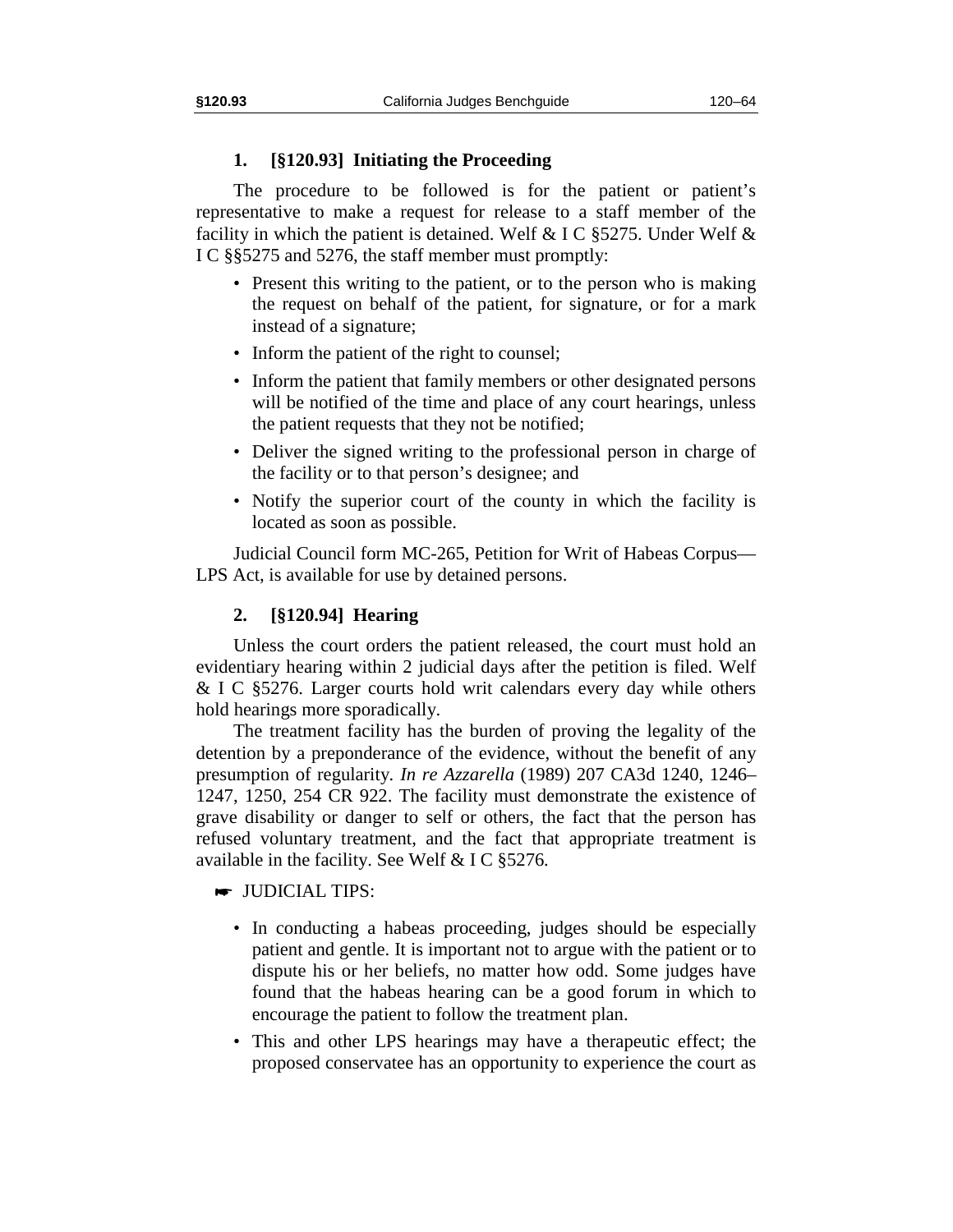an impartial arbiter that may provide recourse from the doctor's decisions.

• The patient is often more at ease testifying from the counsel table instead of the witness stand. Allowing this accommodation may help the hearing proceed more smoothly for all involved.

# **3. [§120.95] Disposition**

Under Welf & I C §5276, the court must order the person released if any one of the following is true:

- The person is not gravely disabled or a danger to self or others,
- The person was not advised of voluntary treatment,
- The person accepted voluntary treatment,
- The facility is not staffed or equipped to provide treatment, or
- The facility is not designated by the county to provide intensive treatment.

<span id="page-66-0"></span>See [§120.105](#page-74-0) for a sample writ of habeas corpus.

# **4. [§120.96] Use of Findings**

A finding made in a habeas corpus proceeding under Welf & I C §5276 is not admissible in evidence in any other proceeding, whether civil or criminal, without the consent of the person who filed the habeas petition. Welf & I C §5277.

# **L. Assisted Outpatient Treatment**

# <span id="page-66-1"></span>**1. [§120.97] When Available**

In any county that provides assisted outpatient treatment services under the Assisted Outpatient Treatment Demonstration Project Act of 2002 ("Laura's Law") (Welf & I C §§5345–5349.5), a court may order a person who is the subject of a petition filed under the LPS Act to obtain assisted outpatient treatment if the court finds, by clear and convincing evidence, that the facts stated in the verified petition are true and establish that all of the requisite criteria for this treatment are met, including, but not limited to, the following (Welf & I C  $\S 5346(a)$ ):

- The person is at least 18 years of age.
- The person is suffering from a mental illness as defined by Welf & I C §5600.3(b)(2), (3).
- There has been a clinical determination that the person is unlikely to survive safely in the community without supervision.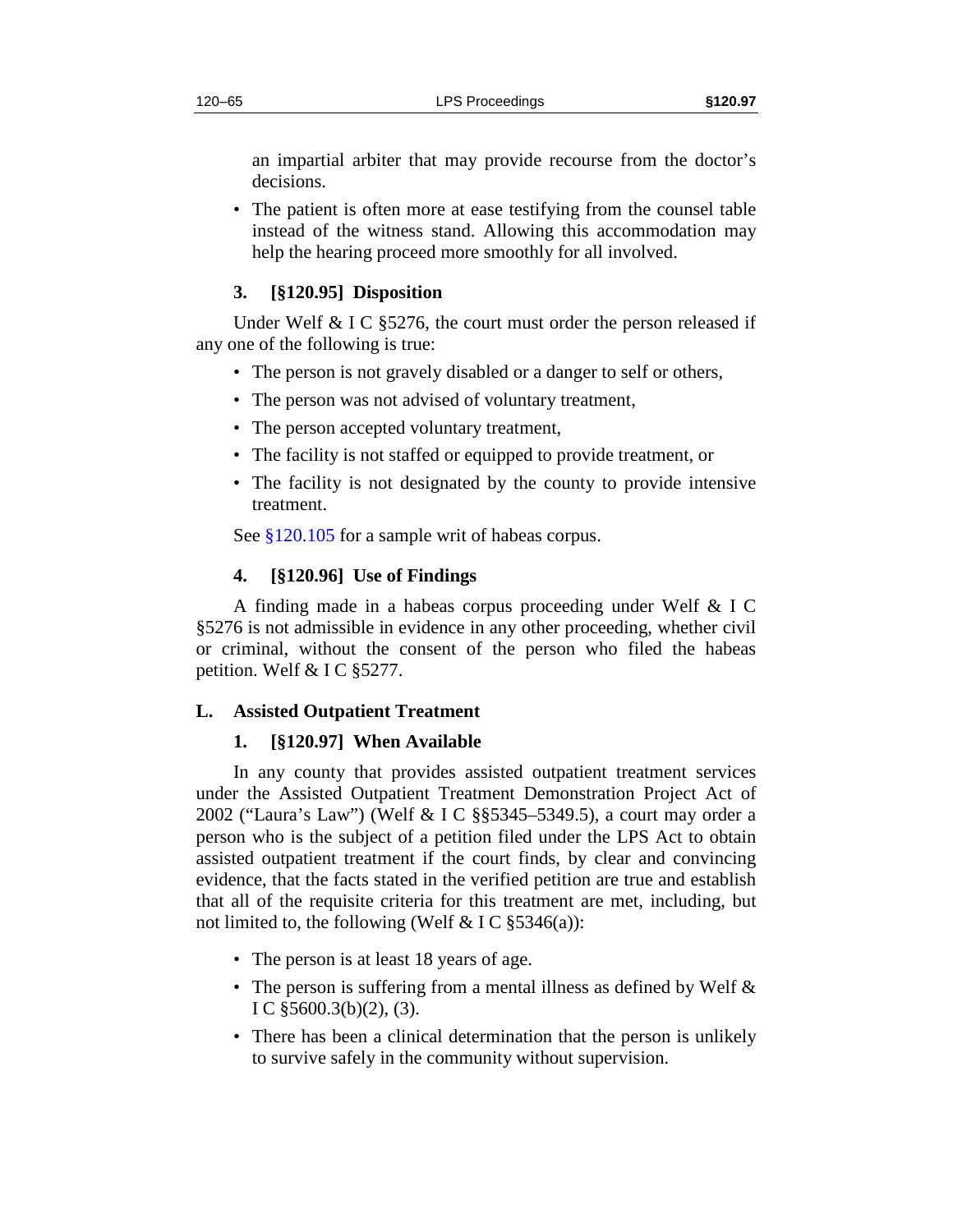- The person has a history of failing to comply with treatment for his or her mental illness, and this mental illness has been a substantial factor in necessitating the person's hospitalization at least twice in the last 36 months or has resulted in the person committing one or more acts of serious and violent behavior toward himself or herself or another in the last 48 months.
- The person has been offered an opportunity to participate in a treatment plan by the local mental health department, but continues to fail to engage in treatment.
- The person's condition is deteriorating substantially.
- Participation in the assisted outpatient treatment program is the least restrictive placement necessary to ensure the person's recovery and stability.
- The person needs this treatment to prevent a relapse or deterioration that is likely to result in grave disability or serious harm to self or others as defined in Welf & I C §5150.
- It is likely that the person will benefit from this treatment.

Any county that provides assisted outpatient treatment services under the LPS Act must also offer the same services on a voluntary basis. Welf & I C §5348(b).

#### **2. [§120.98] Petition**

A petition for an order authorizing assisted outpatient treatment may be filed by the county mental health director or his or her designee, only if requested by specified persons (including family members of the mentally ill person and treatment providers), and only after the director investigates the appropriateness of filing a petition. Welf & I C  $\S 5346(b)(1)$ –(3). The petition must be accompanied by an affidavit of a licensed mental health treatment provider who has examined the person who is the subject of the petition no more than 10 days before submission of the petition, or who has attempted to do so but has been unsuccessful in persuading the person to submit to an examination. Welf & I C  $\S 5346(b)(5)$ .

The petition must be filed in the superior court in the county in which the person who is the subject of the petition is present or is reasonably believed to be present. Welf & I C  $\S 5346(b)(1)$ . The petition and notice of hearing must be personally served on the person who is the subject of the petition. Copies must also be sent to the county office of patient rights and to the current health care provider (if known) appointed for the person. Welf & I C  $$5346(d)(1)$ .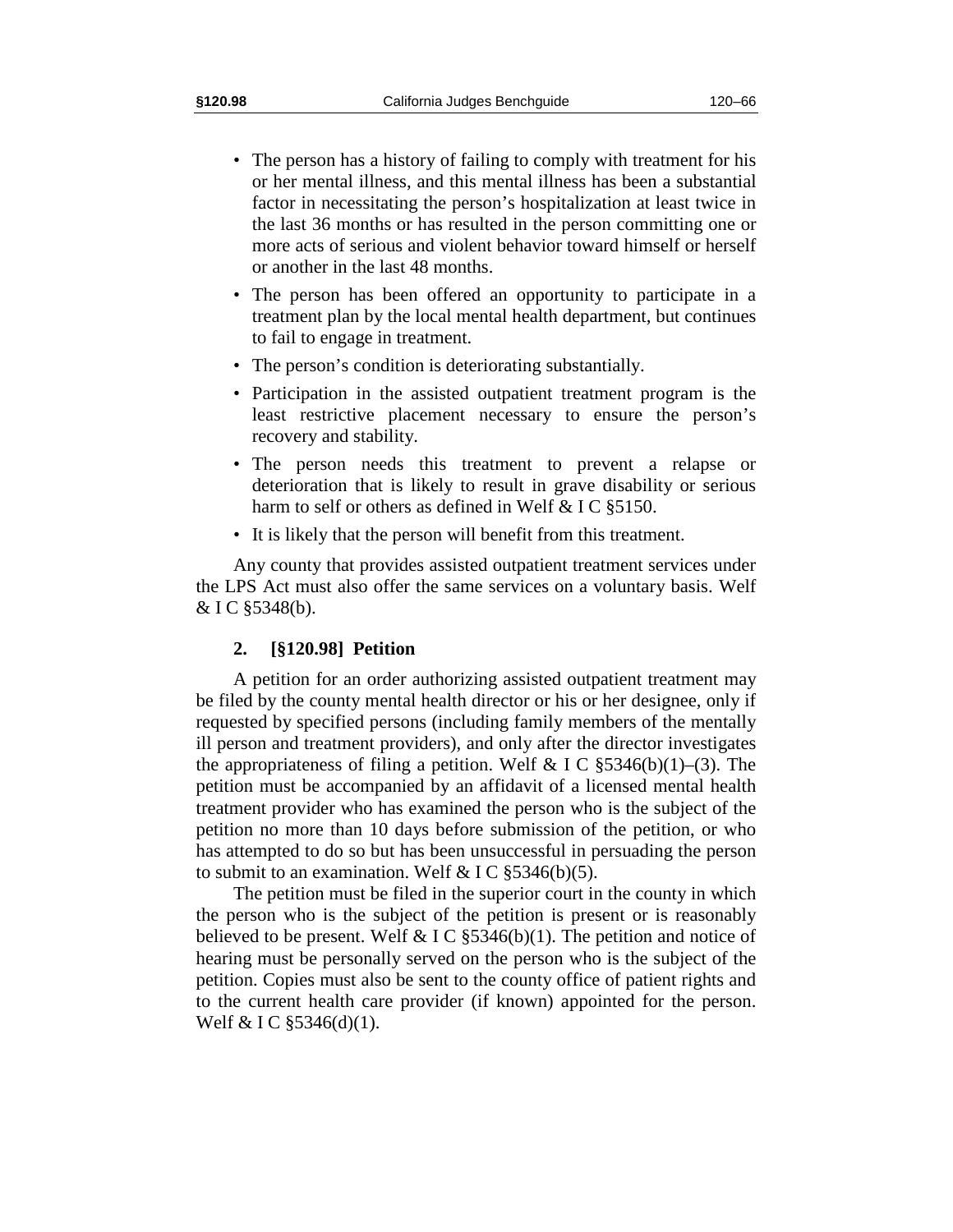# **3. [§120.99] Hearing**

A hearing on the petition must be held within 5 days after it is received by the court, excluding Saturdays, Sundays, and holidays. Welf & I C  $\S 5346(d)(1)$ . The hearing may be continued only for good cause. In granting any continuance, the court must consider the need for further examination by a physician or the potential need to provide outpatient treatment expeditiously. Welf & I C  $\S 5346(d)(1)$ .

The hearing is limited to the facts and grounds stated in the petition to ensure adequate notice to the person who is the subject of the petition and his or her counsel. Welf & I C  $\S$ 5346(b)(4)(B). The person has the right to be represented by counsel at all stages of the proceedings, and the court must appoint the public defender or other attorney to represent the person if he or she has not retained counsel. Welf & I C §5346(c),  $(d)(4)(C)$ .

At the hearing, the court must hear testimony, and may examine the person in or out of court, if the person is available. Welf & I C  $\S$ 5346(d)(1). The person has the right to be present at the hearing, to present evidence, to call witnesses on his or her behalf, and to crossexamine witnesses. Welf & I C  $\S$ 5346(d)(4)(E)–(H). The court may conduct the hearing in the person's absence if appropriate attempts to secure his or her attendance have failed, but must set forth the factual basis for conducting the hearing without the person's presence. Welf  $\&$  I C  $§$ 5346(d)(1).

The court may not order assisted outpatient treatment unless an examining licensed mental health treatment provider, who has personally examined and reviewed the available treatment history of the person within 10 days before the filing of the petition, testifies in person at the hearing. Welf & I C  $\S 5346(d)(2)$ . If the person refuses to be examined and the court finds reasonable cause to believe that the allegations in the petition are true, the court may order the person taken into custody and transported to a hospital for examination by a licensed mental health treatment provider as soon as practicable. Welf & I C  $\S 5346(d)(3)$ . Detention may not exceed 72 hours. Welf & I C §5346(d)(3).

# **4. [§120.100] Order**

If, after hearing all relevant evidence, the court finds that the person does not meet the criteria for assisted outpatient treatment (see  $\S 120.97$ ), the court must dismiss the petition. Welf & I C  $\S$ 5346(d)(5)(A). If the court finds that the person *does* meet the criteria for assisted outpatient treatment and there is no appropriate and feasible less restrictive alternative, the court may order the person to receive this treatment for an initial period of up to 6 months. Welf & I C  $\S 5346(d)(5)(B)$ . The order must state the categories of treatment set forth in Welf & I C §5348 that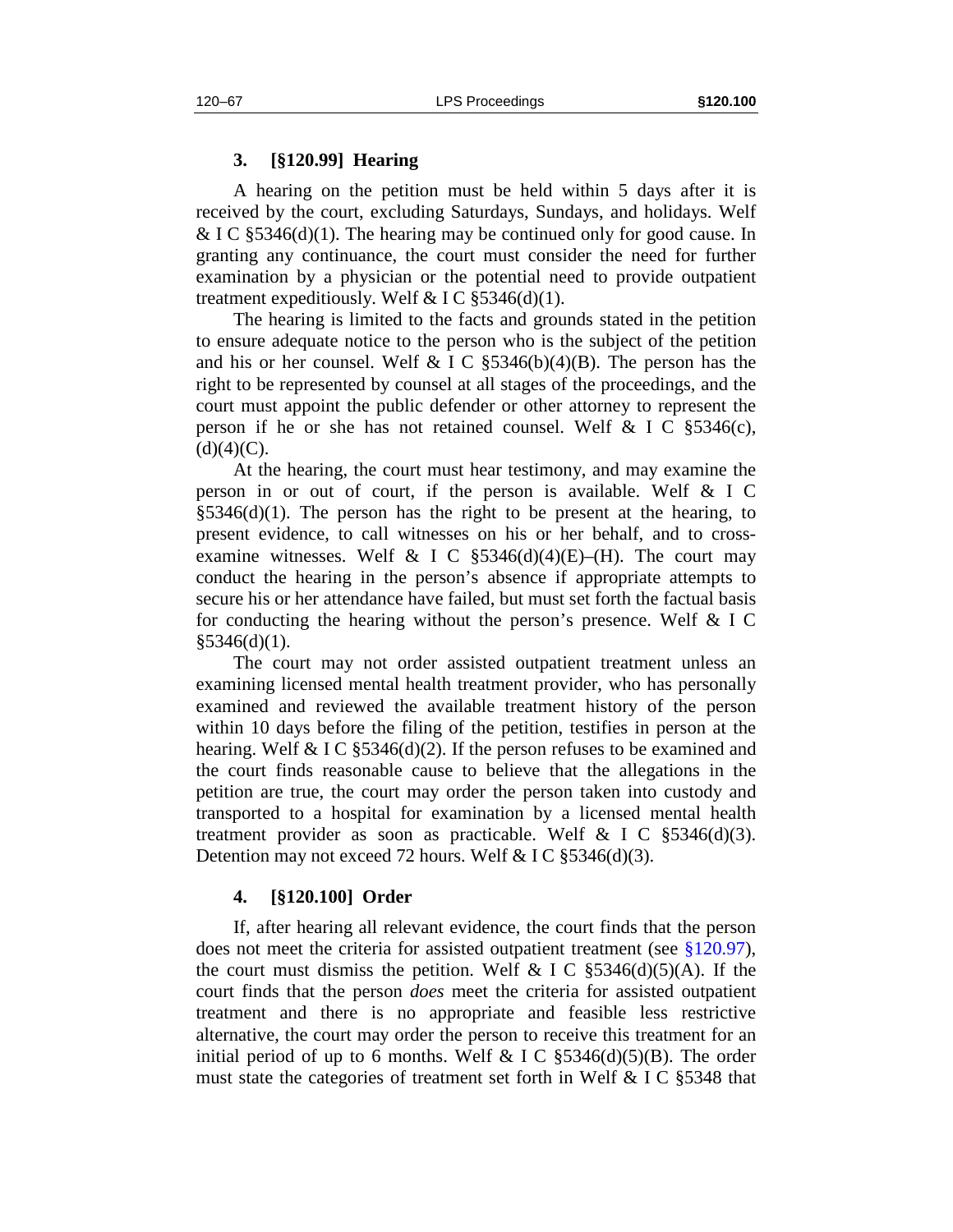the person is to receive. Welf & I C  $\S 5346(d)(5)(B)$ . The court may only order treatment that has been recommended by the examining licensed mental health treatment provider and included in a written treatment plan. Welf & I C  $$5346(d)(5)(B)$ , (e).

If the person ordered to undergo assisted outpatient treatment was not present at the hearing at which the order was issued, he or she may immediately petition the court for a writ of habeas corpus, and treatment under the order may not begin until the petition is resolved. Welf  $\&$  I C  $§5346(i).$ 

Involuntary medication is allowed only under a separate order made under Welf & I C §§5332–5336 (see §[§120.41–](#page-29-0)[120.45\)](#page-32-0). Welf & I C §5348(c).

#### **5. [§120.101] Subsequent Proceedings**

If the person who is the subject of a treatment order refuses to participate in the treatment, the court may order the person to meet with the assisted outpatient treatment team designated by the director of the treatment program. Welf & I C  $\S$ 5346(d)(6). The person may be subject to a 72-hour hold if the treatment team attempts to gain the person's cooperation with treatment ordered by the court, but is unable to do so. Welf & I C §5346(d)(6). Any involuntary detention beyond the 72-hour period must be made under Welf & I C §5150. Welf & I C §5346(f). See [§120.17.](#page-16-1) If at any time during the 72-hour period the person is determined not to meet the criteria of Welf & I C  $\S 5150$ , and does not agree to stay in the hospital as a voluntary patient, he or she must be released, and any subsequent involuntary detention in a hospital must be made under that section. Welf & I C  $\S 5346(f)$ . The person's failure to comply with an order for assisted outpatient treatment, by itself, is not grounds for an involuntary civil commitment or a finding that the person is in contempt of court. Welf & I C  $\S$ 5346(f).

The director of the outpatient treatment program must file an affidavit with the court at least every 60 days during the period of the order, affirming that the person continues to meet the criteria for this treatment. Welf & I C  $\S 5346(h)$ . If the person disagrees with the director's affidavit, he or she has the right to a hearing on whether the criteria for the ordered treatment are met. Welf & I C  $\S$ 5346(h). At the hearing, the burden of proof is on the director. Welf & I C §5346(h).

If the person believes he or she is being wrongfully retained in the assisted outpatient treatment program against his or her wishes, the person may file a petition for a writ of habeas corpus, thus requiring the director to prove that the person continues to meet the criteria for the treatment. Welf & I C §5346(i).

If the director determines that the person's condition requires further assisted outpatient treatment, the director must apply to the court, before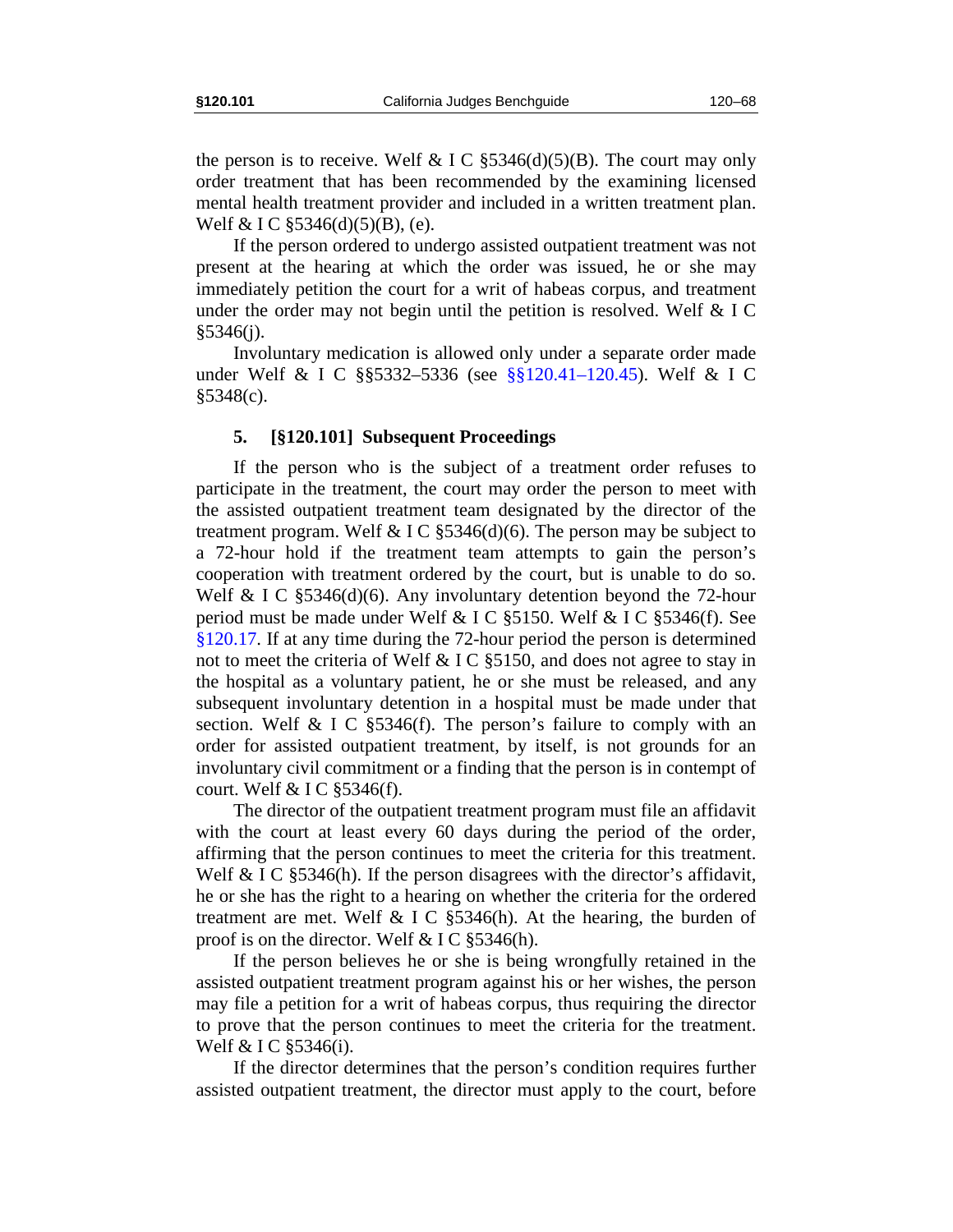the expiration of the period of the initial treatment order, for an order authorizing continued treatment for a period not to exceed 180 days from the date of the order. Welf & I C  $\S 5346(g)$ . The same procedures must be followed as are required for an initial order, and the period of any further involuntary treatment authorized by any subsequent order may not exceed 180 days from the date of the order. Welf & I C §5346(g).

## **6. [§120.102] Settlement Agreements**

Any person whom the court determines meets the criteria for assisted outpatient treatment under Welf & I C §5346(a) (see [§120.97\)](#page-66-1) may voluntarily enter into an agreement for treatment services. Welf & I C §5347(a). After a petition for an order for assisted outpatient treatment is filed, but before the conclusion of the hearing on the petition, the person who is the subject of the petition, or the person's legal counsel with the person's consent, may waive the right to a hearing for the purpose of obtaining treatment under a settlement agreement, as long as an examining licensed mental health treatment provider states that the person can survive safely in the community. Welf & I C  $\S 5347(b)(1)$ .

The settlement agreement must be agreed to by all parties and may not be for a period of more than 180 days. Welf & I C  $\S 5347(b)(1)$ . The agreement must be in writing, approved by the court, and include a treatment plan developed by the community-based program that will provide services that provide treatment in the least restrictive manner consistent with the person's needs. Welf & I C  $\S 5347(b)(2)$ . Either party may ask the court to modify the treatment plan at any time. Welf & I C  $§5347(b)(3)$ . Such an agreement has the same force and effect as a treatment order. Welf & I C  $\S 5347(b)(5)$ .

The court must designate the appropriate county department to monitor the person's treatment under, and compliance with, the settlement agreement. Welf & I C  $\S$ 5347(b)(4). If the person fails to comply with treatment, the designated county department must notify the counsel designated by the county and the person's counsel. Welf & I C §5347(b)(4). At the hearing on the noncompliance, the written statement of noncompliance submitted is prima facie evidence that a violation of the agreement has occurred. Welf & I C  $\S$ 5347(b)(6). If the person denies any of the facts set forth in the statement, he or she has the burden of proving by a preponderance of the evidence that the alleged facts are false. Welf & I C §5347(b)(6).

# **M. [§120.103] Civil Commitment of Developmentally Disabled Persons**

Developmentally disabled persons who are a danger to themselves or others may be civilly committed under Welf & I C §§6500–6513. For a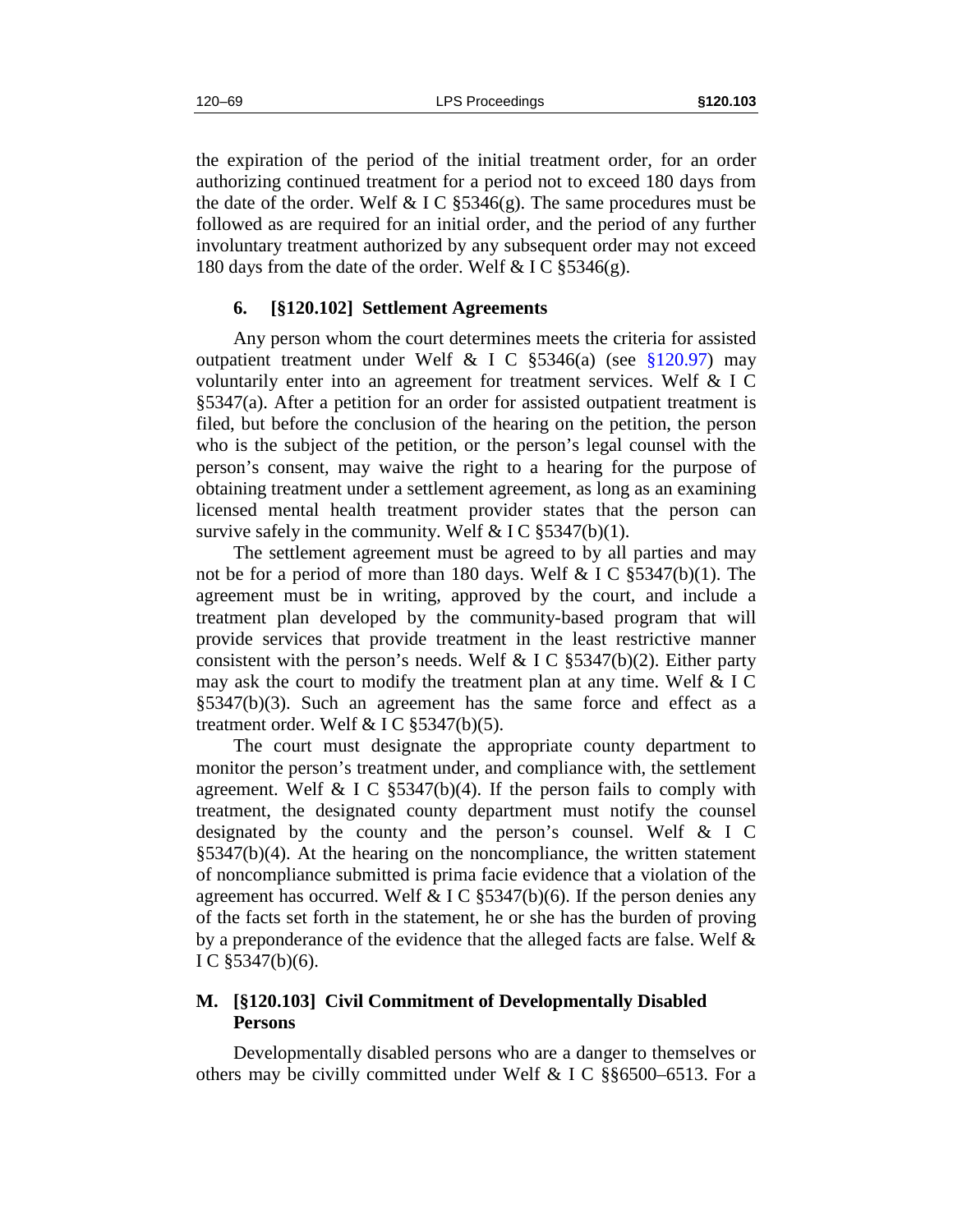person to be developmentally disabled for purposes of a commitment proceeding, the evidence must show that the person has significantly subaverage general intellectual functioning, that this functioning exists concurrently with deficits in adaptive behavior, and that both of these deficits appeared in the developmental period. *In re Krall* (1984) 151 CA3d 792, 797, 199 CR 91 (expert testimony required to support jury finding of developmental disability). There must be substantial evidence that a person's developmental disability is a substantial factor in causing the person serious difficulty in controlling his or her dangerous behavior. *People v Cuevas* (2103) 213 CA4th 94, 105–108, 151 CR3d 880. The "danger" described in Welf & I C §6500 "must involve conduct that presents the likelihood of serious physical injury." *People v Hartshorn* (2012) 202 CA4th 1145, 1153–1154, 136 CR3d 464. There must be evidence of current dangerousness; merely alleging that the person committed a violent felony is insufficient under Welf & I C §6500. *In re O.P.* (2012) 207 CA4th 924, 934, 143 CR3d 869.

The district attorney or county counsel, if delegated the authority by the board of supervisors, files the petition. Welf & I C  $\S$  $\S6500(b)(5)$ . The petition may be filed in the county in which the person is physically present, and can be requested by the person's parent, guardian, or conservator, or another specified party. Welf & I C §6502. See *In re Teeter* (1977) 73 CA3d 932, 938, 141 CR 103 (hospitalization in county not conclusive as to venue; court may take into account convenience of forum when determining residence). A hearing must be set no more than 60 days after the petition is filed, and the allegedly developmentally disabled person must be given notice and has a right to counsel. Welf & I  $C \$ §§6500(b)(5), 6503, 6504.

A person who is allegedly developmentally disabled and a danger to self or others has a right to be present at his or her commitment hearing "[i]n the absence of an affirmative showing that a patient is physically unable to attend or has waived personal attendance." *In re Watson* (1979) 91 CA3d 455, 462, 154 CR 151. A proposed committee's attorney may not waive his or her client's presence at the commitment hearing, without consulting that person and against the person's expressed desire to be present. *People v Wilkinson* (2010) 185 CA4th 543, 546, 110 CR3d 776.

The person is also entitled to a jury trial. *People v Barrett* (2012) 54 C4th 1081, 1096, 144 CR3d 661. Neither judicial advice nor personal waiver of the right to jury trial by a person alleged to be developmentally disabled is required. 54 C4th at 1105–1106, 1109. A jury trial must be affirmatively and timely requested by defense counsel, who has sole control over whether to waive a jury trial. 54 C4th at 1105. If counsel does not request a jury trial on the record, the right is implicitly waived. *People v Cuevas*, *supra*, 213 CA4th at 105.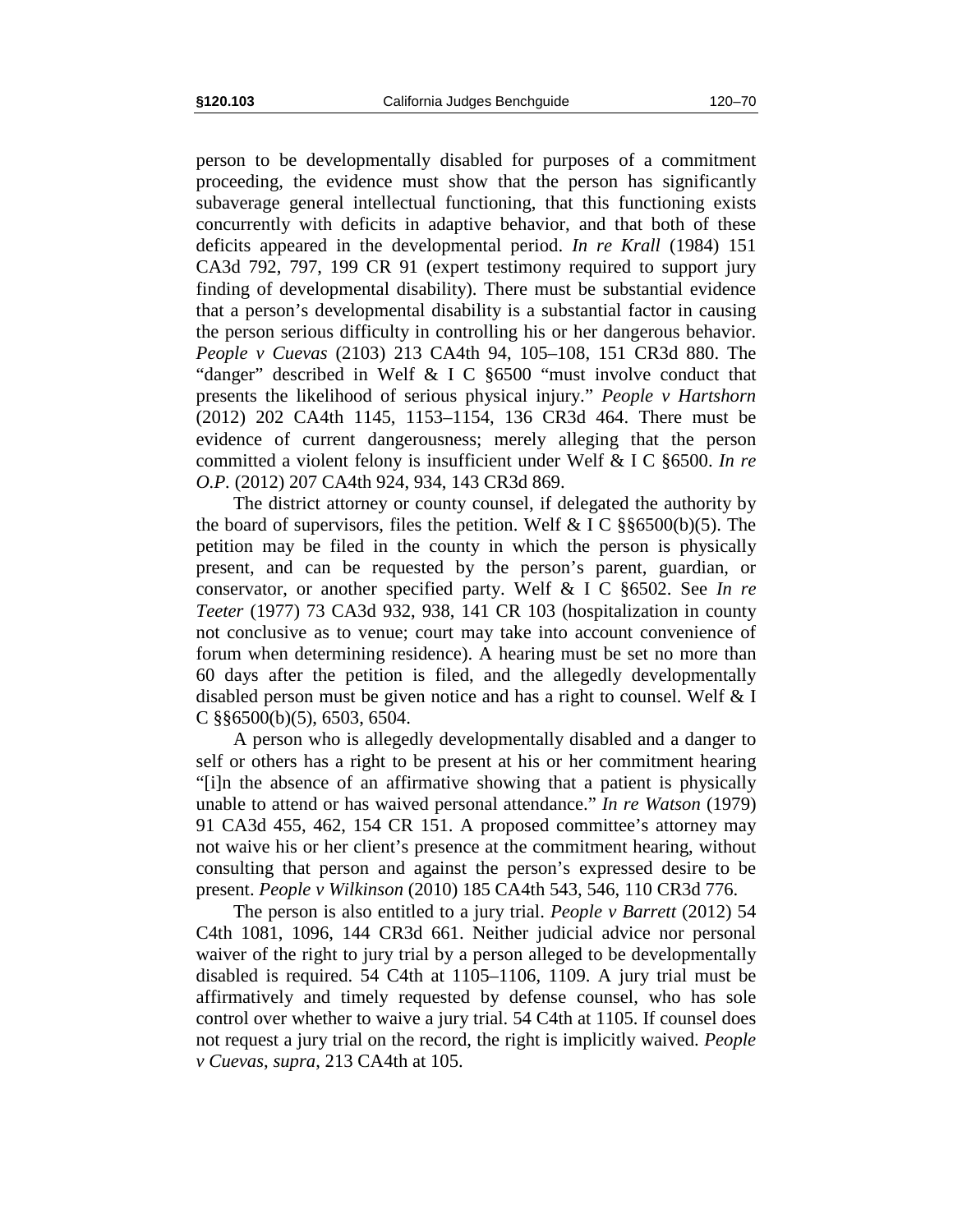If the court finds the person is developmentally disabled and a danger to self or others, it may order the person committed to the Department of Developmental Services "for suitable treatment and habilitation services," defined as "the least restrictive residential placement necessary to achieve the purposes of treatment." Welf & I C  $\S 6509(a)$ .

For civil commitments under Welf & I C §§6500–6513 where the first hearing was held on or after July 1, 2012, the initial commitment period is limited to 6 months; the commitment may be extended if the committee continues to be in "acute crisis," as long as the total commitment does not exceed 1 year. Welf & I C §6500(c)(2). See *People v Rosalinda C.* (2014) 224 CA4 1, 12–15, 168 CR3d 294 (legislative reduction of initial commitment period from 1 year to 6 months does not violate equal protection).

A developmentally disabled person committed to a state hospital or private institution under the Lanterman Developmental Disabilities Services Act (Welf & I C §§4500–4869) is likewise entitled to judicial review of his or her commitment. When a developmentally disabled woman's mother had her committed to a state hospital under Welf & I C §4825, she was "entitled to a judicial hearing on the question of whether, because of developmental disability she is gravely disabled or a danger to herself or others and whether placement in a state hospital is warranted." *In re Hop* (1981) 29 C3d 82, 93–94, 171 CR 721 ("We analogize her situation to that of proposed conservatees under the Lanterman-Petris-Short Act," and conclude "she is entitled to the same congeries of rights including the right to a jury trial on demand").

#### **IV. SAMPLE FORMS**

### <span id="page-72-0"></span>**A. [§120.104] Written Form: Order for Conservatorship—Court Trial**

The petition of [*name of proposed conservatee*] for appointment of [*name*] as conservator of the [*person and/or estate*] of [*name of proposed conservatee*] was regularly heard on [*date*]*,* in Department *\_\_\_\_,* Judge [*name*] presiding.

 [*Name*] appeared as attorney for Petitioner and [*name*] appeared as attorney for [*name of proposed conservatee*] who was [*present/unable to be present*] at the hearing. [*The reason for* [*name of proposed conservatee*]*'s absence was* [*state reasons*].]

After reviewing the petition and hearing the evidence, the court finds that:

1. Notices concerning the hearing [*have/have not*] been given as required by law.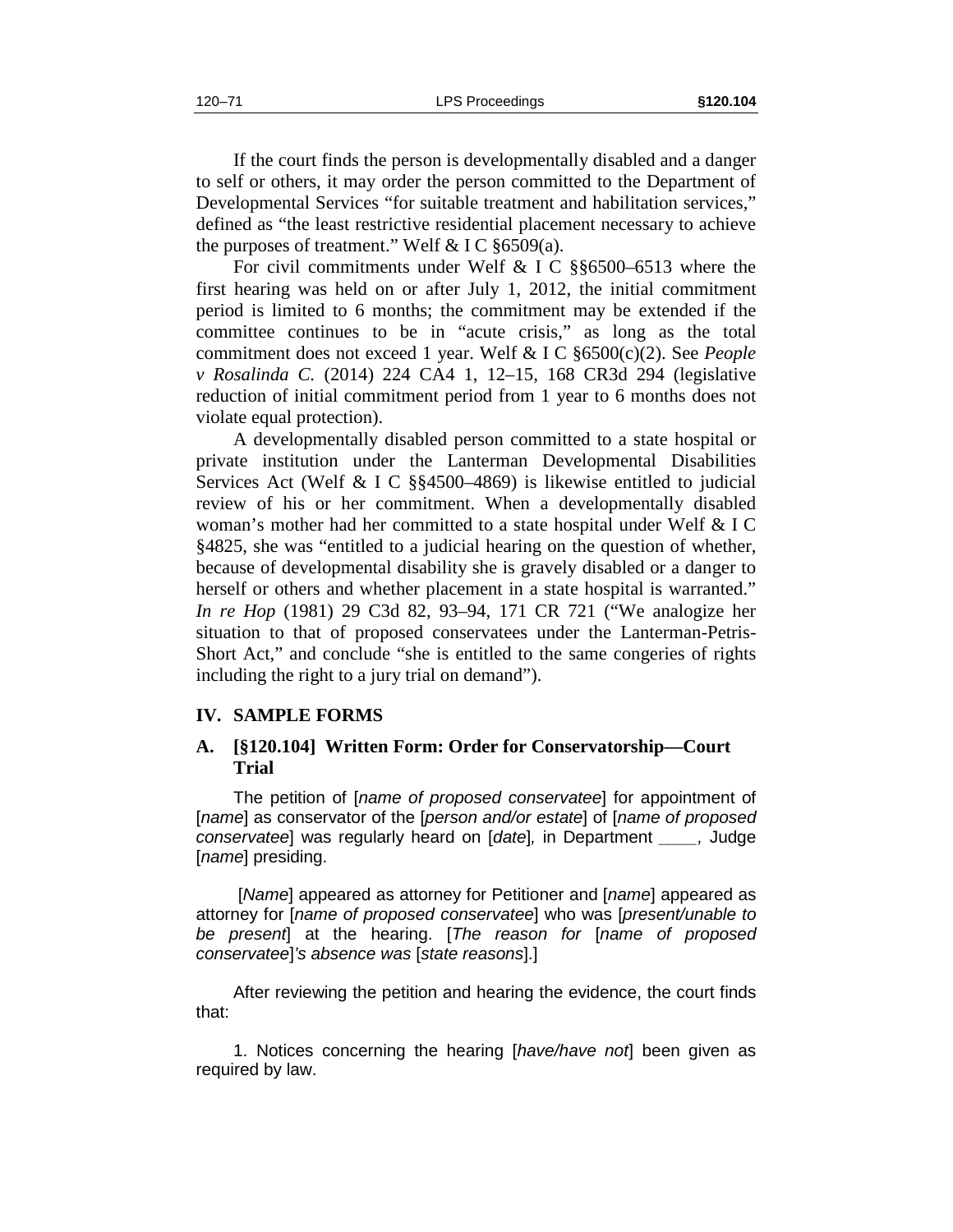2. The facts alleged in the petition [*are/are not*] true in that [*specify facts*].

3. [*Name of proposed conservatee*] [*is/is not*] gravely disabled as a result of [*a mental health disorder/chronic alcoholism*]*.*

*Note:* Grave disability must be proved beyond a reasonable doubt. Some judges also make a finding, if applicable*,* that no suitable alternative to conservatorship is available.

It is hereby ordered that:

[*Name*] is appointed conservator of the person [*and estate*] of [*name of proposed conservatee*].

Letters of conservatorship will be issued when [*he/she*] has taken the oath or executed the written affirmation required by law.

### [*or*]

The petition for appointment of [*name*] as conservator of the person [*and estate*] of [*name of proposed conservatee*] is denied.

#### [*When bond required*]

[*Name of proposed conservator*] is required to post a bond of  $\frac{1}{2}$ 

#### [*When no bond required*]

No bond is required of [*name of proposed conservator*].

[*Add if another person is appointed conservator of estate*]

[*Name*] is appointed conservator of the estate of [*name of proposed conservatee*].

Letters of conservatorship will be issued when [*he/she*] has taken the oath or executed the written affirmation required by law.

#### [*When bond required*]

[*Name of proposed conservator*] is required to post a bond of \$\_\_\_\_.

#### [*When no bond required*]

No bond is required of [name of proposed conservator].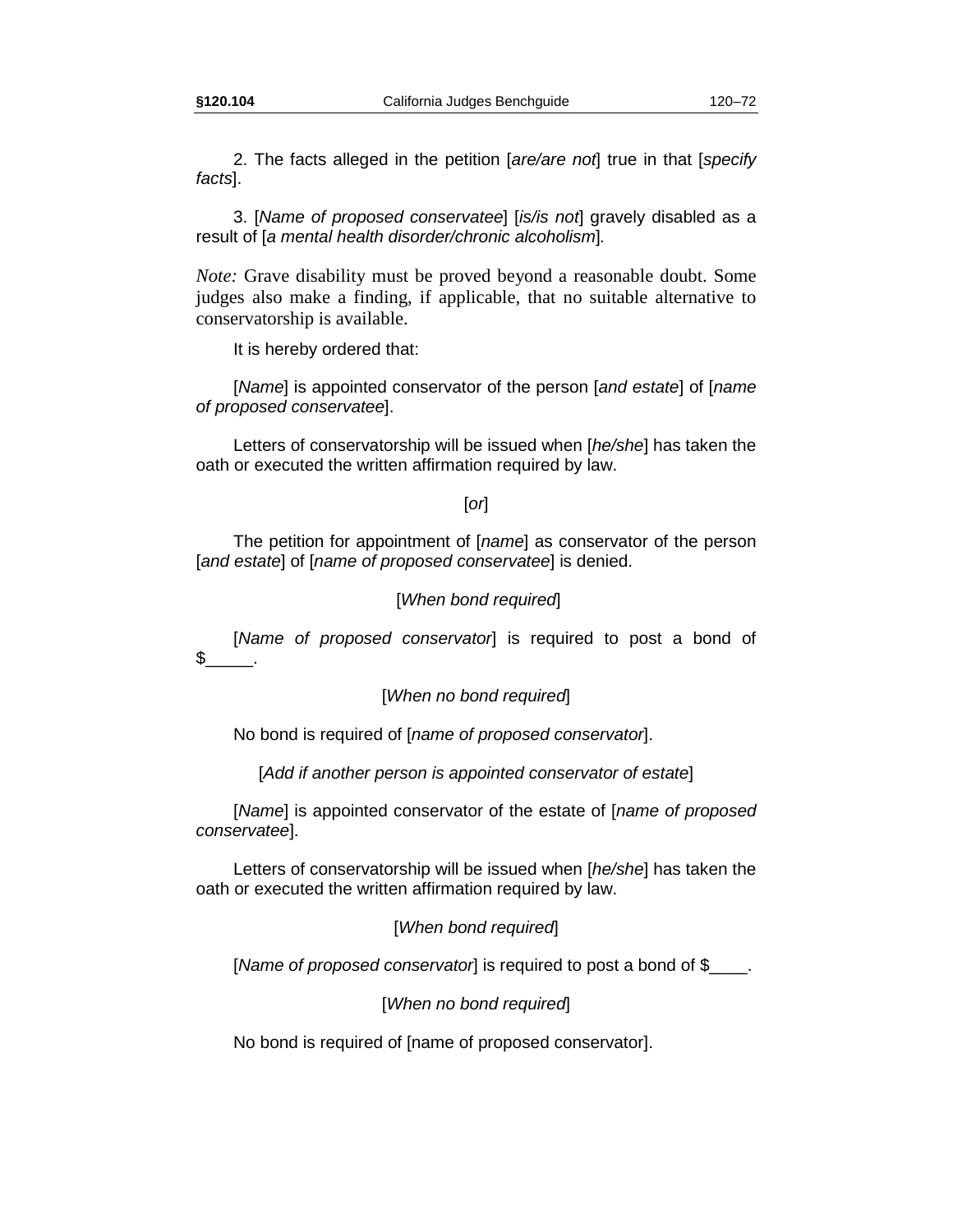The conservator shall have the power to place the conservatee in the [*name of facility*] Treatment Facility or in one of the facilities set out in Welfare and Institutions Code section 5358(a).

The court finds that [*name of facility*] is the least restrictive and most suitable available facility. On any change of placement, the following persons shall be notified in addition to the conservatee's attorney and the county patients' rights advocate: [*List names*].

#### [*Add if appropriate*]

The conservator of the estate shall have the following powers: [*List appropriate powers. See Prob C §2591*].

The conservatee, [*name*], [*shall/shall not*]:

- 1. Possess a license to operate a motor vehicle.
- 2. Enter into [*contracts/transactions exceeding \$\_\_\_\_*\_].
- 3. Have the right to vote.
- 4. Have the right to refuse treatment related to the grave disability.

5. Have the right to refuse routine medical treatment unrelated to remedying or preventing the recurrence of the grave disability.

6. Have the right to possess a firearm.

This conservatorship shall automatically terminate on [*date*].

#### **B. [§120.105] Written Form: Writ of Habeas Corpus**

To the director of [*name of LPS treatment facility*]:

The petition alleging that [*the petitioner's confinement in the abovenamed facility is unlawful/the petitioner's rights in the above-named facility have been denied without good cause*] having been considered by this court,

YOU ARE COMMANDED to produce the petitioner at an evidentiary hearing to be held in this matter at the following time and place: [*Specify*].

YOU ARE FURTHER COMMANDED to show cause at that hearing why the petitioner should not be released from that confinement.

LET THIS WRIT ISSUE.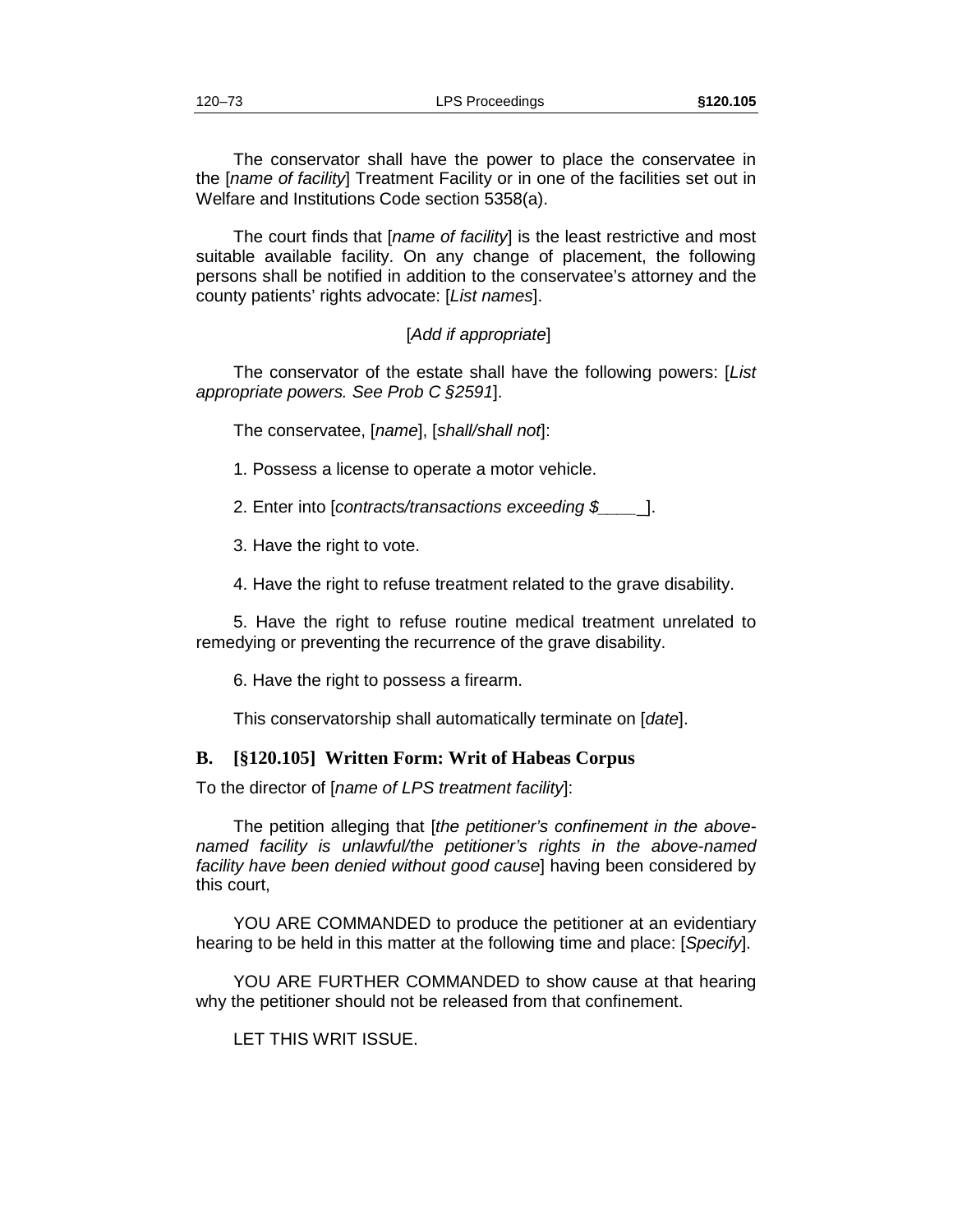#### **C. [§120.106] Written Form: Order Granting/Denying Rehearing**

After consideration of the petition for rehearing as to status as conservatee, by [*name of conservatee*], the court [*grants/denies*] the petition.

### [*If granted, add*]

The new hearing is set for [*date and time*] in [*Department/Division/ Room*] \_\_\_\_ of this court at \_\_\_\_\_\_\_\_\_\_\_\_\_\_\_\_, California.

# **D. [§120.107] Written Form: Notification of Impending Termination (Welf & I C §5362)**

The 1-year conservatorship established for [*name*] under Welfare and Institutions Code section \_\_\_\_\_\_\_ on [*date*] will terminate on [*date*]. If the conservator, [*name*], wishes to reestablish conservatorship for another year, he or she must petition the court by [*date*]. Subject to a request for a court hearing by jury trial, the judge may, on his or her own motion, accept or reject the conservator's petition.

If the conservator petitions to reestablish conservatorship, the conservatee, the professional person in charge of the facility in which he or she resides, the conservatee's attorney, and, if the conservator is a private party, the county mental health director and the county officer providing conservatorship investigation shall be notified. If any of them request it, there shall be a court hearing or a jury trial, whichever is requested, on the issue of whether the conservatee is still gravely disabled and in need of conservatorship. If the private conservator does not petition for reappointment, the county officer providing conservatorship investigation may recommend another conservator. Such a petition shall be considered a petition for reappointment as conservator.

Clerk of the Superior Court by

\_\_\_\_\_\_\_\_\_\_\_\_\_\_\_\_\_\_\_\_\_\_\_\_\_\_\_\_\_\_\_\_

#### **Deputy**

### **E. [§120.108] Written Form: Order Terminating Conservatorship After Rehearing**

The rehearing on the status of [*name*], conservatee, came on regularly for hearing on [*date*].

Conservatee appeared and was accompanied by [*e.g., counsel /advocate*].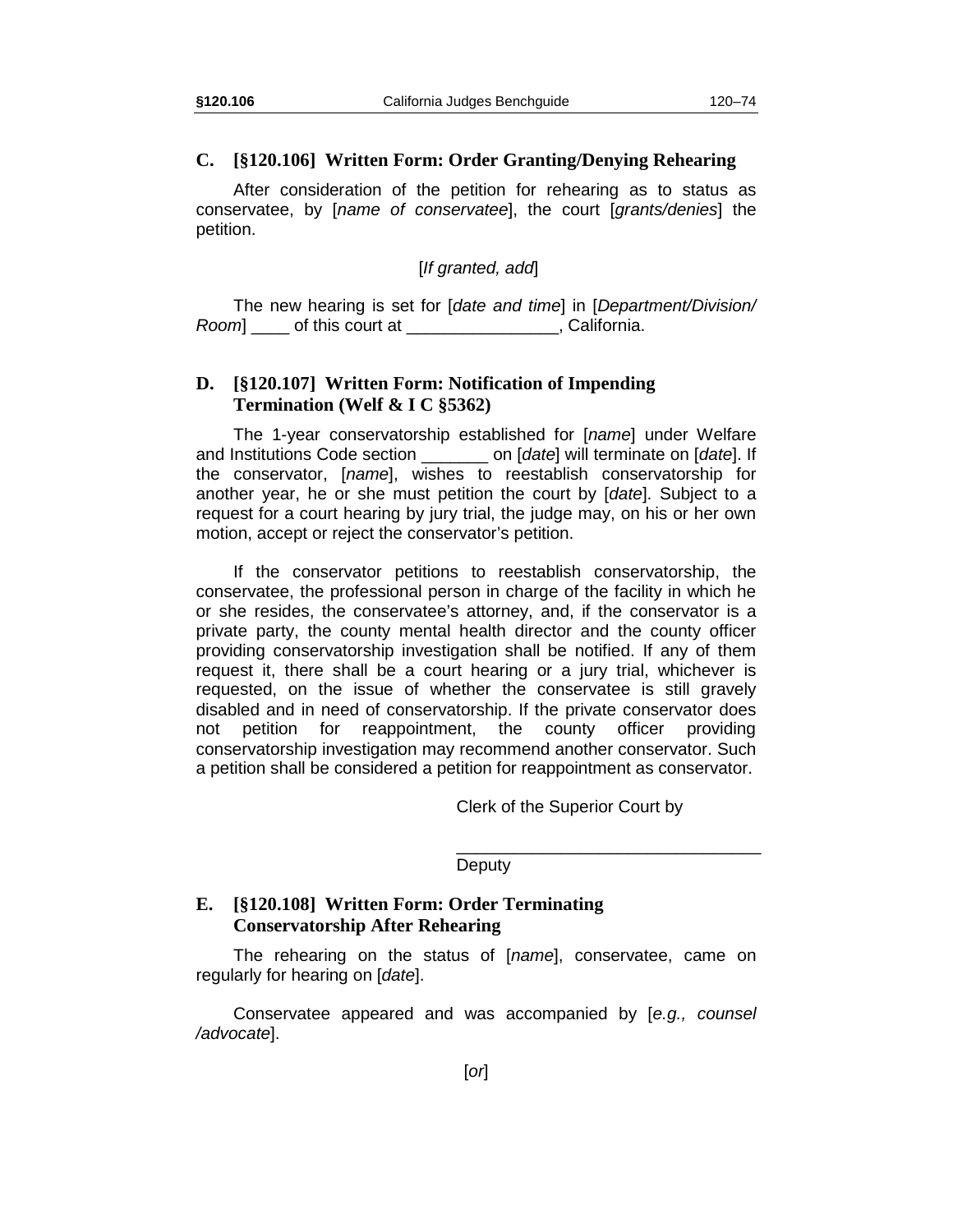Conservatee appeared by [*e.g., name of counsel/advocate*].

After reviewing the petition and hearing the evidence, the court finds that [*name of conservatee*] is no longer gravely disabled and that a conservatorship is no longer required for [*him/her*].

#### [*Optional*]

Conservatee was at no time declared to be incompetent and no presumption of incompetence arises from the establishment of a conservatorship.

#### IT IS HEREBY ORDERED THAT:

The conservatorship of the [*person and estate/person/estate*] of [*name of conservatee*] is terminated.

[*or*]

The conservatorship of the [*person and estate/person/estate*] of [*name of conservatee*] is terminated, subject to accounting and distribution of the conservatorship estate.

#### <span id="page-76-0"></span>**F. [§120.109] Written Form: Jury Instructions**

*Note:* This form reproduces several jury instructions from the Judicial Council of California, Civil Jury Instructions (CACI) in the 4000 series for the Lanterman-Petris-Short Act. The series in its entirety should be reviewed before a trial on the issue of whether a respondent is gravely disabled.

#### **CACI 4002. "Gravely Disabled" Explained**

The term "gravely disabled" means that a person is presently unable to provide for his or her basic needs for food, clothing, or shelter because of [a mental disorder/impairment by chronic alcoholism]. [The term "gravely disabled" does not include mentally retarded persons by reason of being mentally retarded alone.]

[[*Insert one or more of the following*:] [psychosis/bizarre or eccentric behavior/delusions/hallucinations/[*insert other*]] [is/are] not enough, by [itself/themselves], to find that [*name of respondent*] is gravely disabled. [He/She] must be unable to provide for the basic needs of food, clothing, or shelter because of [a mental disorder/impairment by chronic alcoholism].]

[*Add next two paragraphs if the facts warrant*]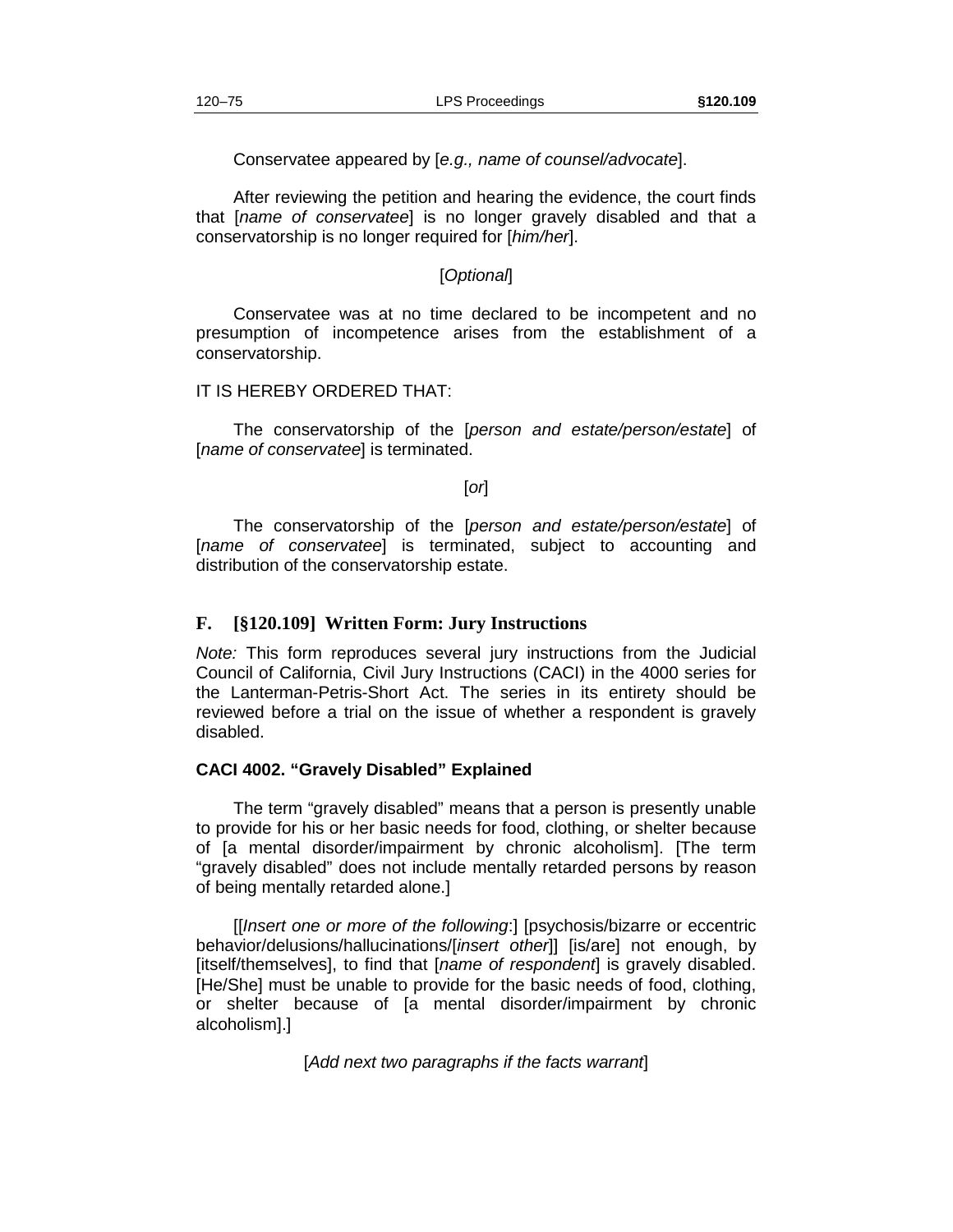[If you find [*name of respondent*] will not take [his/her] prescribed medication without supervision and that a mental disorder makes [him/her] unable to provide for [his/her] basic needs for food, clothing, or shelter without such medication, then you may conclude [*name of respondent*] is presently gravely disabled.

In determining whether [*name of respondent*] is presently gravely disabled, you may consider evidence that [he/she] did not take prescribed medication in the past. You may also consider evidence of [his/her] lack of insight into [his/her] mental condition.]

In considering whether [*name of respondent*] is presently gravely disabled, you may not consider the likelihood of future deterioration or relapse of a condition.

#### **CACI 4004. Issues Not to Be Considered**

In determining whether [*name of respondent*] is gravely disabled, you must not consider or discuss the type of treatment, care, or supervision that may be ordered if a conservatorship is established.

#### **CACI 4005. Obligation to Prove—Reasonable Doubt**

 [*Name of respondent*] is presumed not to be gravely disabled. [*Name of petitioner*] has the burden of proving beyond a reasonable doubt that [*name of respondent*] is gravely disabled. The fact that a petition has been filed claiming [*name of respondent*] is gravely disabled is not evidence that this claim is true.

Proof beyond a reasonable doubt is proof that leaves you with an abiding conviction that [*name of respondent*] is gravely disabled as a result of [a mental disorder/impairment by chronic alcoholism]. The evidence need not eliminate all possible doubt because everything in life is open to some possible or imaginary doubt.

In deciding whether [*name of respondent*] is gravely disabled, you must impartially compare and consider all the evidence that was received throughout the entire trial.

Unless the evidence proves that [*name of respondent*] is gravely disabled because of [a mental disorder/impairment by chronic alcoholism] beyond a reasonable doubt, you must find that [he/she] is not gravely disabled.

Although a conservatorship is a civil proceeding, the burden of proof is the same as in criminal trials.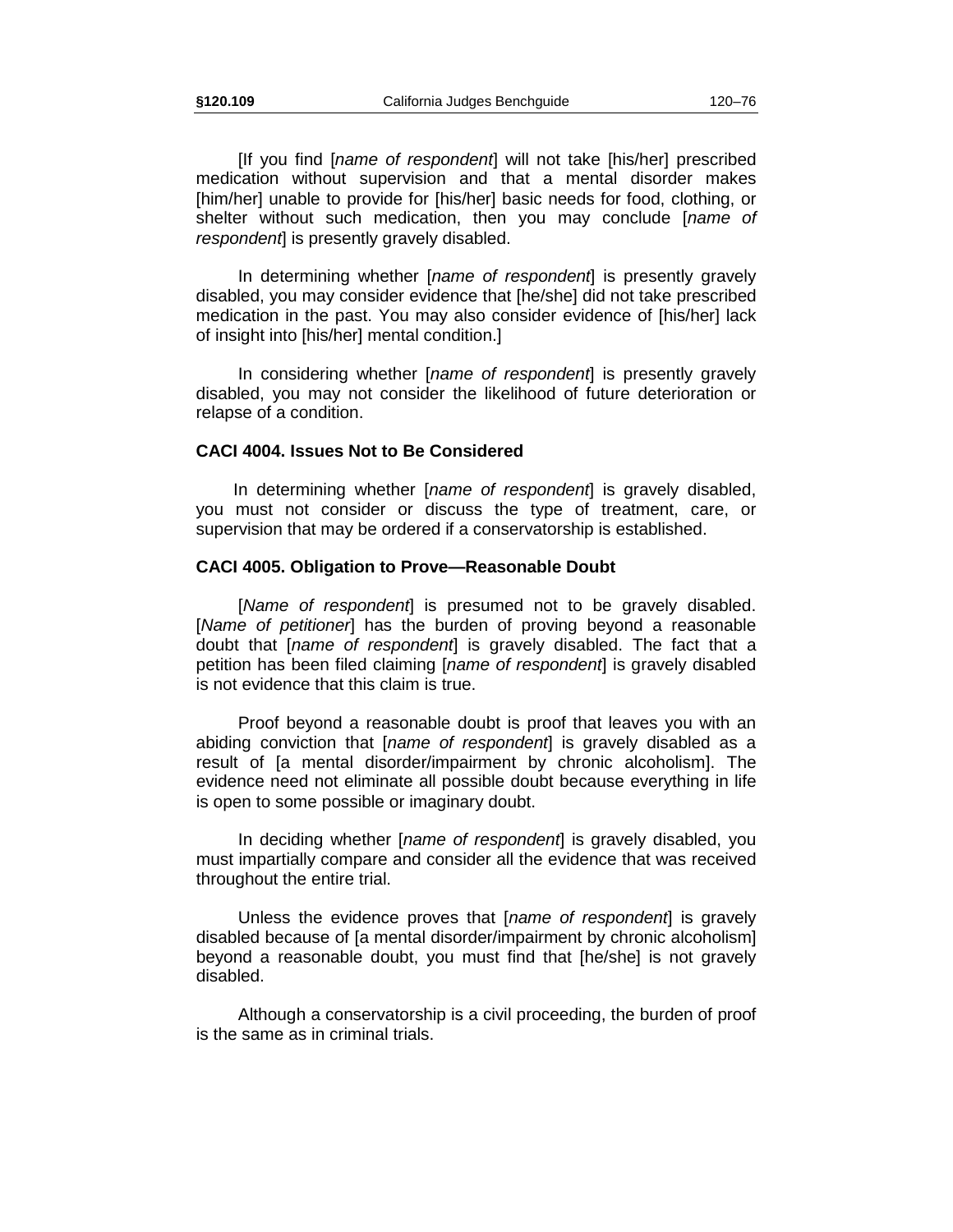| <b>Petition Type</b>                                                                                                                              | <b>Who Must Meet What Burden of</b>                                                                                                                                                                                            | Finding                                                                                                                                                                                                                                                                                            |
|---------------------------------------------------------------------------------------------------------------------------------------------------|--------------------------------------------------------------------------------------------------------------------------------------------------------------------------------------------------------------------------------|----------------------------------------------------------------------------------------------------------------------------------------------------------------------------------------------------------------------------------------------------------------------------------------------------|
|                                                                                                                                                   | <b>Proof</b>                                                                                                                                                                                                                   |                                                                                                                                                                                                                                                                                                    |
| Temporary LPS Act<br>conservatorship. Welf & IC<br>§5352.1.                                                                                       | Party seeking conservatorship.<br>Preponderance of the evidence.                                                                                                                                                               | Proposed conservatee gravely<br>disabled.                                                                                                                                                                                                                                                          |
| LPS Act conservatorship.<br>Welf & I C 5350.<br>Reestablishment of<br>conservatorship. Welf & IC<br>§5362.                                        | Party seeking conservatorship.<br>Beyond a reasonable doubt.<br>Conservatorship of Roulet (1979)<br>23 C3d 219, 235, 152 CR 425.                                                                                               | Proposed conservatee gravely<br>disabled; unable to provide<br>food, clothing, or shelter.<br>Welf & I C $$5008(h)(1)(A)$ .                                                                                                                                                                        |
| <b>LPS Act Murphy</b><br>conservatorship. Welf & IC<br>\$5008(h)(1)(B).                                                                           | Party seeking conservatorship.<br>Preponderance of the evidence<br>(Pen C §1370 incompetence).<br>Beyond a reasonable doubt<br>(all other factors). Conservatorship<br>of Hofferber (1980) 28 C3d 161,<br>179-180, 167 CR 854. | Person incompetent under<br>Pen C §1370; serious felony<br>charge pending; cannot<br>understand nature and<br>purpose of proceedings or<br>rationally assist with defense,<br>and is dangerous because of<br>mental disorder.<br>Conservatorship of<br>Hofferber, supra, 28 C3d at<br>$176 - 177.$ |
| Writ of habeas corpus. Welf<br>& I C §§5275, 5353.                                                                                                | Treatment facility.<br>Preponderance of the evidence. See<br>§120.92.                                                                                                                                                          | Detention legal because<br>person danger to self or<br>others, or gravely disabled.                                                                                                                                                                                                                |
| Electroconvulsive therapy.<br>Welf & I C §5326.7.                                                                                                 | Treatment facility.<br>Clear and convincing evidence.<br>Lillian F. v Superior Court (1984)<br>160 CA3d 314, 324, 206 CR 603;<br>see §120.55.                                                                                  | Person lacks capacity to<br>consent to or refuse<br>treatment.                                                                                                                                                                                                                                     |
| Post-certification hold of<br>dangerous person. Welf & IC<br>$§$ 5300.                                                                            | Party seeking hold.<br>Beyond a reasonable doubt.                                                                                                                                                                              | Person presents demonstrated<br>danger of substantial physical<br>harm to others. See §120.49.                                                                                                                                                                                                     |
| Rehearing by conservatee.<br>W&I § 5364.                                                                                                          | Conservatee.<br>Preponderance of the evidence.                                                                                                                                                                                 | Conservatee no longer<br>gravely disabled. See<br>§120.90.                                                                                                                                                                                                                                         |
| Challenge to placement by<br>conservatee. Welf & I<br>C§5358.7.                                                                                   | Conservatee.<br>Preponderance of the evidence.                                                                                                                                                                                 | Conservatee not in the least<br>restrictive placement.                                                                                                                                                                                                                                             |
| Disabilities of conservatee.<br>Welf & I C $\S$ §5357(a) (right<br>to drive), (b) (right to enter<br>into contracts), and (c) (right<br>to vote). | Party seeking to impose disability.<br>Undecided if preponderance of the<br>evidence or clear and convincing<br>evidence. Riese v St. Mary's                                                                                   | Disabilities to be imposed.                                                                                                                                                                                                                                                                        |

# **Appendix A: Burdens of Proof at Mental Health Hearings**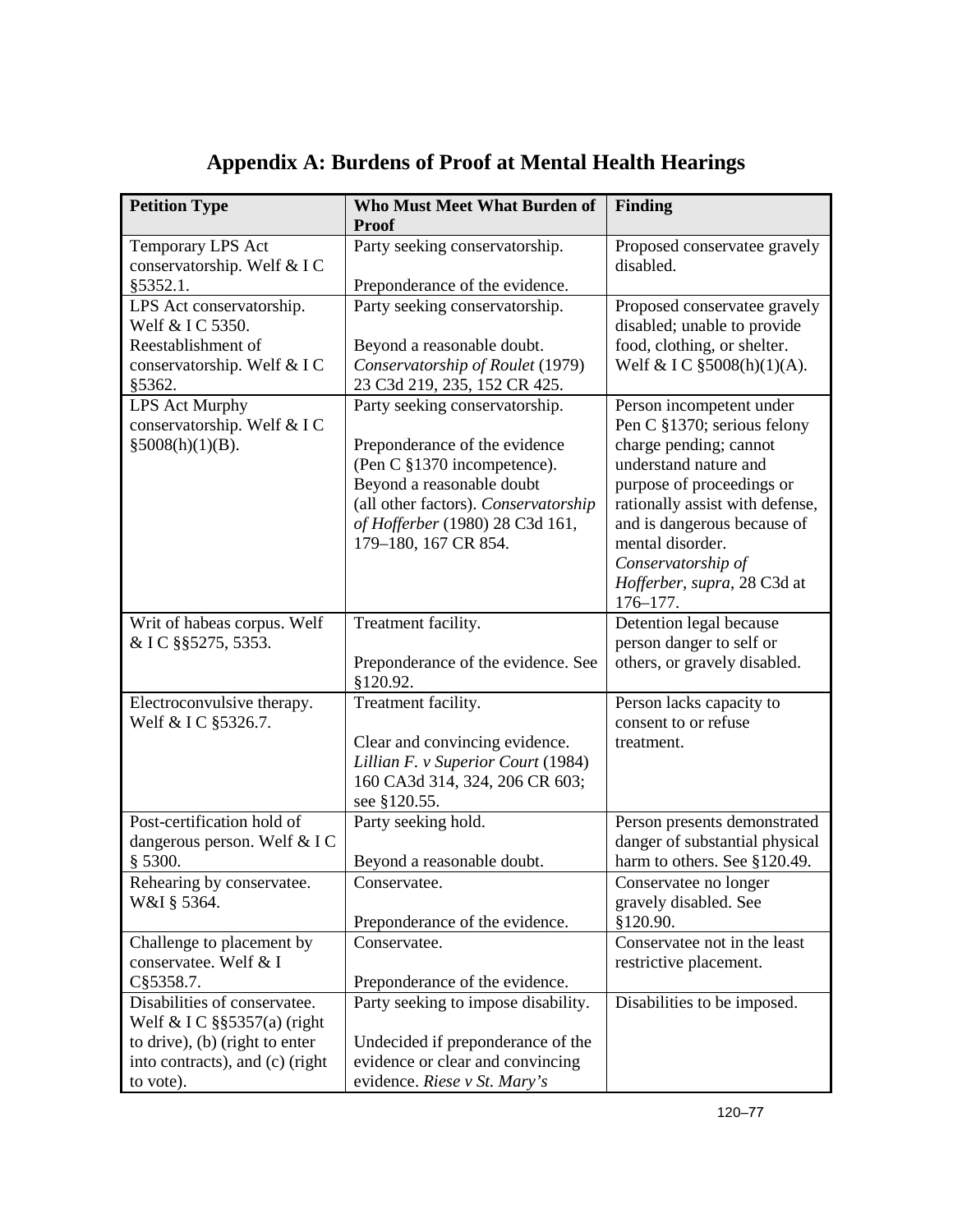| <b>Petition Type</b>                                                                                                                                                              | <b>Who Must Meet What Burden of</b><br><b>Proof</b>                                                                                                                                                                                             | <b>Finding</b>                                                                                                                    |
|-----------------------------------------------------------------------------------------------------------------------------------------------------------------------------------|-------------------------------------------------------------------------------------------------------------------------------------------------------------------------------------------------------------------------------------------------|-----------------------------------------------------------------------------------------------------------------------------------|
|                                                                                                                                                                                   | Hospital & Medical Center (1987)<br>209 CA3d 1303, 1322, 271 CR<br>199; In re Conservatorship of<br>Christopher A. (2006) 139 CA4th<br>604, 612 n5, 43 CR3d 427.                                                                                |                                                                                                                                   |
| Disability of conservatee.<br>Welf & I C $\S$ 5357(d) (right to<br>refuse or consent to medical<br>treatment <i>related</i> to grave<br>disability, including Riese<br>hearings). | Party seeking to impose disability.<br>Clear and convincing evidence.                                                                                                                                                                           | Court must make<br>determination of decisional<br>incapacity. K.G. v Meredith<br>(2012) 204 CA4th 164, 178-<br>179, 138 CR3d 645. |
| Disability of conservatee.<br>Welf & I C $\S$ 5357(e) (right to<br>refuse or consent to routine<br>medical treatment <i>unrelated</i><br>to grave disability).                    | Party seeking to impose disability.<br>Undecided if preponderance of the<br>evidence or clear and convincing<br>evidence; query whether relates to<br>type of treatment. See People v<br>Jason K. (2010) 188 CA4th 1545,<br>1557, 116 CR3d 443. | Court must make<br>determination of decisional<br>incapacity. $K.G.$ v Meredith,<br>supra.                                        |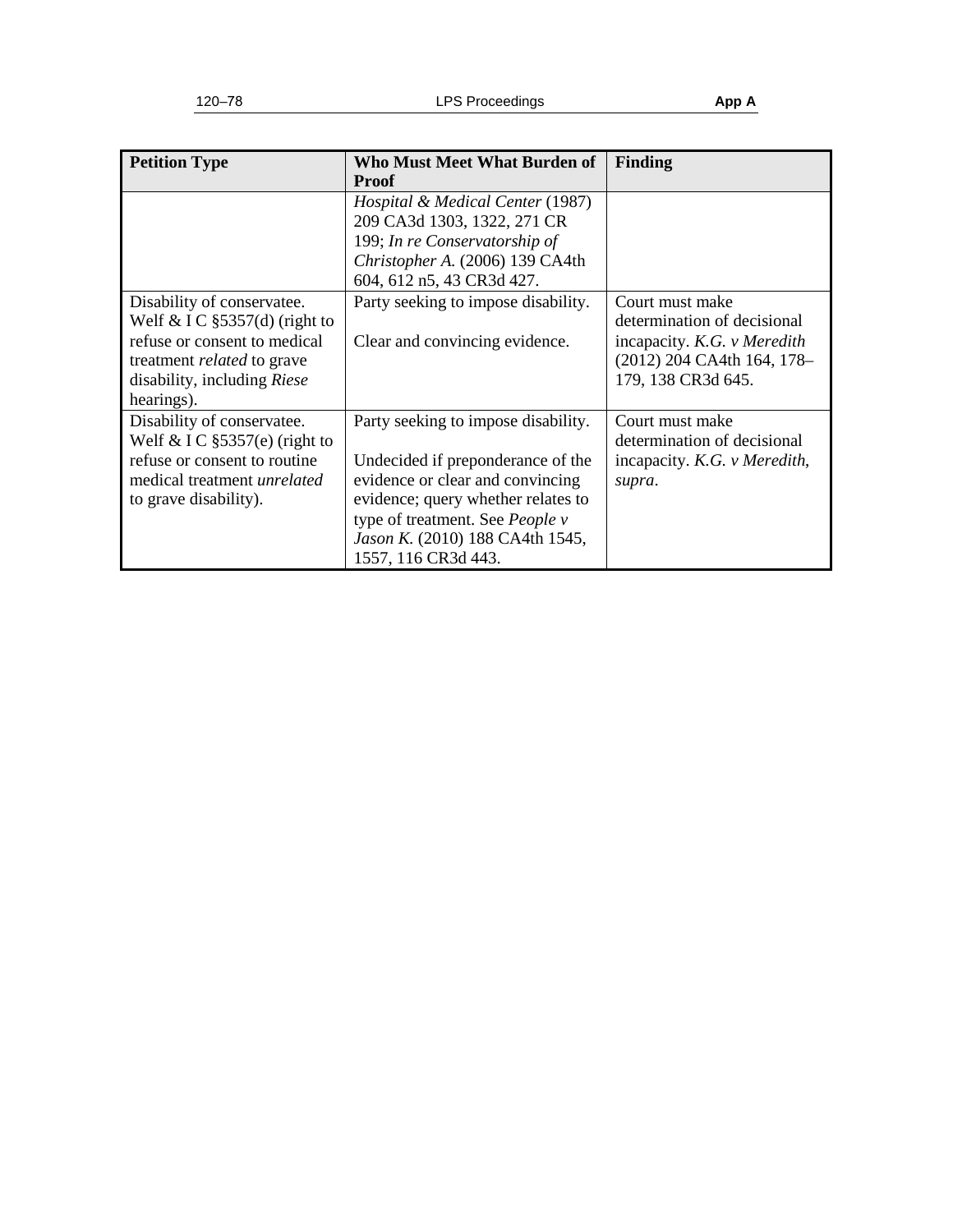# **Appendix B: Due Process Rights at LPS Act and Mental Health Trials**

| <b>Constitutional</b> | <b>LPS Act or Murphy</b>                 | §5300 Imminently    | §6500                 |
|-----------------------|------------------------------------------|---------------------|-----------------------|
| <b>Right</b>          | Conservatorship                          | <b>Dangerous</b>    | <b>Dangerousness</b>  |
| Jury trial.           | Yes.                                     | Yes.                | Yes.                  |
| Counsel.              | Yes.                                     | Yes.                | Yes.                  |
| Effective             | Yes. Statutory right. Entitled to        |                     | Yes. See People v     |
| assistance of         | Marsden hearing. In re                   |                     | Quinn (2001) 86       |
| counsel.              | Conservatorship of Estate of David       |                     | CA4th 120, 1295,      |
|                       | L. (2008) 164 CA4th 701, 710-            |                     | 103 CR2d 915.         |
|                       | 711, 79 CR3d 530.                        |                     |                       |
| Self-                 | No constitutional or statutory right,    |                     |                       |
| representation.       | but judge has discretion to allow.       |                     |                       |
|                       | Conservatorship of Joel E. (2005)        |                     |                       |
|                       | 132 CA4th 429, 441, 33 CR3d 704.         |                     |                       |
| Appointed             | Yes. Conservatorship of Ben C.           |                     |                       |
| counsel on            | (2007) 40 C4th 529, 542, 53 CR3d<br>856. |                     |                       |
| appeal.<br>Public     | No. Non-public unless a party            | No. Non-public      | No. Non-public        |
| proceedings.          | demands they be public. Sorenson         | unless a party      | unless a party        |
|                       | v Superior Court (2013) 219              | demands they be     | demands they be       |
|                       | CA4th 409, 450, 161 CR3d 794.            | public. Sorenson v  | public. Sorenson v    |
|                       |                                          | Superior Court,     | Superior Court,       |
|                       |                                          | supra.              | supra.                |
| Jury unanimity.       | Yes, for gravely disabled. 9 of 12       | Yes.                | Yes. Michelle K. v    |
|                       | jurors for not gravely disabled.         |                     | <b>Superior Court</b> |
|                       | Conservatorship of Rodney M.             |                     | (2013) 221 CA4th      |
|                       | (1996) 50 CA4th 1266, 1268, 53           |                     | 409, 426, 164         |
|                       | CR2d 513.                                |                     | CR3d 232.             |
| Peremptory            | 6. CCP $$231(c)$ .                       | 6                   | 6                     |
| challenges.           | Conservatorship of Gordon (1989)         |                     |                       |
|                       | 209 CA3d 364, 368-370, 257 CR            |                     |                       |
|                       | 365.                                     |                     |                       |
| Be present.           | Yes.                                     | Yes.                | Yes.                  |
| Refuse to testify.    | No, but has privilege against self-      | No, but has         | No, but has           |
|                       | incrimination. Conservatorship of        | privilege against   | privilege against     |
|                       | Baber (1984) 153 CA3d 542, 550,          | self-incrimination. | self-incrimination.   |
|                       | 200 CR 262.                              | Conservatorship of  | In re Watson          |
|                       |                                          | Bones (1987) 189    | (1979) 91 CA3d        |
|                       |                                          | CA3d 1010, 1015-    | 455, 460, 154 CR      |
|                       |                                          | 1016, 234 CR 724.   | 151.                  |
| Have jury fees        | Yes, by county. Conservatorship of       | Yes, by county.     | Yes, by county.       |
| paid.                 | John D. (2014) 224 CA4th 410,            |                     |                       |
|                       | 422, 168 CR3d 739.                       |                     |                       |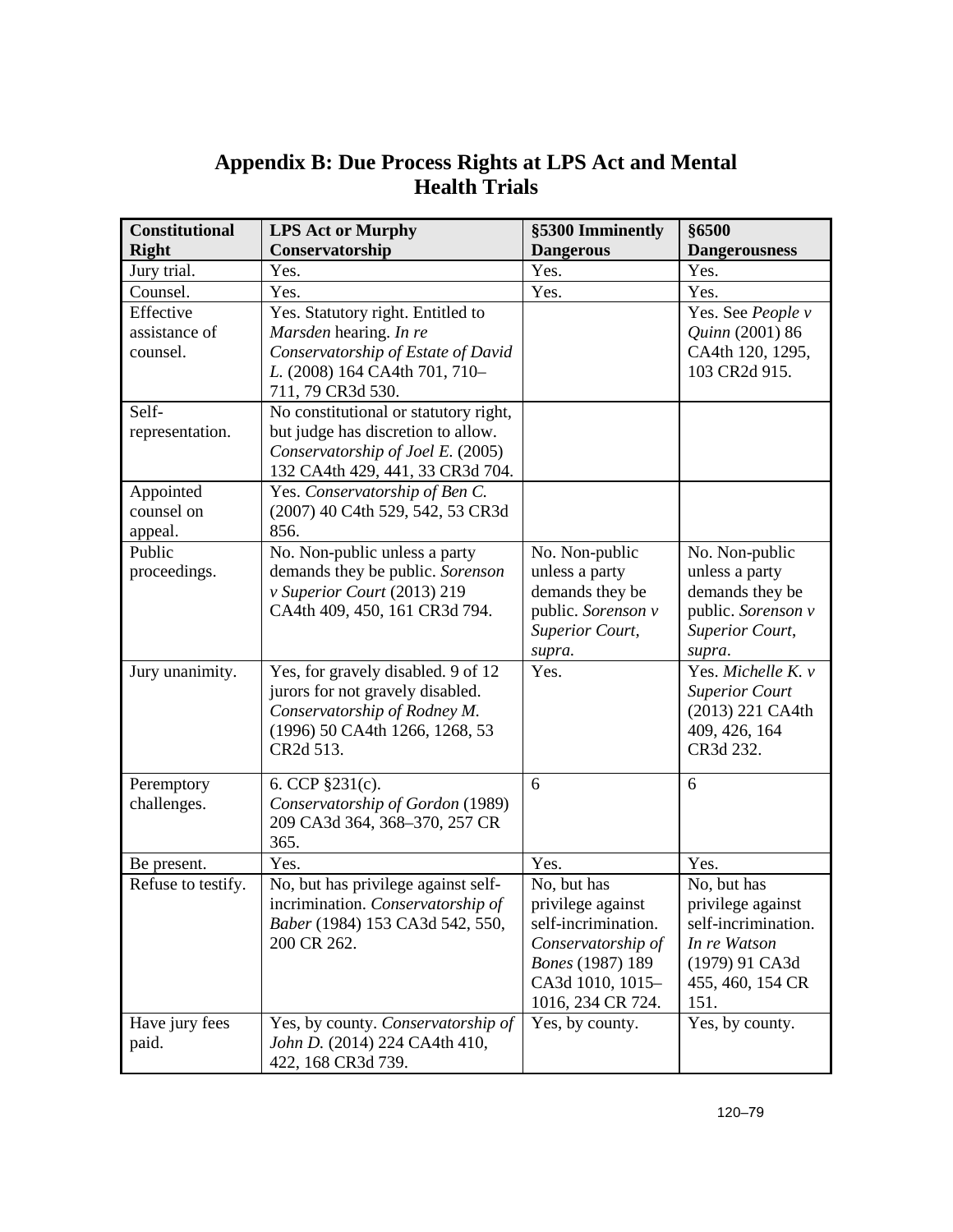# **Table of Statutes**

#### **CALIFORNIA**

**CONSTITUTION** Art I, §11 [120.18,](#page-16-0) [120.92](#page-63-0) **CIVIL CODE** 56.103 [120.25](#page-19-0) **CODE OF CIVIL PROCEDURE** 12 [120.51](#page-37-0) 231(c) [120.78](#page-55-0) 581(b)(1) [120.91](#page-62-0) 581(i) [120.91](#page-62-0) **EVIDENCE CODE** 1024 [120.53](#page-38-0) **GOVERNMENT CODE** 68152(c)(7) [120.25](#page-19-0) **HEALTH AND SAFETY CODE** 1340 et seq [120.6](#page-9-0) 1374.51 [120.6](#page-9-0) **PENAL CODE**

987.8(f) [120.70](#page-50-0) 987.8(g)(2) [120.70](#page-50-0)

1026 [120.41](#page-29-0) 1026.2 [120.41](#page-29-0) 1367.1 [120.8](#page-11-0) 1370 [120.13,](#page-15-0) [120.60,](#page-43-0) [120.87](#page-60-0) 1370(a) [120.81](#page-56-0) 1001.20–1001.34: [120.8](#page-11-0) 1367(a): [120.61](#page-43-1) 1367(b): [120.61](#page-43-1) 1370.01: [120.61](#page-43-1) 1370.01(c)(2): [120.61](#page-43-1) 1370.01(e): [120.61](#page-43-1) 1370.02(b)(1)–(b)(2): [120.61](#page-43-1) 1370.02(b)(3): [120.61](#page-43-1) 1370.02(c)(1): [120.61](#page-43-1)  $1370.02(c)(2)(A)–(c)(2)(B):$ [120.61](#page-43-1) 1370.02(c)(2)(C): [120.61](#page-43-1) 1370.2: [120.61](#page-43-1) 1370): [120.87](#page-60-0) 1370, (a)(6)(A) 1370(a): [120.83](#page-58-0) 1370(c)(2): [120.61](#page-43-1) 1370(e): [120.61](#page-43-1) 1473: [120.18](#page-16-0) 2960 et seq: [120.41](#page-29-0)

#### **PROBATE CODE**

 $1400$  et seq [120.10](#page-12-0) 1400–3925 [120.6,](#page-9-0) [120.59,](#page-41-0) [120.62](#page-45-0) 1800 [120.59](#page-41-0)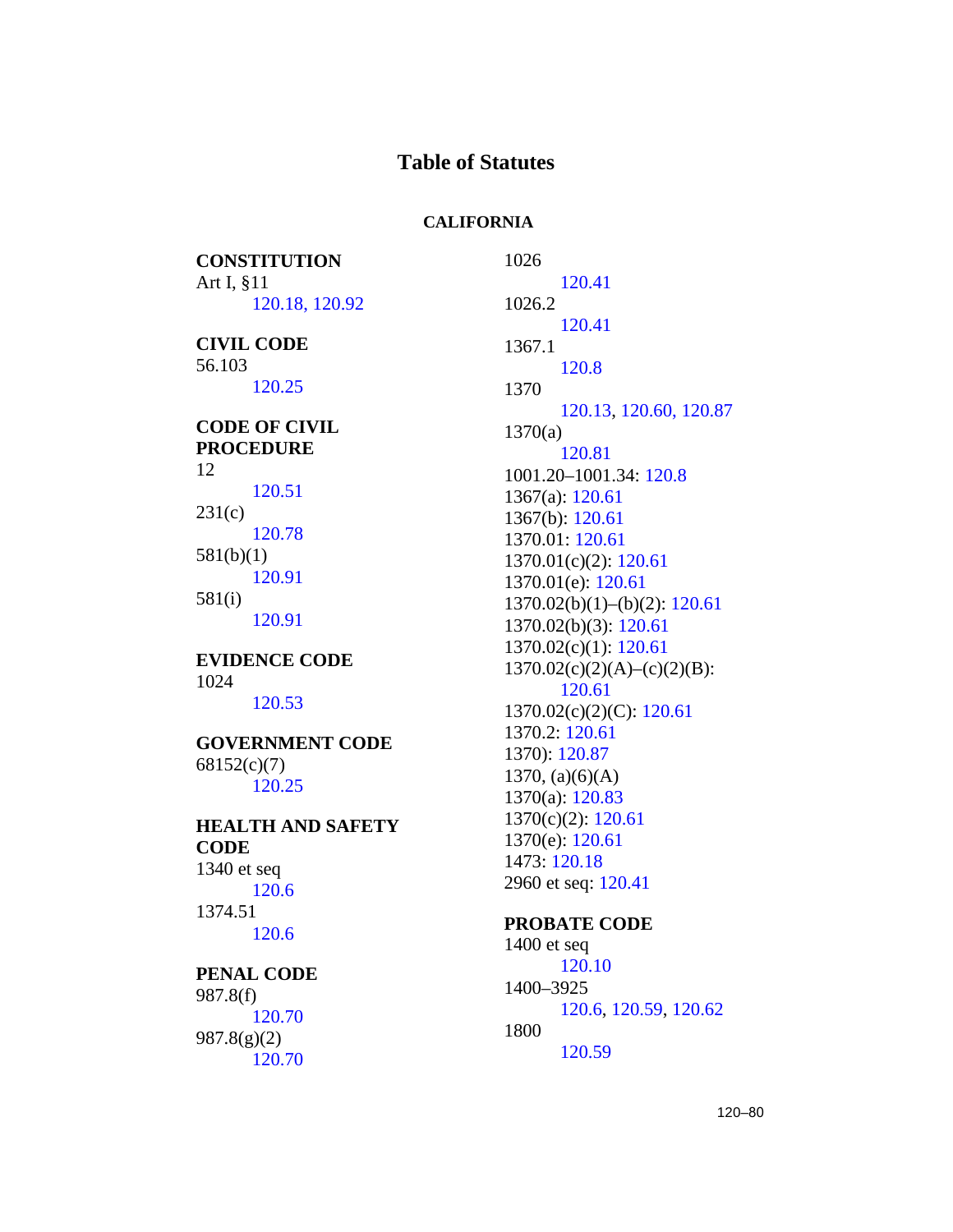1800.3 [120.59](#page-41-0) 1801(a) [120.59](#page-41-0) 1801(e) [120.59](#page-41-0) 1812 [120.59](#page-41-0) 1812(b) [120.59,](#page-41-0) [120.81](#page-56-0) 1822–1824 [120.62](#page-45-0) 1822(b) [120.62](#page-45-0) 1822(f) [120.62](#page-45-0) 1825 [120.5,](#page-8-0) [120.71](#page-51-0) 1828 [120.68](#page-48-0) 1860 [120.59](#page-41-0) 2113 [120.81](#page-56-0) 2250(e) [120.62](#page-45-0) 2250.2 [120.63](#page-46-0) 2250.2(c) [120.63](#page-46-0) 2356.5 [120.8,](#page-11-0) [120.59](#page-41-0) 2591 [120.104](#page-72-0) 4011.6 [120.8,](#page-11-0) [120.10,](#page-12-0) [120.17,](#page-16-1) [120.36–](#page-25-0)[120.37](#page-26-0) **WELFARE AND INSTITUTIONS CODE** 602 [120.58](#page-41-1)

4500–4869 [120.103](#page-70-0) 4825 [120.103](#page-70-0) 5001 [120.6](#page-9-0) 5002(d) [120.8](#page-11-0) 5005 [120.81](#page-56-0) 5008 [120.11](#page-13-0) 5008(a) [120.15](#page-15-1) 5008(b) [120.15](#page-15-1) 5008(c) [120.16](#page-16-2) 5008(f) [120.22](#page-18-0) 5008(h) [120.67](#page-48-1) 5008(h)(1)(A) [120.12,](#page-13-1) [120.83](#page-58-0) 5008(h)(1)(B) [120.13,](#page-15-0) [120.60,](#page-43-0) [120.83,](#page-58-0) [120.87](#page-60-0) 5008(h)(2) [120.12](#page-13-1) 5008(h)(3)) [120.12](#page-13-1) 5008(*l*) [120.41](#page-29-0) 5008(m) [120.41](#page-29-0) 5008.2(a) [120.72](#page-52-0) 5008.2(b) [120.72](#page-52-0) 5012 [120.6](#page-9-0) 5118 [120.69](#page-50-1)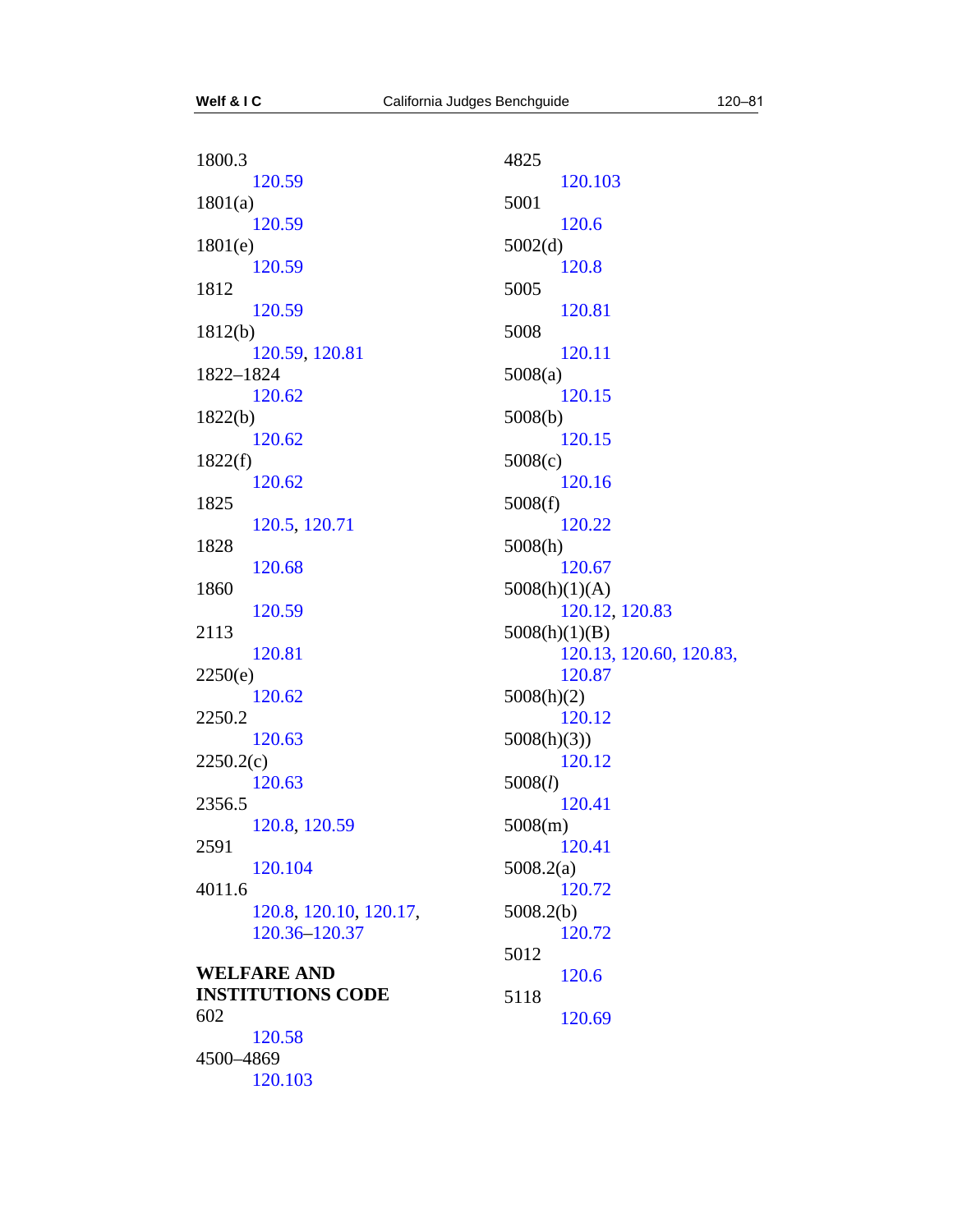| 5150                    | 5201                    |
|-------------------------|-------------------------|
| 120.17, 120.20–120.21,  | 120.22                  |
| 120.29, 120.37, 120.41, | 5202                    |
| 120.45, 120.53, 120.54- | 120.22                  |
| 120.55, 120.66, 120.97, | 5203                    |
| 120.101                 | 120.22                  |
| 5150(a)                 | 5204                    |
| 120.10, 120.18-120.19   | 120.2, 120.22           |
| 5150(b)<br>120.19       | 5205<br>120.2, 120.22   |
| 5150(c)                 | 5206                    |
| 120.19                  | 120.2, 120.23–120.24    |
| 5150(d)                 | 5207                    |
| 120.19                  | 120.2, 120.23           |
| 5150(e)                 | 5208                    |
| 120.19                  | 120.2, 120.23           |
| 5150(h)(1)              | 5212                    |
| 120.31                  | 120.23                  |
| 5150.05(a)              | 5213                    |
| 120.20                  | 120.24                  |
| 5150.05(b)              | 5225                    |
| 120.20                  | 120.26                  |
| 5150.05(c)              | 5225-5230               |
| 120.20                  | 120.15                  |
| 5150.4                  | 5226                    |
| 120.21                  | 120.3, 120.27<br>5226.1 |
| 5151<br>120.21          | 120.3, 120.27–120.28    |
| 5152                    | 5227                    |
| 120.55                  | 120.3, 120.27           |
| 5152(c)                 | 5228                    |
| 120.41                  | 120.3, 120.27           |
| 5154(a)                 | 5230                    |
| 120.55                  | 120.28                  |
| 5154(b)                 | 5250                    |
| 120.55                  | 120.10, 120.28-120.29,  |
| 5170                    | 120.36-120.37, 120.41,  |
| 120.18, 120.37, 120.66  | 120.45, 120.53-120.54,  |
| 5172                    | 120.66, 120.92          |
| 120.18                  | 5250(a)                 |
| 5200                    | 120.10                  |
| 120.17, 120.22          | 5250(d)(1)–(2)          |
| 5200-5213               | 120.4, 120.34           |
| 120.15                  |                         |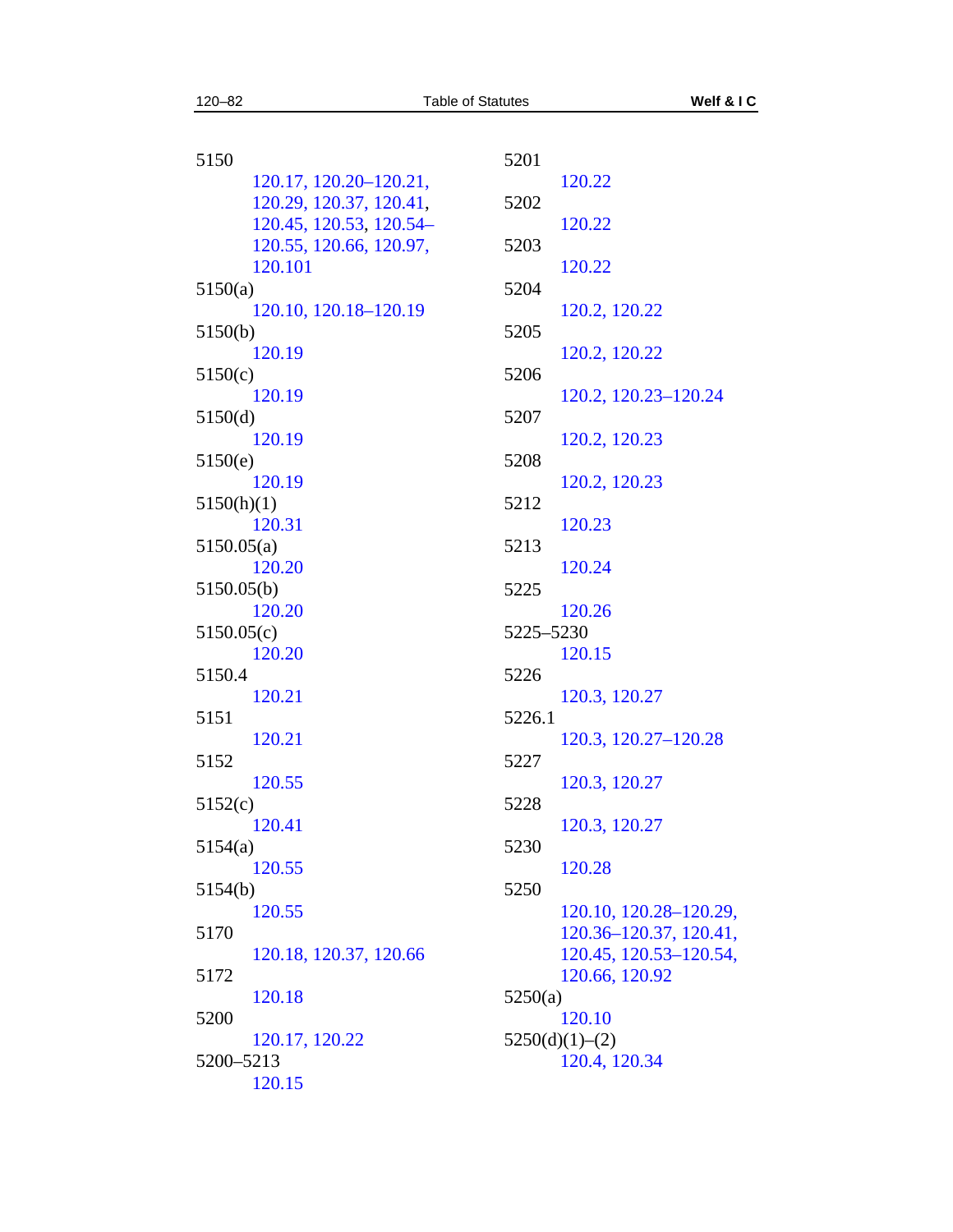5250(d)(3) [120.34](#page-24-0) 5251 [120.4,](#page-7-0) [120.30](#page-22-1) 5252 [120.30](#page-22-1) 5253 [120.4,](#page-7-0) [120.30](#page-22-1) 5254 [120.4,](#page-7-0) [120.10,](#page-12-0) [120.29,](#page-22-0) [120.31](#page-23-0) 5254.1 [120.31](#page-23-0) 5255 [120.4,](#page-7-0) [120.31](#page-23-0) 5256 [120.4,](#page-7-0) [120.29,](#page-22-0) [120.31,](#page-23-0) [120.40](#page-28-0) 5256.1 [120.4,](#page-7-0) [120.32–](#page-23-1)[120.33](#page-24-1) 5256.2 [120.4,](#page-7-0) [120.10,](#page-12-0) [120.32,](#page-23-1) [120.34](#page-24-0)  $5256.4(a)(1)–(4)$ [120.35](#page-25-1) 5256.4(a)(5) [120.4,](#page-7-0) [120.32](#page-23-1) 5256.4(b) [120.32](#page-23-1) 5256.4(c) [120.4,](#page-7-0) [120.31](#page-23-0) 5256.4(d) [120.32](#page-23-1) 5256.4(e) [120.4,](#page-7-0) [120.34](#page-24-0) 5256.5 [120.4,](#page-7-0) [120.36](#page-25-0) 5256.6 [120.4,](#page-7-0) [120.36](#page-25-0) 5256.7 [120.36](#page-25-0) 5257 [120.38](#page-27-0) 5257(a) [120.37](#page-26-0) 5257(b) [120.37](#page-26-0) 5258 [120.37](#page-26-0) 5259.3 [120.38](#page-27-0) 5259.3(a)–(b) [120.38](#page-27-0) 5259.3(c) [120.38](#page-27-0) 5260 [120.29,](#page-22-0) [120.39,](#page-27-1) [120.41,](#page-29-0) [120.54,](#page-39-0) [120.92](#page-63-0) 5260 et seq [120.37](#page-26-0) 5260(a) [120.10](#page-12-0) 5261 [120.39](#page-27-1) 5262 [120.29,](#page-22-0) [120.39](#page-27-1) 5263 [120.39](#page-27-1) 5264(b) [120.39](#page-27-1) 5270.10 [120.37,](#page-26-0) [120.40,](#page-28-0) [120.92](#page-63-0) 5270.10–5270.65 [120.29](#page-22-0) 5270.12 [120.10,](#page-12-0) [120.40](#page-28-0) 5270.15 [120.10,](#page-12-0) [120.36,](#page-25-0) [120.40–](#page-28-0) [120.41,](#page-29-0) [120.54](#page-39-0) 5270.15(a) [120.10](#page-12-0) 5270.15(b) [120.10](#page-12-0) 5270.55(a) [120.40](#page-28-0) 5270.55(b) [120.40](#page-28-0)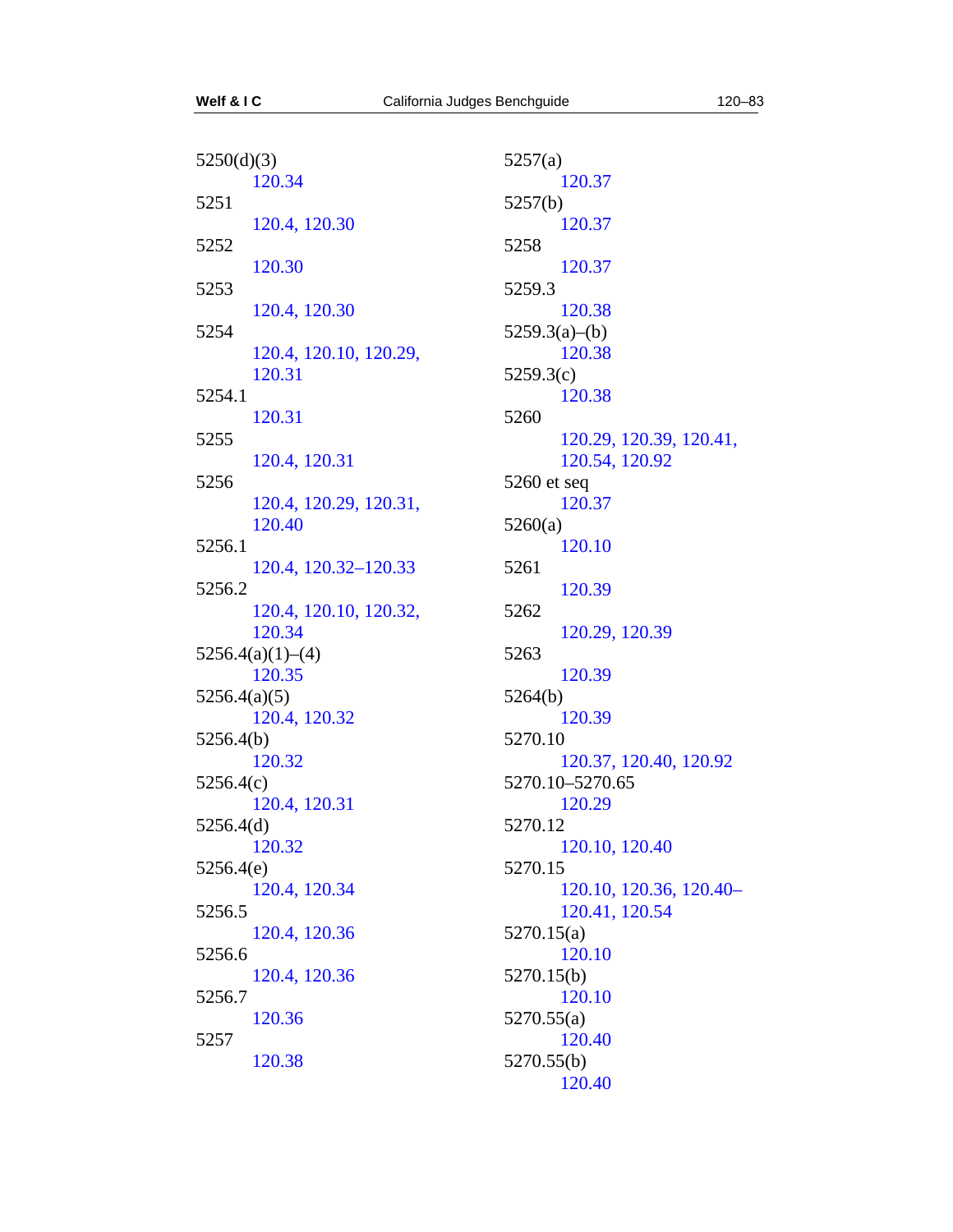5270.55(c) [120.40](#page-28-0) 5275 [120.18,](#page-16-0) [120.29,](#page-22-0) [120.40,](#page-28-0) [120.92–](#page-63-0)[120.93](#page-65-0) 5275–5276 [120.4](#page-7-0) 5275–5278 [120.65](#page-47-0) 5276 [120.29,](#page-22-0) [120.31,](#page-23-0) [120.93–](#page-65-0) [120.96](#page-66-1) 5276.1 [120.77](#page-54-0) 5277 [120.96](#page-66-1) 5278 [120.55](#page-39-1) 5300 [120.49–](#page-35-0)[120.51,](#page-37-0) [120.53](#page-38-0) 5300 et seq [120.37](#page-26-0) 5301(a) [120.49](#page-35-0) 5301(b) [120.49](#page-35-0) 5301(c) [120.49](#page-35-0) 5302 [120.49](#page-35-0) 5302–5303 [120.49](#page-35-0) 5303 [120.49](#page-35-0) 5303.1 [120.77](#page-54-0) 5304(a) [120.50](#page-36-0) 5304(a)(1) [120.50](#page-36-0) 5304(a)(2) [120.50](#page-36-0) 5304(a)(3) [120.50](#page-36-0)

5304(b) [120.51](#page-37-0) 5305(a)(1) [120.52](#page-37-1) 5305(a)(2) [120.52](#page-37-1) 5305(b) [120.52](#page-37-1) 5305(d) [120.52](#page-37-1) 5306.5(a) [120.52](#page-37-1) 5306.5(b) [120.52](#page-37-1) 5307 [120.52](#page-37-1) 5325 [120.6,](#page-9-0) [120.92](#page-63-0) 5325.1 [120.92](#page-63-0) 5325.2 [120.41](#page-29-0) 5326.2 [120.47](#page-33-0) 5326.5 [120.43](#page-31-0) 5326.5(c) [120.47](#page-33-0) 5326.6 [120.48](#page-35-1) 5326.7(a) [120.47](#page-33-0) 5326.7(b) [120.47](#page-33-0) 5326.7(c) [120.47](#page-33-0) 5326.7(d) [120.47](#page-33-0) 5326.7(e) [120.47](#page-33-0) 5326.7(f) [120.47](#page-33-0) 5326.7(g) [120.47](#page-33-0)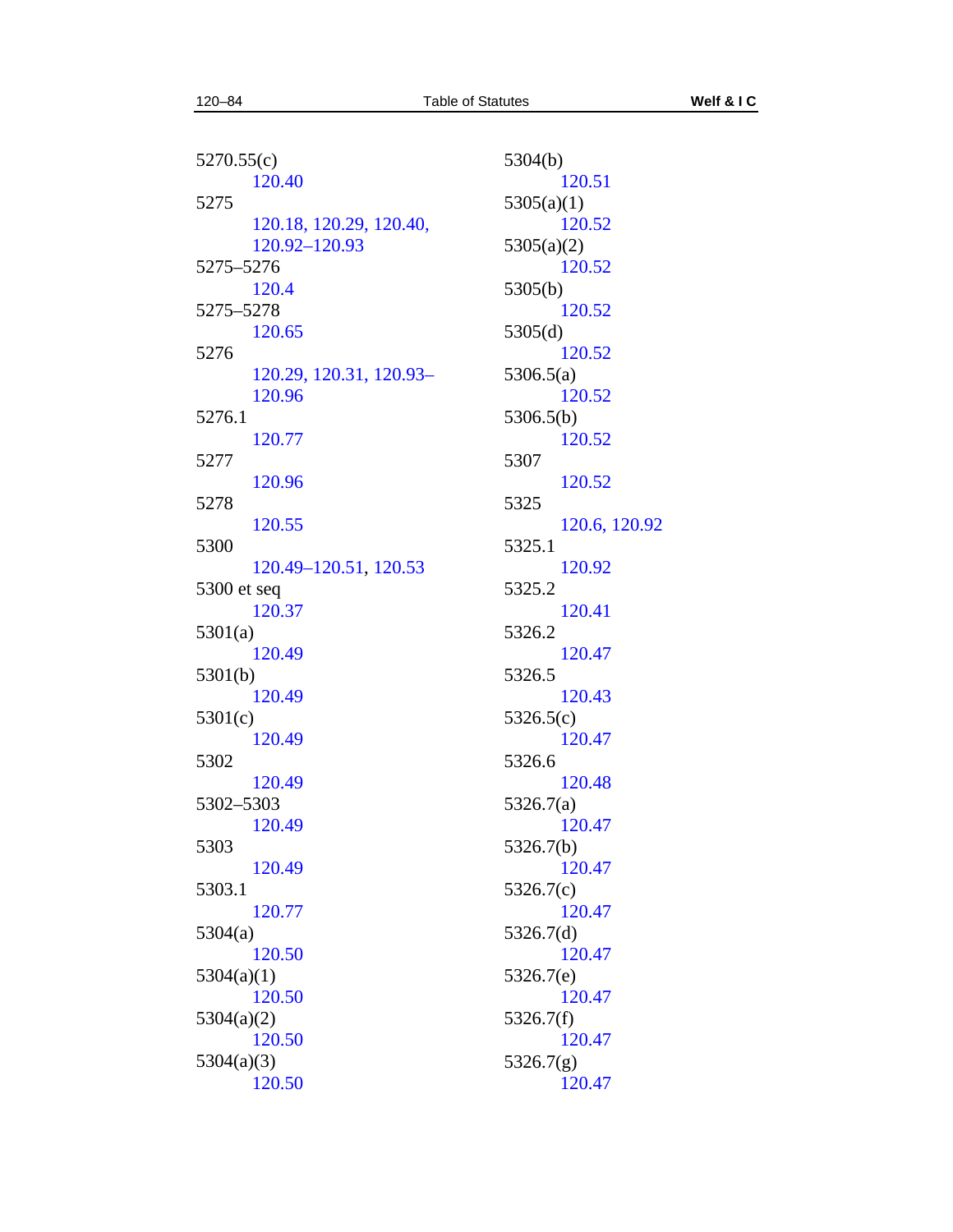5326.8 [120.47](#page-33-0) 5327 [120.6](#page-9-0) 5328 [120.25,](#page-19-0) [120.72](#page-52-0) 5328.01 [120.25](#page-19-0) 5328.02 [120.25](#page-19-0) 5328.04 [120.25](#page-19-0) 5328(f) [120.25](#page-19-0) 5328(r) [120.25](#page-19-0) 5330 [120.25](#page-19-0) 5330(a) [120.25](#page-19-0) 5330(b) [120.25](#page-19-0) 5330(c) [120.25](#page-19-0) 5330(d) [120.25](#page-19-0) 5331 [120.41](#page-29-0) 5332–5336 [120.100](#page-68-0) 5332(b) [120.41–](#page-29-0)[120.42](#page-30-0) 5332(c) [120.45](#page-32-0) 5332(d) [120.41](#page-29-0) 5332(e) [120.41](#page-29-0) 5333(c) [120.42](#page-30-0) 5334(a) [120.42](#page-30-0)  $5334(b)$ –(c) [120.42](#page-30-0)

5334(d) [120.44](#page-32-1) 5334(e)(1) [120.46](#page-33-1) 5334(e)(2) [120.46](#page-33-1) 5334(e)(4) [120.46](#page-33-1) 5334(f) [120.46](#page-33-1) 5336 [120.45](#page-32-0) 5342 [120.12](#page-13-1) 5343 [120.12](#page-13-1) 5345–5349.5 [120.97](#page-66-0) 5346(a) [120.97,](#page-66-0) [120.102](#page-70-1) 5346(b)(1) [120.98](#page-67-0)  $5346(b)(1)-(3)$ [120.98](#page-67-0) 5346(b)(4)(B) [120.99](#page-68-1) 5346(b)(5) [120.98](#page-67-0) 5346(c) [120.99](#page-68-1) 5346(d)(1) [120.98–](#page-67-0)[120.99](#page-68-1) 5346(d)(2) [120.99](#page-68-1) 5346(d)(3) [120.99](#page-68-1) 5346(d)(4)(E)–(H) [120.99](#page-68-1)  $5346(d)(5)(A)$ [120.100](#page-68-0) 5346(d)(5)(B) [120.100](#page-68-0) 5346(d)(6) [120.101](#page-69-0)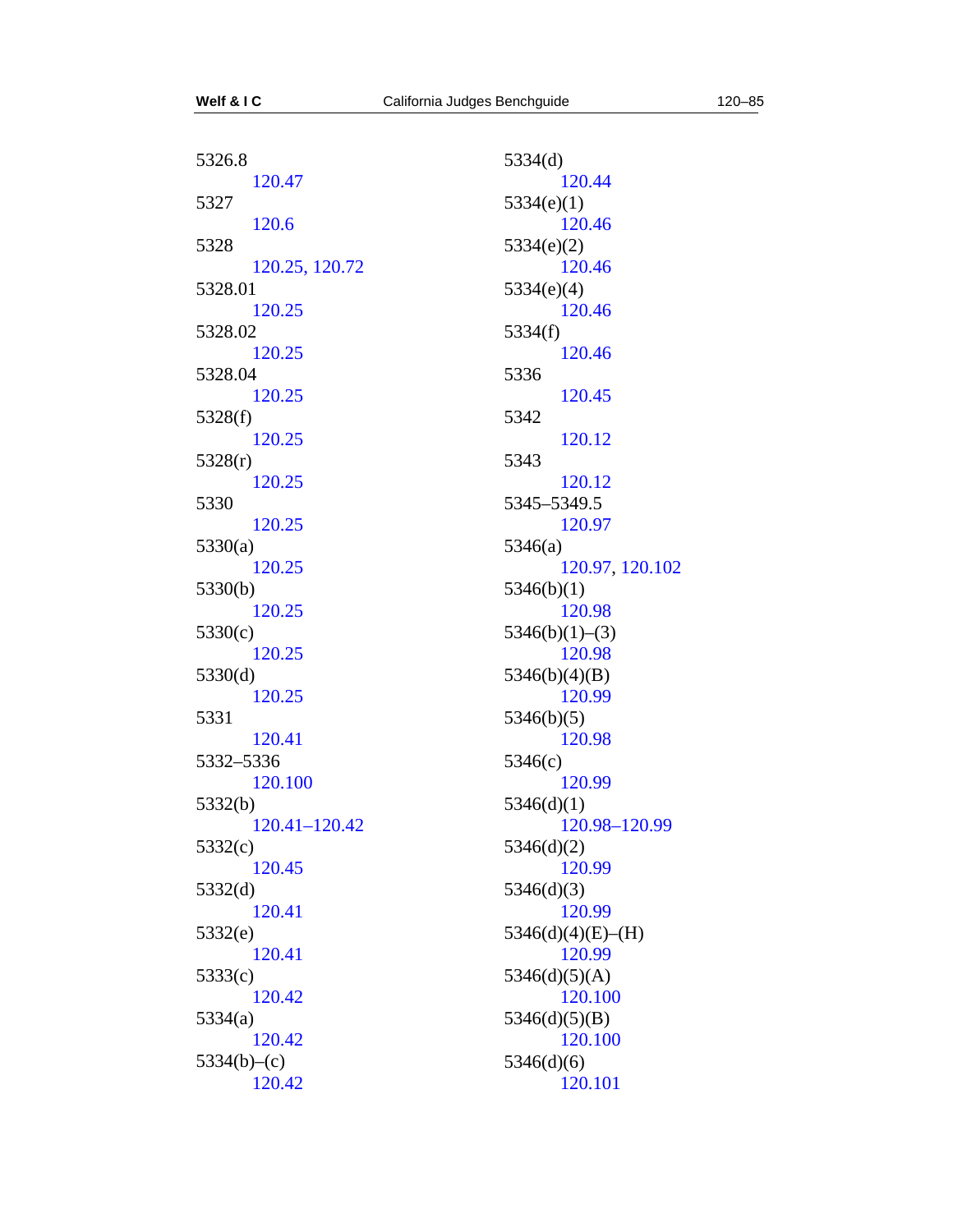5346(e) [120.100](#page-68-0) 5346(f) [120.101](#page-69-0) 5346(g) [120.101](#page-69-0) 5346(h) [120.101](#page-69-0) 5346(i) [120.101](#page-69-0) 5346(j) [120.100](#page-68-0) 5347(a) [120.102](#page-70-1) 5347(b)(1) [120.102](#page-70-1) 5347(b)(2) [120.102](#page-70-1) 5347(b)(3) [120.102](#page-70-1) 5347(b)(4) [120.102](#page-70-1) 5347(b)(5) [120.102](#page-70-1) 5347(b)(6) [120.102](#page-70-1) 5348 [120.100](#page-68-0) 5348(b) [120.97](#page-66-0) 5348(c) [120.100](#page-68-0) 5350 [120.6,](#page-9-0) [120.10,](#page-12-0) [120.37,](#page-26-0) [120.57,](#page-41-2) [120.59,](#page-41-0) [120.62](#page-45-0) 5350–5371 [120.39](#page-27-1) 5350(a) [120.58–](#page-41-1)[120.59](#page-41-0)  $5350(b)(1)$ [120.59,](#page-41-0) [120.82](#page-57-0) 5350(b)(2) [120.59](#page-41-0)

5350(c) [120.59](#page-41-0) 5350(d) [120.5,](#page-8-0) [120.68,](#page-48-0) [120.91](#page-62-0) 5350(e)(1) [120.76](#page-54-1) 5350(e)(2) [120.76](#page-54-1) 5350(e)(3) [120.76](#page-54-1) 5350(g) [120.59](#page-41-0) 5350.1 [120.6](#page-9-0) 5350.2 [120.62](#page-45-0) 5352 [120.5,](#page-8-0) [120.56,](#page-40-0) [120.59–](#page-41-0) [120.60,](#page-43-0) [120.63](#page-46-0) 5352.1 [120.10,](#page-12-0) [120.37,](#page-26-0) [120.67,](#page-48-1) [120.92](#page-63-0) 5352.1(a) [120.63](#page-46-0) 5352.1(b) [120.67](#page-48-1) 5352.1(c) [120.63](#page-46-0) 5352.3 [120.37,](#page-26-0) [120.66](#page-48-2) 5352.4 [120.88](#page-60-1) 5352.6 [120.81,](#page-56-0) [120.89](#page-60-2) 5353 [120.64–](#page-47-1)[120.65,](#page-47-0) [120.92](#page-63-0) 5354 [120.80](#page-56-1) 5354(a) [120.73](#page-53-0) 5355 [120.81](#page-56-0) 5356 [120.82](#page-57-0)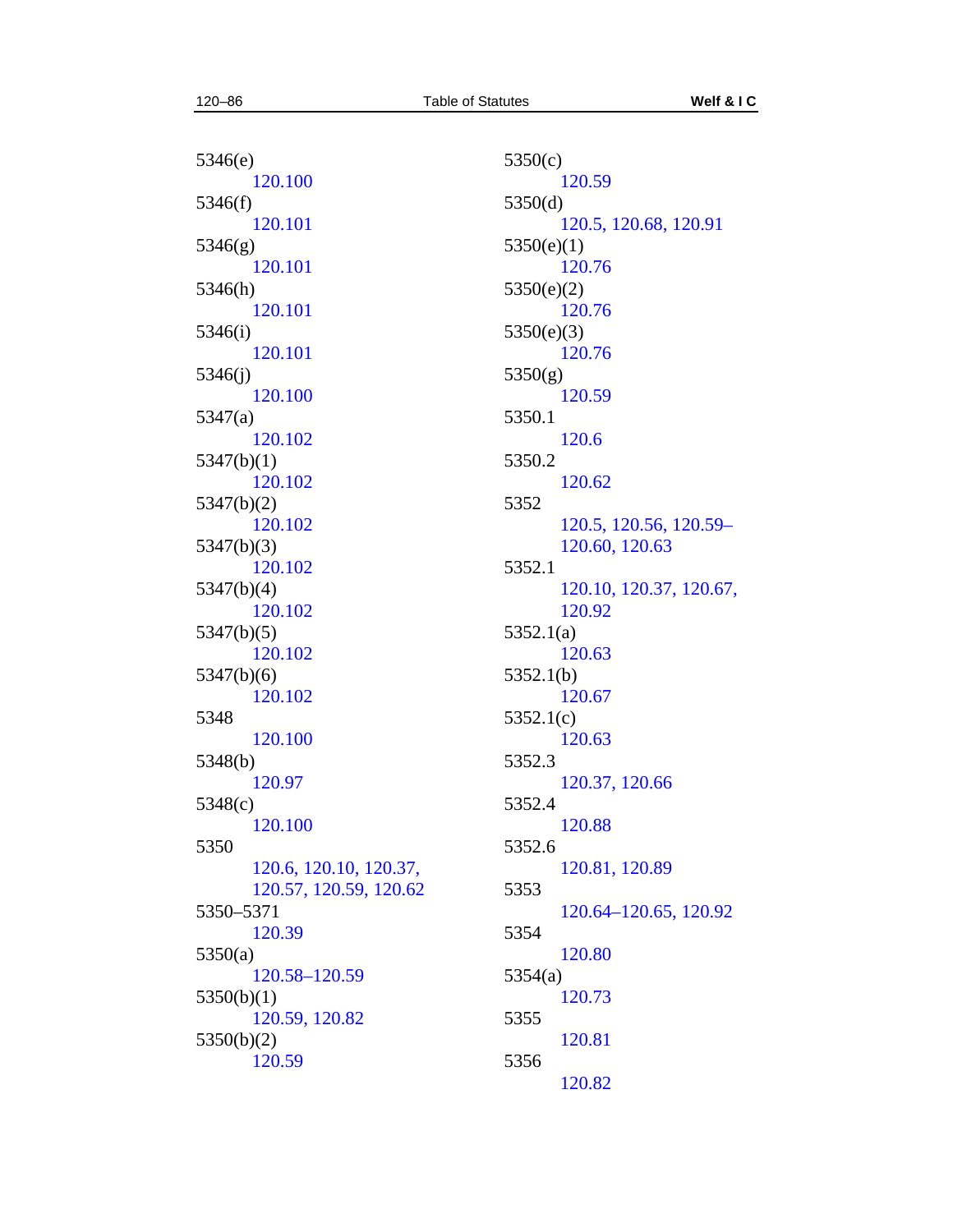5357 [120.80,](#page-56-1) [120.81,](#page-56-0) [120.84](#page-58-1)  $5357(a)–(f)$ [120.84](#page-58-1) 5357(d) [120.85](#page-58-2) 5358 [120.56,](#page-40-0) [120.59,](#page-41-0) [120.81](#page-56-0) 5358.2 [120.48,](#page-35-1) [120.85](#page-58-2) 5358.3 [120.84](#page-58-1) 5358(a) [120.59,](#page-41-0) [120.104](#page-72-0) 5358(a)(1)(A) [120.83](#page-58-0) 5358(a)(1)(B) [120.83](#page-58-0) 5358(b) [120.85](#page-58-2) 5358(c) [120.59](#page-41-0) 5358(c)(1) [120.83](#page-58-0) 5358(c)(2) [120.83](#page-58-0)  $5358(d)(1)$ [120.87](#page-60-0) 5358(d)(2) [120.87](#page-60-0) 5358(d)(3) [120.87](#page-60-0) 5361 [120.10,](#page-12-0) [120.12,](#page-13-1) [120.56,](#page-40-0) [120.59,](#page-41-0) [120.89,](#page-60-2) [120.91](#page-62-0) 5362 [120.10,](#page-12-0) [120.56,](#page-40-0) [120.91](#page-62-0) 5362(a) [120.89,](#page-60-2) [120.91](#page-62-0) 5362(b) [120.89,](#page-60-2) [120.91](#page-62-0) 5364 [120.56,](#page-40-0) [120.90](#page-61-0)

5365 [120.5,](#page-8-0) [120.63,](#page-46-0) [120.68–](#page-48-0) [120.70,](#page-50-0) [120.90](#page-61-0) 5365.1 [120.5,](#page-8-0) [120.77](#page-54-0) 5368 [120.89](#page-60-2) 5585–5585.59 [120.8](#page-11-0) 5585.20 [120.8,](#page-11-0) [120.14](#page-15-2) 5585.25 [120.14](#page-15-2) 5585.53 [120.8](#page-11-0) 5585.55 [120.8](#page-11-0) 5600.3(b)(2) [120.97](#page-66-0) 5600.3(b)(3) [120.97](#page-66-0) 6500 [120.103](#page-70-0) 6500–6513 [120.12,](#page-13-1) [120.103](#page-70-0) 6500(b)(5) [120.103](#page-70-0)  $6500(c)(2)$ [120.103](#page-70-0) 6502 [120.103](#page-70-0) 6503 [120.103](#page-70-0) 6504 [120.103](#page-70-0) 6509(a) [120.103](#page-70-0) 6600–6609.3 [120.25](#page-19-0) 8102 [120.53](#page-38-0) 8102(a) [120.53](#page-38-0)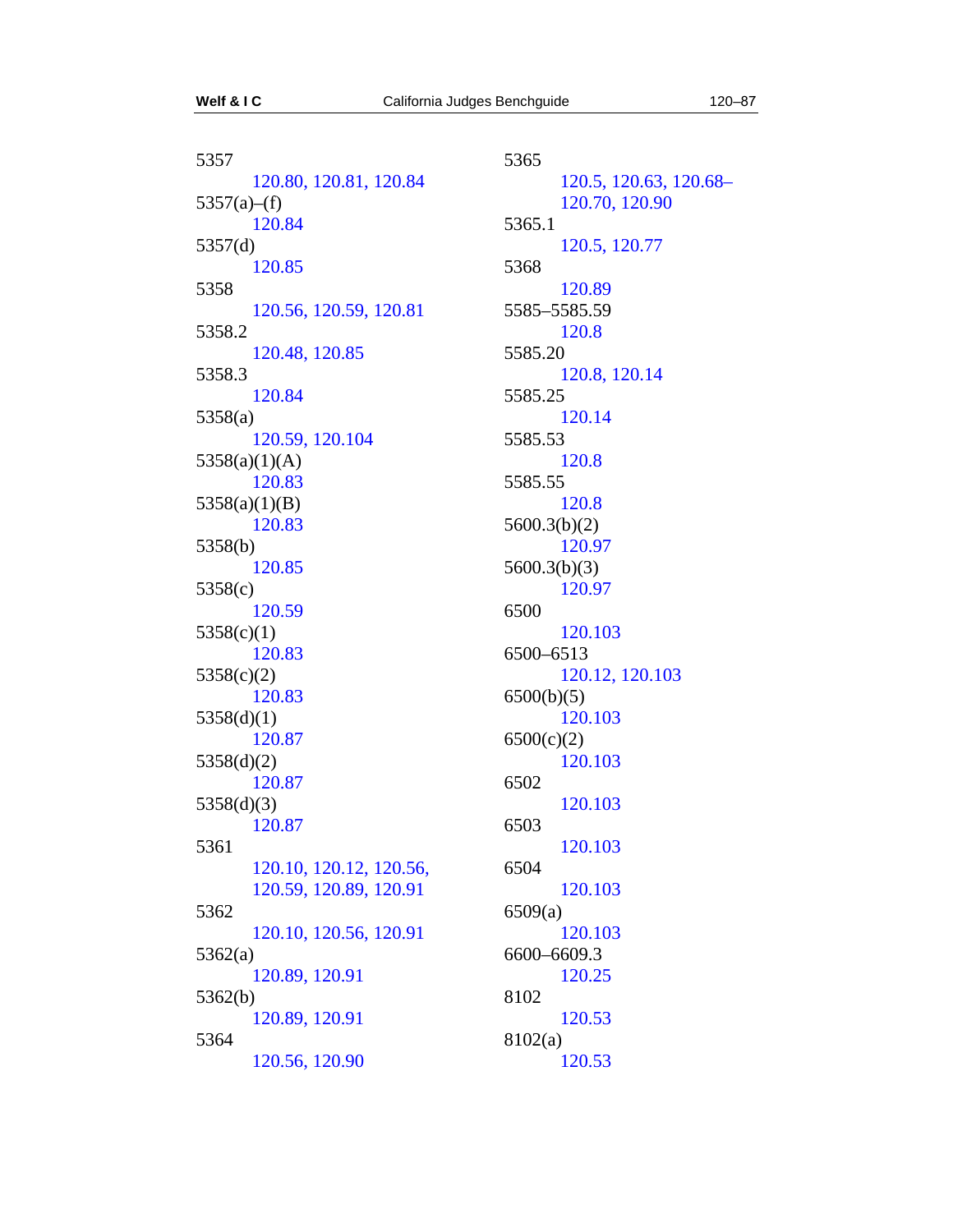$8102(b)(1)$ [120.53](#page-38-0) 8102(d) [120.53](#page-38-0) 8103(e)(1) [120.86](#page-59-0) 8103(e)(2) [120.86](#page-59-0) 8103(f)(4) [120.54](#page-39-0) 8103(f)(6) [120.54](#page-39-0)  $8103(g)(1)$ [120.54](#page-39-0)

### **ACTS BY POPULAR NAME**

Assisted Outpatient Treatment Demonstration Project Act of 2002 ("Laura's Law") [120.97](#page-66-0) Children's Civil Commitment and Mental Health Treatment Act of 1988 [120.8,](#page-11-0) [120.14](#page-15-2) Guardianship-Conservatorship Law [120.6,](#page-9-0) [120.59](#page-41-0) Knox-Keene Health Care Service Plan Act [120.6](#page-9-0) Lanterman-Petris-Short Act (LPS Act) [120.1,](#page-5-0) [120.6,](#page-9-0) [120.8,](#page-11-0) [120.10–](#page-12-0)[120.13,](#page-15-0) [120.17,](#page-16-1) [120.32,](#page-23-1) [120.41,](#page-29-0) [120.47,](#page-33-0) [120.59,](#page-41-0) [120.61–](#page-43-1)[120.62,](#page-45-0) [120.68–](#page-48-0)[120.70,](#page-50-0) [120.72,](#page-52-0) [120.75,](#page-53-1) [120.80,](#page-56-1) [120.86,](#page-59-0) [120.90–](#page-61-0)[120.93,](#page-65-0) [120.97,](#page-66-0) [120.109](#page-76-0) Mentally Disordered Offender Act (MDO Act) [120.41](#page-29-0)

Sexually Violent Predators Act [120.25](#page-19-0)

**SESSION LAWS** Stats 2001, ch 506, §§1–2 [120.6](#page-9-0)

# **CALIFORNIA CODE OF REGULATIONS** Title 9, §849(a)

[120.47](#page-33-0)

# **CALIFORNIA RULES OF COURT** 2.831

[120.2–](#page-6-0)[120.3](#page-6-1) 7.10(b) [120.9](#page-11-1) 7.10(c) [120.9](#page-11-1)  $7.10(c)(3)$ [120.25](#page-19-0) 7.1101(b) [120.7](#page-11-2) 7.1101(c) [120.7](#page-11-2) 7.1101(f) [120.7](#page-11-2) 8.300 [120.88](#page-60-1)

**JURY INSTRUCTIONS BAJI (Civil)** BAJI 2.40 (former) [120.79](#page-55-1) **CACI (Civil)** CACI 4002 [120.109](#page-76-0) 4004 [120.109](#page-76-0)

4005 [120.109](#page-76-0)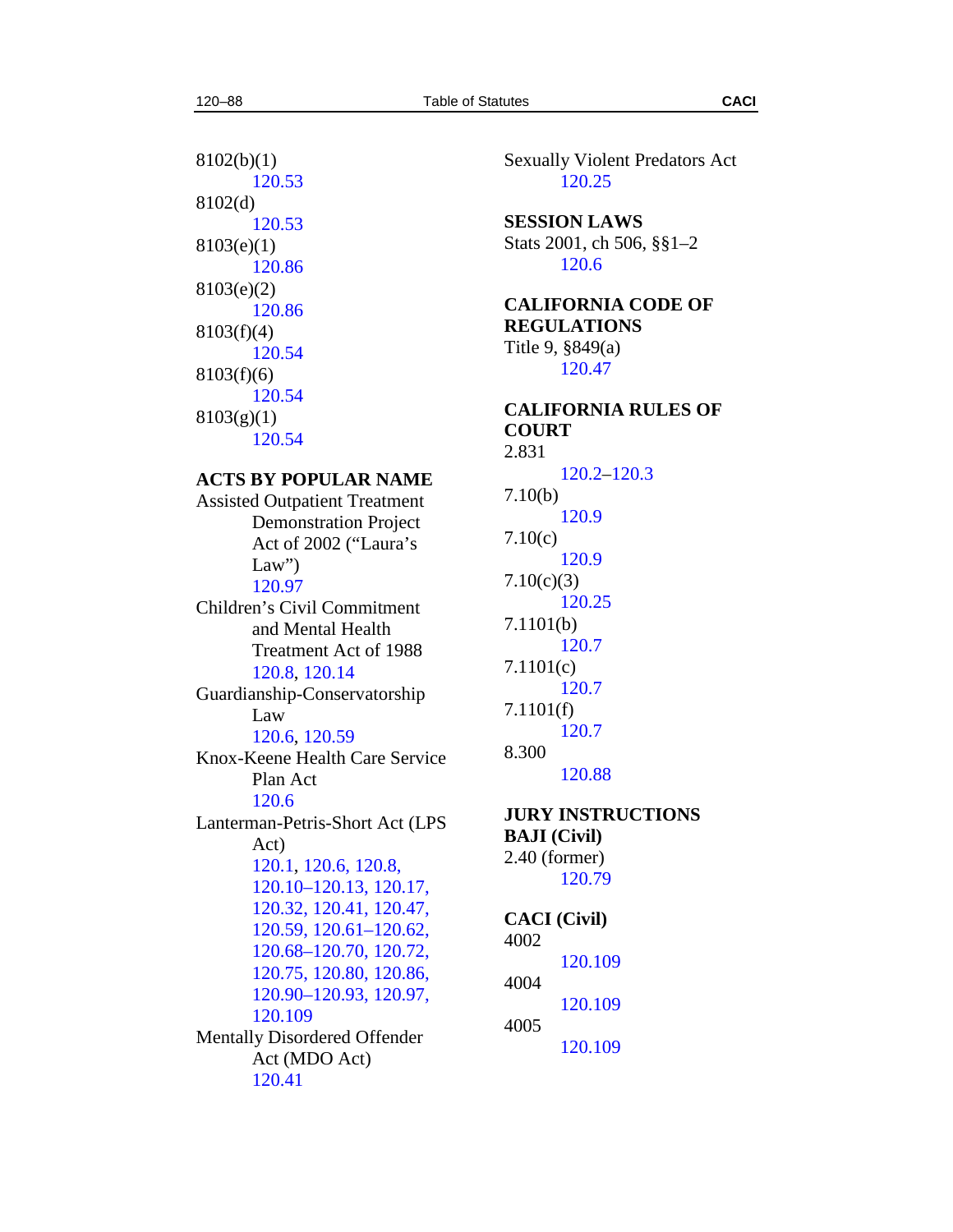#### **UNITED STATES**

# **CONSTITUTION** Amend I

[120.69](#page-50-1) Amend IV [120.72](#page-52-0) Amend V [120.49,](#page-35-0) [120.77](#page-54-0) Amend VI [120.70](#page-50-0) Art I, §9 [120.18,](#page-16-0) [120.92](#page-63-0)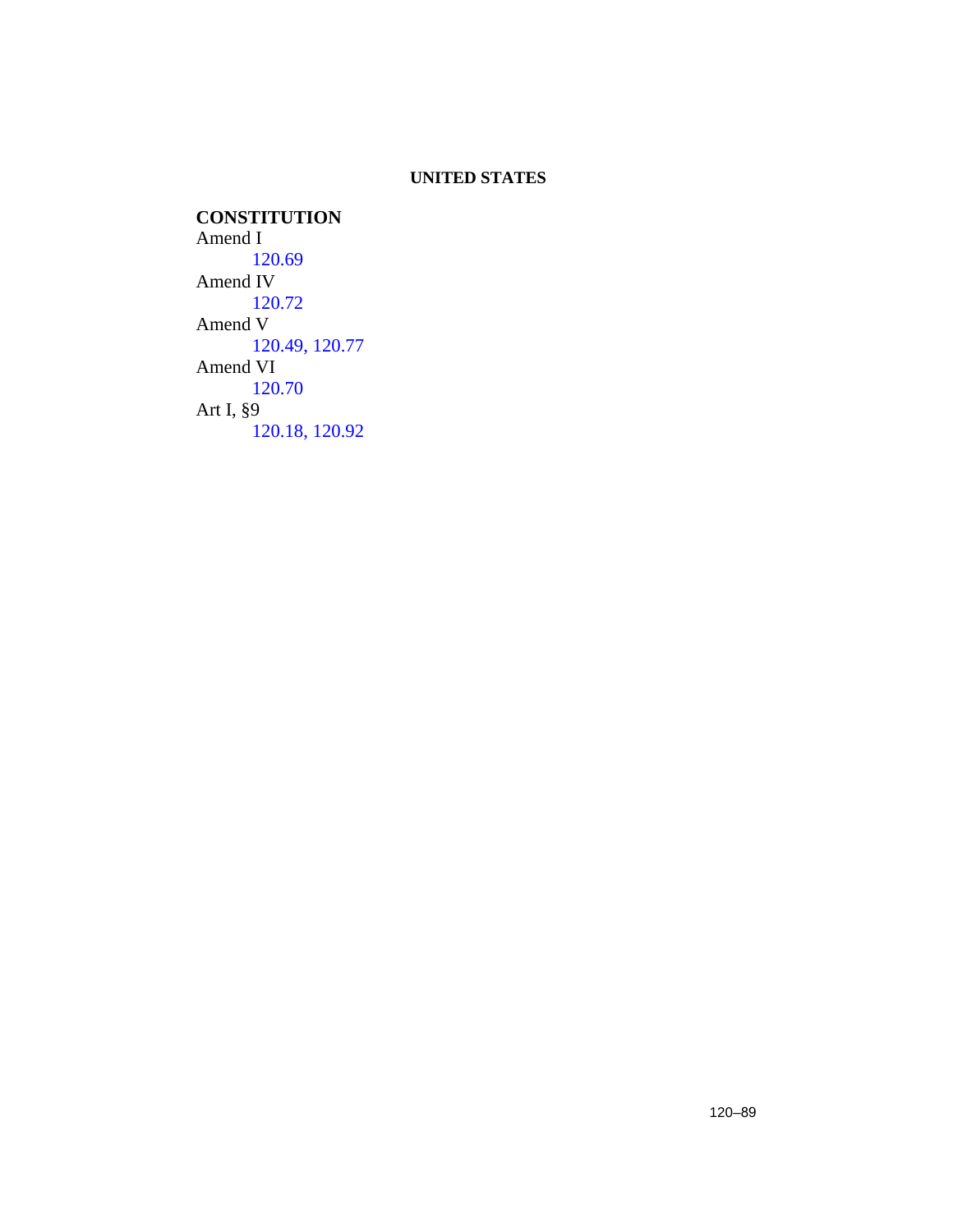# **Table of Cases**

Albertson v Superior Court (2001) 25 C4th 796, 107 CR2d 381: [§120.25](#page-19-0) Allen, People v (2007) 42 C4th 91, 64 CR3d 124: [§120.10](#page-12-0) Amanda B., Conservatorship of (2009) 173 CA4th 1380, 93 CR3d 817: [§120.90](#page-61-0) Amanda B., Conservatorship of (2007) 149 CA4th 342, 56 CR3d 901: [§120.72](#page-52-0) Azzarella, In re (1989) 207 CA3d 1240, 254 CR 922: [§120.94](#page-65-1) Baber v Superior Court (1980) 113 CA3d 955, 170 CR 353: [§120.90](#page-61-0) Baber, Conservatorship of (1984) 153 CA3d 542, 200 CR 262: §[§120.77,](#page-54-0) [120.79](#page-55-1) Barrett, People v (2012) 54 C4th 1081, 144 CR3d 661: [§120.103](#page-70-0) Ben C., Conservatorship of (2007) 40 C4th 529, 53 CR3d 856: §[§120.10,](#page-12-0) [120.149](#page-15-2), [120.70,](#page-50-0) [120.72,](#page-52-0) [120.88](#page-60-1) Benvenuto, Conservatorship of (1986) 180 CA3d 1030, 226 CR 33: §[§120.68,](#page-48-0) [120.75,](#page-53-1) [120.91](#page-62-0) Bias v Moynihan (9th Cir 2007) 508 F3d 1212: [§120.55](#page-39-1) Blackburn, People v (2015) 61 C4th 1113, 191 CR3d 458: [§120.68](#page-48-0) Bones, Conservatorship of (1987) 189 CA3d 1010, 234 CR 724: [§120.49](#page-35-0) Bragg v Valdez (2003) 111 CA4th 421, 3 CR3d 804: [§120.38](#page-27-0) Carol K., In re (2010) 188 CA4th 123, 115 CR3d 343: [§120.12](#page-13-1)

Christopher A., Conservatorship of (2006) 139 CA4th 604, 43 CR3d 427: §[§120.68,](#page-48-0) [120.81](#page-56-0) City of San Diego v Boggess (2013) 216 CA4th 1494, 157 CR3d 644: [§120.53](#page-38-0) Coburn v Sievert (2005) 133 CA4th 1483, 35 CR3d 596: [§120.55](#page-39-1) Conservatorship of *See* name of party. Cruze v National Psychiatric Servs., Inc. (2003) 105 CA4th 48, 129 CR2d 65: [§120.55](#page-39-1) Cuevas, People v (2103) 213 CA4th 94, 151 CR3d 880: [§120.103](#page-70-0) Culbertson v Santa Clara County (1968) 261 CA2d 274, 67 CR 752: [§120.23](#page-19-1) David L., Conservatorship of Estate of (2008) 164 CA4th 701, 79 CR3d 530: [§120.70](#page-50-0) Davis, Conservatorship of (1981) 124 CA3d 313, 177 CR 369: [§120.80](#page-56-1) Delay, Conservatorship of (1988) 199 CA3d 1031, 245 CR 216: [§120.91](#page-62-0) Doe v Gallinot (1981) 657 F2d 1017: [§120.29](#page-22-0) Duran, People v (1976) 16 C3d 282, 127 CR2d 618: [§120.71](#page-51-0) Early, Conservatorship of (1983) 35 C3d 244, 197 CR 539: §[§120.76,](#page-54-1) [120.79](#page-55-1) Edward W. v Lamkins (2002) 99 CA4th 516, 122 CR2d 1: §[§120.6,](#page-9-0) [120.56,](#page-40-0) [120.59,](#page-41-0) [120.62–](#page-45-0)[120.63](#page-46-0) Everette M., Conservatorship of (1990) 219 CA3d 1567, 269

CR 182: [§120.90](#page-61-0)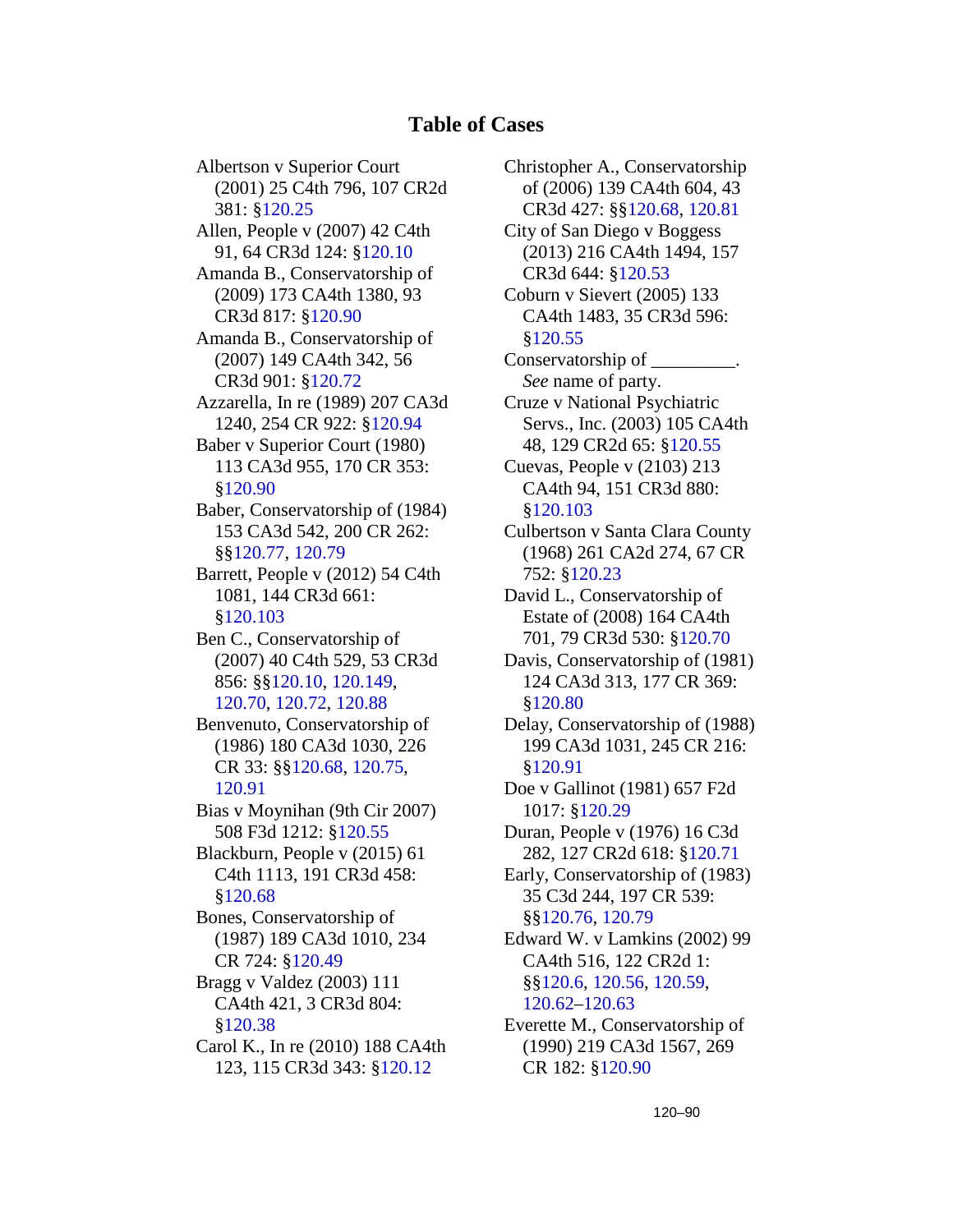Finch (People v Superior Court) (1988) 200 CA3d 1546, 248 CR 23: [§120.51](#page-37-0) Ford v Norton (2001) 89 CA4th 974, 107 CR2d 776: §[§120.6,](#page-9-0) [120.10](#page-12-0) Forsythe, Conservatorship of (1987) 192 CA3d 1406, 238 CR 77: [§120.62](#page-45-0) G.H., Conservatorship of (2014) 227 CA4th 1435, 174 CR3d 536: [§120.91](#page-62-0) Gandolfo, In re (1984) 36 C3d 889, 206 CR 149: §[§120.87,](#page-60-0) [120.92](#page-63-0) George H., Conservatorship and Estate of (2008) 169 CA4th 157, 86 CR3d 666: §[§120.79,](#page-55-1) [120.81](#page-56-0) Gilbert v Superior Court (1987) 193 CA3d 161, 238 CR 220: [§120.25](#page-19-0) Gonzalez v Paradise Valley Hosp. (2003) 111 CA4th 735, 3 CR3d 903: [§120.55](#page-39-1) Gordon, Conservatorship of (1989) 209 CA3d 364, 257 CR 365: [§120.78](#page-55-0) Greenshields, In re (2014) 227 CA4th 1284, 174 CR3d 482: §120.41 Guerrero, Conservatorship of (1999) 69 CA4th 442, 81 CR2d 541: §[§120.12,](#page-13-1) [120.75,](#page-53-1) [120.91](#page-62-0) Hartshorn, People v (2012) 202 CA4th 1145, 136 CR3d 464: [§120.103](#page-70-0) Heater v Southwood Psychiatric Ctr. (1996) 42 CA4th 1068, 49 CR2d 880: [§120.20,](#page-17-0) [120.41](#page-29-0) Henreid v Superior Court (1976) 59 CA4th 552, 555, 130 CR3d 892: [§120.90](#page-61-0)

Hofferber, Conservatorship of (1980) 28 C3d 161, 167 CR 854: [§120.13](#page-15-0) Hop, In re (1981) 29 C3d 82, 171 CR 721: [§120.103](#page-70-0) In re  $\qquad \qquad . \text{ See name of}$ party. Isaac O., Conservatorship of (1987) 190 CA3d 50, 235 CR 133: §[§120.62,](#page-45-0) [120.68](#page-48-0) Ivey, Conservatorship of (1986) 186 CA3d 1559, 231 CR 376.: [§120.62](#page-45-0) Jacobs v Grossmont Hosp. (2003) 108 CA4th 69, 133 CR2d 9: [§120.55](#page-39-1) James M., Conservatorship of (1994) 30 CA4th 293, 35 CR2d 567: [§120.68](#page-48-0) Jason K., People v (2010) 188 CA4th 1545, 116 CR3d 433: §[§120.54](#page-39-0) Joel E., Conservatorship of (2005) 132 CA4th 429, 33 CR3d 704: [§120.70](#page-50-0) John D., Conservatorship of (2014) 224 CA4th 410, 168 CR3d 739: [§120.68](#page-48-0) John L., In re Conservatorship of Person of (2010) 48 C4th 131, 105 CR3d 424: §[§120.68,](#page-48-0) 120.71 Johnson, Conservatorship of (1991) 235 CA3d 693, 1 CR2d 46: §[§120.5,](#page-8-0) [120.76,](#page-54-1) [120.91](#page-62-0) Jones, Conservatorship of (1989) 208 CA3d 292, 256 CR 415: [§120.76](#page-54-1) Joseph W., In re Conservatorship of (2011) 199 CA4th 953, 131 CR3d 896: [§120.68](#page-48-0) K.G. v Meredith (2012) 204 CA4th 164, 138 CR3d 645: [§120.85](#page-58-2)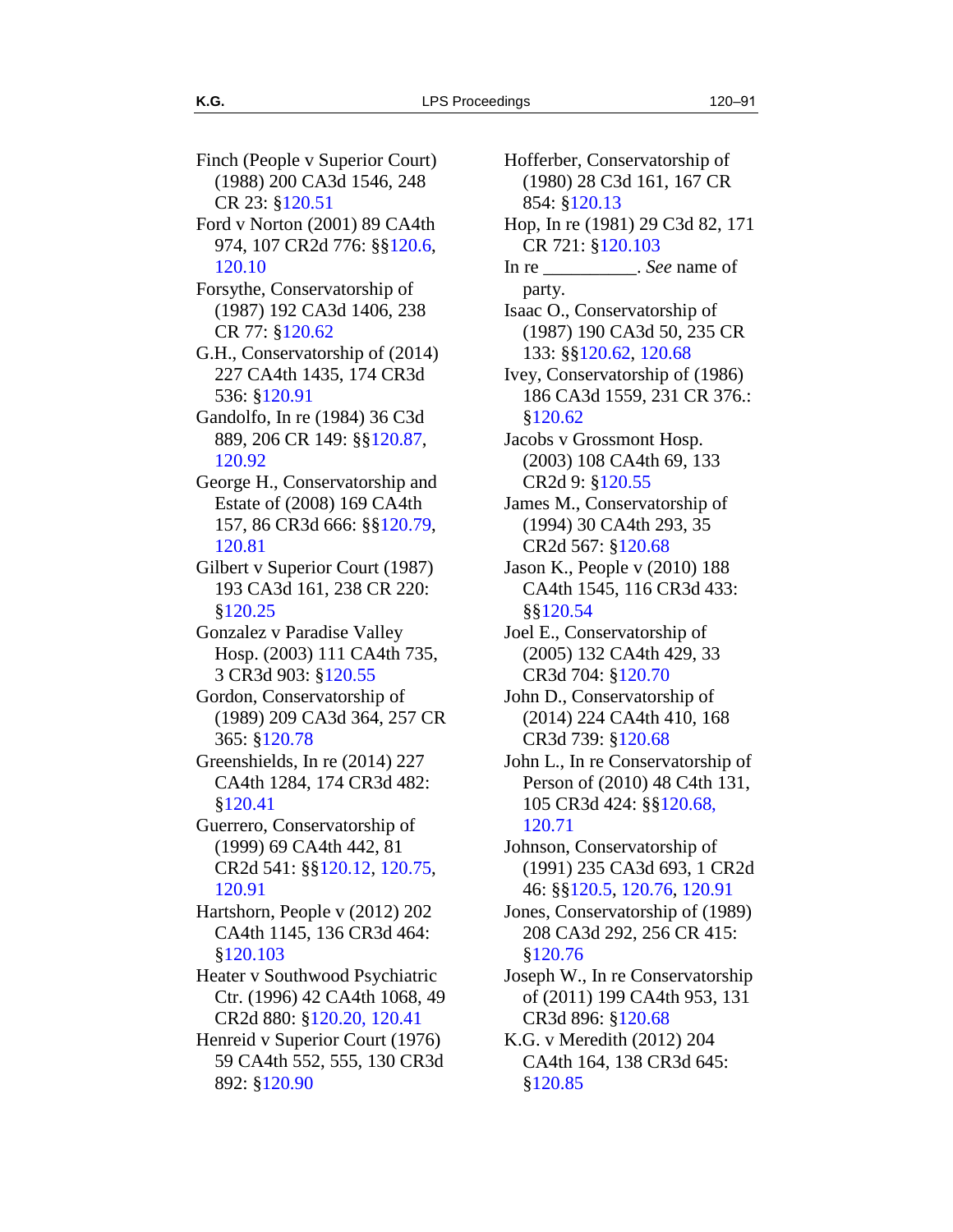Kaplan v Superior Court (1989) 216 CA3d 1354, 265 CR 408: [§120.60](#page-43-0) Karriker, People v (2007) 149 CA4th 763, 57 CR3d 412: §[§120.8,](#page-11-0) [120.60](#page-43-0) Keil, People v (2008) 161 CA4th 34, 73 CR3d 600: [§120.53](#page-38-0) Kevin M., Conservatorship of (1996) 49 CA4th 79, 56 CR2d 765: §[§120.6,](#page-9-0) [120.68](#page-48-0) Keyhea v Rushen (1986) 178 CA3d 526, 223 CR 726: [§120.41](#page-29-0) Krall, In re (1984) 151 CA3d 792, 199 CR 91: [§120.103](#page-70-0) Law, Conservatorship of (1988) 202 CA3d 1336, 249 CR 415: §[§120.76,](#page-54-1) [120.79](#page-55-1) Lillian F. v Superior Court (1984) 160 CA3d 314, 206 CR 603: [§120.47](#page-33-0) Lois M., In re (1989) 214 CA3d 1036, 263 CR 100: [§120.65](#page-47-0) Lomax, People v (2010) 49 C4th 530, 112 CR3d 96: [§120.71](#page-51-0) Los Angeles, County of v Superior Court (2013) 222 CA4th 434, 166 CR3d 151: §[§120.13,](#page-15-0) 120.60 Manton, Conservatorship of (1985) 39 C3d 645, 217 CR 253: §[§120.68,](#page-48-0) [120.73](#page-53-0) Margaret L., Conservatorship of (2001) 89 CA4th 675, 107 CR2d 542: [§120.80](#page-56-1) Martha P., In re Conservatorship of (2004) 117 CA4th 857, 12 CR3d 142: §[§120.59,](#page-41-0) [120.91](#page-62-0) McKeown, Conservatorship of (1994) 25 CA4th 502, 30 CR2d 542: §[§120.79,](#page-55-1) [120.87](#page-60-0) Montes, People v (2014) 58 C4th

809, 169 CR3d 279: [§120.71](#page-51-0)

Moore, Conservatorship of (1986) 185 CA3d 718, 229 CR 875: [§120.91](#page-62-0) Murphy, Conservatorship of (1982) 134 CA3d 15, 184 CR 363: §[§120.75,](#page-53-1) [120.91](#page-62-0) Neal, Conservatorship of (1987) 190 CA3d 685, 235 CR 577: [§120.76](#page-54-1) O.P., In re (2012) 207 CA4th 924, 143 CR3d 869: [§120.103](#page-70-0) One Ruger .22-Caliber Pistol, People v (2000) 84 CA4th 310, 100 CR2d 780: [§120.53](#page-38-0) Pamela J., Conservatorship of (2005) 133 CA4th 807, 35 CR3d 228: [§120.47](#page-33-0) Patrick H., In re (1997) 54 CA4th 1346, 63 CR2d 455: [§120.58](#page-41-1) People v \_\_\_\_\_\_\_\_. *See* name of party. Phillips v Seely (1974) 43 CA3d 104, 117 CR 863: [§120.31](#page-23-0) Pollock, Conservatorship of (1989) 208 CA3d 1406, 257 CR 14: §[§120.71,](#page-51-0) [120.91](#page-62-0) Qawi, In re (2004) 32 C4th 1, 7 CR3d 780: [§120.41](#page-29-0) Rand, Conservatorship of (1996) 49 CA4th 835, 57 CR2d 119: [§120.70](#page-50-0) Riese v St. Mary's Hosp. & Med. Ctr. (1987) 209 CA3d 1303, 271 CR 199: §[§120.41,](#page-29-0) [120.43,](#page-31-0) [120.45,](#page-32-0) [120.47](#page-33-0) Rodney M., Conservatorship of (1996) 50 CA4th 1266, 58 CR2d 513: §[§120.6,](#page-9-0) [120.80](#page-56-1) Rosalinda C., People v (2014) 224 CA4 1, 168 CR3d 294: [§120.103](#page-70-0)